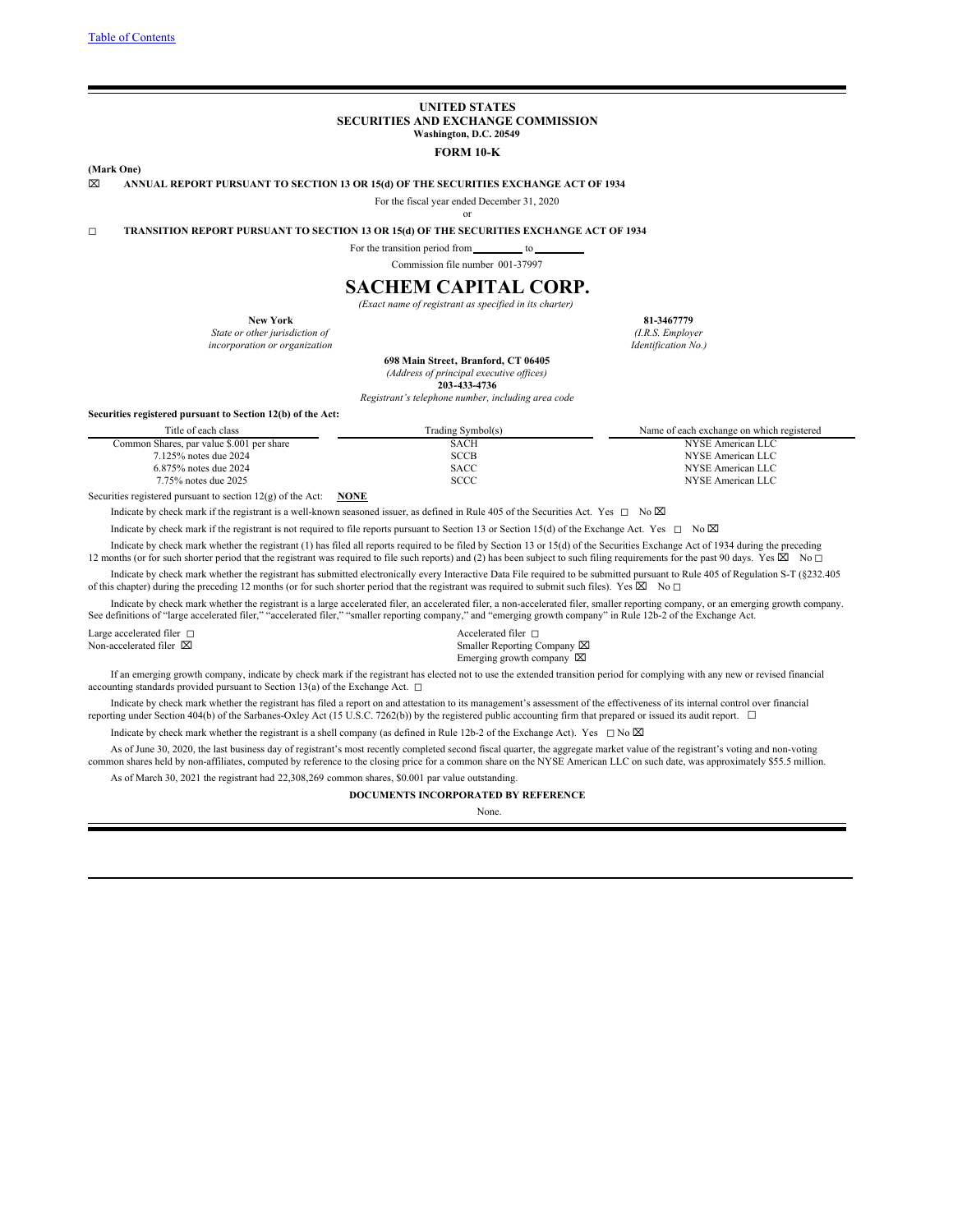## **SACHEM CAPITAL CORP. FORM 10-K ANNUAL REPORT**

## **TABLE OF CONTENTS**

|                   |                                                                                                                    | Page |
|-------------------|--------------------------------------------------------------------------------------------------------------------|------|
| <b>PART I</b>     |                                                                                                                    |      |
| Item 1.           | <b>Business</b>                                                                                                    |      |
| Item 1A.          | <b>Risk Factors.</b>                                                                                               | 15   |
| Item 1B.          | <b>Unresolved Staff Comments</b>                                                                                   | 34   |
| Item 2.           | <b>Properties</b>                                                                                                  | 34   |
| Item 3.           | <b>Legal Proceedings</b>                                                                                           | 34   |
| Item 4.           | <b>Mine Safety Disclosure</b>                                                                                      | 35   |
| <b>PART II</b>    |                                                                                                                    | 36   |
| Item 5.           | Market for Common Equity, and Related Shareholder Matters and Small Business Issuer Purchases of Equity Securities | 36   |
| Item 6.           | <b>Selected Financial Data</b>                                                                                     | 38   |
| Item 7.           | Management's Discussion and Analysis of Financial condition and Results of Operations                              | 38   |
| Item 7A.          | <b>Quantitative and Qualitative Disclosures about Market Risk</b>                                                  | 48   |
| Item 8.           | <b>Financial Statements and Supplementary Data</b>                                                                 | 48   |
| Item 9.           | Change in and Disagreements with Accountants on Accounting and Financial Disclosure                                | 48   |
| Item 9A.          | <b>Controls and Procedures</b>                                                                                     | 48   |
| Item 9B.          | <b>Other Information</b>                                                                                           | 49   |
| <b>PART III</b>   |                                                                                                                    | 49   |
| Item $10$ .       | Directors, Executive Officers and Corporate Governance                                                             | 49   |
| Item 11.          | <b>Executive Compensation</b>                                                                                      | 52   |
| Item $12$ .       | Security Ownership of Certain Beneficial Owners and Management and Related Shareholder Matters                     | 56   |
| Item 13.          | Certain Relationships and Related Transactions and Director Independence.                                          | 58   |
| Item 14.          | <b>Principal Accounting Fees and Services</b>                                                                      | 59   |
| <b>PART IV</b>    |                                                                                                                    | 60   |
| Item 15.          | <b>Exhibits and Financial Statement Schedules</b>                                                                  | 60   |
| Item $16$ .       | Form 10-K Summary                                                                                                  | 62   |
| <b>SIGNATURES</b> |                                                                                                                    | 63   |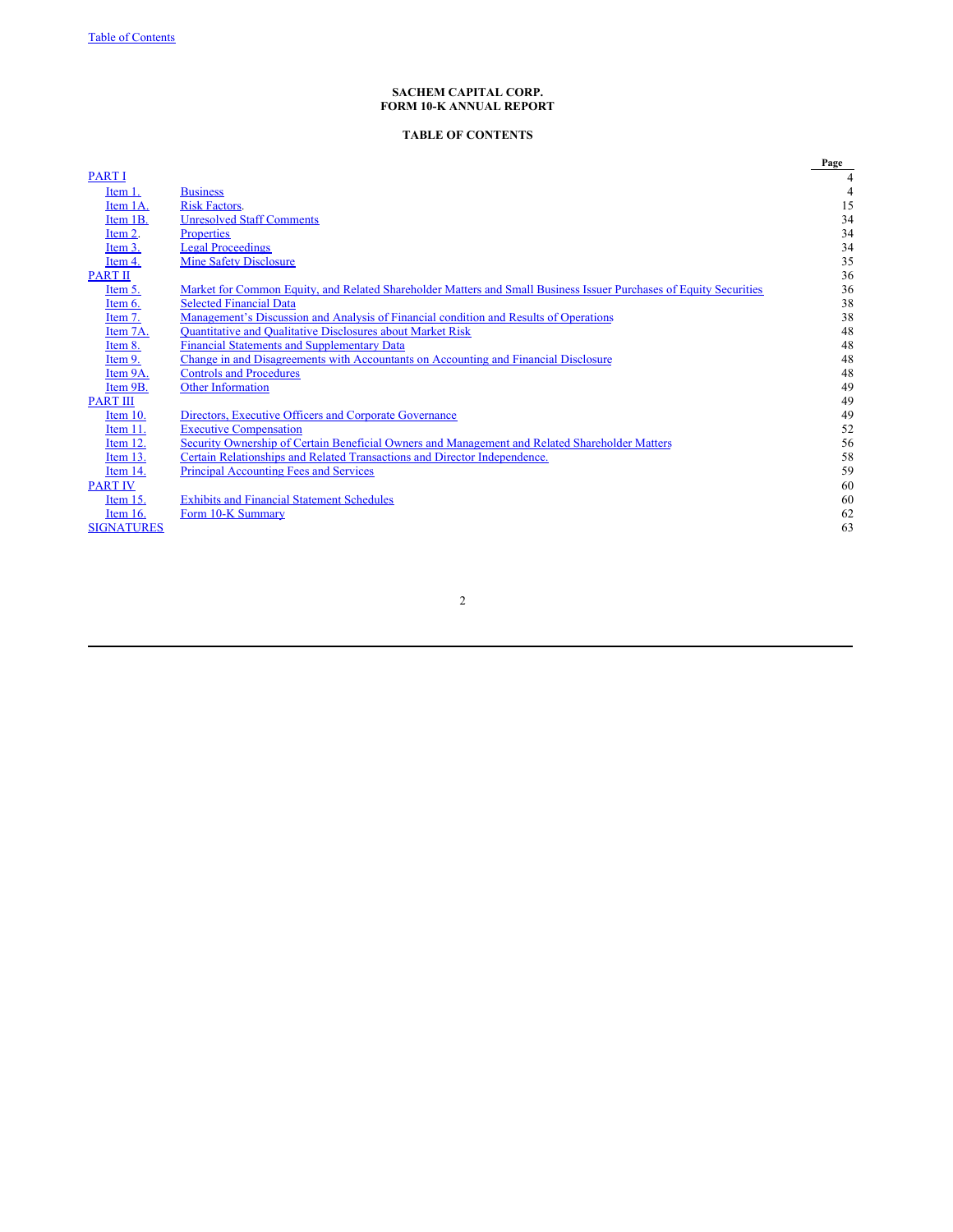## **CAUTIONARY STATEMENT REGARDING FORWARD-LOOKING STATEMENTS**

This annual report on Form 10-K (this "Report") includes forward-looking statements. All statements other than statements of historical facts contained in this Report, including statements regarding our future results of operations and financial condition, strategy and plans, and our expectations for future operations, are forward-looking statements. The words "anticipate," "estimate," "expect," "project," "plan," "seek," "intend," "believe," "may," "might," "will," "should," "could," "likely," "continue," "design," and the negative of such terms and other words and terms of similar expressions are intended to identify forward-looking statements.

We have based these forward-looking statements largely on our current expectations and projections about future events and trends that we believe may affect our financial condition, results of operations, strategy, short-term and long-term business operations and objectives and financial needs. These forward- looking statements are subject to several risks, uncertainties and assumptions, including those described in "Risk Factors." Given these risks, uncertainties and assumptions, the forward-looking events and circumstances discussed in this Report may not occur, and actual results could differ materially and adversely from those anticipated or implied in the forward-looking statements.

You should not rely upon forward-looking statements as predictions of future events. Although we believe that the expectations reflected in the forward-looking statements are reasonable, we cannot guarantee future results, level of activity, performance or achievements. In addition, neither we nor any other person assumes responsibility for the accuracy and completeness of any of these forward-looking statements. We disclaim any duty to update any of these forward-looking statements after the date of this Report to confirm these statements in relationship to actual results or revised expectations.

All forward-looking statements attributable to us are expressly qualified in their entirety by these cautionary statements as well as others made in this Report. You should evaluate all forward-looking statements made by us in the context of these risks and uncertainties.Unless the context otherwise requires, all references in this Report to "Sachem Capital," "we," "us" and"our" refer to Sachem Capital Corp., a New York corporation.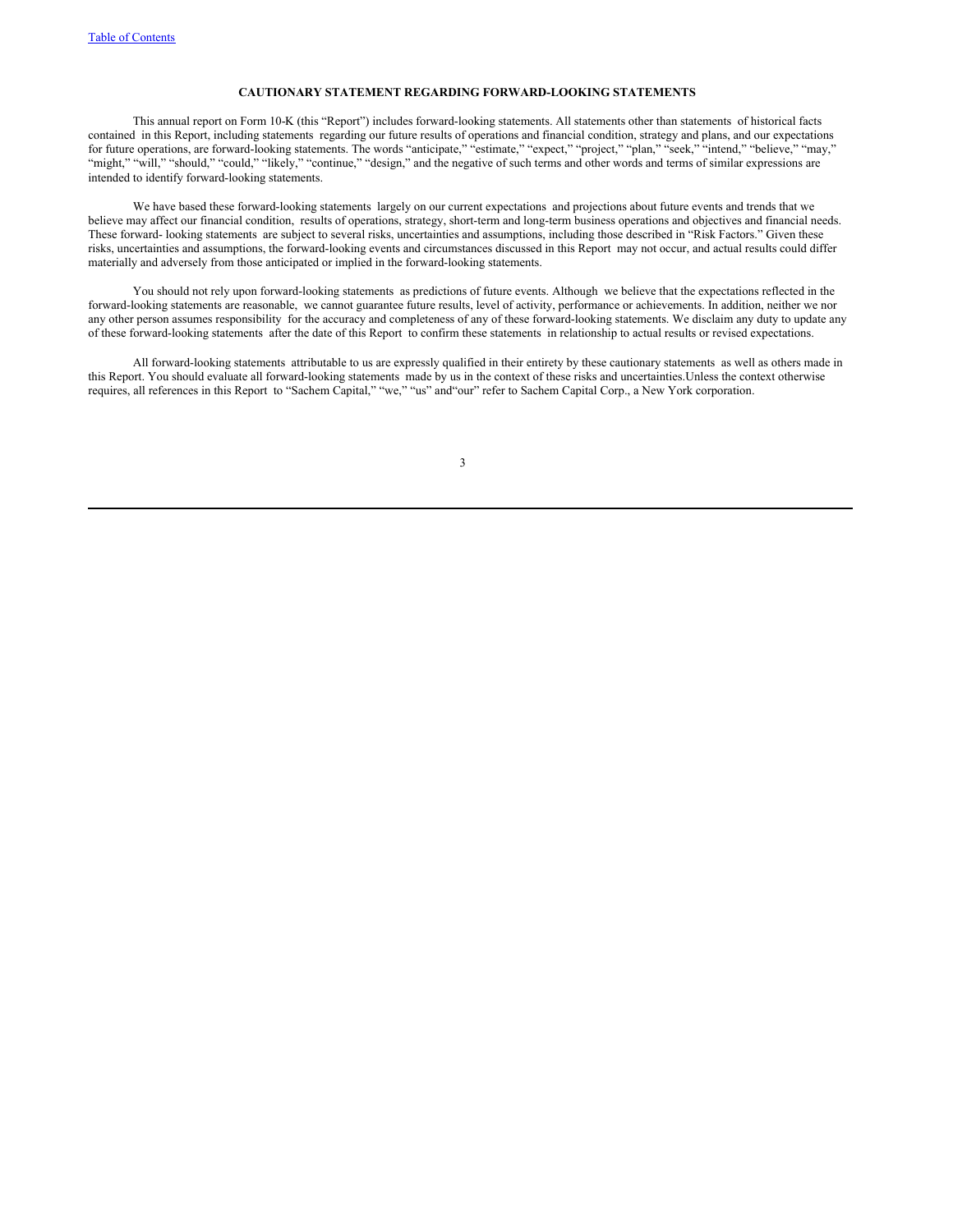## **PART I**

#### **Item 1. Business**

#### **Background**

We were organized as a New York corporation in January 2016 under the name HML Capital Corp. On December 15, 2016, we changed our name to Sachem Capital Corp. Prior to February 8, 2017, our business operated as a Connecticut limited liability company under the name Sachem Capital Partners, LLC ("SCP"). On February 9, 2017, we completed our initial public offering (the "IPO") in which we issued and sold 2.6 million common shares, \$.001 par value per share. We believe that since the consummation of the IPO, we have qualified as a REIT and we elected to be taxed as a REIT beginning with our 2017 tax year. We believe that it is in the best interests of our shareholders that we continue to operate as a REIT. As a REIT, we are required to distribute at least 90% of our taxable income to our shareholders on an annual basis. To the extent we distribute less than 100% of our taxable income to our shareholders (but more than 90%) we will maintain our REIT status, but the undistributed portion will be subject to regular corporate income taxes. As a REIT, we are also subject to federal excise taxes and minimum state taxes. Finally, we intend to operate our business in a manner that will permit us to maintain our exemption from registration under the Investment Company Act.

#### **Company Overview**

We are a Connecticut-based real estate finance company that specializes in originating, underwriting, funding, servicing and managing a portfolio of short-term (*i.e.,* three years or less) loans secured by first mortgage liens on real property located primarily in Connecticut. Each loan is personally guaranteed by the principal(s) of the borrower, which guaranty is typically collaterally secured by a pledge of the guarantor's interest in the borrower. Our typical borrower is a real estate investor who will use the proceeds to fund its acquisition, renovation, rehabilitation, development and/or improvement of residential or commercial properties located primarily in Connecticut and that are held for investment or sale. The mortgaged property may or may not be income producing. We do not lend to owner-occupants. Our loans are referred to in the real estate finance industry as "hard money loans" primarily because they are secured by "hard" (*i.e.,* real estate) assets.

Our loans typically have a maximum initial term of one to three years and bear interest at a fixed rate of 5.0% to 13.0% per year and a default rate of 18% per year. We usually receive origination fees, or "points," ranging from 2% to 5% of the original principal amount of the loan as well as other fees relating to underwriting, funding and managing the loan, such as inspection fees. We also receive additional "points" and other loan-related fees in connection with a renewal or extension of an existing mortgage loan. Interest is always payable monthly in arrears. As a matter of policy, we do not make any loans if the loan-to value ratio exceeds 70%. In the case of construction loans, the loan-to-value ratio is based on the post-construction value of the property. We rely on readily available market data, including appraisals when available or timely, tax assessment rolls, recent sales transactions and brokers to evaluate the value of the collateral. Finally, we have adopted a policy that limits the maximum amount of any loan we fund to a single borrower or a group of affiliated borrowers to 10% of the aggregate amount of our loan portfolio, after accounting for the loan under consideration.

Our primary objective is to grow our loan portfolio while protecting and preserving capital in a manner that provides for attractive risk-adjusted returns to our shareholders over the long term through dividends. We intend to achieve this objective via a simple, yet compelling, two-prong strategy: 1) accelerate profitable growth and 2) drive operational excellence. More details behind this strategy may be found in this Item 1 under the heading "*Our Business and Growth Strategies*". We will continue to selectively originate loans and carefully manage our loan portfolio in a manner designed to generate attractive risk-adjusted returns across a variety of market conditions, economic cycles and high-growth geographies.

Approximately 88.9% of our mortgage loan portfolio at the end of 2020 included loans having an original principal amount of \$500,000 or less, compared to 93.2% at the end of 2019. We believe that the demand for relatively small real estate loans, those less than \$350,000, in Connecticut and neighboring states is significant and growing and that traditional lenders, including banks and other financial institutions that usually serve this market are unable to satisfy this demand. This demand/supply imbalance has created an opportunity for "hard money" real estate lenders like us to selectively originate high-quality first mortgage loans on attractive terms and these conditions, we believe, should persist for several years. Nevertheless, the increase in the number and proportion of loans having an original principal amount exceeding \$500,000 reflects our strategy to fund larger loans, secured by higher quality properties being developed by borrowers with a history of successful development.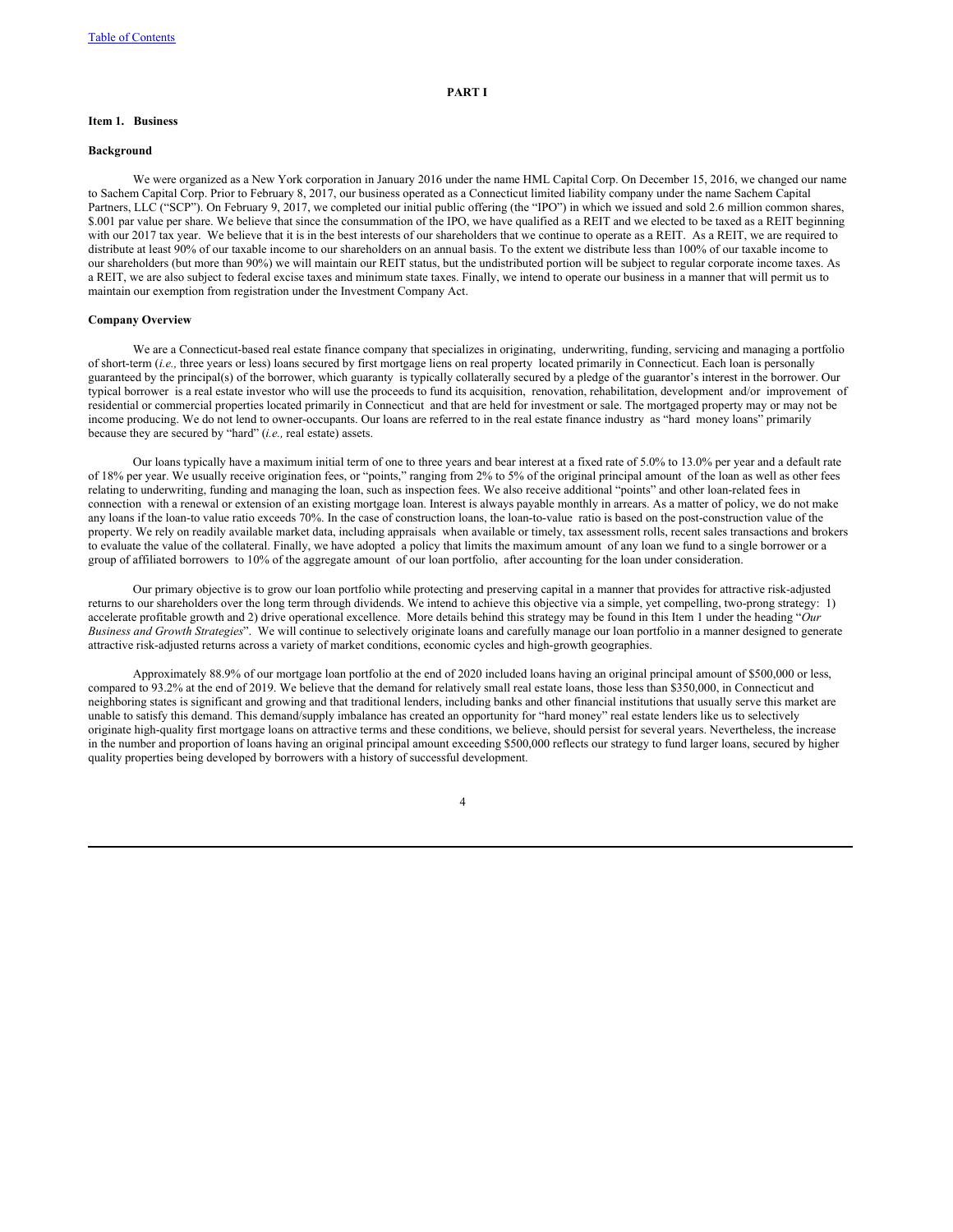One target of our growth strategy is a focus on Texas and Florida, states that Forbes ranked #2 and #5, respectively, in their 2019 "Best States for Business" study. Both Texas and Florida have net migration into the state, no state income tax, a pleasant climate, a strong job market, and a positive economic forecast. According to the Forbes study mentioned above, Texas has an unemployment rate of 3.5% compared to the current national average of 6.2%; and its projected annual job growth is 1.7%. The state economy – \$1.9 trillion – second only to California. In addition, Texas is headquarters to 100 of the top 1,000 public and private U.S. companies. Florida has a 3% unemployment rate and in 2019 welcomed 906 new residents per day on average. Its gross state economy is \$1.1 trillion. We are initially targeting South, Southwest, Central, and Northwest Florida. Taken together, these are compelling reasons for Sachem Capital to focus on these high-growth geographies.

In summary, we built our business on a foundation of intimate knowledge of the Connecticut real estate market, our ability to respond quickly to customer needs and demands, and a disciplined underwriting and due diligence culture that focuses primarily on the value of the underlying collateral and that is designed to protect and preserve capital. As we implement our growth strategy, we will continue to apply this same rigor and discipline to selected geographies beyond Connecticut. We believe that our flexibility in terms of meeting the needs of borrowers without compromising our standards on credit risk, our in-house expertise, our intimate knowledge of real estate in the geographic markets we serve, and our focus on newly originated first mortgage loans have defined our success until now and should enable us to continue to achieve our objectives.

In light of the impact of the COVID-19 pandemic on general economic conditions and the capital markets, we immediately took various steps to reduce our risks, including the following changes to our underwriting guidelines as of April 1, 2020 applicable to new loans:

- limited new loan activity to the amount of cash generated by loan payoffs;
- reduced the loan-to-value ratio on new loans to 50%;
- loans greater than \$1 million required the approval of one of our independent directors; and
- required an interest reserve with respect to loans exceeding a specified amount.

In addition, in response to the COVID-19 pandemic, in the second quarter of 2020 we instituted a forbearance program to help borrowers who were adversely impacted by the pandemic. Under this program, approximately \$200,000 of interest on twenty-three loans, having an aggregate principal amount of \$6.5 million at June 30, 2020, was deferred. As of December 31, 2020, all these loans have moved off forbearance and were current with respect to their interest payment obligations and no other loans were added to the forbearance program.

As conditions improved, effective July 1, 2020, we relaxed some of these measures by increasing our loan-to-value ratio back to 70% while still maintaining a cautionary perspective.

#### **The Market Opportunity**

Notwithstanding the spread of the novel corona virus known as COVID-19, which has had a severe adverse impact on general economic conditions, we continue to believe that once the spread of the virus abates there still will be a significant market opportunity for a well-capitalized "hard money" lender to originate attractively priced loans to small-scale real estate developers with strong equity positions (*i.e.,* good collateral), particularly in Connecticut where, traditionally, real estate values in many neighborhoods have been stable and substandard properties are improved, rehabilitated and renovated. We further believe that there will be many opportunities for us to expand our business into new markets. Starting in the fourth quarter of 2019 and during 2020, we have funded loans secured by properties in Naples, Florida, Phoenix, Arizona, Austin, Texas, Charleston, South Carolina, Littleton, Colorado and Sacramento, California. We also believe these developers will prefer to borrow from us rather than other lending sources because of our flexibility in structuring loans to suit their needs, our lending criteria, which places greater emphasis on the value of the collateral rather than the property cash flow or credit of the borrower, and our ability to close quickly. See Risk Factors — "*The outbreak and spread of the novel coronavirus disease 2019,* known as COVID-19, could have a material adverse effect on our business, operations and financial condition"; Management's Discussion and Analysis of Financial Condition and Results of Operations — "Year in Review — 2020; Outlook for 2021" and Note 18 to our Financial Statements.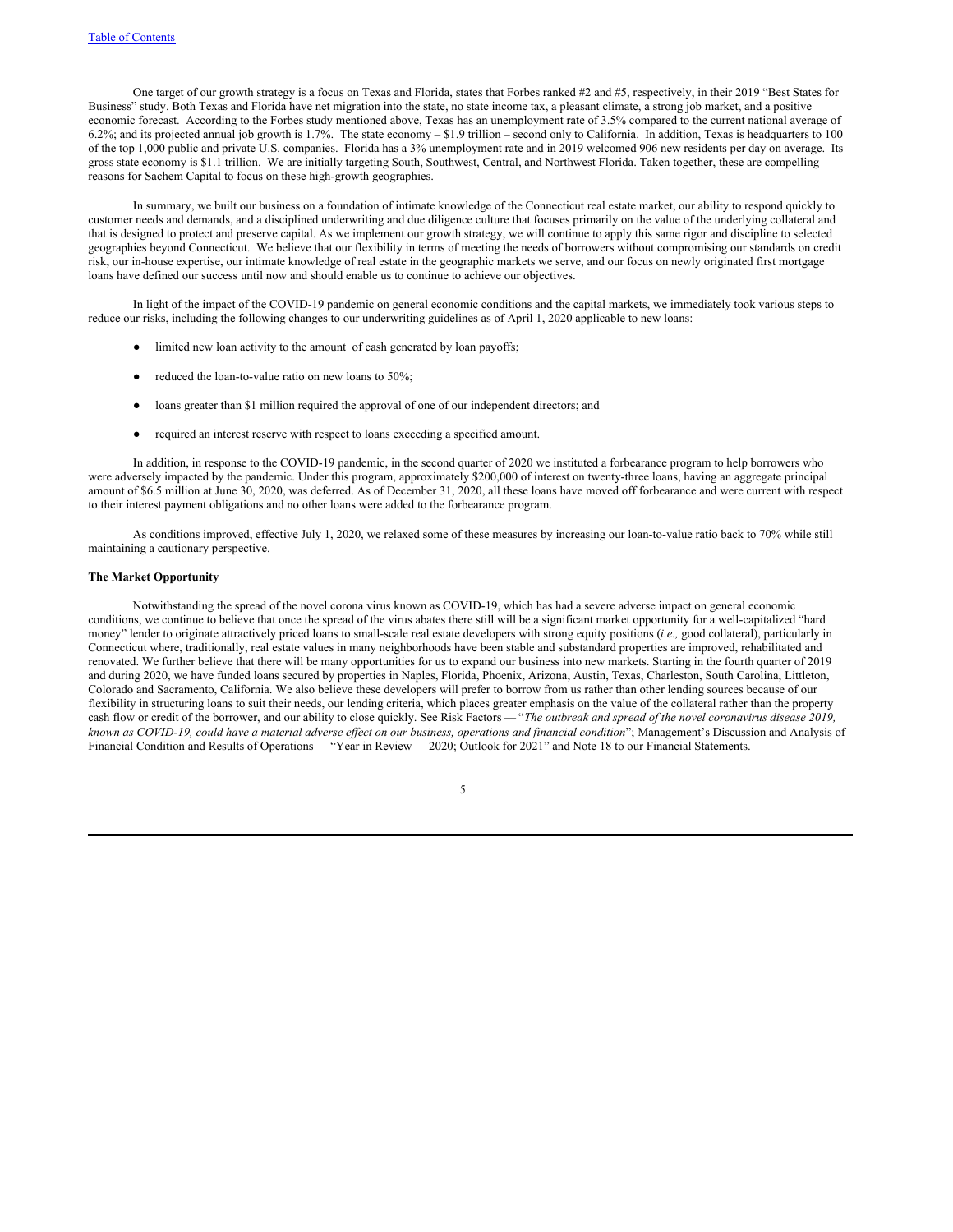## **Our Business and Growth Strategies**

Our primary objective is to grow our loan portfolio while protecting and preserving capital in a manner that provides for attractive risk-adjusted returns to our shareholders over the long term principally through dividends. We intend to achieve this objective via a simple, yet compelling, two-prong strategy: 1) accelerate profitable growth; and 2) drive operational excellence. To accelerate profitable growth, we will continue to focus on selectively originating, managing and servicing a portfolio of first mortgage real estate loans designed to generate attractive risk-adjusted returns across a variety of market conditions and economic cycles. We are also targeting larger-value commercial loans with strong, experienced sponsors. To drive operational excellence, we have embarked on a broad change management initiative to review, assess, and upgrade – or transform if necessary – our existing operational processes, from workflows and employee roles/responsibilities to decision trees and data collection forms. We believe that our ability to react quickly to the needs of borrowers, our flexibility in terms of structuring loans to meet the needs of borrowers, our intimate knowledge of the Connecticut real estate market (which accounted for approximately 77% of our loan portfolio at the end of 2020), our expertise in ''hard money'' lending and our focus on newly originated first mortgage loans, should enable us to achieve our primary objective. Nevertheless, we remain flexible to take advantage of other real estate opportunities that may arise from time to time, whether they relate to the mortgage market or to direct or indirect investments in real estate.

Our strategy to achieve our objective also includes the following:

- capitalize on opportunities created by the long-term structural changes in the real estate lending market and the continuing lack of liquidity in the commercial and investment real estate markets;
- take advantage of the prevailing economic environment, current economic, political and social trends that may impact real estate lending, as well as the outlook for real estate in general and particular asset classes;
- remain flexible to capitalize on changing sets of investment opportunities that may be present in the various points of an economic cycle;
- increase the size and quality of our mortgage loans and expand our geographic footprint to reduce our exposure to adverse market conditions that have a disproportionate impact on a single asset class or geographic area; and
- continue to operate to qualify as a REIT and for an exemption from registration under the Investment Company Act of 1940, as amended, or the Investment Company Act.

## **Our Competitive Strengths**

We believe our competitive strengths include:

- History of successful operations. We commenced operations as a limited liability company in December 2010 with three investors and limited equity capital. Since our inception through December 31, 2020, we have funded approximately 1,400 mortgage loans having an aggregate principal amount of \$349.2 million. Immediately prior to the IPO, we had approximately 155 investors and \$27 million of members' equity. Since the IPO, we have raised an additional \$48.7 million in equity capital and \$114.2 million of debt capital. Similarly, since the IPO, our mortgage loan portfolio has grown from \$33.8 million to \$155.6 million at December 31, 2020. In addition, at December 31, 2020, we had \$19.4 million of cash. We have reported net profits in every quarter since our IPO.
- *Long-standing relationships.* We have ongoing relationships with many of our borrowers. At December 31, 2020, our loan portfolio includes 128 loans having an aggregate principal balance of approximately \$25 million that were extensions of prior loans. Customers are also a referral source for new borrowers. As long as these borrowers remain active real estate investors, they provide us with an advantage in securing new business and help us maintain a pipeline to attractive new opportunities that may not be available to many of our competitors or to the general market.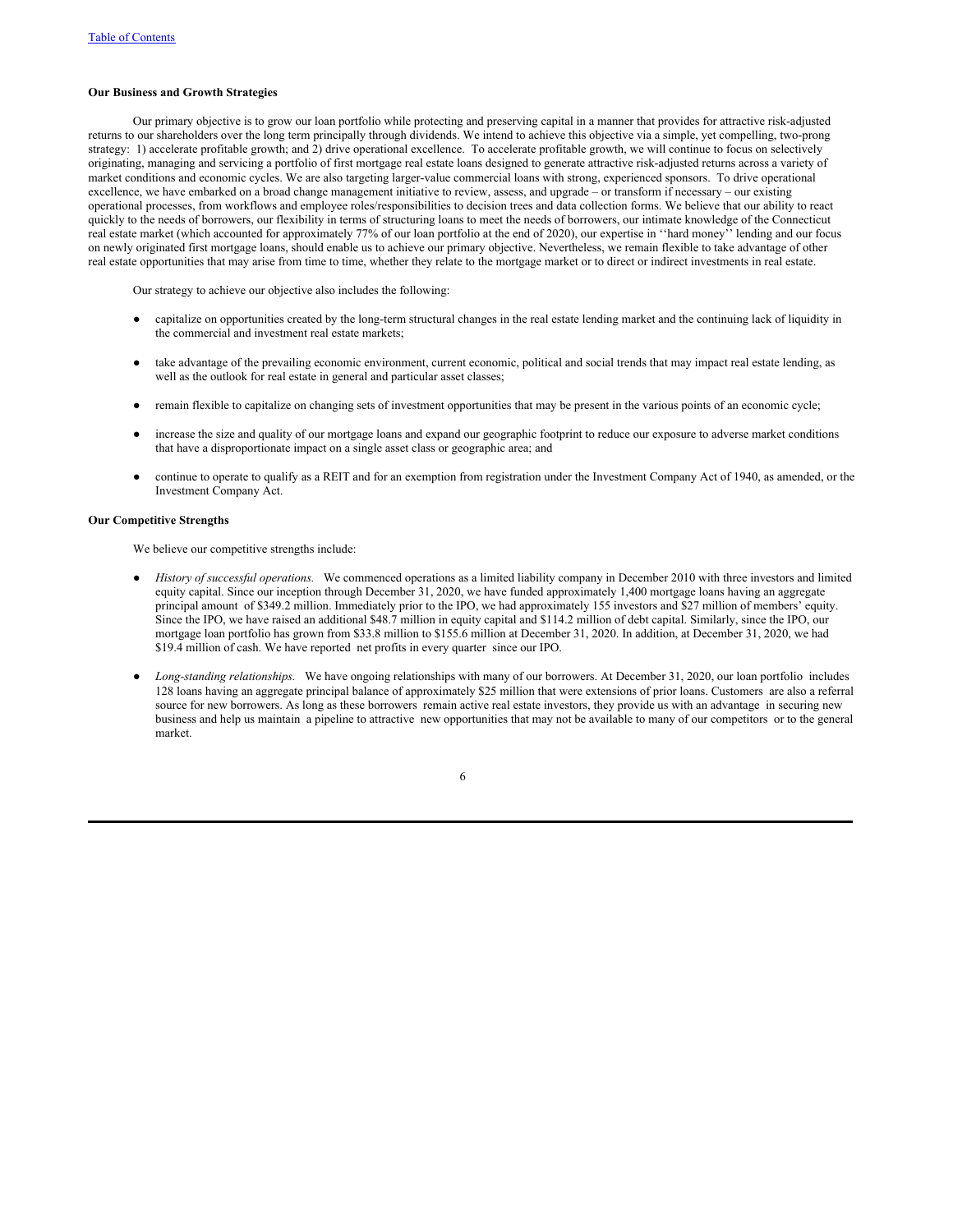- *Competent workforce.* Our employees are multi-skilled professionals who have a strong "team" orientation, a "continuous process improvement" mentality, and an authentic desire to learn all aspects of our business and contribute wherever and however they are needed.
- *Knowledge of the market.* Our intimate knowledge of the Connecticut real estate market enhances our ability to identify attractive opportunities and helps distinguish us from many of our competitors.
- *Disciplined lending.* We seek to maximize our risk-adjusted returns, and preserve and protect capital, through our disciplined and credit-based approach. We utilize rigorous underwriting and loan closing procedures that include numerous checks and balances to evaluate the risks and merits of each potential transaction. We seek to protect and preserve capital by carefully evaluating the condition of the property, the location of the property, the value of the property and other forms of collateral.
- *Vertically integrated loan origination platform.* We manage and control the loan process from origination through closing with our own personnel or independent legal counsel and, in the case of larger loans, independent appraisers, with whom we have long-standing relationships. Together, these individuals constitute a team highly experienced in credit evaluation, underwriting and loan structuring. We also believe that our procedures and experience allow us to execute opportunities quickly and efficiently.
- *Structuring flexibility.* As a relatively small, non-bank real estate lender, we can move quickly and have much more flexibility than traditional lenders to structure loans to suit the needs of our clients. Our ability to customize financing structures to meet borrowers' needs is one of our key business strengths.
- No legacy issues. Unlike many of our competitors, we are not burdened by distressed legacy real estate assets. We do not have a legacy portfolio of low-yield or problem loans that could potentially dilute the attractive returns that we believe are currently available and/or that could distract and monopolize management's time and attention. Similarly, we do not have any adverse credit exposure to, and we do not anticipate that our performance will be negatively impacted by, previously purchased assets.

## **Our Real Estate Lending Activities**

Our real estate lending activities involve originating, underwriting, funding, servicing and managing short-term loans (*i.e.,* loans with an initial term of three years or less), secured by first mortgage liens on real estate property held for investment purposes located primarily in Connecticut. Generally, borrowers use the proceeds from our loans for one of three purposes: (i) to acquire and/or renovate existing residential (single-, two- or three-family) real estate properties; (ii) to acquire vacant real estate and construct residential real properties; and (iii) to purchase and hold income producing properties. Our mortgage loans are structured to fit the needs and business plans of the borrowers. Revenue is generated primarily from the interest borrowers pay on our loans and, to a lesser extent, loan fee income generated on the origination and extension of loans.

At December 31, 2020, our mortgage loan portfolio included loans ranging in size from \$2,600 to \$10,780,000. Approximately 71% of the mortgage loans have an original principal amount of \$250,000 or less, with an average mortgage loan size of approximately \$314,000 and a median mortgage loan size of approximately \$157,000. The table below gives a breakdown of our mortgage loan portfolio by loan size as of December 31, 2020:

| Amount                   | Number of<br>Loans | Aggregate<br>Principal<br>Amount |
|--------------------------|--------------------|----------------------------------|
| \$100,000 or less        | 140                | 9,456,456                        |
| \$100,001 to \$250,000   | 210                | 33,790,106                       |
| \$250,001 to \$500,000   | 90                 | 31,152,104                       |
| \$500,001 to \$1,000,000 | 28                 | 18, 137, 053                     |
| Over \$1,000,000         | 27                 | 63,080,581                       |
| Total                    | 495                | 155,616,300                      |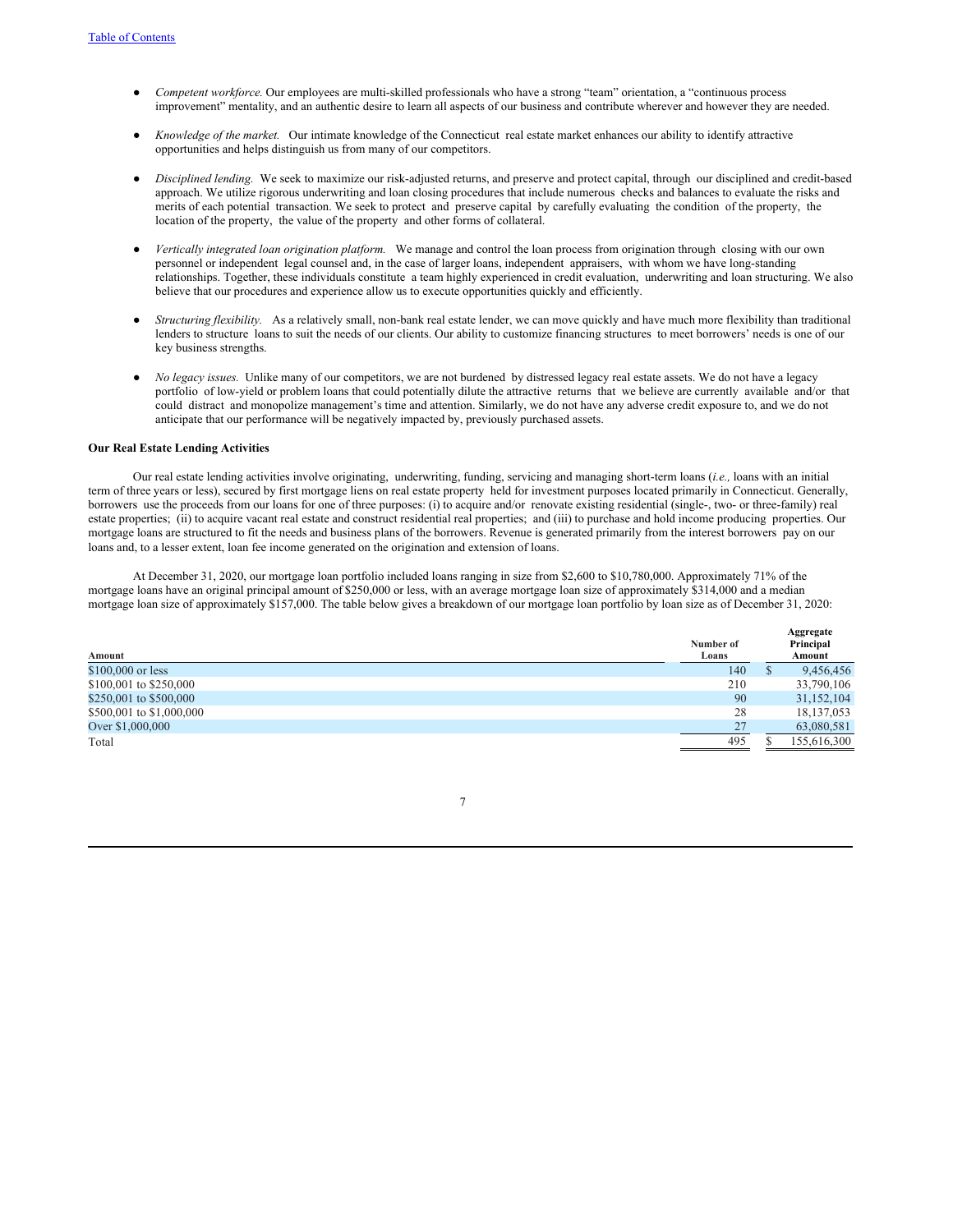Most of our loans are funded in full at closing. However, where all or a portion of the loan proceeds are to be used to fund the costs of renovating or constructing improvements on the property, only a portion of the loan may be funded at closing. At December 31, 2020, our loan portfolio included 128 loans with future funding obligations, having a funded principal amount of \$41,140,683 and \$19,601,731 unfunded pending borrower performance. Advances under these loans are funded against requests supported by all required documentation (including lien waivers) as and when needed to pay contractors and other costs of construction.

In general, our strategy is to service and manage the loans we originate until they are paid. At December 31, 2020, approximately 86% of the loans in our portfolio (representing approximately 77% of the aggregate outstanding principal balance of our loan portfolio) were secured by properties located in Connecticut. In comparison, at the end of 2019, approximately 90% of the loans in our portfolio (representing approximately 89% of the aggregate outstanding principal balance of our loan portfolio) were secured by properties located in Connecticut. Most of the properties we finance are residential investment, or commercial. However, in all instances the properties are held only for investment by the borrowers and may or may not generate cash flow. The table below gives a breakdown of our loan portfolio by state as of December 31, 2020:

|               |              | Number of |               |             |            |
|---------------|--------------|-----------|---------------|-------------|------------|
|               | <b>State</b> | Loans     |               | Amount      | Percentage |
| Arizona       |              |           | <sup>\$</sup> | 1,500,000   | $0.97\%$   |
| California    |              |           |               | 3,150,000   | $2.02\%$   |
| Connecticut   |              | 427       |               | 119,818,849 | 77.00 %    |
| Florida       |              | 17        |               | 15,005,662  | 9.64%      |
| Massachusetts |              | 22        |               | 4,419,553   | 2.84%      |
| Maine         |              |           |               | 35.384      | $0.02 \%$  |
| New York      |              | 13        |               | 6,434,029   | 4.14 $%$   |
| Rhode Island  |              | 8         |               | 1,933,606   | $1.24\%$   |
| Tennessee     |              |           |               | 82,500      | $0.05 \%$  |
| Texas         |              | 4         |               | 3,236,717   | $2.08\%$   |
| Total         |              | 495       |               | 155,616,300 | $100\%$    |

The typical terms of our loans are as follows:

**Principal amount.** We have a policy that will limit the amount of any loan to 10% of our total loan portfolio after accounting for the loan in question. At December 31, 2020, our loan portfolio included loans ranging in size from \$2,600 to \$10,780,000. Approximately 71% of the loans had an original principal amount of \$250,000 or less and 89% had an original principal amount of \$500,000 or less. The average loan size was approximately \$314,000 and the median loan size was approximately \$157,000.

**Loan-to-Value Ratio.** Our underwriting guidelines require that the original principal amount of a loan may not exceed 70% of the fair market value of the property securing the loan. In the case of properties undergoing renovation, the loan-to-value ratio is calculated based on the estimated fair market value of the property after the renovations have been completed.

**Interest rate.** Currently, a fixed rate between 5.0% to 13.0% per annum with a default rate of 18% per annum.

**Origination fees.** Ranges from 2% for loans of oneyear or less to 5% for three-year loans. In the case of three-year loans, a portion of the origination is credited back to the borrower in the event the loan balance is paid off early. In addition, if the term of the loan is extended, additional points are payable upon the extension.

Term. Generally, one to three years with early termination in the event of a sale of the property. Recently, to mitigate the risks associated with rising interest rates, whenever possible, we seek to limit the term on new loans to one year. We may agree to extend the maturity date so long as the borrower complies with all loan covenants, financial and non-financial, and the loan otherwise satisfies our then existing underwriting criteria. As a matter of policy, we will only extend the maturity for one year at a time, although there is no limit on the number of times the same loan can be extended. We treat a renewal or extension of an existing loan as a new loan.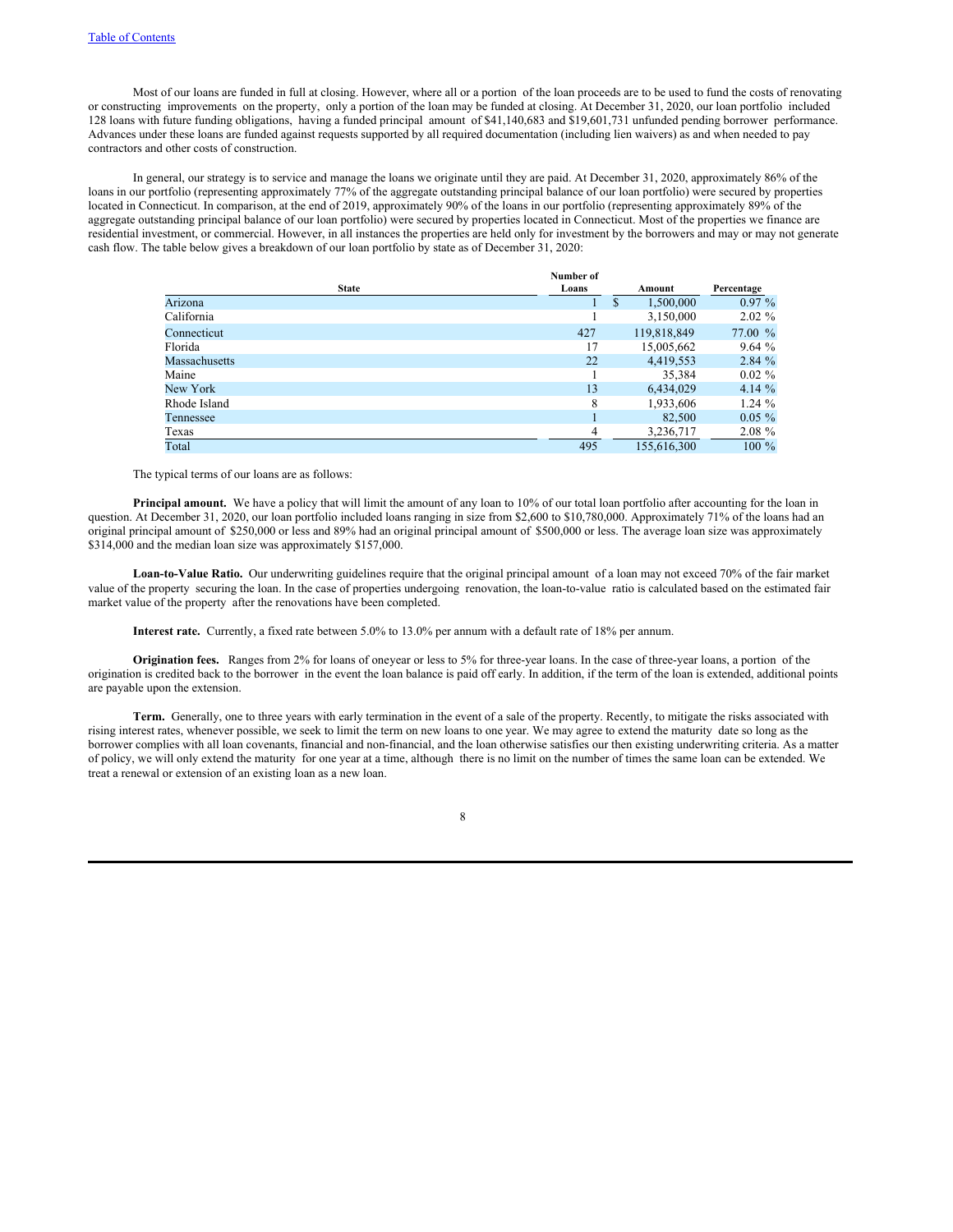**Prepayments.** Borrower may prepay the loan at any time without premium or penalty.

**Covenants.** To timely pay all taxes, insurance, assessments, and similar charges with respect to the property; to maintain hazard insurance; to maintain and protect the property.

**Events of default.** Include: (i) failure to make payment when due; or (ii) breach of a covenant.

**Payment terms.** Interest only is payable monthly in arrears. Principal is due in a "balloon" payment at the maturity date.

**Escrow.** Generally, none required.

Reserves. Generally, none required. However, in some cases, we will require that the buyer prepay certain expenses, such as insurances, taxes and/or interest.

Security. Each loan is evidenced by a promissory note, which is secured by a first mortgage lien on real property owned by the borrower. Each loan is guaranteed by the principals of the borrower, which guaranty is usually secured by a pledge of the guarantor's interest in the borrower or other real estate owned by the guarantor.

Fees and Expenses. Borrowers pay an application fee, an inspection fee, wire fee, bounced check fee and, in the case of construction loans, check requisition fee for each draw from the loan. Finally, as is typical in real estate finance transactions, the borrower pays all expenses relating to obtaining the loan including the cost of a property appraisal, the cost of an environmental assessment report, if any, the cost of a credit report and all title, recording fees and legal fees.

### **Operating Data**

Our lending activities increased each year since we commenced operations and we have reported net profits in every quarter since our IPO. We believe this trend will continue for the foreseeable future.

#### **Our Loan Portfolio**

At December 31, 2020, our mortgage loan portfolio included 495 loans having an aggregate outstanding principal balance of \$155.6 million. In comparison, at December 31, 2019, our loan portfolio included 438 loans having an aggregate outstanding principal balance of \$94.3 million. The following tables highlight certain information regarding our real estate lending activities for the periods indicated.

|                                                              | <b>Year Ended</b> |              |     |             |
|--------------------------------------------------------------|-------------------|--------------|-----|-------------|
|                                                              | December 31,      |              |     |             |
|                                                              | 2019<br>2020      |              |     |             |
| Loans originated                                             |                   | 64,742,552   | Эħ. | 117,230,923 |
| Loans repaid                                                 |                   | 43, 347, 362 |     | 54,961,570  |
| Mortgage lending revenues                                    |                   | 11,848,873   |     | 16,165,084  |
| Mortgage lending expenses                                    |                   | 5.041.609    |     | 8,050,668   |
| Number of loans outstanding                                  |                   | 438          |     | 495         |
| Principal amount of loans earning interest                   |                   | 94,348,689   |     | 155,616,300 |
| Average outstanding loan balance                             |                   | 215,408      |     | 314,376     |
| Weighted average contractual interest rate $(1)$             |                   | $12.42 \%$   |     | 11.79%      |
| Weighted average term to maturity (in months) <sup>(2)</sup> |                   | 10           |     | 8           |

(1) Does not include origination fees.

(2) Without giving effect to extensions.

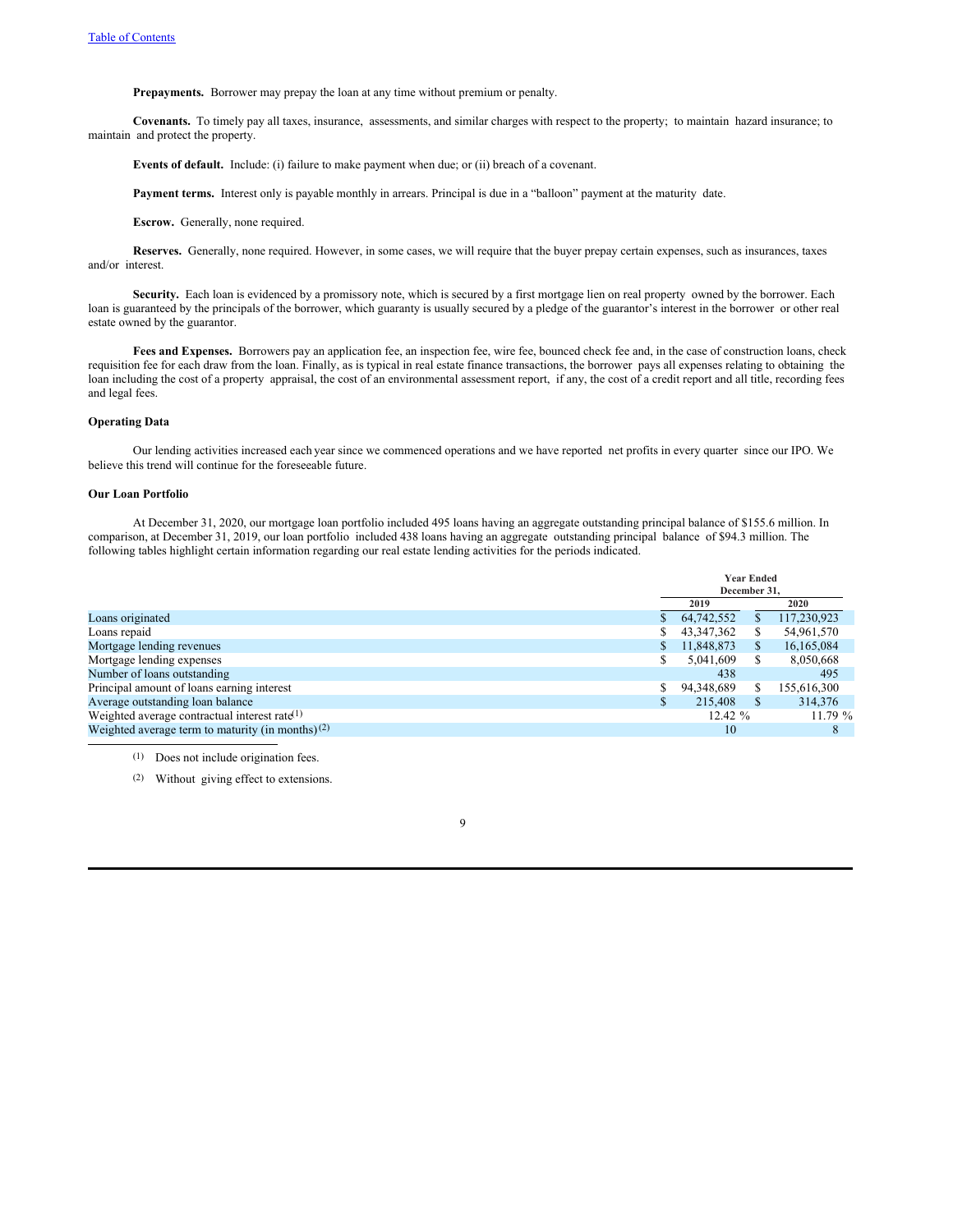#### The following table details our mortgage loan portfolio as of December 31, 2020 by year of origination:

|                            |           |   | Aggregate   |
|----------------------------|-----------|---|-------------|
|                            | Number of |   | Principal   |
| <b>Year of Origination</b> | Loans     |   | Amount      |
| 2020                       | 215       | S | 90,587,437  |
| 2019                       | 127       |   | 34,894,813  |
| 2018                       | 60        |   | 11,955,978  |
| 2017                       | 49        |   | 12,120,373  |
| 2016                       | 20        |   | 2,919,555   |
| 2015 and prior             | 24        |   | 3,138,144   |
| Total                      | 495       |   | 155,616,300 |

Historically, most of our loans are paid prior to their maturity dates. For example, of the loans that were repaid in full during 2020, approximately 82.4% were repaid prior to maturity. Similarly, for 2019, approximately 81.5% of the loans repaid during that year were paid prior to maturity. Our loan portfolio at December 31, 2020 included 93 mortgage loans of which (*i.e.,* approximately 19% of the loans in our portfolio) had matured in 2020 but have not been repaid in full or extended. These loans are in the process of modification and will be extended if the borrower can satisfy our underwriting criteria, including the proper loan-to-value ratio, at the time or renewal. We treat renewals and extensions of existing loans as new loans.

We monitor our loans on a day-to-day basis. We generate daily reports from our loan tracking software that provides us with detailed information on each loan in our portfolio including the maturity date of the loan, the date the last payment was received, the date the next payment is due, the amount, if any, in arrears, whether we have received any notice from the insurance carrier that a claim has been made or that coverage has been discontinued and whether we have received any notice from the taxing authority of a lien for non-payment of taxes. If there is a default, we immediately contact the borrower to determine the reasons underlying the default and what action the borrower plans to take to cure the default. Once we become aware of the default, we continue to monitor the loan closely until we are satisfied that the situation has been resolved. Generally, we do not make periodic inspections of the properties securing our loans or obtain new appraisals during the term of the loan even if there is a default. However, if the borrower desires to extend the term of the loan, since we treat that as a new loan, we undertake all our underwriting procedures, including, if necessary, a new appraisal.

As a real estate finance company, we deal with a variety of default situations, including breaches of covenants, such as the obligation of the borrower to maintain adequate liability insurance on the mortgaged property, to pay the taxes on the property and to make timely payments to us. As such, we may not be aware that a default occurred. At December 31, 2020, of the 495 mortgage loans in our portfolio, 16, or approximately 3.23%, were in the process of foreclosure. The aggregate outstanding principal balance and the accrued but unpaid interest and borrower charges on these loans as of December 31, 2020 was approximately \$3.1 million, or approximately 2.0% of our mortgage loan portfolio. In the case of each of these loans, we believe the value of the collateral exceeds the outstanding balance on the loan and, accordingly, we have not reserved for any losses. In comparison, at December 31, 2019, of the 438 mortgage loans in our portfolio, nine, or approximately 2.1%, were in the process of foreclosure. The aggregate outstanding principal balance, accrued but unpaid interest and borrower charges on these loans as of December 31, 2019 was approximately \$2.8 million, or approximately 3.0% of our loan portfolio. In the case of each of these loans, we believe the value of the collateral exceeds the outstanding balance on the loan and, accordingly, we have not reserved for any losses.

In addition, as our business and mortgage loan portfolio has grown, we realize that late payments could adversely impact our performance and could adversely impact our ability to comply with loan covenants under a credit facility. As a result, over the last few years we have been more aggressive in asserting our right to collect late payment fees. As a result, revenue from late payment fees increased initially. Notwithstanding our aggressive stance, we realized that certain borrowers may have difficulty staying current on their obligations. Thus, if a borrower can demonstrate true "hardship", we will not enforce our rights immediately and give the borrower an opportunity to cure its default. We do not have any specific definitive criteria as to what constitutes hardship or the period we will forbear. Some of the factors we will consider include the nature of the default (*i.e.*, whether nonpayment of amounts due or breach of a covenant or agreement), the reason or reasons for the default, our cash flow requirements, the nature and length of our relationship with the borrower, whether or not the borrower has a history of non-payment and the loan-to-value ratio at the time of the default.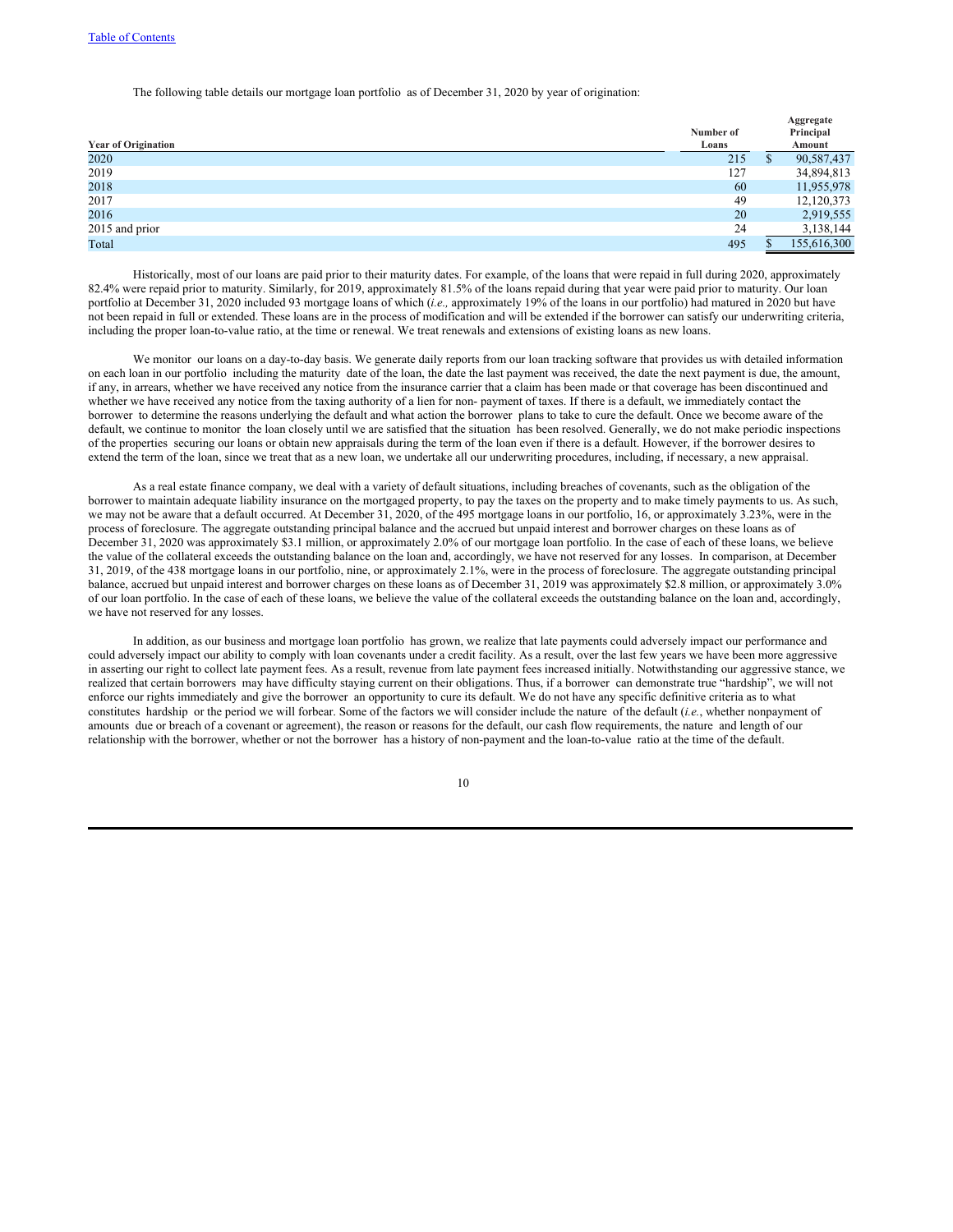At December 31, 2020, 12 affiliated borrowers accounted for 6.0% of our loan portfolio. At December 31, 2019, 11 affiliated borrowers accounted for 6.5% of our loan portfolio.

The following tables set forth information regarding the types of properties securing our mortgage loans outstanding at December 31, 2020 and 2019 and the interest earned in each category:

|                                   | At December 31. |            |  |             |
|-----------------------------------|-----------------|------------|--|-------------|
|                                   |                 | 2019       |  | 2020        |
| Developer–Residential Mortgages   |                 | 71,605,920 |  | 112,240,128 |
| Developer-Commercial Mortgages    |                 | 16,122,990 |  | 33,548,683  |
| <b>Land Mortgages</b>             |                 | 5.639.979  |  | 6,111,670   |
| Mixed Use                         |                 | 979,800    |  | 3.715.819   |
| <b>Total Mortgages Receivable</b> |                 | 94,348,689 |  | 155,616,300 |

|                |                 | For the Years Ended December 31. |               |            |               |       |  |  |
|----------------|-----------------|----------------------------------|---------------|------------|---------------|-------|--|--|
|                |                 | 2019                             |               |            | 2020          |       |  |  |
|                | # of Loans      | <b>Interest Earned</b>           | $\frac{9}{6}$ | # of Loans | $\frac{0}{0}$ |       |  |  |
| Residential    | 35 <sup>2</sup> | 7.401.076                        | 75.9          | 405        | 9.969.162     | 72.1  |  |  |
| Commercial     | 64              | .,666,447                        | 17.1          | 67         | 2,979,792     | 21.6  |  |  |
| Land Mortgages | 16              | 582,939                          | 6.0           | 13         | 542,838       | 3.9   |  |  |
| Mixed Use      |                 | 101.271                          | 1.0           | 10         | 330,039       | 2.4   |  |  |
| Total          | 438             | 9.751.733                        | 100.0         | 495        | 13.821.831    | 100.0 |  |  |

At December 31, 2020: 427 loans, which accounted for approximately 77.0% of the aggregate outstanding principal balance of our loan portfolio, were secured by properties located in Connecticut; 17 loans, which accounted for approximately 9.64% of the aggregate outstanding principal balance of our loan portfolio, were secured by properties located in Florida; 13 loans, which accounted for approximately 4.14% of the aggregate outstanding principal balance of our loan portfolio, were secured by properties located in New York; 22 loans, which accounted for approximately 2.84% of the aggregate outstanding principal balance of our loan portfolio, were secured by properties located in Massachusetts; four loans, which accounted for approximately 2.08% of the aggregate outstanding principal balance of our loan portfolio, were secured by properties located in Texas; one loan, which accounted for approximately 2.02% of the aggregate outstanding balance of our loan portfolio, was secured by properties located in California; eight loans, which accounted for approximately 1.24% of our loan portfolio, was secured by a property located in Rhode Island; and one loan, which accounted for approximately 0.97% of our loan portfolio, was secured by property located in Arizona; and two loans, which accounted for approximately 0.07% of the aggregate outstanding principal balance of our loan portfolio, were secured by properties located in Maine and Tennessee.

At December 31, 2019: 393 loans, which accounted for approximately 88.7% of the aggregate outstanding principal balance of our loan portfolio, were secured by properties located in Connecticut; 18 loans, which accounted for approximately 3.8% of the aggregate outstanding principal balance of our loan portfolio, were secured by properties located in Massachusetts; 14 loans, which accounted for approximately 4.0% of the aggregate outstanding principal balance of our loan portfolio, were secured by a property located in New York; 10 loans, which accounted for approximately 1.6% of the aggregate outstanding balance of our loan portfolio, were secured by properties located in Rhode Island; one loan, which accounted for approximately 1.6% of our loan portfolio, was secured by a property located in Arizona; and two loans, which accounted for approximately 0.4% of our loan portfolio, were secured by properties located in Florida.

## **Our Origination Process and Underwriting Criteria**

Our management and underwriting team are experienced in hard money lending under various economic and market conditions. Our chief executive officer, John L. Villano, spends a significant portion of his time on business development as well as on underwriting, structuring and servicing each loan in our portfolio. A principal source of new transactions has been repeat business from existing and former customers and their referral of new business. We also receive leads for new business from banks, brokers, attorneys and web-based advertising.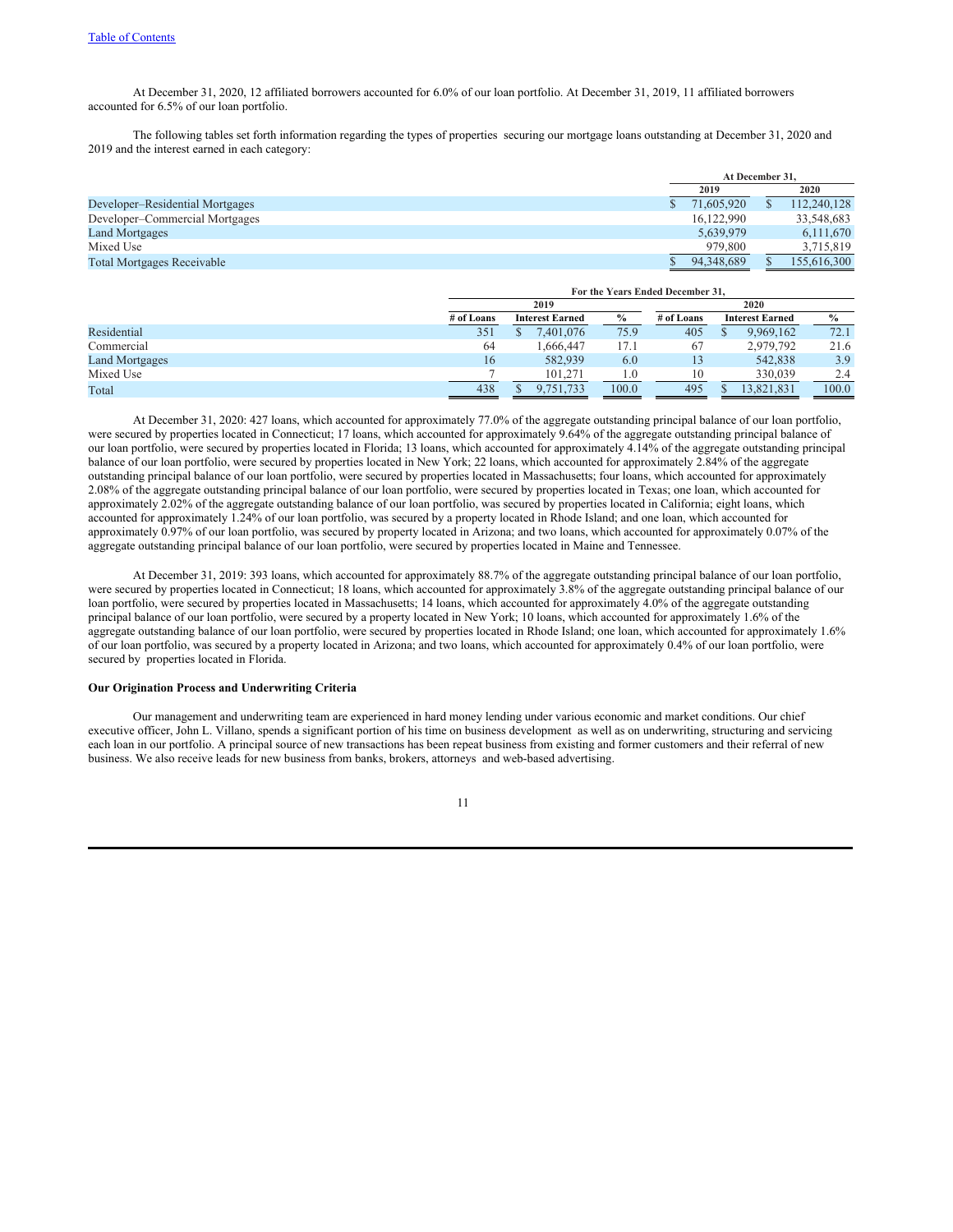When underwriting a loan, the primary focus of our analysis is the value of a property. Prior to making a final decision on a loan application we conduct extensive due diligence of the property as well as the borrower and its principals. We rely on readily available market data, including appraisals when available or timely, tax assessment rolls, recent sales transactions and brokers to evaluate the value of the collateral.

We also order title, lien and judgment searches. In most cases, we will also make an on-site visit to evaluate not only the property but the neighborhood in which it is located. Finally, we analyze and assess selected financial and operational data provided by the borrower relating to its operation and maintenance of the property. In terms of the borrower and its principals, we usually obtain third party credit reports from one of the major credit reporting services as well as selected personal financial information provided by the borrower and its principals. We analyze all this information carefully prior to making a final determination.

Ultimately, our decision is based primarily on our conclusions regarding the value of the property, which takes into account factors such as the neighborhood in which the property is located, the current use and potential alternative use of the property, current and potential net income from the property, the local market, sales information of comparable properties, existing zoning regulations, the creditworthiness of the borrower and its principals and their experience in real estate ownership, construction, development and management. In conducting due diligence, we rely, in part, on third party professionals and experts including appraisers, engineers, title insurers and attorneys.

Before a loan commitment is issued, the loan must be reviewed and approved by our chief executive officer. Our loan commitments are generally issued subject to receipt by us of title documentation and title report, in a form satisfactory to us, for the underlying property. We also require a personal guarantee from the principal or principals of the borrower.

### **Our Current Financing Strategies**

To continue to grow our business, we must increase the size of our loan portfolio, which requires that we raise additional capital either by selling shares of our capital stock or by incurring additional indebtedness. Our operating income in the future will depend on the amount of debt incurred and the spread between our cost of funds and the yield on our loan portfolio. Rising interest rates could have an adverse impact on our business if we cannot increase the rates on our loans to offset the increase in our cost of funds and to satisfy investor demand for yield. For example, in 2019, we sold \$23,663,000 unsecured unsubordinated 5-year notes at 7.125% and \$34,500,000 unsecured unsubordinated 5-year notes at 6.875%. In 2020, we sold unsecured unsubordinated 5-year notes having an aggregate original principal amount of \$56,363,750 at 7.75%. The gross proceeds to us from the sale of these notes was \$56,083,750. In addition, rapidly rising interest rates could have an unsettling effect on real estate values, which could compromise some of our collateral.

We do not have any formal policy limiting the amount of indebtedness we may incur. At December 31, 2020, debt capital represented approximately 64.3% of our total capital compared to 35.7% at December 31, 2019. Depending on various factors we may, in the future, decide to incur additional debt to expand our mortgage loan portfolio to increase the potential returns to our shareholders. Although we have no pre-set guidelines in terms of leverage ratio, the amount of leverage we will deploy will depend on our assessment of a variety of factors, which may include the liquidity of the real estate market in which most of our collateral is located, employment rates, general economic conditions, the cost of funds relative to the yield curve, the potential for losses and extension risk in our portfolio, the gap between the duration of our assets and liabilities, our opinion regarding the creditworthiness of our borrowers, the value of the collateral underlying our portfolio, and our outlook for interest rates and property values. However, to prudently grow the business and satisfy the tax requirement to distribute 90% of our taxable income, we expect to maintain our current level of debt and look to reduce our cost of capital. We intend to use leverage for the sole purpose of financing our portfolio and not for speculating on changes in interest rates.

As discussed above, in 2020, we raised approximately \$56.1 million (after taking into account original issue discount) from the sale of unsecured unsubordinated 5-year notes. In addition, in 2020, we opened a margin loan account with Wells Fargo. At December 31, 2020, the balance on that account was \$28.1 million, which we use to fund new mortgage loans and for working capital and general corporate purposes.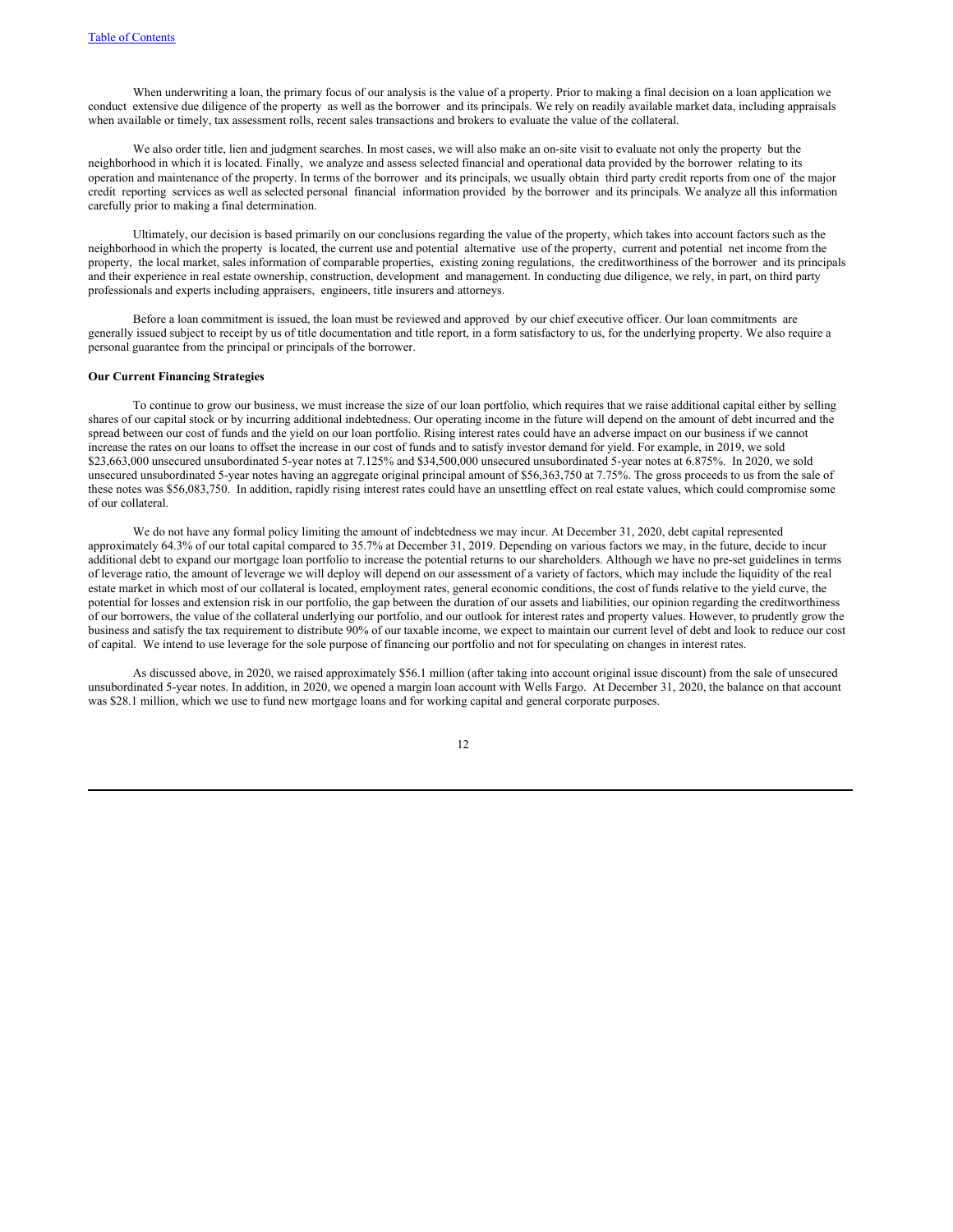The following table shows our sources of capital, including our financing arrangements, and our loan portfolio as of December 31, 2020:

| <b>Sources of Capital:</b>                |              |             |
|-------------------------------------------|--------------|-------------|
| Debt:                                     |              |             |
| Bonds payable, net                        | S            | 109,640,692 |
| Line of credit                            |              | 28,055,648  |
| Mortgage payable                          |              | 767,508     |
| Total debt                                |              | 138,463,848 |
| Other liabilities                         |              | 7,286,796   |
| <b>Total liabilities</b>                  |              | 145,750,644 |
| Capital (equity)                          |              | 80,919,540  |
| Total sources of capital                  |              | 226,670,184 |
| Assets:                                   |              |             |
| Cash and short-term marketable securities | $\mathbb{S}$ | 56,701,731  |
| Mortgages receivable                      |              | 155,616,300 |
| Other assets                              |              | 14,352,153  |
| Total assets                              |              | 226,670,184 |

#### **Management**

Commencing with our IPO, our founders, Jeffrey C. Villano and John L. Villano, served as co-chief executive officers. In addition, Jeffrey C. Villano served as our president and treasurer and John L. Villano served as our chairman, chief financial officer and secretary. On November 20, 2019, Jeffrey C. Villano resigned from his positions as our co-chief executive officer, president and treasurer. On December 10, 2019, he also resigned as a member of the board of directors. Upon his resignation, the board of directors confirmed John L. Villano as our sole chief executive and appointed him as president and treasurer as well. John L. Villano then resigned as secretary and Peter Giannotti, our in-house counsel, was appointed as secretary in his place.

Pursuant to his employment agreement with us, John L. Villano is required to devote 100% of his time and efforts to our business and has discontinued all other business activities in which he might be engaged even if it does not conflict with our business.

Effective as of July 1, 2020, the board of directors appointed Peter J. Cuozzo as our executive vice president and chief operating officer. His duties include but are not limited to overseeing and supervising our expansion into other markets including, but not limited to, Florida and Texas.

#### **Competition**

The real estate finance markets in Connecticut and other geographic areas in which we operate are highly competitive. Our competitors include traditional lending institutions such as regional and local banks, savings and loan institutions, credit unions and other financial institutions as well as other market participants such as specialty finance companies, REITs, investment banks, insurance companies, hedge funds, private equity funds, family offices and high net worth individuals. In addition, we estimate that, in addition to us, there are numerous "hard money" lenders of significant size serving these markets. Many of these competitors enjoy competitive advantages over us, including greater name recognition, established lending relationships with customers, financial resources, and access to capital.

Notwithstanding intense competition and some of our competitive disadvantages, we believe we have carved a niche for ourselves among small real estate developers, owners and contractors throughout Connecticut and the rest of New England as well as in parts of New York State because we are well-capitalized, we have the flexibility to structure each loan to suit the needs of each individual borrower and we can act quickly. In addition, through our marketing efforts we are beginning to develop a brand identity in some of the other markets in which we operate. We believe we have developed a reputation among these borrowers for offering reasonable terms and providing outstanding customer service. We believe our future success will depend on our ability to maintain and capitalize on our existing relationships with borrowers and brokers and to expand our borrower base by continuing to offer attractive loan products, remain competitive in pricing and terms, and provide superior service.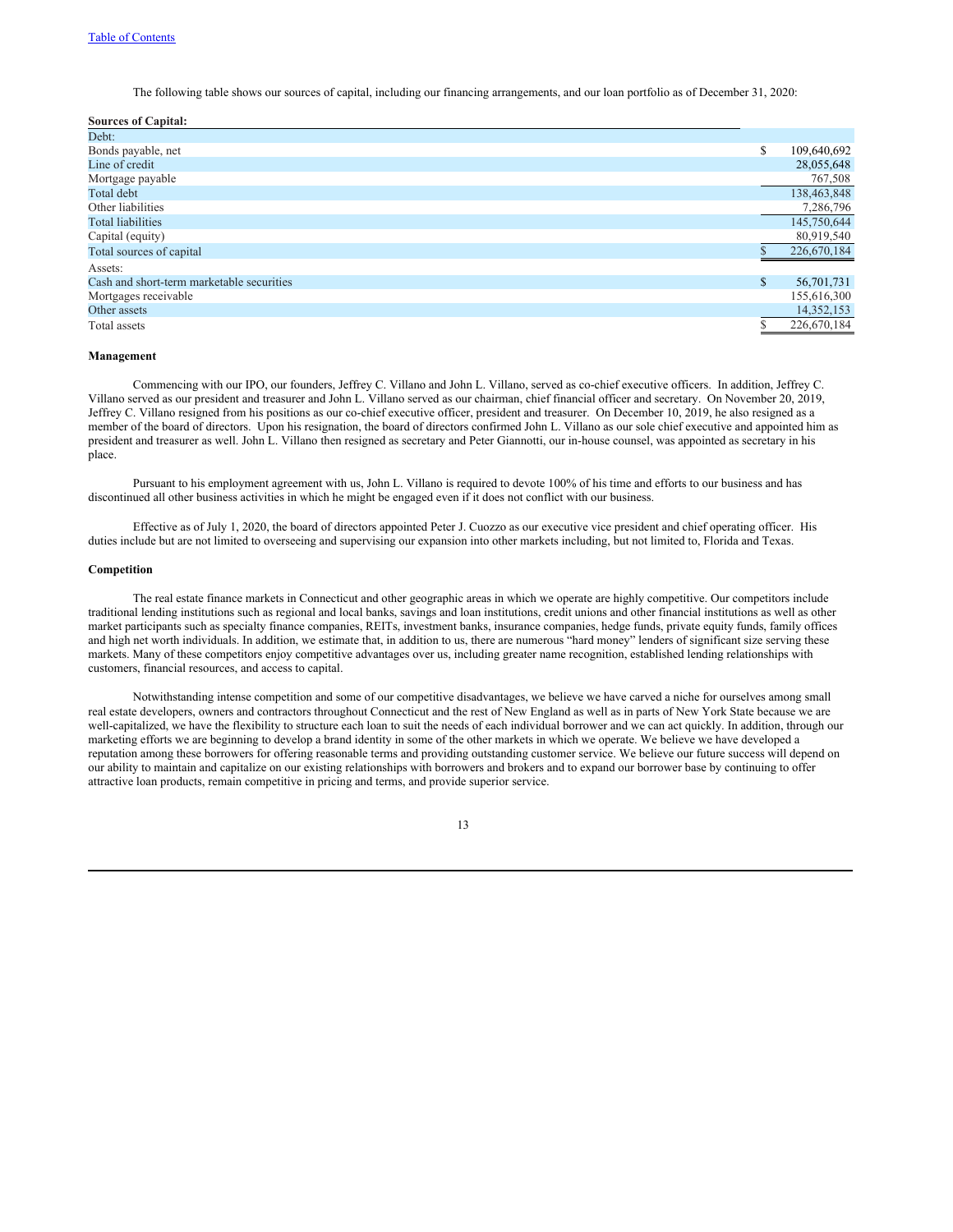## **Sales and Marketing**

We do not engage any third parties for sales and marketing services. Rather, we rely on our senior executive officers and our new marketing department to generate lending opportunities as well as referrals from existing or former borrowers, brokers, bankers and web-based advertising. Particularly, in Florida and Texas we rely on brokers for referrals. A principal source of new transactions has been repeat business from prior customers and their referral of new leads.

Over the past year, we have created a pipeline of originating loans via a digital marketing strategy and multiple marketing campaigns. Online marketing and advertising is a productive and cost-effective approach to generate leads. These campaigns place emphasis on digital marketing, targeting those at home or online surfing the web in need of a lender. Sachem has been able to find a new borrower segment by utilizing multiple online advertising platforms. Sachem has also joined a variety of websites to be a "listed lender," differentiating our services from our competitors in this relatively new virtual advertising world. The objective is to connect with a new audience while creating brand awareness in every new state we enter. Given that 81% of Americans now search online to purchase a product or service, Sachem Capital can now reach this large and ever-growing market segment of potential borrowers.

## **Intellectual Property**

Our business does not depend on exploiting or leveraging any intellectual property rights. To the extent we own any rights to intellectual property, we rely on a combination of federal, state and common law trademarks, service marks and trade names, copyrights and trade secret protection. We have not registered any trademarks, trade names, service marks or copyrights in the United States Patent and Trademark Office.

#### **Employees**

As of December 31, 2020, we had 17 employees, including our chief executive officer, of which 12 were full-time.

#### **Regulation**

Our operations are subject, in certain instances, to supervision and regulation by state and federal governmental authorities and may be subject to various laws and judicial and administrative decisions imposing various requirements and restrictions. In addition, we may rely on exemptions from various requirements of the Securities Act of 1933, as amended (the "Securities Act"), the Securities Exchange Act of 1934, as amended (the "Exchange Act"), the Investment Company Act and ERISA. These exemptions are sometimes highly complex and may in certain circumstances depend on compliance by third parties who we do not control.

## *Regulatory Reform*

The Dodd-Frank Act, which went into effect on July21, 2010, is intended to make significant structural reforms to the financial services industry. For example, pursuant to the Dodd-Frank Act, various federal agencies have promulgated, or are in the process of promulgating, regulations with respect to various issues that may affect us. Certain regulations have already been adopted and others remain under consideration by various governmental agencies, in some cases past the deadlines set in the Dodd-Frank Act for adoption. We do not believe any regulations adopted under the Dodd-Frank Act apply to us. However, it is possible that regulations that will be adopted in the future will apply to us or that existing regulations will apply to us as our business evolves.

### *Regulation of Commercial Real Estate Lending Activities*

Although most states do not regulate commercial finance, certain states impose limitations on interest rates and other charges and on certain collection practices and creditor remedies and require licensing of lenders and financiers and adequate disclosure of certain contract terms. We also are required to comply with certain provisions of, among other statutes and regulations, certain provisions of the Equal Credit Opportunity Act that are applicable to commercial loans, The USA PATRIOT Act, regulations promulgated by the Office of Foreign Asset Control and federal and state securities laws and regulations.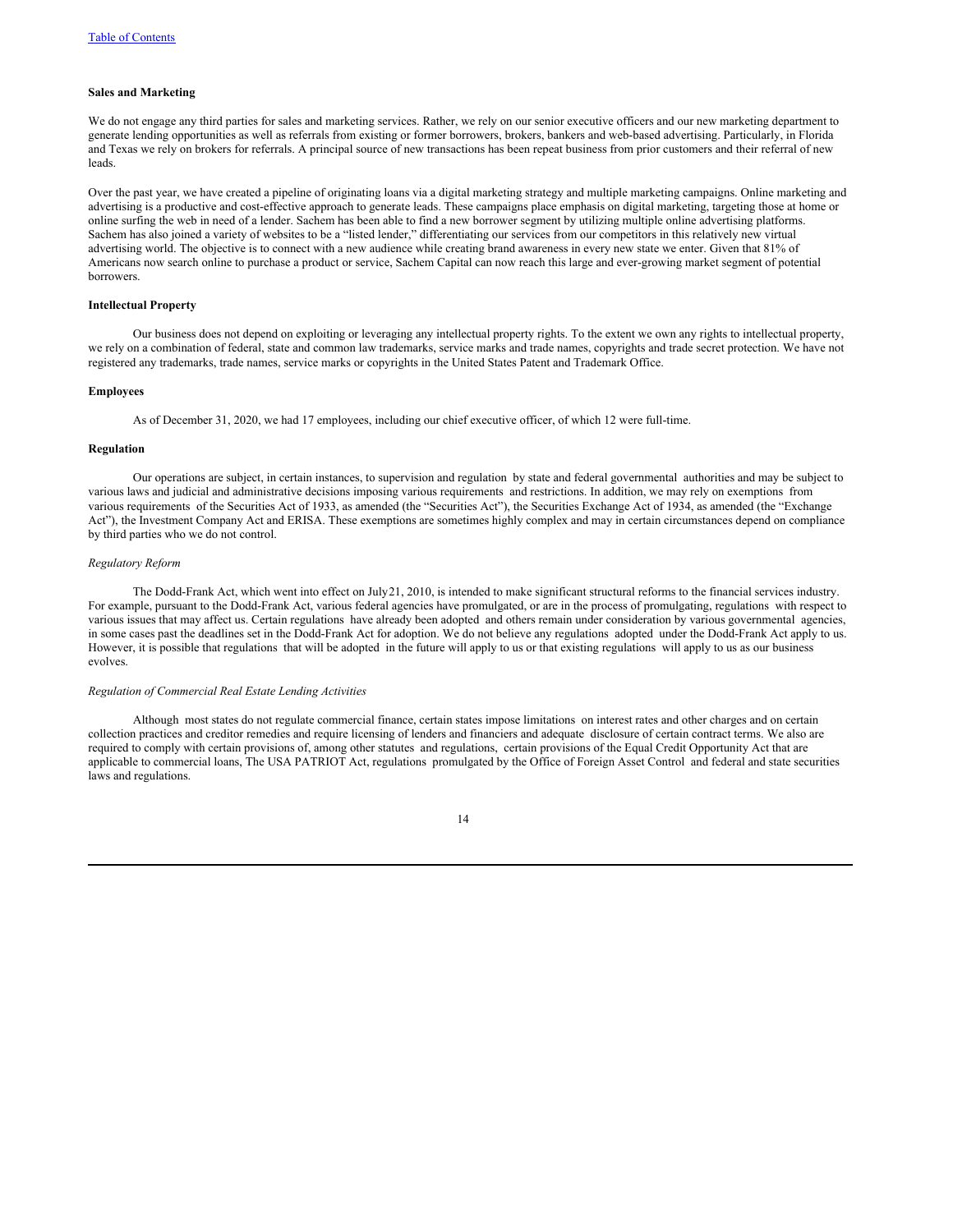## *Investment Company Act Exemption*

Although we reserve the right to modify our business methods at any time, we are not currently required to register as an investment company under the Investment Company Act. However, we cannot assure you that our business strategy will not evolve over time in a manner that could subject us to the registration requirements of the Investment Company Act.

Section  $3(a)(1)(A)$  of the Investment Company Act defines an investment company as any issuer that is or holds itself out as being engaged primarily in the business of investing, reinvesting or trading in securities. Section  $3(a)(1)(C)$  of the Investment Company Act defines an investment company as any issuer that is engaged or proposes to engage in the business of investing, reinvesting, owning, holding or trading in securities and owns or proposes to acquire investment securities having a value exceeding 40% of the value of the issuer's total assets (exclusive of U.S. Government securities and cash items) on an unconsolidated basis, which we refer to as the 40% test. Real estate mortgages are excluded from the term "investment securities."

We rely on the exception set forth in Section  $3(c)(5)(C)$  of the Investment Company Act which excludes from the definition of investment company "any person who is not engaged in the business of issuing redeemable securities, face-amount certificates of the installment type or periodic payment plan certificates, and who is primarily engaged in one or more of the following businesses... (C) purchasing or otherwise acquiring mortgages and other liens on and interests in real estate." The U.S. Securities and Exchange Commission (the "SEC") generally requires that, for the exception provided by Section  $3(c)(5)(C)$  to be available, at least 55% of an entity's assets be comprised of mortgages and other liens on and interests in real estate, also known as "qualifying interests," and at least another 25% of the entity's assets must be comprised of additional qualifying interests or real estatetype interests (with no more than 20% of the entity's assets comprised of miscellaneous assets). We believe we qualify for the exemption under this section and our current intention is to continue to focus on originating short term loans secured by first mortgages on real property. However, if, in the future, we do acquire non-real estate assets without the acquisition of substantial real estate assets, we may qualify as an "investment company" and be required to register as such under the Investment Company Act, which could have a material adverse effect on us.

If we were required to register as an investment company under the Investment Company Act, we would become subject to substantial regulation with respect to our capital structure (including our ability to use leverage), management, operations, transactions with affiliated persons (as defined in the Investment Company Act), portfolio composition, including restrictions with respect to diversification and industry concentration, and other matters.

Qualification for exclusion from the definition of an investment company under the Investment Company Act will limit our ability to make certain investments. In addition, complying with the tests for such exclusion could restrict the time at which we can acquire and sell assets.

#### **Item 1A. Risk Factors.**

The following factors may affect our growth and profitability of and should be considered by any prospective purchaser or current holder of our securities:

#### **Risks Related to Our Business and Our Company**

#### The outbreak and spread of the novel coronavirus disease, known as COVID-19, could have a material adverse effect on our business, operations and *financial condition.*

The COVID-19 pandemic has resulted in a widespread health crisis that has adversely affected the economies and financial markets worldwide. With respect to the State of Connecticut, our primary market, on March 20, 2020, Governor Ned Lamont of Connecticut issued an executive order requiring all "non-essential" businesses to close effective 8:00 p.m., Monday, March 23, 2020, until further notice. During the second quarter of 2020, the State of Connecticut announced plans to re-open selected businesses pursuant to a three Phase reopening plan for those businesses deemed non-essential and closed due to the March 20, 2020 executive order. On May 20, 2020, Phase 1 of the re-opening plan was put in place, on June 17, 2020 Phase 2 was put into effect and on October 8, 2020 Phase 3 was put into effect. On November 6, 2020, Connecticut rolled back its re-opening plans to Phase 2.1, a slightly modified version of the State's Phase 2. The rollback was initiated due to a spike in cases statewide.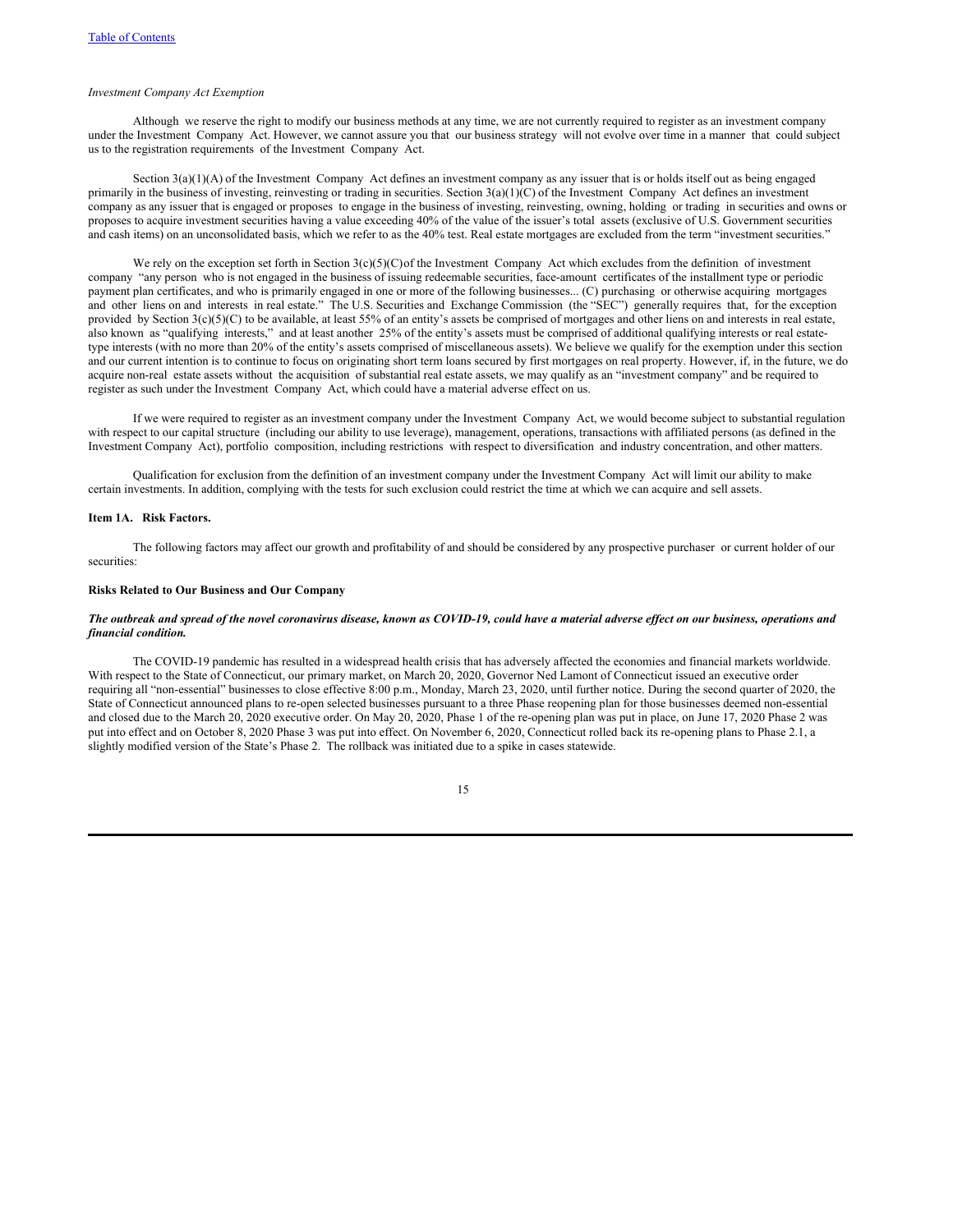These actions directly impacted our ability to conduct our business in the usual manner. The compliance requirements were difficult to administer, costly and in many situations not customer friendly. If left in effect for an extended period, they could have had a material adverse impact on our operations, resulting in reductions in revenues, net income, and cash flow. In addition, any disruption to the operations of a borrower could impair its ability to make monthly payments of interest, payments of insurance and/or taxes or to repay the outstanding balances on their loans at maturity. Furthermore, a liquidity crisis, may impair the ability of our borrowers to refinance their loans when due. Moreover, if our borrowers cannot sell their properties or the values of properties securing mortgage loans decline significantly, they would not be able to repay their loans when due. In addition, the filing and preparation of loan documents with the various recording offices were delayed and there was only limited access to the Connecticut court system to process foreclosures and evictions.

To address these concerns, we imposed certain policies and guidelines designed primarily to preserve our liquidity and help our borrowers. In the second quarter of 2020, we agreed to restructure twenty-three loans, having an aggregate balance of \$6.5 million at June 30, 2020, pursuant to forbearance requests by borrowers under the program we adopted and implemented. The total amount of interest deferred under these twenty-three loans was approximately \$200,000. As of December 31, 2020, all these loans have moved off forbearance and were current with respect to their interest payment obligations and no other loans were added to the forbearance program.

Since December 2020, the U.S. Food and Drug Administration ("FDA") has issued emergency use authorizations for three different COVID-19 vaccines. Since then, over 100 million doses of vaccines have been administered. Although there are concerns regarding mutations of the virus that might not be susceptible to the existing vaccines, the prevailing view among medical experts is that the worst of the pandemic may be over and that states will soon be able to lift many of the restrictions that were imposed to slow the spread of the virus. In fact, many states have already done so.

However, if there is a re-occurrence of the virus in Connecticut or the State mandates further business closures, we may be compelled to take measures to preserve our cash flow, including reducing operating expenses and dividend payments until the consequences of the outbreak subside. There may be other adverse consequences to our business, operations, and financial condition from the spread of COVID-19 that have not been considered.

#### Difficult conditions in the mortgage and real estate markets, the financial markets and the economy generally have caused and may cause us to *experience losses in the future.*

Our business is materially affected by conditions in the residential and commercial mortgage markets, the residential and commercial real estate markets, the financial markets and the economy generally. We believe the risks associated with our mortgage loan portfolio will be more acute during periods of economic slowdown, recession or market dislocations, especially if these periods are accompanied by declining real estate values and defaults. In prior years, concerns about the health of the global economy generally and the residential and commercial real estate markets specifically, as well as inflation, energy costs, perceived or actual changes in interest rates, European sovereign debt, U.S. budget debates, geopolitical issues, international trade issues, public health issues, and the availability and cost of credit have contributed to increased volatility and uncertainty for the economy and the financial and credit markets. Currently, the novel coronavirus disease 2019 (known as COVID-19) is having a significant adverse impact on the economy and the financial and credit markets. It is too soon to fully appreciate the impact COVID-19 will have on the residential and commercial real estate markets in general and the real estate financing market in particular, but we believe it will be material and could adversely affect our business, operations and financial condition. In addition, we cannot assure that similar or a completely different set of adverse conditions will not arise in the future.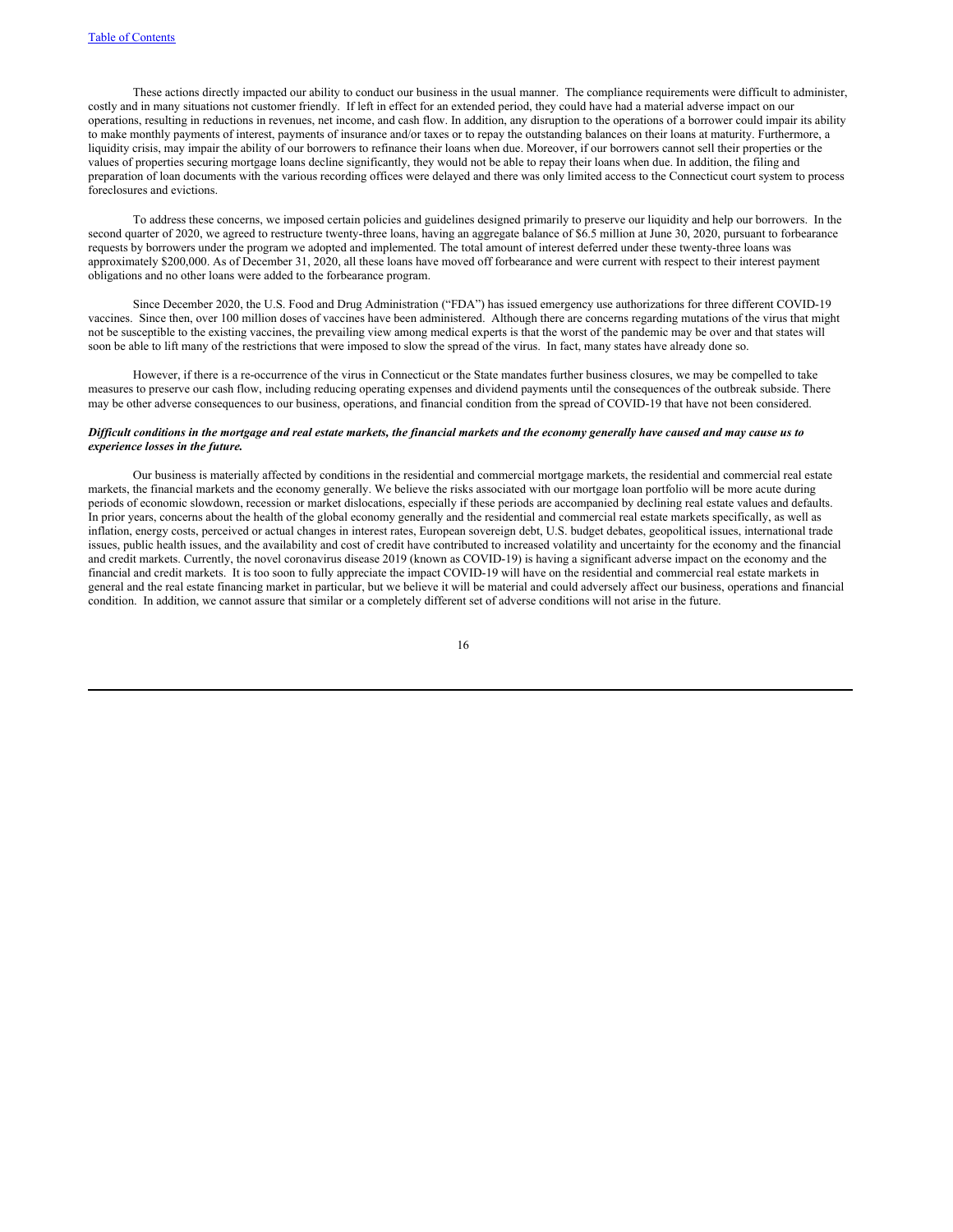An economic slowdown, a public health crisis (such as COVID-19), delayed recovery or general disruption in the mortgage markets may result in decreased demand for residential and commercial properties, which could adversely impact homeownership rates and force owners of commercial properties to lower rents, thus placing additional pressure on property values. We believe there is a strong correlation between real estate values and mortgage loan delinquencies. For example, to the extent that a commercial property owner has fewer tenants or receives lower rents, such owner will generate less cash flow on the property, thus reducing the value of the property and increasing the likelihood that such property owner will default on its debt service obligations. If the borrowers of our mortgage loans default or become delinquent on their obligations, we may incur material losses on those loans. Any sustained period of increased payment delinquencies, defaults, foreclosures or losses could adversely affect both our operating income and our ability to obtain financing on favorable terms or at all. Any deterioration in the mortgage markets, the residential or commercial real estate markets, the financial markets and the economy generally may lower net income, increase losses and a decline in the market value of our assets, all of which may adversely affect our results of operations, the availability and cost of credit and our ability to make distributions to our shareholders.

## *An increase in interest rates could adversely af ect our ability to generate income and pay dividends.*

Rising interest rates generally reduce the demand for mortgage loans due to the higher cost of borrowing. In addition, rising interest rates may also cause loans that we originated prior to an interest rate increase to provide yields that are below prevailing market interest rates. Moreover, if we must refinance our existing indebtedness at higher rates, the spread between our cost of funds and the yield on our mortgage loan portfolio will decrease. While interest rates are currently at historical lows and may remain at these levels for some time, eventually they will have to increase. When they do, the aforementioned factors could have a material adverse effect on our business, financial condition and results of operations and our ability to make distributions to our shareholders.

## *Prepayment rates can change, adversely af ecting the performance of our assets.*

The frequency at which prepayments (including both voluntary prepayments by the borrowers and liquidations due to defaults and foreclosures) occur on our mortgage loans is difficult to predict and is affected by a variety of factors, including the prevailing level of interest rates as well as economic, demographic, tax, social, legal, legislative and other factors. Generally, borrowers tend to prepay their mortgages when prevailing mortgage rates fall below the interest rates on their mortgage loans. To the extent that faster prepayment rates are due to lower interest rates, the principal payments received from prepayments will tend to be reinvested in lower-yielding mortgage loans, which may reduce our income in the long run. Therefore, if actual prepayment rates differ from anticipated prepayment rates, our business, financial condition and results of operations and ability to make distributions to our shareholders could be materially adversely affected.

### *Short-term loans may involve a greater risk of loss than traditional mortgage loans.*

Borrowers usually use the proceeds of a long-term mortgage loan or sale to repay a short-term loan. We may therefore depend on a borrower's ability to obtain permanent financing or sell the property to repay our loan, which could depend on market conditions and other factors. In a period of rising interest rates, it may be more difficult for borrowers to obtain long-term financing, which increases the risk of non- payment. Similarly, declining real estate values could adversely impact an owner's ability to refinance a mortgage or sell the underlying property. In this respect, we note that at December 31, 2020 approximately 93 mortgage loans in our portfolio have matured and have not been repaid in full or extended. Short-term loans are also subject to risks of borrower defaults, bankruptcies, fraud, losses and special hazard losses that are not covered by standard hazard insurance. In the event of a default, we bear the risk of loss of principal and non-payment of interest and fees to the extent of any deficiency between the value of the mortgage collateral and the principal amount and unpaid interest of the interim loan. To the extent we suffer such losses with respect to our interim loans, our enterprise value and the price of our common shares may be adversely affected.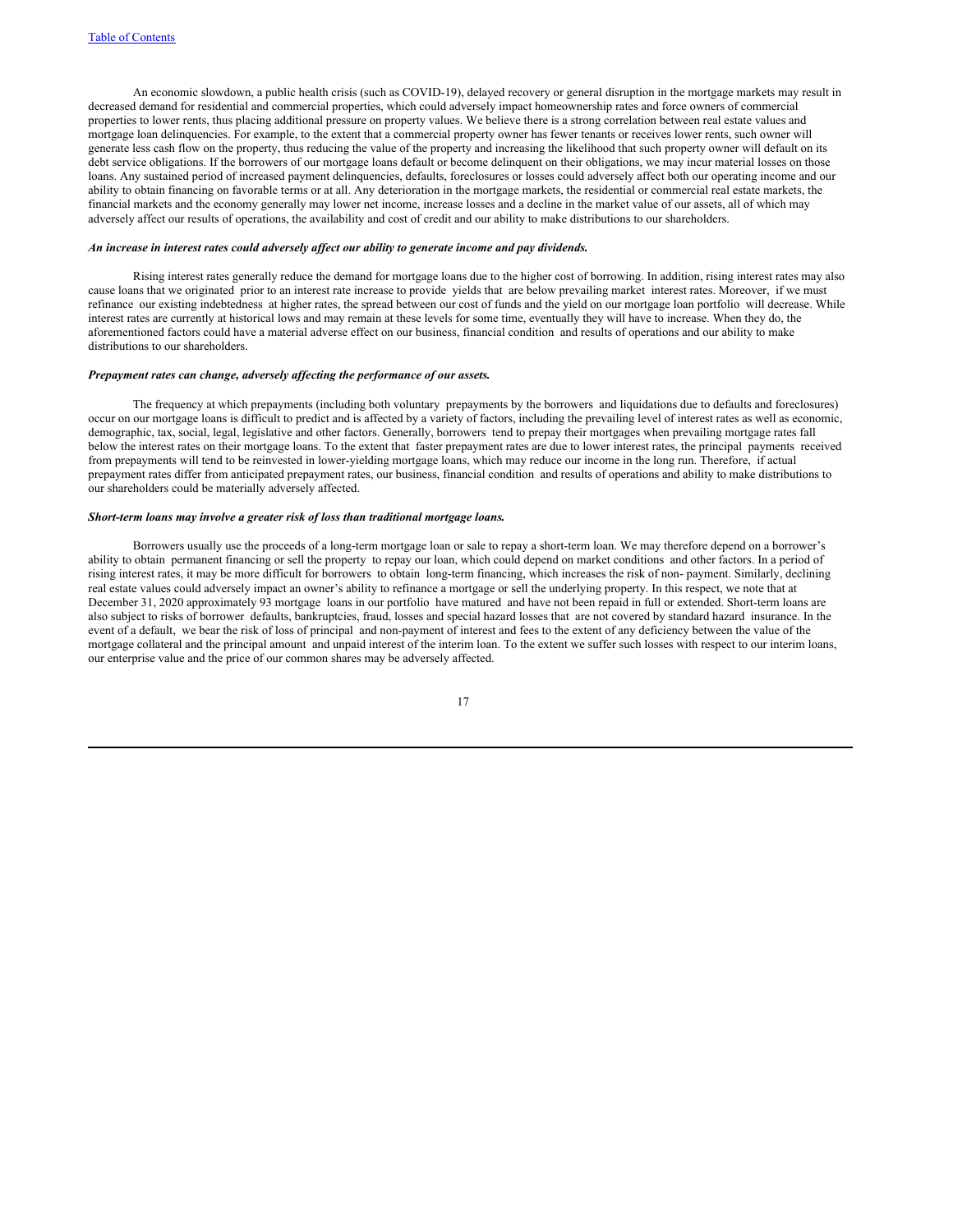#### Many of our loans are not funded with interest reserves and our borrowers may be unable to pay the interest accruing on the loans when due, which *could have a material adverse impact on our financial condition.*

Our loans are not funded with an interest reserve. Thus, we rely on the borrowers to make interest payments as and when due from other sources of cash. Given the fact that many of the properties securing our loans are not income producing or even cash producing and most of the borrowers are entities with no assets other than the single property that is the subject of the loan, some of our borrowers have considerable difficulty servicing our loans and the risk of a non-payment of default is considerable. We depend on the borrower's ability to refinance the loan at maturity or sell the property for repayment. If the borrower is unable to repay the loan, together with all the accrued interest, at maturity, our operating results and cash flows would be materially and adversely affected.

## Many of the properties securing our mortgage loans are not income producing, thus increasing the risks of delinguency and foreclosure.

Most of our loans are secured by properties, whether residential or commercial, that are under construction or renovation and are not income producing. The risks of delinquency and foreclosure on these properties may be greater than similar risks associated with loans made on the security of single-family, owner-occupied, residential property. In the case of income producing properties, the ability of a borrower to repay the loan typically depends primarily upon the successful operation of such property. If the net operating income of the subject property is reduced, the borrower's ability to repay the loan, or our ability to receive adequate returns on our investment, may be impaired.

In the case of non-income producing properties, the expectation is that our loans will be repaid out of sale or refinancing proceeds. Thus, the borrower's ability to repay our mortgage loans will depend, to a great extent, on the value of the property at the maturity date of the loan. In the event of any default under a mortgage loan held by us, we will bear a risk of loss to the extent of any deficiency between the value of the collateral and the outstanding principal and accrued interest of the mortgage loan, and any such losses could have a material adverse effect on our cash flow from operations and our ability to make distributions to our shareholders.

In the event of the bankruptcy of a mortgage loan borrower, the mortgage loan to such borrower will be deemed to be secured only to the extent of the value of the underlying collateral at the time of bankruptcy (as determined by the bankruptcy court), and the lien securing the mortgage loan will be subject to the avoidance powers of the bankruptcy trustee or debtor-in-possession to the extent the lien is unenforceable under state law. Foreclosure of a mortgage loan can be an expensive and lengthy process, which could have a substantial negative effect on our anticipated return on the foreclosed mortgage loan.

## Our due diligence may not reveal all the risks associated with a mortgage loan or the property that will be mortgaged to secure the loan, which could *lead to losses.*

Despite our efforts to manage credit risk, there are many aspects of credit risk that we cannot control. Our credit policies and procedures may not be successful in limiting future delinquencies, defaults, and losses, or they may not be cost effective. Our underwriting reviews and due diligence procedures may not be effective. Borrower circumstances could change during the term of the loan. Delay of foreclosures could delay resolution and increase ultimate loss severities, as a result. The value of the properties collateralizing or underlying the loans may decline. The frequency of default and the loss severity on loans upon default may be greater than we anticipate. If properties securing our mortgage loans become real estate owned because of foreclosure, we bear the risk of not being able to sell the property and recovering our investment and of being exposed to the risks attendant to the ownership of real property.

Before approving and funding a mortgage loan, we undertake extensive due diligence of the borrower, its principals (if the borrower is not an individual) and the property that will be mortgaged to secure the loan. Such due diligence is usually limited to (i) the credit history of the borrower and its principals (if the borrower is not an individual), (ii) the value of the property, (iii) legal and lien searches against the borrower, the guarantors and the property (iv) an environmental assessment of the property, (v) a review of the documentation related to the property and (vi) other reviews and or assessments that we may deem appropriate to conduct. There can be no assurance that we will conduct any specific level of due diligence, or that, among other things, the due diligence process will uncover all relevant facts, which could result in losses on the loan in question, which, in turn, could adversely affect our business, financial condition and results of operations and our ability to make distributions to our shareholders.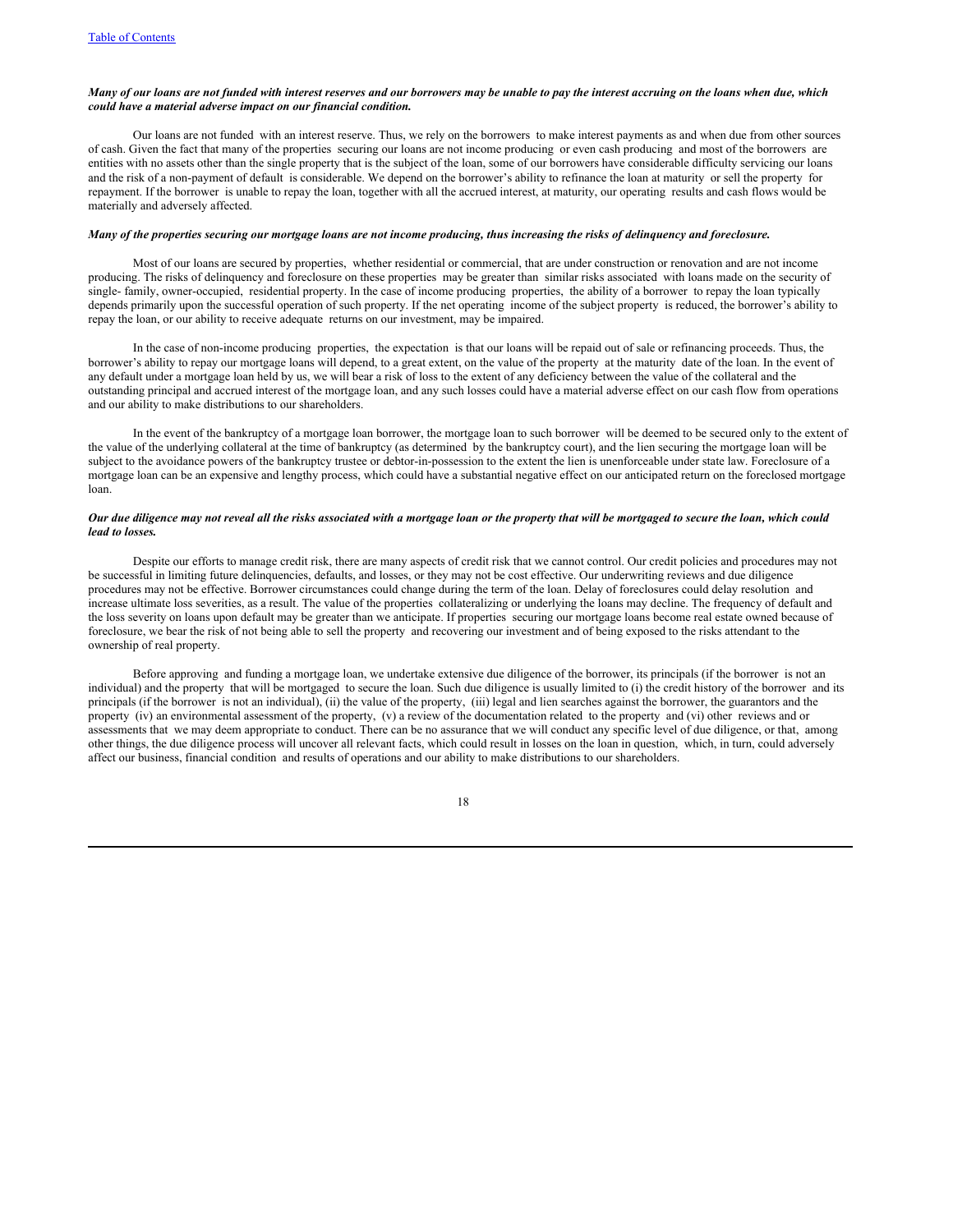## *Residential mortgage loans are subject to increased risks.*

At December 31, 2020, approximately 82% of the loans in our loan portfolio (representing approximately 72.1% of our outstanding mortgage loans receivable) are secured by residential real property. None of these loans are guaranteed by the U.S. government or any government sponsored entity. Therefore, the value of the underlying property, the creditworthiness and financial position of the borrower and the priority and enforceability of the lien will significantly impact the value of such mortgage. In the event of a foreclosure, we may assume direct ownership of the underlying real estate. The liquidation proceeds upon sale of such real estate may be less than the outstanding balance of the loan (including principal, accrued but unpaid interest and other fees and charges). In addition, any costs or delays involved in the foreclosure or liquidation process may increase losses.

Finally, residential mortgage loans are also subject to "special hazard" risk (property damage caused by hazards, such as earthquakes or environmental hazards, not covered by standard property insurance policies), and to bankruptcy risk (reduction in a borrower's mortgage debt by a bankruptcy court). In addition,claims may be assessed against us on account of our position as a mortgage holder or property owner, including assignee liability, responsibility for tax payments, environmental hazards and other liabilities. In some cases, these liabilities may be "recourse liabilities" or may otherwise lead to losses in excess of the purchase price of the related mortgage or property.

### *Our real estate assets are subject to risks particular to real property.*

As a result of foreclosures, we also directly own real estate. In some cases, the real estate is classified as "held for sale" and in other cases it is classified as "held for rental". Given the nature of our business, we may in the future acquire more real estate assets upon a default of mortgage loans. In general, real estate assets are subject to various risks, including:

- acts of God, including earthquakes, floods and other natural disasters, which may result in uninsured losses;
- acts of war or terrorism, including the consequences of terrorist attacks, such as those that occurred on September 11, 2001, social unrest and civil disturbances;
- adverse changes in national and local economic and market conditions; and
- changes in governmental laws and regulations, fiscal policies, zoning ordinances and environmental legislation and the related costs of compliance with laws and regulations, fiscal policies and ordinances.

In addition, whether the real estate is held for sale or for rental, if it is income producing property, the net operating income can be adversely affected by, among other things:

- tenant mix;
- success of tenant businesses;
- the performance, actions and decisions of operating partners and the property managers they engage in the day-to-day management and maintenance of the property;
- property location, condition, and design;
- new construction of competitive properties;
- a surge in homeownership rates;
- changes in laws that increase operating expenses or limit rents that may be charged;
- changes in specific industry segments, including the labor, credit and securitization markets;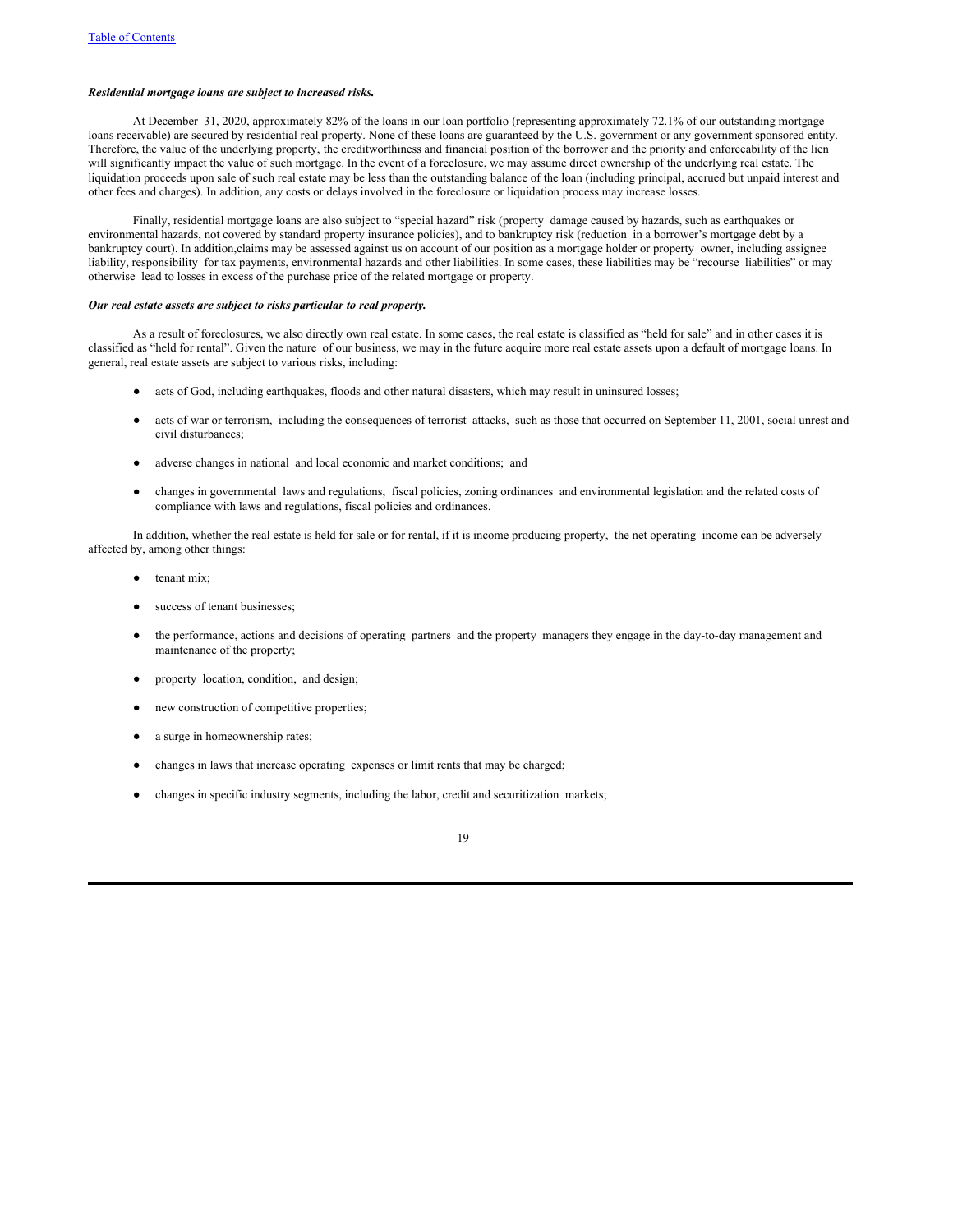- declines in regional or local real estate values;
- declines in regional or local rental or occupancy rates;
- increases in interest rates, real estate taxes, energy costs and other operating expenses;
- costs of remediation and liabilities associated with environmental conditions;
- the potential for uninsured or underinsured property losses; and
- the risks particular to real property.

The occurrence of any of the foregoing or similar events may reduce our return from an affected property or asset and, consequently, materially adversely affect our business, financial condition and results of operations and our ability to make distributions to our shareholders.

## We may be adversely affected by the economies and other conditions of the markets in which we operate, particularly in Connecticut, where we have a *high concentration of our loans.*

The geographic distribution of our loan portfolio exposes us to risks associated with the real estate and commercial lending industry in general within the states and regions in which we operate. These risks include, without limitation:

- declining real estate values;
- overbuilding;
- extended vacancies of properties;
- increases in competition;
- increases in operating expenses such as property taxes and energy costs;
- changes in zoning laws;
- unemployment rates;
- environmental issues;
- public health issues (such as COVID-19);
- casualty or condemnation losses;
- uninsured damages from floods, hurricanes, earthquakes or other natural disasters; and
- changes in interest rates.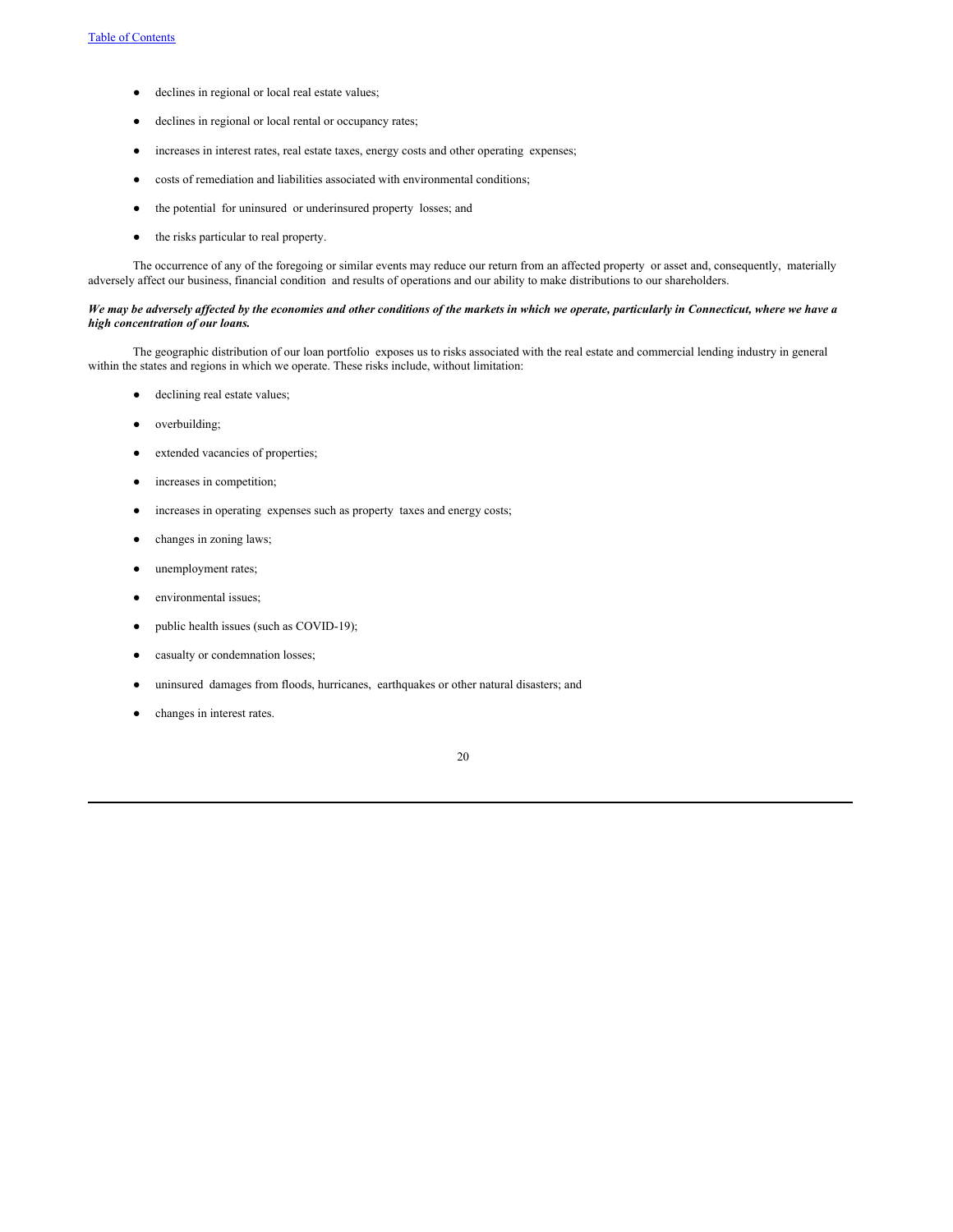At December 31, 2020, approximately 86.3% of our mortgage loans (representing approximately 77% of the aggregate outstanding principal balance of our loan portfolio) were secured by property located in the state of Connecticut. As a result, we are subject to the general economic and market conditions in Connecticut as well as those of New England and the northeastern United States. For example, other geographic markets in neighboring states could become more attractive for developers, investors and owners based on favorable costs and other conditions to construct or improve or renovate real estate properties. Some states have created tax and other incentives to attract businesses to relocate or to establish new facilities in their jurisdictions. These changes in other markets may increase demand in those markets and result in a corresponding decrease in demand in the markets in which we currently operate. Any adverse economic or real estate developments or any adverse changes in the local business climate in any geographic market in which we have a concentration of properties, could have a material adverse effect on us. To the extent any of the foregoing risks arise in Connecticut, New England and the northeastern United states, our business, financial condition and results of operations and ability to make distributions to shareholders could be materially adversely affected.

## The illiquidity of our loan portfolio could significantly impede our ability to respond to adverse changes in economic, financial, investment and other *conditions.*

Due to the relative illiquidity of our loan portfolio, our ability to promptly sell all or a portion of the portfolio in response to changing economic, financial, investment or other conditions is limited. The real estate market, in general, and real estate lending, especially the type of loans we typically make, is affected by many factors that are beyond our control, including general economic conditions, the state of capital and credit markets. Our inability to dispose of our real estate loans at opportune times or on favorable terms could have a material adverse effect on us.

In addition, the Internal Revenue Code of 1986, as amended (the "Code") imposes restrictions on a REIT's ability to dispose of properties that are not applicable to other types of real estate companies. In particular, the tax laws applicable to REITs require that we hold our loans for investment, rather than primarily for sale in the ordinary course of business, which may cause us to forego or defer sales of properties that otherwise would be in our best interest. Therefore, we may not be able to vary our portfolio in response to economic, financial, investment or other conditions promptly or on favorable terms, which could have a material adverse effect on us.

#### Declining real estate valuations could result in impairment charges, the determination of which involves a significant amount of judgment on our part. *Any impairment charge could have a material adverse ef ect on us.*

We review our loan portfolio for impairment on a quarterly and annual basis and whenever events or changes in circumstances indicate that the carrying amount may not be recoverable. Indicators of impairment include, but are not limited to, a sustained significant decrease in the value of the collateral securing the loan, including the value of the real estate and other assets pledged to secure the loan as well as personal guarantees by the principals of the borrower, or a borrower's inability to stay current with respect to its obligations under the terms of the loan. A significant amount of judgment is involved in determining the presence of an indicator of impairment. If we determine that the value of the collateral is less than the amount outstanding on the loan or the amount that may become due upon the maturity of the loan, a loss must be recognized for the difference between the fair value of the property and the carrying value of the loan. The evaluation of the market value of the underlying collateral requires a significant amount of judgment on our part. Any impairment charge could have a material adverse effect on our financial condition.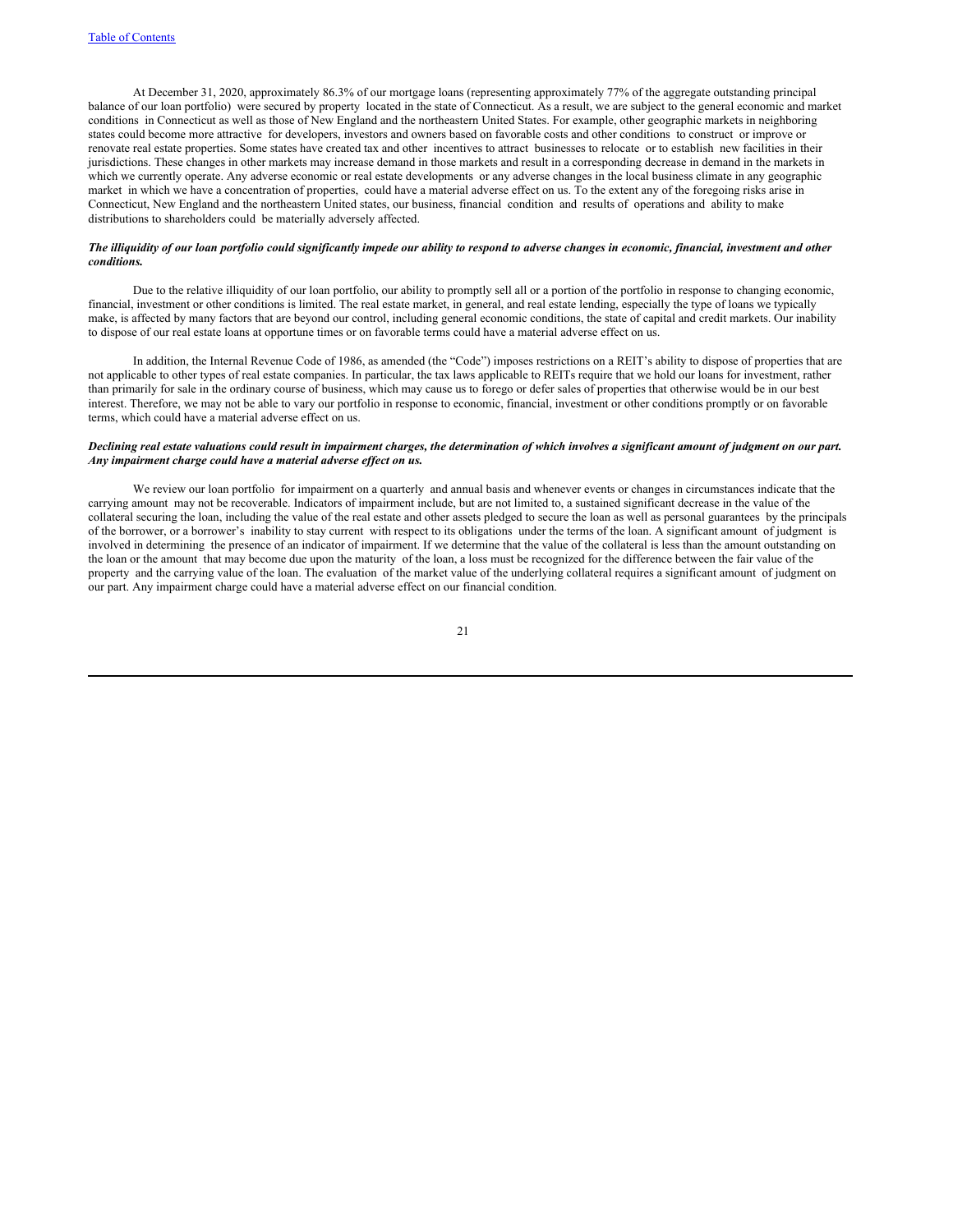## Competition could have a material adverse effect on our business, financial condition and results of operations.

We operate in a highly competitive market and we believe these conditions will persist for the foreseeable future as the financial services industry continues to consolidate, producing larger, better capitalized and more geographically diverse companies with broad product and service offerings. Our existing and potential future competitors include other "hard money" lenders, mortgage REITs, specialty finance companies, savings and loan associations, banks, mortgage banks, insurance companies, mutual funds, pension funds, private equity funds, hedge funds, institutional investors, investment banking firms, non-bank financial institutions, governmental bodies, family offices and high net worth individuals. We may also compete with companies that partner with and/or receive government financing. Many of our competitors are substantially larger and have considerably greater financial, technical, marketing and other resources than we do. In addition, larger and more established competitors may enjoy significant competitive advantages, including enhanced operating efficiencies, more extensive referral networks, greater and more favorable access to investment capital and more desirable lending opportunities. Several of these competitors, including mortgage REITs, have recently raised or are expected to raise, significant amounts of capital, which enables them to make larger loans or a greater number of loans. Some competitors may also have a lower cost of funds and access to funding sources that may not be available to us, such as funding from various governmental agencies or under various governmental programs for which we are not eligible. In addition, some of our competitors may have higher risk tolerances or different risk assessments, which could allow them to consider a wider variety of possible loan transactions or to offer more favorable financing terms than we would. Finally, as a REIT and because we operate in a manner to be exempt from the requirements of the Investment Company Act, we may face further restrictions to which some of our competitors may not be subject. For example, we may find that the pool of potential qualified borrowers available to us is limited. We cannot assure you that the competitive pressures we face will not have a material adverse effect on our business, financial condition and results of operations. As a result of these competitive factors, we may not in the future be able to originate and fund mortgage loans at favorable spreads over our cost of capital, which could have a material adverse effect on our business, financial condition, results of operations and ability to make distributions to our shareholders.

### We may adopt new or change our existing underwriting financing, or other strategies and asset allocation and operational and management policies without shareholder consent, which may result in the purchase of riskier assets, the use of greater leverage or commercially unsound actions, any of which could materially adversely affect our business, financial condition and results of operations and our ability to make distributions to our *shareholders.*

Currently, we have no policies in place that limit or restrict our ability to borrow money or raise capital by issuing debt securities. Similarly, we have only a limited number of policies regarding underwriting criteria, loan metrics and operations in general. Even within these policies, management has broad discretion. We may adopt new strategies, policies and/or procedures or change any of our existing strategies, policies and /or procedures regarding financing, hedging, asset allocation, lending, operations and management at any time without the consent of shareholders, which could result in us originating and funding mortgage loans or entering into financing or hedging transactions with which we have no or limited experience or that are different from, and possibly riskier than our existing strategies and policies. The adoption of new strategies, policies and procedures or any changes, modifications or revisions to existing strategies, policies and procedures, may increase our exposure to fluctuations in real estate values, interest rates, prepayment rates, credit risk and other factors and there can be no assurance that we will be able to effectively identify, manage, monitor or mitigate these risks. A change in our lending guidelines could result in us making riskier real estate loans than those we have been making until now.

The board of directors determines our operational policies and may adopt new policies or amend or revise existing policies regarding lending, financing, investment or other operational and management policies relating to growth, operations, indebtedness, capitalization and distributions or approve transactions that deviate from these policies without a vote of, or notice to, shareholders. Changes in our lending and financing strategies and to our operational and management policies, or adoption of new strategies and/or policies, could materially adversely affect our business, financial condition and results of operations and ability to make distributions to our shareholders.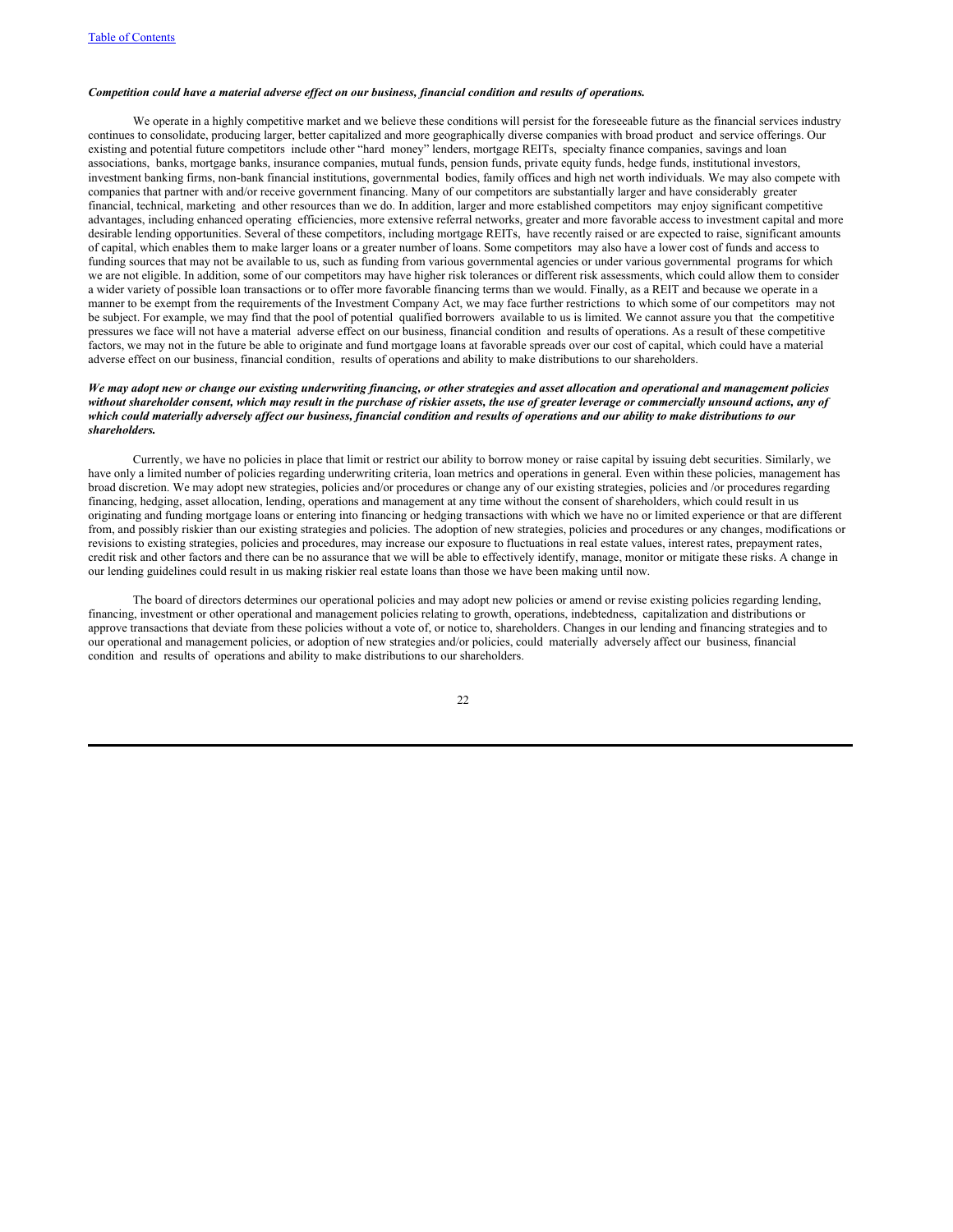Moreover, while the board of directors may periodically review our loan guidelines and our strategies and policies, they do not approve every individual mortgage loan that we originate or fund, leaving management with day-to-day discretion over our loan portfolio composition within our broad lending guidelines. Within those guidelines, management has discretion to significantly change the composition of our loan portfolio. In addition, in conducting periodic reviews, the directors may rely primarily on information provided to them by management. Moreover, because management has great latitude within our guidelines in determining the amounts and other terms of a particular mortgage loan, there can be no assurance that management will not make or approve loans that result in returns that are substantially below expectations or result in losses, which would materially adversely affect our business, results of operations, financial condition and ability to make distributions to our shareholders.

### In connection with our lending operations, we rely on third-party service providers to perform a variety of services, comply with applicable laws and regulations, and carry out contractual covenants and terms, the failure of which by any of these third-party service providers may adversely impact our *business and financial results.*

In connection with our business of originating and funding mortgage loans, we rely on third-party service providers to perform a variety of services, comply with applicable laws and regulations, and carry out contractual covenants and terms. For example, we may rely on appraisers for a valuation analysis of the property that will be mortgaged to secure the loan. We may rely on attorneys to close the loans and to make sure that the loan is properly secured. These and other service providers upon whom we rely, may fail to adequately perform the services that they have been engaged to provide. As a result, we are subject to the risks associated with a third party's failure to perform, including failure to perform due to reasons such as fraud, negligence, errors, miscalculations, or insolvency. In addition, we could also suffer reputational damage as a result of their acts or omissions, which could lead to borrowers and lenders and other counterparties ceasing to do business with us, which could materially adversely affect our business, financial condition and results of operations and ability to make distributions to our shareholders.

#### We may be adversely affected by deficiencies in foreclosure practices as well as related delays in the foreclosure process.

One of the biggest risks overhanging the mortgage market has been uncertainty around the timing and ability of lenders to foreclose on defaulted loans, so that they can liquidate the underlying properties. Given the magnitude of the housing crisis of 2008, and in response to the well-publicized failures of many mortgage servicing companies to follow proper foreclosure procedures (such as involving "robo-signing"), lenders, and their agents, are being held to much higher foreclosure-related documentation standards than they previously were. As a result, the mortgage foreclosure process has become lengthier and more expensive. Many factors delaying foreclosure, such as borrower lawsuits and judicial backlog and scrutiny, are outside of our control and have delayed, and will likely continue to delay, foreclosure processing in both judicial states (where foreclosures require court involvement) and non-judicial states. The extension of foreclosure timelines also increases the inventory backlog of distressed homes on the market and creates greater uncertainty about housing prices. The concerns about deficiencies in foreclosure practices of servicers and related delays in the foreclosure process may impact our loss assumptions and affect the values of, and our returns on, our mortgage loans.

### We may be unable to identify and complete acquisitions on favorable terms or at all, which may inhibit our growth and have a material adverse effect *on us.*

As part of our growth strategy, we occasionally evaluate acquisition opportunities, including other real estate lenders or loan portfolios. To date, we have never pursued any of these opportunities. Acquisitions, in general, involve a high degree of risk including the following:

- we could incur significant expenses for due diligence, document preparation and other pre-closing activities and then fail to consummate the acquisition;
- we could overpay for the business or assets acquired;
- there may be hidden liabilities that we failed to uncover prior to the consummation of the acquisition;
- the demands on management's time related to the acquisition will detract from their ability to focus on the operation of our business; and
- challenges or difficulties in integrating the acquired business or assets into our existing platform.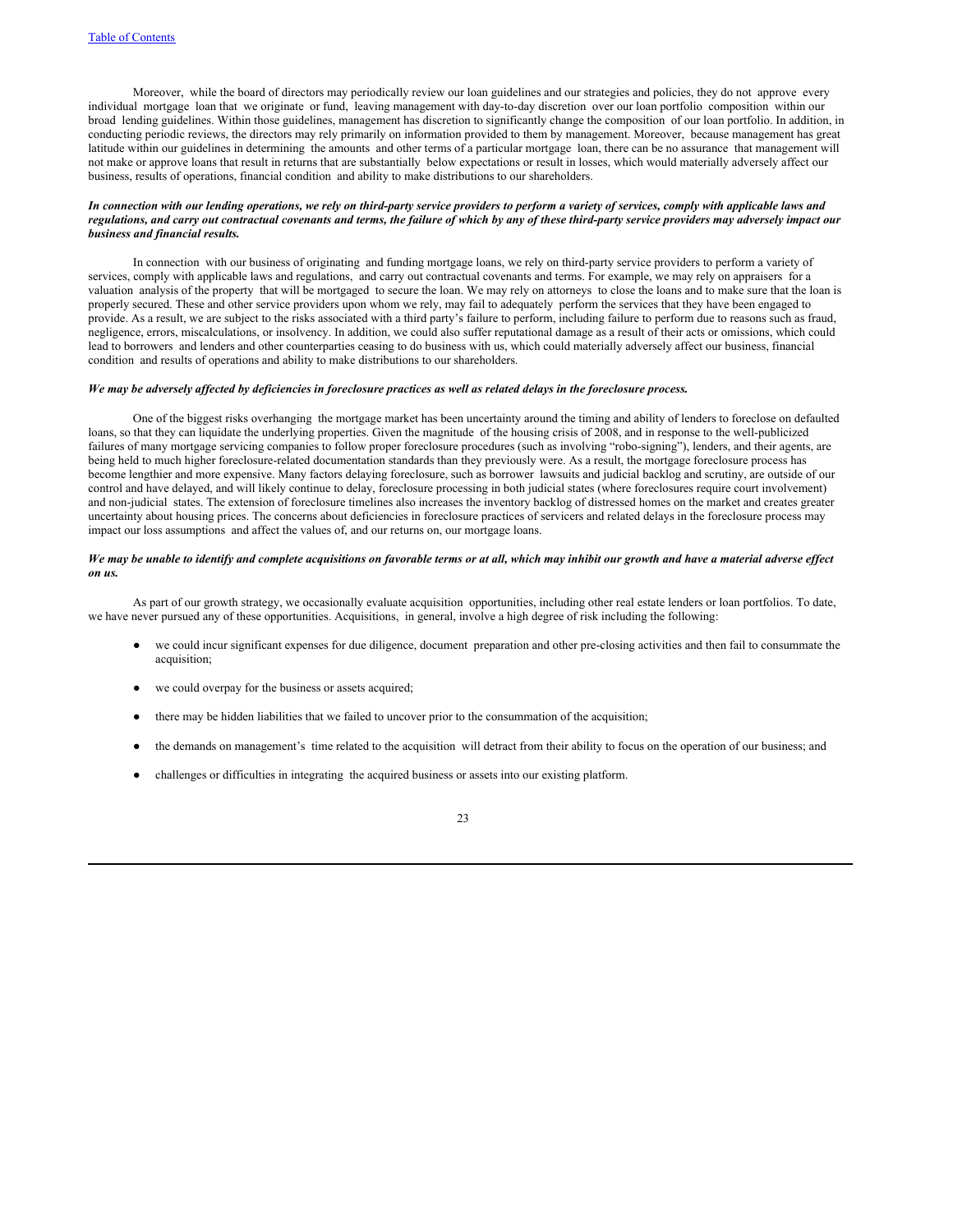We cannot assure you that that we will be able to identify or consummate any acquisitions and we cannot assure you that, if we are able to identify and consummate one or more acquisitions, that those acquisitions will yield the anticipated benefits. Our inability to complete property or business acquisitions on favorable terms or at all could have a material adverse effect on us.

## The downgrade of the credit ratings of the U.S., any future downgrades of the credit ratings of the U.S. and the failure to resolve issues related to U.S. fiscal and debt policies may materially adversely affect our business, liquidity, financial condition and results of operations.

In response to the Covid-19 pandemic, the U.S. Congress has passed multiple relief bills that have significantly increased the gross federal debt and the budget deficit. Concerns regarding the gross federal debt and the budget deficit have increased the possibility of credit-rating downgrades or economic slowdowns in the U.S. The impact of any downgrades to the U.S. Government's sovereign credit rating or its perceived creditworthiness could adversely affect the U.S. and global financial markets and economic conditions. A downgrade of the U.S. Government's credit rating or a default by the U.S. Government to satisfy its debt obligations likely would create broader financial turmoil and uncertainty, which would weigh heavily on the global banking system and these developments could cause interest rates and borrowing costs to rise and a reduction in the availability of credit, which may negatively impact the value of our loan portfolio, our net income, liquidity and our ability to finance our assets on favorable terms.

## **Risks Related to Our Operations, Structure and Change in Control Provisions**

#### Interruptions in our ability to provide our products and our service to our customers could damage our reputation, which could have a material adverse *ef ect on us.*

Our business and reputation could be adversely affected by any interruption or failure on our part to provide our products and services to our customers and prospective customers in a timely manner, even if such failures are a result of a natural disaster, public health issues (such as COVID-19), human error, errors and/or omissions by third parties on whom we depend, whether willful or unintentional, sabotage, vandalism, terrorist acts, unauthorized entry or other unanticipated problems. If a significant disruption occurs, we may be unable to take corrective action in a timely manner or, if and when implemented, these measures may not be sufficient or could be circumvented through the reoccurrence of a natural disaster or other unanticipated problem, or as a result of accidental or intentional actions. Furthermore, such disruptions may result in legal liability. Accordingly, our failure or inability to provide products and services to our customers in a timely and efficient manner may result in significant liability, a loss of customers and damage to our reputation, which could have a material adverse effect on us.

### The occurrence of cyber-incidents, or a deficiency in our cybersecurity or in those of any of our third party service providers, could negatively impact our business by causing a disruption to our operations, a compromise or corruption of our confidential information or damage to our business *relationships or reputation, all of which could negatively impact our business and results of operations.*

In general, any adverse event that threatens the confidentiality, integrity, or availability of our information resources or the information resources of our third-party service providers is considered a cyber- attack. More specifically, a cyber-incident is an intentional attack or an unintentional event that can include gaining unauthorized access to systems to disrupt operations, corrupt data, or steal confidential information. As our reliance on technology has increased, so have the risks posed to our systems, both internal and those we have outsourced. The primary risks that could directly result from the occurrence of a cyber- incident include operational interruption and private data exposure. We cannot assure you that our business and results of operations will not be negatively impacted by a cyber- incident.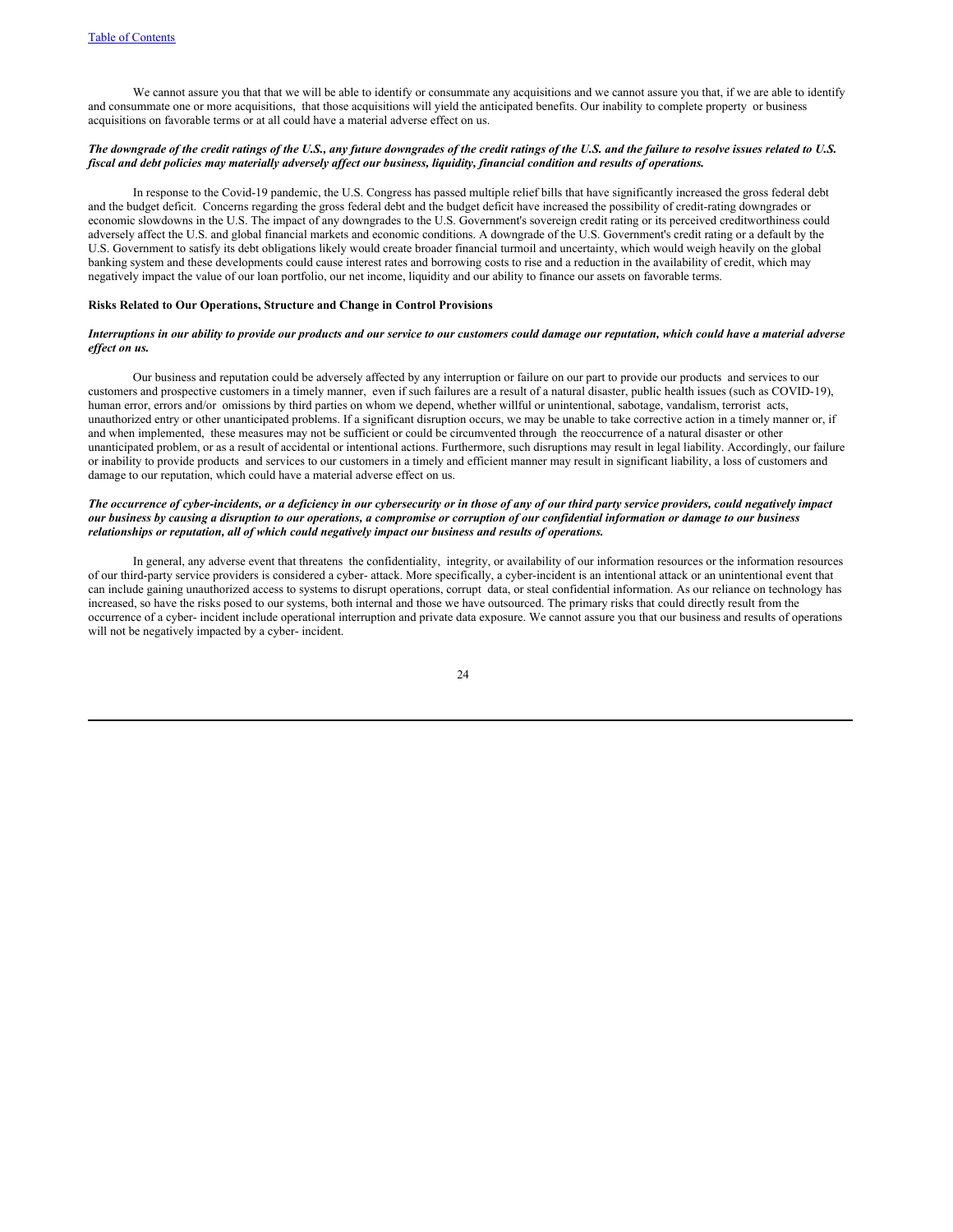#### The loss of key personnel, such as one of our executive officers, could have a material adverse effect on us.

We believe that our continued success depends on the continued services of John L. Villano, our chairman, chief executive officer, chief financial officer and treasurer. Our reputation among and our relationships with our key customers are the direct result of a significant investment of time and effort by him to build our credibility in a highly specialized industry. The loss of services of Mr. Villano could diminish our business and investment opportunities and our relationships with lenders, business partners and existing and prospective customers and could have a material adverse effect on us. While we have entered into an employment agreement with John Villano, he can terminate his employment with us at any time. In addition, we do not have any "key man" insurance to protect us in the event of his death or disability. In the event Mr. Villano terminates his employment with us or is unable to carry out his duties, our business and operations will be adversely impacted.

## Our inability to recruit or retain qualified personnel or maintain access to key third-party service providers and software developers, could have a *material adverse ef ect on us.*

We must continue to identify, hire, train, and retain qualified professionals, operations employees, and sales and senior management personnel who maintain relationships with our customers and who can provide the technical, strategic and marketing skills that will help us grow. There is a shortage of qualified personnel in these fields, and we compete with other companies for the limited pool of these personnel. Competitive pressures may require that we enhance our pay and benefits package to compete effectively for such personnel. An increase in these costs or our inability to recruit and retain necessary professional, technical, managerial, sales and marketing personnel or to maintain access to key third-party providers could have a material adverse effect on us.

#### The stock ownership limit imposed by our charter may inhibit market activity in our common shares and may restrict our business combination *opportunities.*

For us to maintain our qualification as a REIT under the Code, not more than 50% in value of the issued and outstanding shares of our capital stock may be owned, actually or constructively, by five or fewer individuals (as defined in the Code to include certain entities) at any time during the last half of each taxable year (other than our first year as a REIT). This test is known as the "5/50 test." Attribution rules in the Code apply to determine if any individual or entity actually or constructively owns our capital stock for purposes of this requirement. Additionally, at least 100 persons must beneficially own our capital stock during at least 335 days of each taxable year (other than our first year as a REIT). To help ensure that we meet these tests, our charter restricts the acquisition and ownership of shares of our capital stock. Our charter, with certain exceptions, authorizes our directors to take such actions as are necessary and desirable to preserve our qualification as a REIT and provides that, unless exempted by the board of directors, no person may own more than 4.99% in value of the aggregate of the outstanding shares of our capital stock or more than 4.99% in value or in number of shares, whichever is more restrictive, of the aggregate of our outstanding shares of our common shares. Our founders, Jeffrey C. Villano and John L. Villano, are both exempt from this provision. The ownership limits contained in our charter could delay or prevent a transaction or a change in control of our company under circumstances that otherwise could provide our shareholders with the opportunity to realize a premium over the then current market price for our common shares or would otherwise be in the best interests of our shareholders.

#### If we sell or transfer mortgage loans to a third party, including a securitization entity, we may be required to repurchase such loans or indemnify such *third party if we breach representations and warranties.*

In order to raise working capital, we may in the future sell or transfer mortgage loans to a third party, including a securitization entity. In such event, we probably will be required to make customary representations and warranties about such loans to the third party. In addition, the loan sale agreement and the terms of any securitizations into which we sell or transfer loans will generally require us to repurchase or substitute loans in the event we breach a representation or warranty given to the loan purchaser or securitization. Furthermore, we may be required to repurchase loans as a result of borrower fraud or in the event of early payment default on a mortgage loan. The remedies available to a purchaser of mortgage loans are generally broader than those available to us against an originating broker or correspondent. Repurchased loans are typically worth only a fraction of the original price. Significant repurchase activity could materially adversely affect our business, financial condition and results of operations and our ability to pay dividends to our shareholders.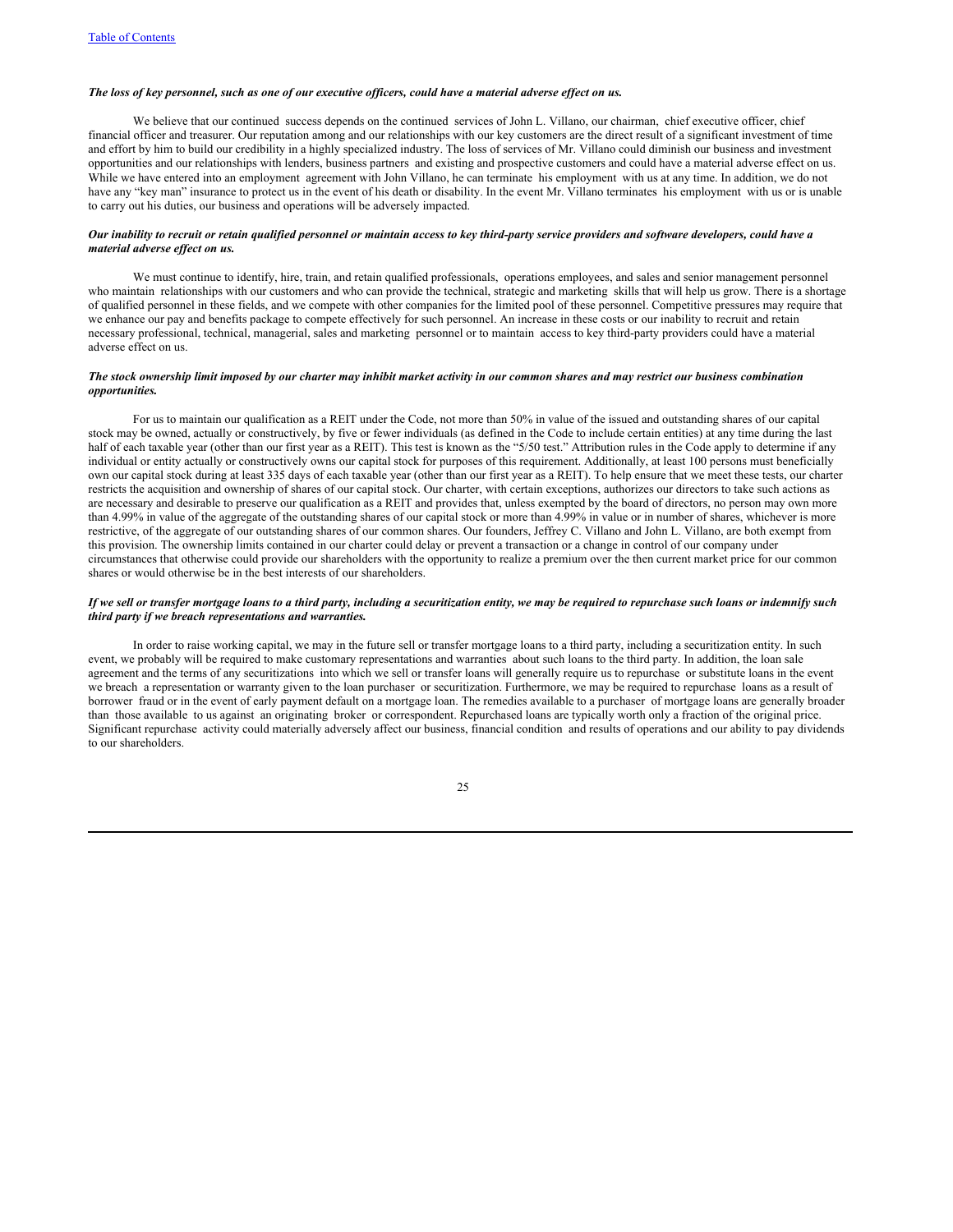## **Risks Related to Debt Financing**

#### If we cannot access external sources of capital on favorable terms or at all, our ability to execute our business and growth strategies will be impaired.

In order to qualify and maintain our qualification as a REIT, we are required under the Code to distribute at least 90% of our "REIT taxable income" (determined before the deduction for dividends paid and excluding net capital gains) annually. In addition, we will be subject to income tax at regular corporate rates to the extent that we distribute less than 100% of our "REIT taxable income," including any net capital gains. In addition, we will be subject to a 4% nondeductible excise tax on the amount, if any, by which distributions paid by us in any calendar year are less than the sum of 85% of our ordinary income, 95% of our capital gain net income and 100% of our undistributed income from prior years. Because of these distribution requirements, we may not be able to fund future capital needs, specifically, capital for funding mortgage loans, from operating cash flow. Consequently, we rely on third-party sources of capital to fund a substantial amount of our capital needs. We may not be able to obtain such financing on favorable terms or at all. Any additional debt we incur will increase our leverage, expose us to the risk of default and impose operating restrictions on us. In addition, any equity financing could be materially dilutive to the equity interests held by our existing shareholders. Our access to third-party sources of capital depends, in part, on general market conditions, the market's perception of our growth potential, leverage, current and expected results of operations, liquidity, financial condition and cash distributions to shareholders and the market price of our common shares. If we cannot obtain capital when needed, we may not be able to execute our business and growth strategies, satisfy our debt service obligations, make the cash distributions to our shareholders necessary to qualify and maintain our qualification as a REIT (which would expose us to significant penalties and corporate level taxation), or fund our other business needs, any of which could have a material adverse effect on us.

#### If we are unable to leverage our assets to the extent we currently anticipate, the returns on certain of our assets could be diminished, which may limit *or eliminate our ability to make distributions to our shareholders.*

A key element of our growth strategy is to use leverage to increase the size of our loan portfolio to enhance our returns. If we are unable to leverage our assets to the extent we currently anticipate, the returns on our loan portfolio could be diminished, which may limit or eliminate our ability to make distributions to our shareholders.

## Our outstanding indebtedness as of December 31, 2020 was approximately \$143.6 million, which exposes us to the risk of default thereunder, among *other risks.*

At December 31, 2020, our total outstanding indebtedness was approximately \$143.6 million, including approximately \$58.2 million original principal amount of unsecured unsubordinated fixed rate term notes that mature in 2024, approximately \$56.4 million original principal amount of unsecured unsubordinated fixed rate term notes that mature in 2025, a line of credit secured by our investment portfolio of approximately \$28.1 million and \$0.8 million is a first mortgage loan that is due in March, 2029 and that is secured by a lien against our corporate headquarters. Our organizational documents contain no limitations regarding the maximum level of indebtedness, whether as a percentage of our market capitalization or otherwise, that we may incur. As our capital needs continue to grow, we anticipate increasing our overall indebtedness. Our substantial outstanding indebtedness, and the limitations imposed on us by our debt agreements, could have other significant adverse consequences, including the following:

- our cash flow may be insufficient to meet our required principal and interest payments;
- we may use a substantial portion of our cash flows to make principal and interest payments and we may be unable to obtain additional financing as needed or on favorable terms, which could, among other things, have a material adverse effect on our ability to capitalize upon acquisition opportunities, fund working capital, make capital expenditures, make cash distributions to our shareholders, or meet our other business needs;
- we may be unable to refinance our indebtedness at maturity or the refinancing terms may be less favorable than the terms of our original indebtedness;
- we may be forced to dispose of assets, possibly on unfavorable terms or in violation of certain covenants to which we may be subject;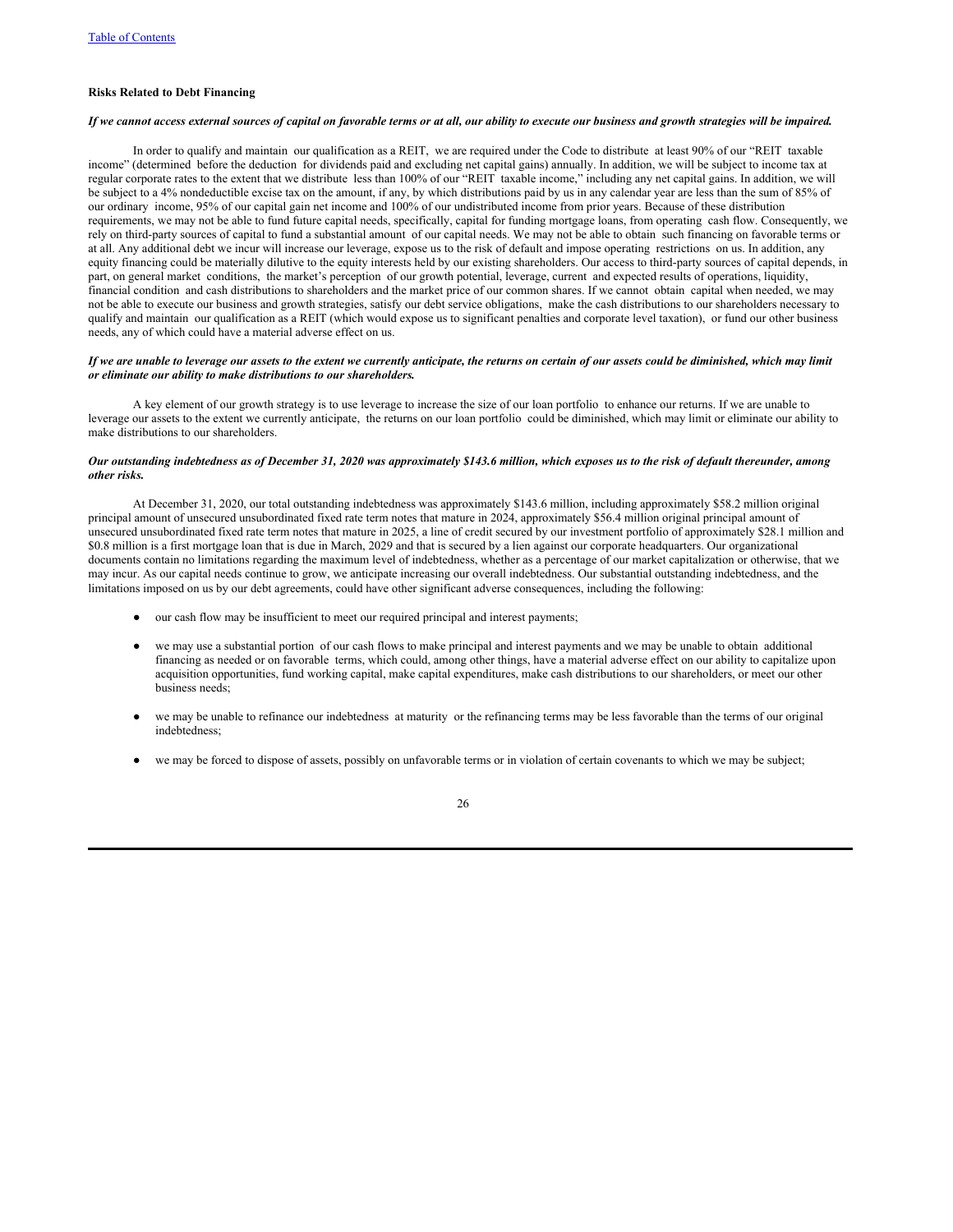- our financial flexibility may be diminished as a result of various covenants including debt and coverage and other financial ratios;
- our vulnerability to general adverse economic and industry conditions may be increased;
- we may be at a competitive disadvantage relative to our competitors that have less indebtedness;
- our flexibility in planning for, or reacting to, changes in our business and the markets in which we operate may be limited and we may default on our indebtedness by failure to make required payments or violation of covenants, which would entitle holders of such indebtedness, and possibly other indebtedness, to accelerate the maturity of their indebtedness and to foreclose on our mortgages receivable that secure their loans.

The occurrence of any one of these events could have a material adverse effect on our business, financial condition and results of operations and our ability to make distributions to shareholders.

#### Despite our current debt levels, we may still incur substantially more debt or take other actions which could have the effect of diminishing our ability to *make payments on our indebtedness when due and distributions to our shareholders.*

Despite our current debt levels, we may be able to incur substantial additional debt in the future, subject to the restrictions contained in our debt instruments, some of which may be secured debt. We are not restricted presently under the terms of the agreements governing our borrowings from incurring additional debt, securing existing or future debt, recapitalizing our debt or taking a number of other actions that could have the effect of diminishing our ability to make payments on our indebtedness when due and distributions to our shareholders.

#### Our outstanding fixed rate term notes are unsecured and therefore are effectively subordinated to any secured indebtedness we have incurred or may *incur in the future.*

We currently have approximately \$114.5 million aggregate principal amount of fixed rate term notes (the "Notes") outstanding, taking into account the deferred financing costs. The Notes are unsecured. As a result, they are effectively subordinated to all our existing and future secured indebtedness, such as any new revolving credit facility or other indebtedness to which we subsequently grant a security interest, to the extent of the value of the assets securing such indebtedness. In any liquidation, dissolution, bankruptcy or other similar proceeding, the holders of any of our existing or future secured indebtedness may assert rights against the assets pledged to secure that indebtedness in order to receive full payment of their indebtedness before the assets may be used to pay other creditors, including the holders of the Notes.

#### *The Notes are subordinated to the indebtedness and other liabilities of our subsidiaries.*

The Notes are our exclusive obligations, and not of any of our subsidiaries. In addition, the Notes are not guaranteed by any third-party, whether an affiliate or unrelated. None of the assets of our subsidiaries will be directly available to satisfy the claims of holders of the Notes. Except to the extent we are a creditor with recognized claims against our subsidiaries, all claims of creditors of our subsidiaries will have priority over our equity interests in such entities (and therefore the claims of our creditors, including holders of the Notes) with respect to the assets of such entities. Even if we are recognized as a creditor of one or more of these entities, our claims would still be effectively subordinated to any security interests in the assets of any such entity and to any indebtedness or other liabilities of any such entity senior to our claims. Consequently, the Notes will be structurally subordinated to all indebtedness and other liabilities of any of our subsidiaries. In addition, our subsidiaries and these entities may incur substantial indebtedness in the future, all of which would be structurally senior to the Notes.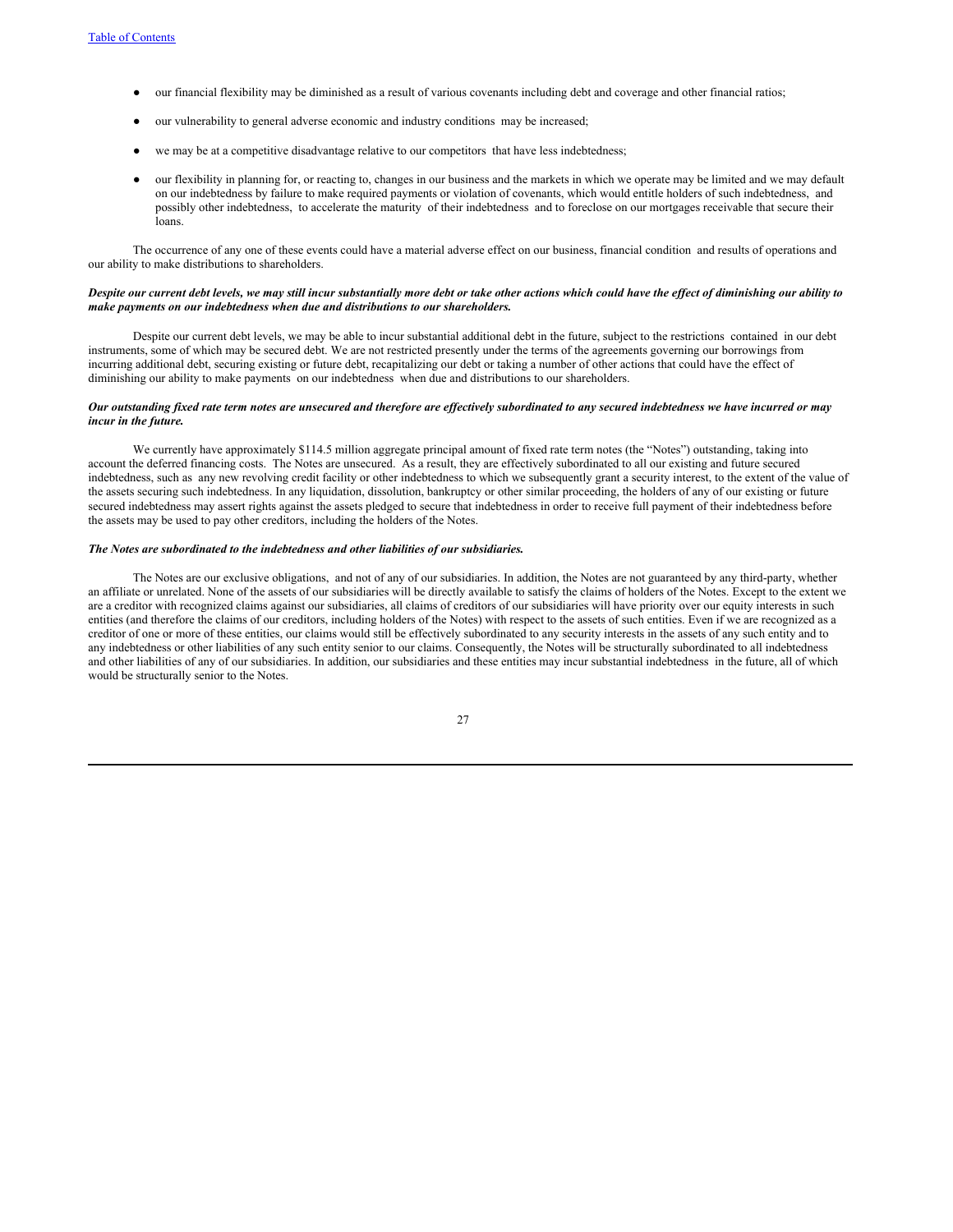#### *The indenture under which the Notes are issued contains limited protection for holders of the Notes.*

The indenture under which the Notes were issued offers limited protection to holders of the Notes. The terms of the indenture and the Notes do not restrict our ability to engage in, or otherwise be a party to, a variety of corporate transactions, circumstances or events that could have a material adverse impact on an investment in the Notes. Except in limited circumstances, the terms of the indenture and the Notes do not restrict our ability to:

- issue securities or otherwise incur additional indebtedness or other obligations, including (i) any indebtedness or other obligations that would be equal in right of payment to the Notes, (ii) any indebtedness or other obligations that would be secured and therefore rank effectively senior in right of payment to the Notes to the extent of the values of the assets securing such debt, (iii) indebtedness that we incur that is guaranteed by one or more of our subsidiaries and which therefore is structurally senior to the Notes and (iv) securities, indebtedness or obligations issued or incurred by our subsidiaries that would be senior to our equity interests in those entities and therefore rank structurally senior to the Notes with respect to the assets of these entities;
- pay dividends on, or purchase or redeem or make any payments in respect of, capital stock or other securities ranking junior in right of payment to the Notes, including subordinated indebtedness;
- sell assets (other than certain limited restrictions on our ability to consolidate, merge or sell all or substantially all of our assets);
- enter into transactions with affiliates;
- create liens or enter into sale and leaseback transactions;
- make investments; or
- create restrictions on the payment of dividends or other amounts to us from our subsidiaries.

In addition, the indenture does not require us to offer to purchase the Notes in connection with a change of control or any other event.

Similarly, the terms of the indenture and the Notes do not protect holders of the Notes in the event that we experience changes (including significant adverse changes) in our financial condition, results of operations or credit ratings, if any, as long as we adhere to the Asset Coverage Ratio covenant in the indenture. See "Management's Discussion of Financial Condition and Results of Operations – Financing Strategy Overview."

Our ability to recapitalize, incur additional debt and take other actions that are not limited by the terms of the Notes may have important consequences to the holders of the Notes, including making it more difficult for us to satisfy our obligations with respect to the Notes or negatively affecting the trading value of the Notes.

Other debt we issue or incur in the future could contain more protections for its holders than the indenture and the Notes, including additional covenants and events of default. For example, the indenture under which the Notes are issued does not contain cross-default provisions. The issuance or incurrence of any indebtedness with incremental protections could affect the market for, trading volume and prices of the Notes.

## *An increase in market interest rates could result in a decrease in the value of the Notes.*

In general, as market interest rates rise, notes bearing interest at a fixed rate decline in value. Consequently, if you own Notes or purchase Notes, and the market interest rates subsequently increase, the market value of your Notes may decline. We cannot predict the future level of market interest rates.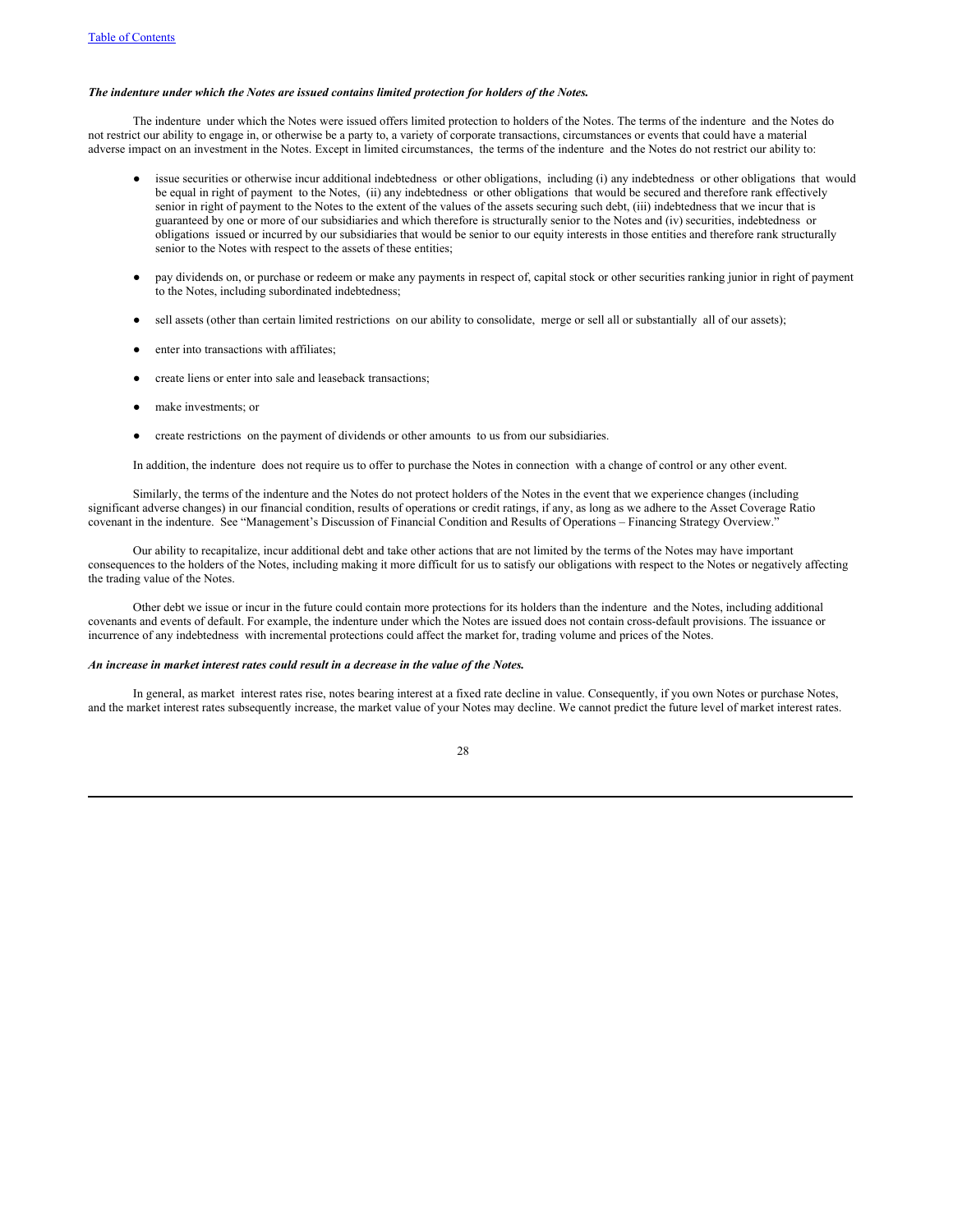## Although the Notes are listed on the NYSE American, an active trading market for the Notes may not develop, which could limit the ability of *Noteholders to sell the Notes and/or the market price of the Notes.*

Although the Notes are listed on the NYSE American, there is limited trading of the Notes on the exchange and we cannot assure holders of the Notes that an active trading market will develop or be maintained for the Notes. In addition, the Notes may trade at a discount from their initial offering price depending on prevailing interest rates, the market for similar securities, our credit ratings, if any, general economic conditions, our financial condition, performance and prospects and other factors. Although the underwriters advised us at the time of issuance that they intend to make a market in the Notes, they are not obligated to do so. The underwriters may discontinue any market-making in the Notes at any time at their sole discretion. Accordingly, we cannot assure you that a liquid trading market for the Notes will develop or can be sustained, or that holders of the Notes will be able to sell their Notes at a particular time or that the price they will receive at the time of sale will be favorable. To the extent an active trading market does not develop, the liquidity and trading price for the Notes may be harmed. Accordingly, the Noteholders may be required to bear the financial risk of an investment in the Notes indefinitely.

#### *We may choose to redeem the Notes when prevailing interest rates are relatively low.*

The Notes are redeemable any time beginning on the second anniversary of their issuance date. Notes having an aggregate principal amount of approximately \$23.7 million will be redeemable on or after June 25, 2021, Notes having an aggregate principal amount of \$34.5 million will be redeemable on or after November 7, 2021 and Notes having an aggregate principal amount of \$56.4 million will be redeemable on or after September 4, 2022. We may choose to redeem the Notes when prevailing interest rates are lower than the rate borne by the Notes. If prevailing rates are lower at the time of redemption, holders of the Notes would not be able to reinvest the redemption proceeds in a comparable security at an effective interest rate as high as the interest rate on the Notes being redeemed. Our redemption right also may adversely impact the ability of holders to sell the Notes as the optional redemption date or period approaches.

### If we default on our obligations to pay our other indebtedness, we may not be able to make payments on the Notes.

Any default under the agreements governing our existing indebtedness or other indebtedness to which we may be a party that is not waived by the required lenders, and the remedies sought by the holders of such indebtedness could make us unable to pay principal and interest on the Notes and substantially decrease the market value of the Notes. If we are unable to generate sufficient cash flow and are otherwise unable to obtain funds necessary to meet required payments of principal and interest on our indebtedness, or if we otherwise fail to comply with the various covenants, including financial and operating covenants, in the instruments governing our indebtedness, we could be in default under the terms of the agreements governing such indebtedness, including the Notes. In the event of such default, the holders of such indebtedness could elect to declare all the funds borrowed thereunder to be due and payable, together with accrued and unpaid interest. In addition, the lenders under any revolving credit facility or other financing that we may obtain in the future could elect to terminate their commitment, cease making further loans and institute foreclosure proceedings against our assets, and we could be forced into bankruptcy or liquidation. Any such default may constitute a default under the Notes, which could further limit our ability to repay our indebtedness, including the Notes. If our operating performance declines, we may in the future need to seek to obtain waivers from our existing lenders at the time to avoid being in default. If we breach any loan covenants, we may not be able to obtain such a waiver from the lenders. If this occurs, we would be in default under the credit arrangement that we have, the lender could exercise its rights as described above, and we could be forced into bankruptcy or liquidation. If we are unable to repay indebtedness, lenders having secured obligations could proceed against the collateral securing the debt. Because the Mortgage Loan has, and any future credit facilities will likely have, customary cross-default provisions, if the indebtedness under the Notes, the Mortgage Loan or under any future credit facility is accelerated, we may be unable to repay or finance the amounts due.

#### We are not obligated to contribute to a sinking fund to retire the Notes and the Notes are not guaranteed by a third-party.

We are not obligated to contribute funds to a sinking fund to repay principal or interest on the Notesupon maturity or default. The Notes are not certificates of deposit or similar obligations of, or guaranteed by, any depositary institution. Further, no private party or governmental entity insures or guarantees payment on the Notes if we do not have enough funds to make principal or interest payments.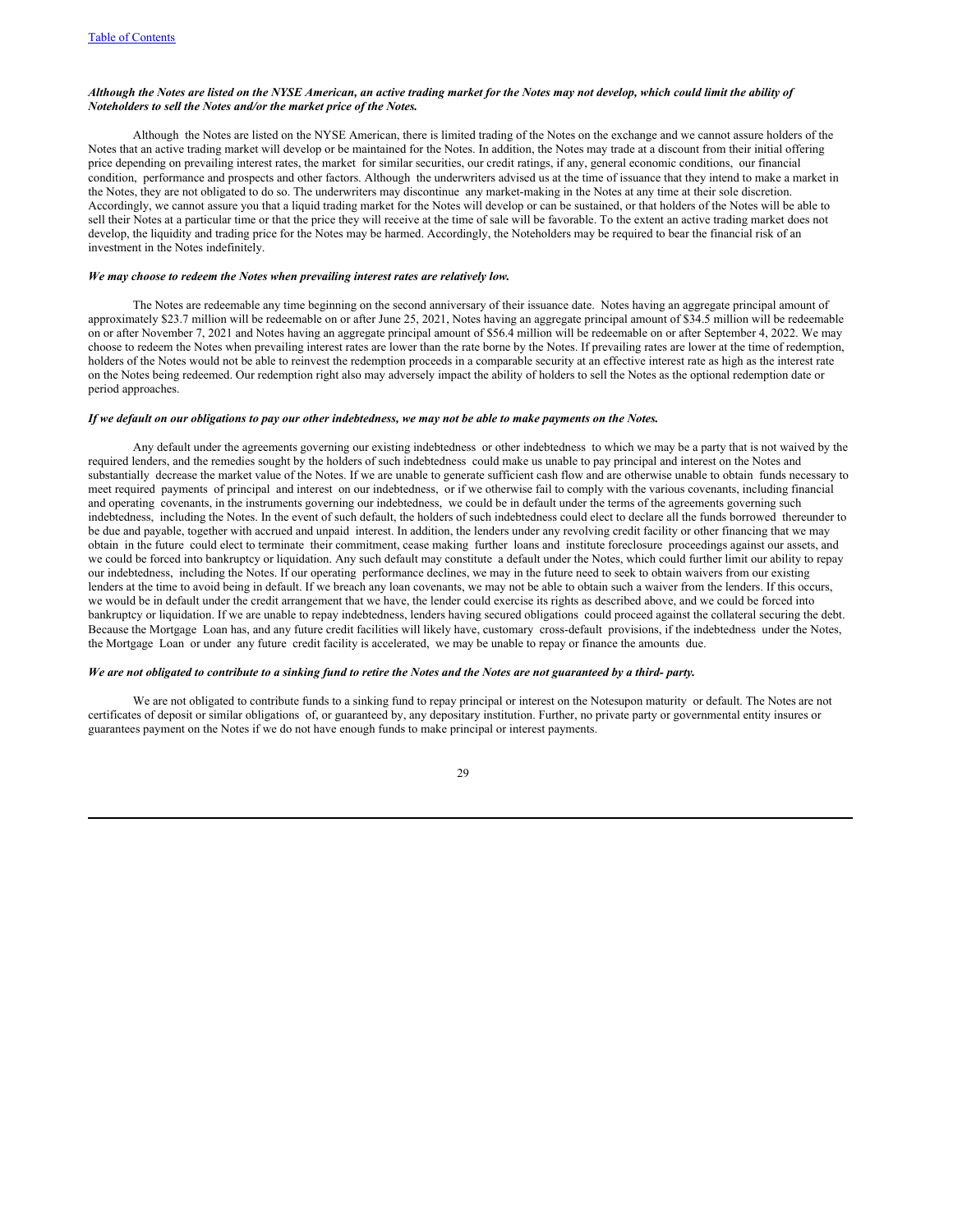## A downgrade, suspension or withdrawal of the credit rating assigned by a rating agency to us or the Notes, if any, could cause the liquidity or market *value of the Notes to decline significantly.*

Our credit rating is an assessment by third parties of our ability to pay our obligations. Consequently, real or anticipated changes in our credit rating will generally affect the market value of the Notes. Our credit rating, however, may not reflect the potential impact of risks related to market conditions generally or other factors discussed above on the market value of or trading market for the Notes. Credit ratings are not a recommendation to buy, sell or hold any security, and may be revised or withdrawn at any time by the issuing organization in its sole discretion.

The Notes have received a private rating of BBB+ from Egan-Jones Ratings Company. An explanation of the significance of ratings may be obtained from the rating agency. Generally, rating agencies base their ratings on such material and information, and such of their own investigations, studies and assumptions, as they deem appropriate. We have no obligation to maintain our credit rating or to advise holders of the Notes of any changes in our credit rating. There can be no assurance that our credit rating will remain for any given period of time or that such credit rating will not be lowered or withdrawn entirely by the rating agency if in their judgment future circumstances relating to the basis of the credit rating so warrant.

## **Risks Related to Regulatory Matters**

#### *Maintenance of our Investment Company Act exemption imposes limits on our operations.*

We have conducted and intend to continue to conduct our operations so as not to become regulated as an investment company under the Investment Company Act. We believe that there are several exclusions under the Investment Company Act that are applicable to us. To maintain the exclusion, the assets that we acquire are limited by the provisions of the Investment Company Act and the rules and regulations promulgated under the Investment Company Act. If we fail to qualify for, our exclusion, we could, among other things, be required either (a) to change the manner in which we conduct our operations to avoid being required to register as an investment company or (b) to register as an investment company, either of which could have a material adverse effect on our operations and the market price of our common shares.

#### **Tax Risks Related to Our Structure**

## *Failure to qualify as a REIT would adversely af ect our operations and ability to make distributions.*

We believe that we were organized and, since the IPO, have operated and we plan to continue to operate in conformity with the requirements for qualification and taxation as a REIT. We elected to be taxed as a REIT, commencing with our taxable year ended December 31, 2017. Our continued qualification as a REIT will depend on our ability to meet, on an ongoing basis, various complex requirements concerning, among other things, the ownership of our outstanding stock, the nature of our assets, the sources of our income, and the amount of our distributions to our shareholders. To satisfy these requirements, we might have to forego investments we might otherwise make. Thus, compliance with the REIT requirements may hinder our operational performance. Moreover, while we intend to continue to operate so to qualify as a REIT for U.S. federal income tax purposes, given the highly complex nature of the rules governing REITs, there can be no assurance that we will so qualify in any taxable year.

We have not requested and do not plan to request a ruling from the IRS that we qualify as a REIT and the statements in this Report are not binding on the IRS, or any court. If we fail to qualify as a REIT in any taxable year and we do not qualify for certain statutory relief provisions, all our taxable income would be subject to U.S. federal and state income taxes at the prevailing corporate income tax rates, we would no longer be allowed to deduct the distributions to our shareholders and we generally would be disqualified from treatment as a REIT for the four taxable years following the year in which we lost our REIT status.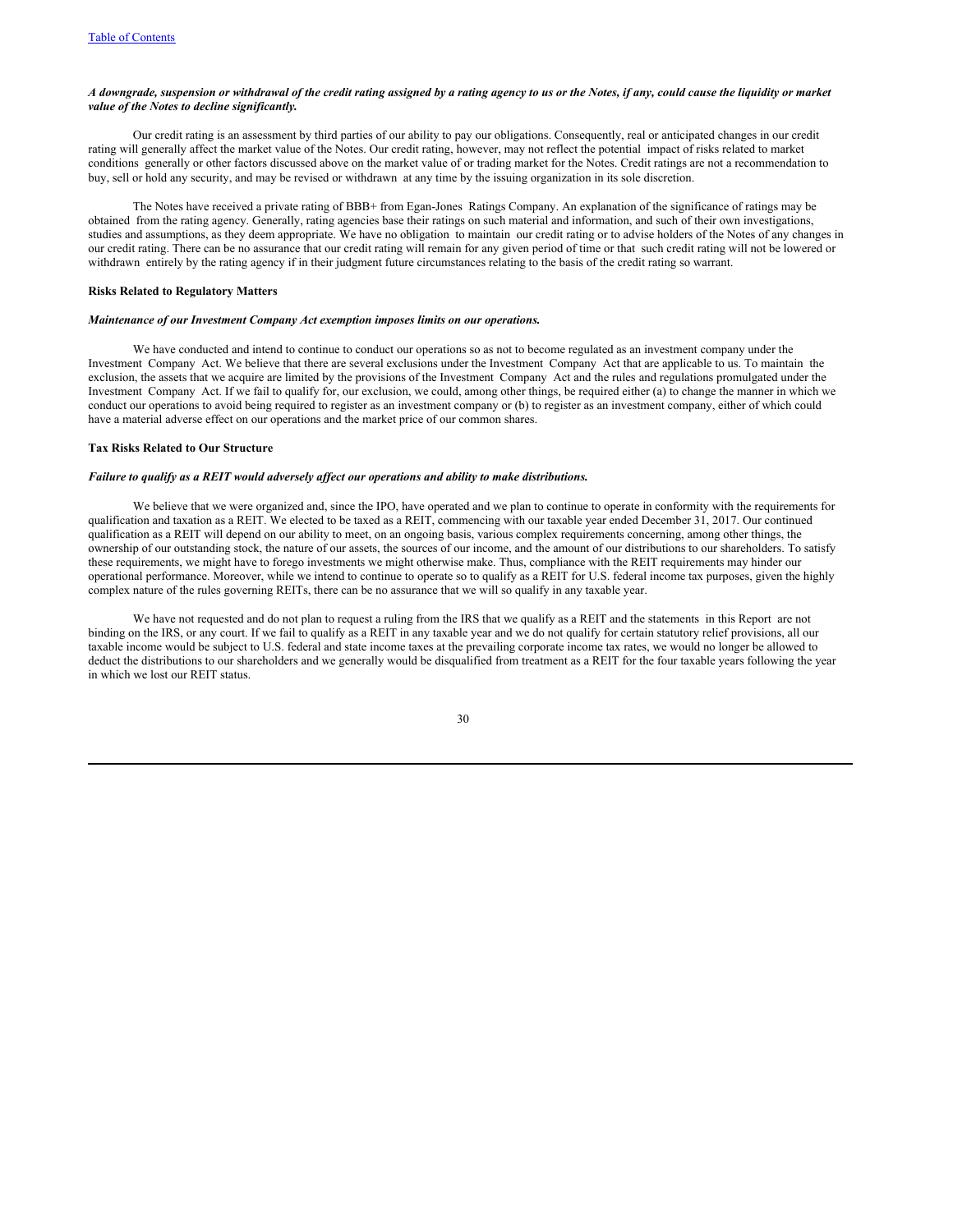#### Qualifying as a REIT involves highly technical and complex provisions of the Code and therefore, in certain circumstances, may be subject to *uncertainty.*

To qualify as a REIT, we must satisfy several requirements, including requirements regarding the composition of our assets, the sources of our income and the diversity of our share ownership. Also, we must make distributions to stockholders aggregating annually at least 90% of our "REIT taxable income" (determined without regard to the dividends paid deduction and excluding net capital gain). Compliance with these requirements and all other requirements for qualification as a REIT involves the application of highly technical and complex Code provisions for which there are only limited judicial and administrative interpretations. Even a technical or inadvertent mistake could jeopardize our REIT status. In addition, the determination of various factual matters and circumstances relevant to REIT qualification is not entirely within our control and may affect our ability to qualify as a REIT. Accordingly, we cannot be certain that our organization and operation will enable us to qualify as a REIT for federal income tax purposes.

#### Even if we qualify as a REIT, we will be subject to some taxes that will reduce our cash flow.

Even if we qualify for taxation as a REIT, we may be subject to certain federal, state and local taxes on our income and assets, including taxes on any undistributed income, tax on income from some activities conducted as a result of a foreclosure, and state or local income, property and transfer taxes. Moreover, if we have net income from "prohibited transactions," that income will be subject to a 100% tax. In general, prohibited transactions are sales or other dispositions of property held primarily for sale to customers in the ordinary course of business. The determination as to whether a sale is a prohibited transaction depends on the facts and circumstances related to that sale. The need to avoid prohibited transactions could cause us to forgo or defer sales of assets that we otherwise would have sold or that might otherwise be in our best interest to sell. In addition, we could, in certain circumstances, be required to pay an excise or penalty tax (which could be significant in amount) in order to utilize one or more relief provisions under the Code to maintain our qualification as a REIT. Any of these taxes would reduce our cash flow and could decrease cash available for distribution to shareholders and decrease cash available to service our indebtedness.

### The REIT distribution requirements could adversely affect our ability to grow our business and may force us to seek third-party capital during *unfavorable market conditions.*

To qualify as a REIT, we generally must distribute to our shareholders at least 90% of our "REIT taxable income" (determined without regard to the dividends paid deduction and excluding net capital gain) each year, and we will be subject to regular corporate income taxes to the extent that we distribute less than 100% of our "REIT taxable income" each year. In addition, we will be subject to a 4% nondeductible excise tax on the amount, if any, by which distributions paid by us in any calendar year are less than the sum of 85% of our ordinary income, 95% of our capital gain net income and 100% of our undistributed income from prior years. In order to maintain our REIT status and avoid the payment of income and excise taxes, we may be forced to seek third-party capital to meet the distribution requirements even if the then- prevailing market conditions are not favorable. These capital needs could result from differences in timing between the recognition of taxable income and the actual receipt of cash or the effect of non-deductible capital expenditures, the creation of reserves or required debt or amortization payments. If we do not have other funds available in these situations, we may have to borrow funds on unfavorable terms, or sell assets at disadvantageous prices. In addition, we may be forced to distribute amounts that would otherwise have been invested in future acquisitions to make distributions sufficient to enable us to pay out enough of our taxable income to satisfy the REIT distribution requirement and to avoid corporate income tax and the 4% excise tax in a particular year.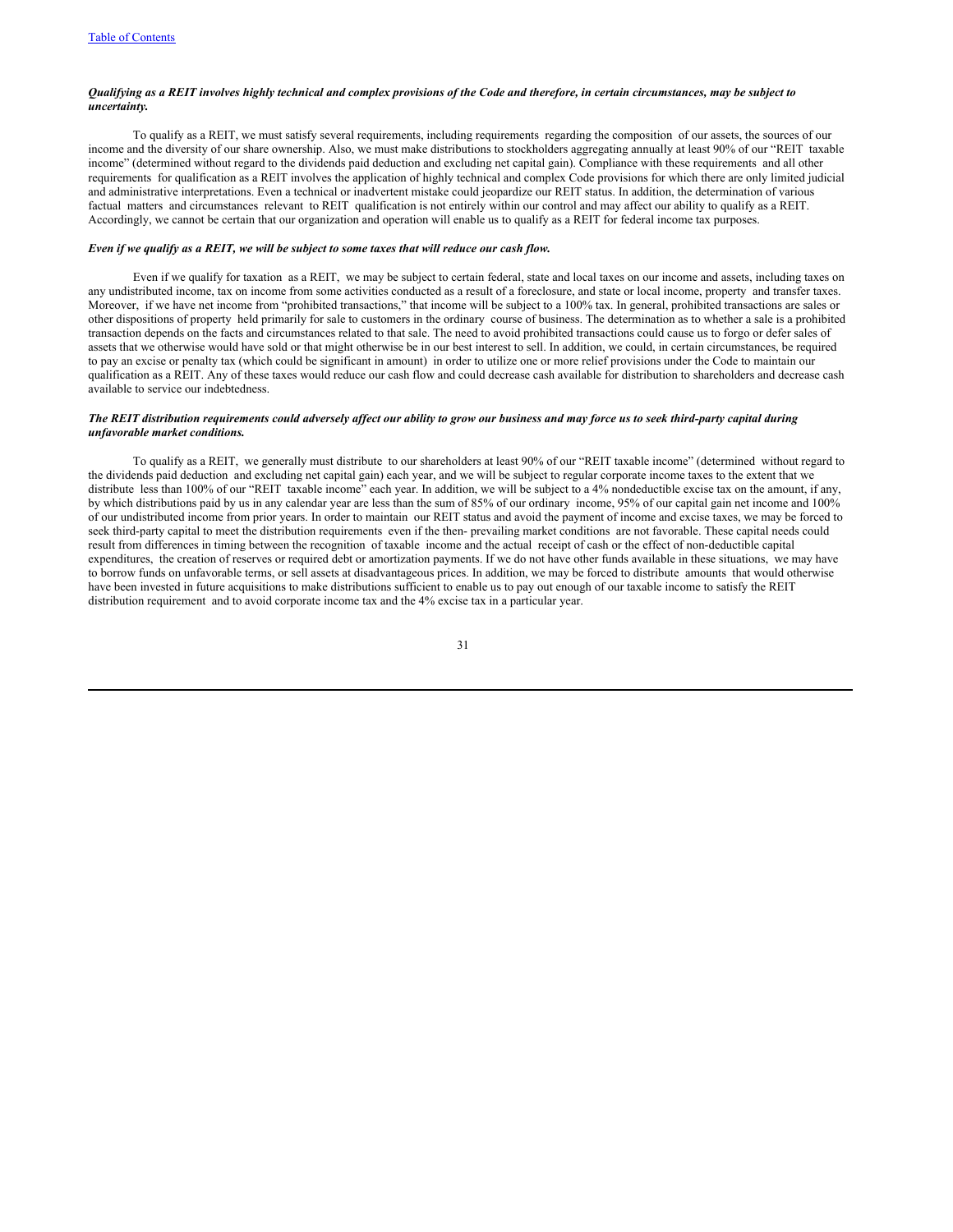## Dividends payable by REITs do not qualify for the reduced tax rates available for some dividends, which could depress the market price of our common *shares if it is perceived as a less attractive investment.*

The maximum tax rate applicable to income from "qualified dividends" payable by non-REIT "C" corporations to U.S. stockholders that are individuals, trusts and estates generally is 20% (excluding the 3.8% net investment income tax). Dividends payable by REITs, however, generally are not eligible for the current reduced rate, except to the extent that certain holding requirements have been met and a REIT's dividends are attributable to dividends received by a REIT from taxable corporations (such as a "taxable REIT subsidiary"), to income that was subject to tax at the REIT/corporate level, or to dividends properly designated by the REIT as "capital gains dividends." Effective for taxable years beginning after December 31, 2017, and before January 1, 2026, those U.S. stockholders may deduct 20% of their dividends from REITs (excluding qualified dividend income and capital gains dividends). For those U.S. stockholders in the top marginal tax bracket of 37%, the deduction for REIT dividends yields an effective income tax rate of 29.6% on REIT dividends, which is higher than the 20% tax rate on qualified dividend income paid by non- REIT "C" corporations. Although the reduced rates applicable to dividend income from non-REIT "C" corporations do not adversely affect the taxation of REITs or dividends payable by REITs, it could cause investors who are non-corporate taxpayers to perceive investments in REITs to be relatively less attractive than investments in the stock of non-REIT "C" corporations that pay dividends, which could depress the market price of the stock of REITs, including our common shares.

## We may in the future choose to pay dividends in the form of common shares, in which case shareholders may be required to pay income taxes in excess *of the cash dividends they receive.*

We may seek in the future to distribute taxable dividends that are payable in cash and common shares, at the election of each shareholder. Taxable shareholders receiving such dividends will be required to include the full amount of the dividend as ordinary income to the extent of our current and accumulated earnings and profits for federal income tax purposes. As a result, shareholders may be required to pay income taxes with respect to such dividends in excess of the cash dividends received. If a U.S. shareholder sells the common shares that it receives as a dividend in order to pay this tax, the sales proceeds may be less than the amount included in income with respect to the dividend, depending on the market price of common shares at the time of the sale. In addition, in such case, a U.S. shareholder could have a capital loss with respect to the common shares sold that could not be used to offset such dividend income. Furthermore, with respect to certain non-U.S. shareholders, we may be required to withhold federal income tax with respect to such dividends, including in respect of all or a portion of such dividend that is payable in common shares. In addition, such a taxable share dividend could be viewed as equivalent to a reduction in our cash distributions, and that factor, as well as the possibility that a significant number of our shareholders could determine to sell common shares to pay taxes owed on dividends, may put downward pressure on the market price of our common shares.

### *Complying with REIT requirements may cause us to liquidate or forgo otherwise attractive investment opportunities.*

To qualify as a REIT, we must ensure that, at the end of each calendar quarter, at least 75% of the value of our assets consists of cash, cash items, government securities and "real estate assets" (as defined in the Code), including certain mortgage loans and securities (the "75% asset test"). The remainder of our investments (other than securities includable in the 75% asset test) generally cannot include more than 10% of the outstanding voting securities of any one issuer or more than 10% of the total value of the outstanding securities of any one issuer. In addition, in general, no more than 5% of the value of our total assets (other than securities includable in the 75% asset test) can consist of the securities of any one issuer, no more than 20% of the value of our total assets can be represented by securities of one or more "taxable REIT subsidiaries" (of which we have none), and debt instruments issued by publicly offered REITs, to the extent not secured by real property or interests in real property, cannot exceed 25% of the value of our total assets. If we fail to comply with these requirements at the end of any calendar quarter, we must correct the failure within 30 days after the end of the calendar quarter or qualify for certain statutory relief provisions to avoid losing our REIT qualification and suffering adverse tax consequences. As a result, we may be required to liquidate or forgo otherwise attractive investment opportunities. These actions could have the effect of reducing our income and amounts available for distribution to our shareholders and our income and amounts available to service our indebtedness.

In addition to the asset tests set forth above, to qualify as a REIT, we must continually satisfy tests concerning, among other things, the sources of our income, the amounts we distribute to our stockholders and the ownership of our stock. We may be unable to pursue investment opportunities that would be otherwise advantageous to us in order to satisfy the source-of-income or asset-diversification requirements for us to qualify as a REIT. Thus, compliance with the REIT requirements may hinder our ability to make certain attractive investments and, thus, reduce our income and amounts available to service our indebtedness.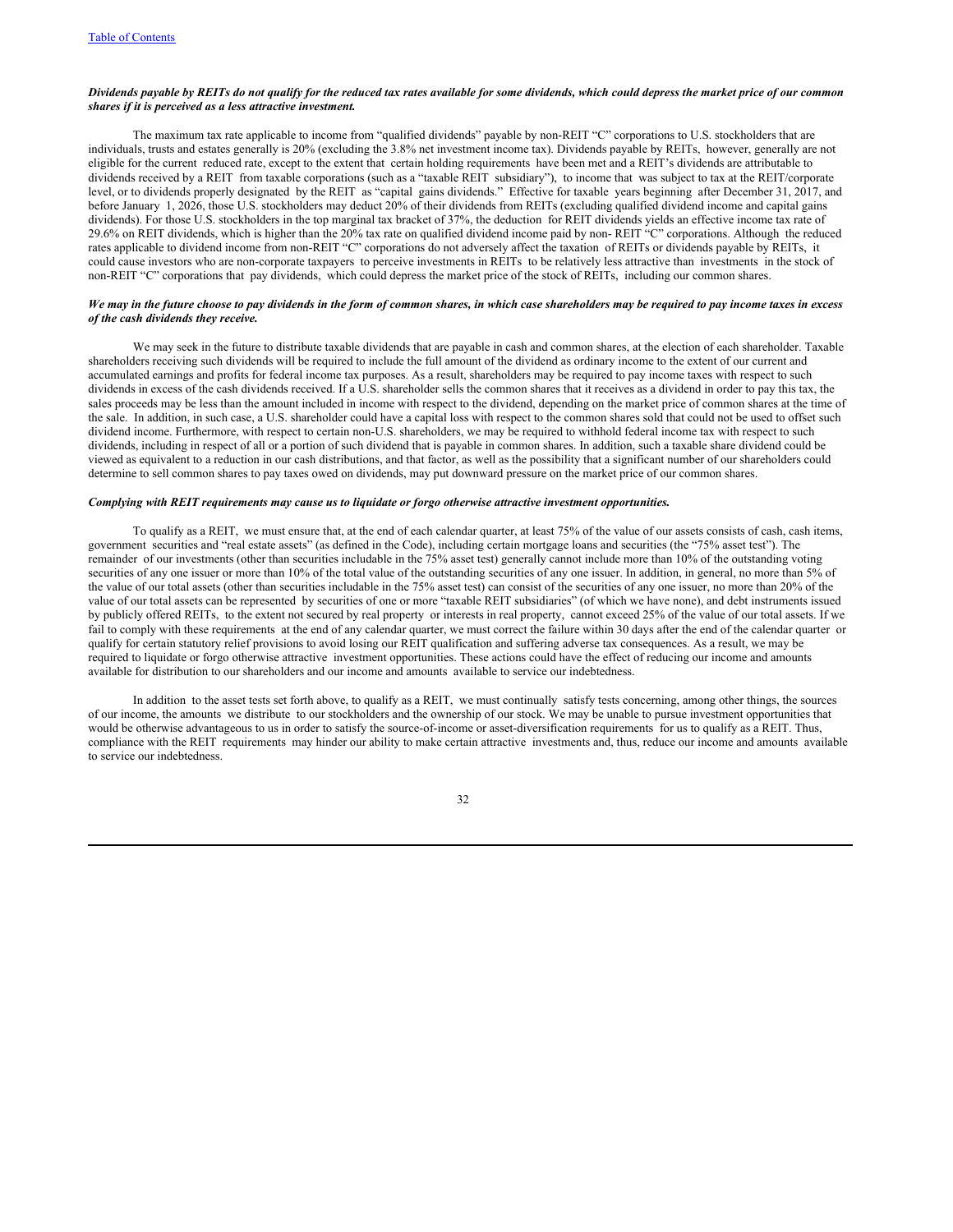#### We may be subject to adverse legislative or regulatory tax changes that could reduce the market price of our common shares.

- At any time, the U.S. federal income tax laws or regulations governing REITs or the administrative interpretations of those laws or regulations may be amended. We cannot predict when or if any new U.S. federal income tax law, regulation or administrative interpretation, or any amendment to any existing U.S. federal income tax law, regulation or administrative interpretation, will be adopted, promulgated or become effective and any such law, regulation or interpretation may take effect retroactively. We and our shareholders could be adversely affected by any such change in, or any new, U.S. federal income tax law, regulation or administrative interpretation.
- The Tax Cuts and Jobs Act of 2017 ("TCJA") made significant changes to the U.S. federal income tax rulesfor taxation of individuals and corporations. In the case of individuals, the tax brackets have been adjusted, the top federal income rate has been reduced to 37%, special rules reduce taxation of certain income earned through pass-through entities and reduce the top effective rate applicable to ordinary dividends from REITs to 29.6% (through a 20% deduction for ordinary REIT dividends received) and various deductions have been eliminated or limited, including limiting the deduction for state and local taxes to \$10,000 per year. Most of the changes applicable to individuals are temporary and apply only to taxable years beginning after December 31, 2017 and before January 1, 2026. The top corporate income tax rate has been reduced to 21%. There were only minor changes to the REIT rules (other than the 20% deduction applicable to individuals for ordinary REIT dividends received). The TCJA made numerous other large and small changes to the tax rules that do not affect REITs directly but may affect our shareholders and may indirectly affect us. For example, the TCJA amends the rules for accrual of income so that income is taken into account no later than when it is taken into account on applicable financial statements, even if financial statements take such income into account before it would accrue under the original issue discount rules, market discount rules or other Code rules. Such rule may cause us to recognize income before receiving any corresponding receipt of cash. In addition, the TCJA reduces the limit for individuals' mortgage interest expense to interest on \$750,000 of mortgages and does not permit deduction of interest on home equity loans (after grandfathering all existing mortgages). Such change, and the reduction in deductions for state and local taxes (including property taxes), may adversely affect the residential mortgage markets in which we invest.

Prospective shareholders are urged to consult with their tax advisors with respect to the status of the TCJA and any other regulatory or administrative developments and proposals and their potential effect on investment in our common shares.

#### **Risks Relating to our Common Shares**

#### *The market price and trading volume of our securities may be volatile.*

The market price of our common shares is highly volatile and subject to wide fluctuations. In addition, the trading volume in our common shares may fluctuate and cause significant price variations to occur. Since January 4, 2021 through the date of this Report our stock price has ranged from a high of \$5.68 on March 22, 2021 to a low of \$4.08 on January 22, 2021 and volume has ranged from a high of 914,900 shares on March 22, 2021 to a low of 44,300 shares on March 3, 2021. Some of the factors that could result in fluctuations in the price or trading volume of our securities include, among other things: actual or anticipated changes in our current or future financial performance; actual or anticipated changes in our current or future dividend yield; and changes in market interest rates and general market and economic conditions, including the perceived impact of COVID-19 on the U.S. and global economies. We cannot assure you that the market price of our common shares will not fluctuate or decline significantly.

#### We have not established a minimum dividend payment level for our common shareholders and there are no assurances of our ability to pay dividends to *our common shareholders in the future.*

We intend to pay quarterly dividends and to make distributions to our common shareholders in amounts such that all or substantially all our taxable income in each year, subject to certain adjustments, is distributed. This, along with other factors, should enable us to qualify for the tax benefits accorded to a REIT under the Code. We have not established a minimum dividend payment level for our common shareholders and our ability to pay dividends may be harmed by the risk factors described herein. All distributions to our common shareholders will be made at the discretion of the board of directors and will depend on our earnings, our financial condition, maintenance of our REIT status and such other factors as the board of directors may deem relevant from time to time. We cannot assure you of our ability to pay dividends to our common shareholders in the future at the current rate or at all. If

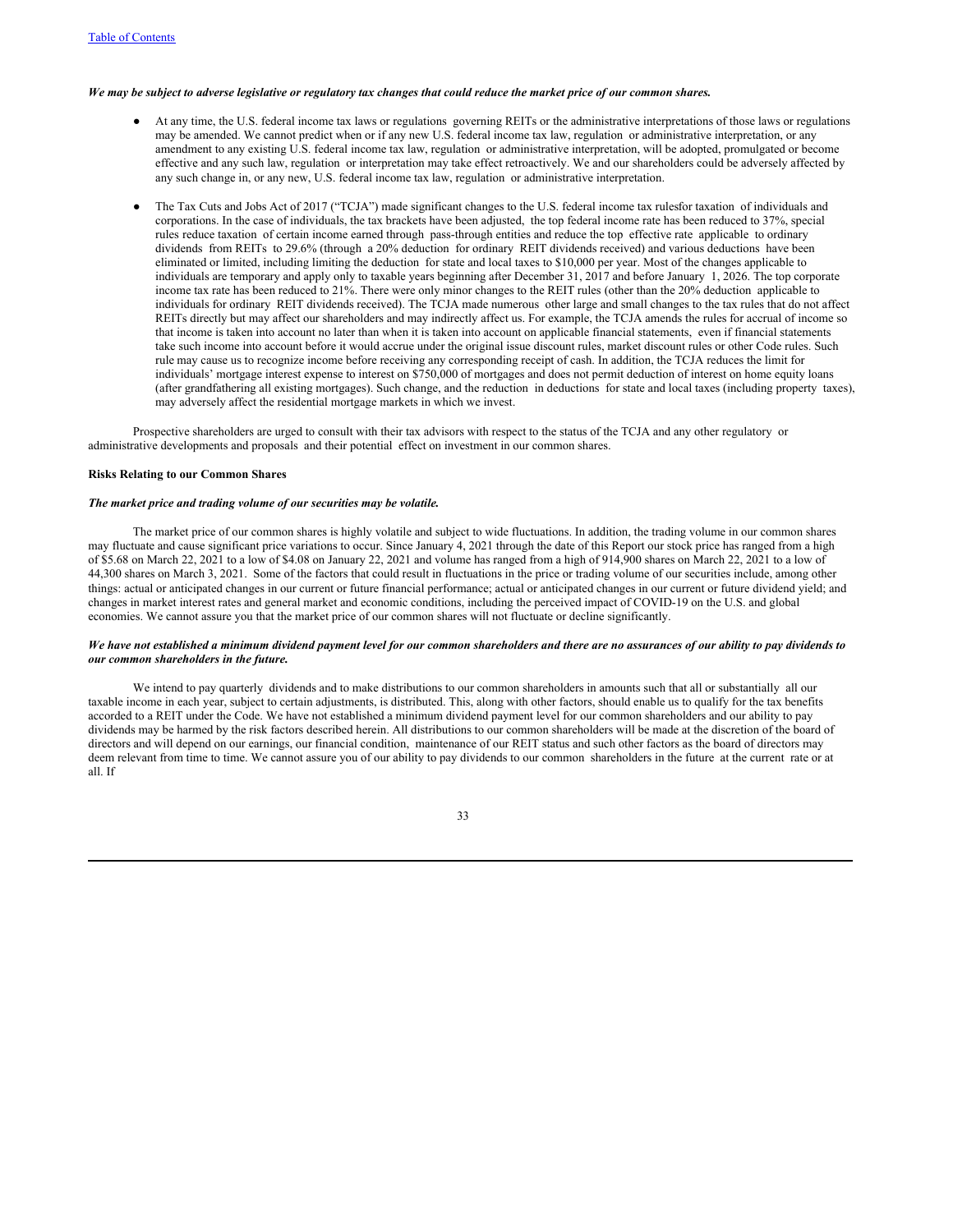our ability to pay dividends is compromised, whether as a result of the risks described in this Report or for any other reason, the market price of our common shares could decline.

### Future offerings of preferred shares or debt securities would rank senior to our common shares upon liquidation and for dividend purposes, would dilute the interests of our common shareholders and may adversely affect the market price of our common shares.

Currently, the only securities we have outstanding are common shares. However, in the future we may seek to increase our capital resources by making offerings of debt, including short- and medium-term notes, senior or subordinated or convertible notes, or additional offerings of preferred shares. Issuance of debt securities or preferred equity would reduce the amount available for distribution to common shareholders on account of the interest payable to the holders of the debt securities and the dividends payable to the holders of the preferred equity. Similarly, upon liquidation, holders of our debt securities and lenders with respect to other borrowings as well as holders of preferred shares will receive a distribution of our available assets prior to the holders of our common shares. Finally, issuances of preferred shares or debt securities with equity features, such as convertible notes, may dilute the holdings of our existing shareholders or reduce the market price of our common shares or both. Because our decision to issue securities in any future offering will depend on market conditions and other factors beyond our control, we cannot predict or estimate the amount, timing or nature of our future offerings. Thus, holders of our common shares bear the risk of our future offerings reducing the market price of our common shares and diluting their interest in us.

## An increase in interest rates may have an adverse effect on the market price of our common shares and our ability to make distributions to our *shareholders.*

One of the factors that investors may consider in deciding whether to buy or sell our common shares is our dividend rate (or expected future dividend rates) as a percentage of our share price, relative to market interest rates. If market interest rates increase, prospective investors may demand a higher dividend rate on our common shares or seek alternative investments paying higher dividends or interest. As a result, interest rate fluctuations and capital market conditions can affect the market price of our common shares independent of the effects such conditions may have on our loan portfolio.

## Your investment in and resulting interest in us may be diluted or lose value if we issue additional shares.

Sales of substantial amounts of our common shares in the public market may have an adverse effect on the market price of our common shares. Sales of substantial amounts of our common shares, including by any selling shareholders, adoption and utilization of an at the market issuance program, or the availability of such common shares for sale, whether or not actually sold, could adversely affect the prevailing market prices for our common shares. If this occurs and continues it could impair our ability to raise additional capital through the sale of securities.

Our current shareholders do not have preemptive rights to any common shares issued by us in the future. Therefore, our current common shareholders may experience dilution of their equity investment if we sell additional common shares in the future, sell securities that are convertible into common shares or issue common shares or options exercisable for common shares. In addition, we could sell securities at a price less than our then-current book value per share.

### **Item 1B. Unresolved Staff Comments**

None.

#### **Item 2. Properties**

Since March 2019, our principal offices are located at 698 Main Street, Branford, Connecticut. Prior to March 2019, our principal offices were located at 23 Laurel Street, Branford, Connecticut, which is owned by Union News of New Haven, Inc., an affiliate of Jeffrey C. Villano, who served as our co-chief executive officer until November 20, 2019 and as a member of the board of directors until December 10, 2019.

## **Item 3. Legal Proceedings**

We are not currently a party to any material legal proceedings not in the ordinary course of business.

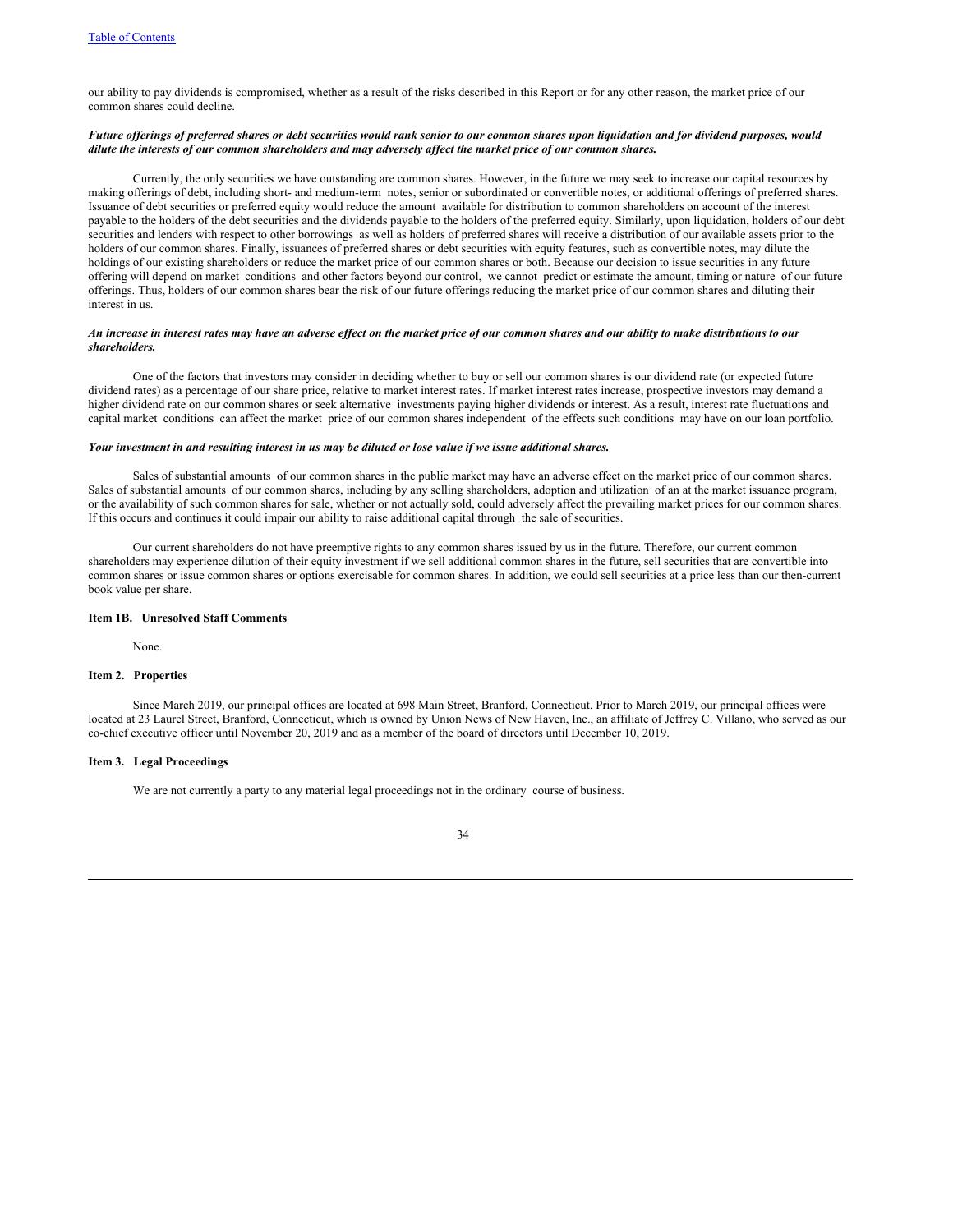# **Item 4. Mine Safety Disclosure**

Not applicable.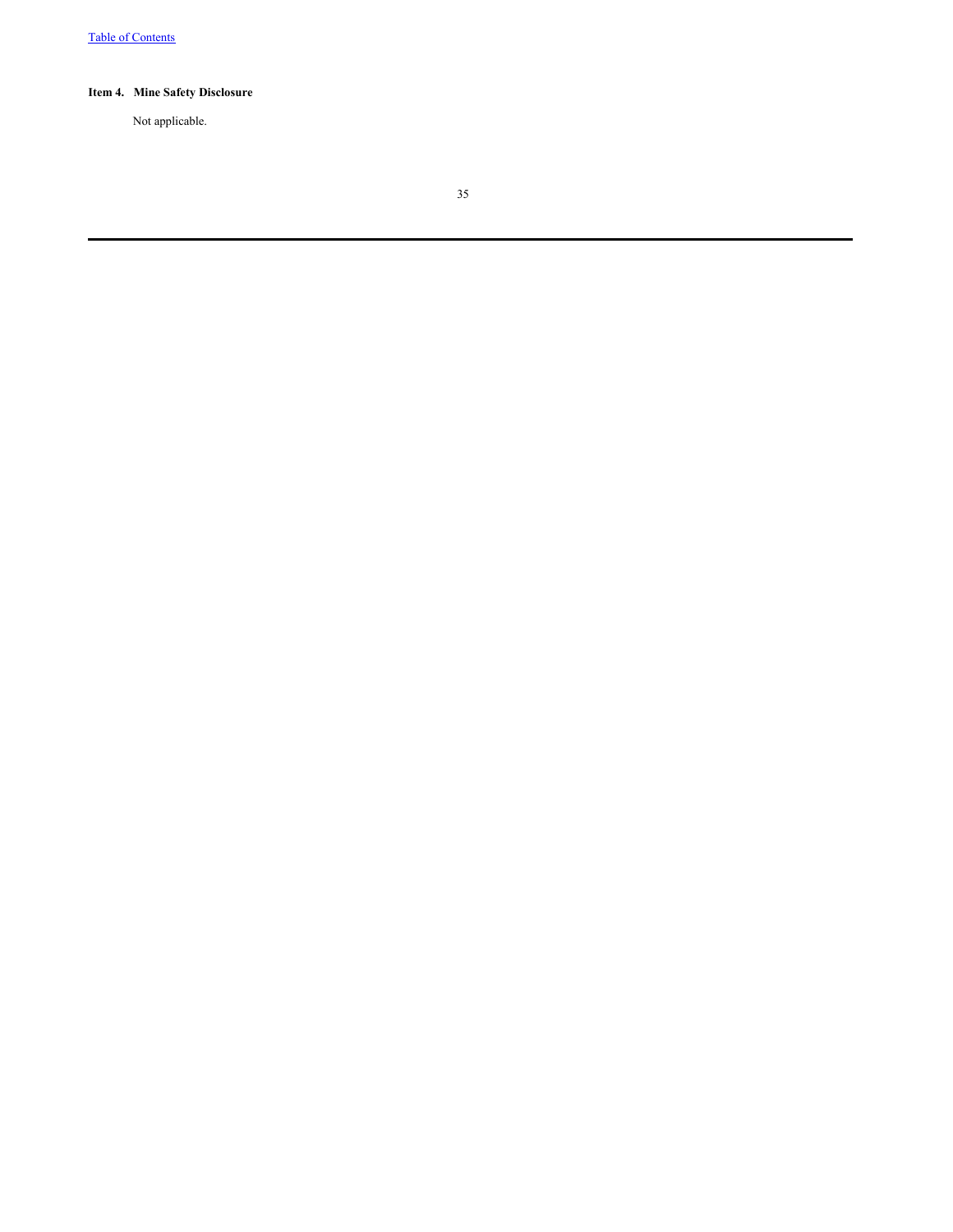## **PART II**

#### Item 5. Market for Common Equity, and Related Shareholder Matters and Small Business Issuer Purchases of Equity Securities

## **Market Information**

On February 10, 2017, our common shares listed on the NYSE American LLC and began trading under the symbol "SACH". Prior to its listing on the NYSE American LLC, our common shares were not publicly traded.

On March 25, 2021, the last reported sale price of our common shares on the NYSE American was \$5.18 per share.

### **Holders**

As of March 25, 2021, we had 61 shareholders of record of our common shares. Computershare Trust Company, N.A. serves as transfer agent for our common shares.

## **Dividends and Distribution Policy**

The holders of our common shares are entitled to receive dividends as may be declared from time to time by the board of directors. Payments of future dividends are within the discretion of the board of directors and depend on, among other factors, our retained earnings, capital requirements, operations and financial condition.

As a REIT, we will be required, before the end of any REIT taxable year in which we have accumulated earnings and profits attributable to a non-REIT year, to declare a dividend to our shareholders to distribute such accumulated earnings and profits (a "Purging Distribution"). As of December 31, 2016, we did not have any accumulated earnings and profits attributable to a non-REIT year.

From and after the effective date of our REIT election, we intend to pay regular quarterly distributions to holders of our common shares in an amount not less than 90% of our REIT taxable income (determined before the deduction for dividends paid and excluding any net capital gains). U.S. federal income tax law generally requires that a REIT distribute annually at least 90% of its REIT taxable income, without regard to the deduction for dividends paid and excluding net capital gains, and that it pay tax at regular corporate rates to the extent that it annually distributes less than 100% of its taxable income. We intend to make distributions to our shareholders to comply with the REIT requirements of the Code.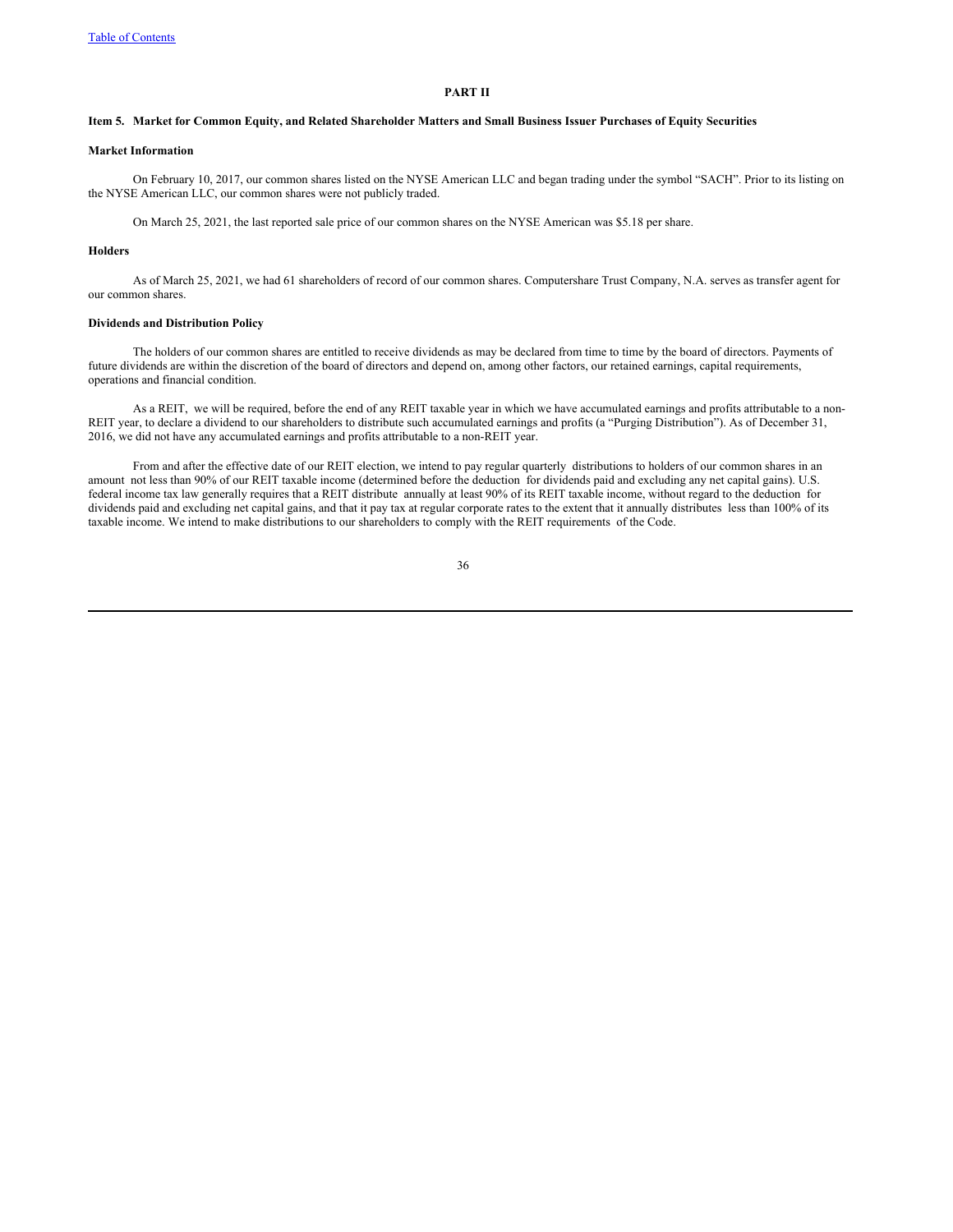The table below sets forth all dividends paid since 2017:

| <b>Payment Date</b>    |              | Amount<br>Per Share |
|------------------------|--------------|---------------------|
| 2021                   |              |                     |
| January 8 <sup>¥</sup> | $\mathbb{S}$ | 0.12                |
| 2020                   |              |                     |
| November 4             | \$           | 0.12                |
| August 7***            | $\$$         | 0.12                |
| January 27*            | \$           | 0.12                |
|                        |              |                     |
| 2019                   |              |                     |
| October 22             | $\$$         | 0.12                |
| July 29                | \$           | 0.12                |
| April 18               | $\$$         | 0.12                |
| January $10**$         | \$           | 0.17                |
|                        |              |                     |
| 2018                   |              |                     |
| November 6             | $\$$         | 0.12                |
| July 27                | \$           | 0.11                |
| April 27***            | $\$$         | 0.105               |
| February 27****        | \$           | 0.105               |
|                        |              |                     |
| 2017                   |              |                     |
| November 17            | $\$$         | 0.105               |
| July 27                | \$           | 0.105               |
| April 27               | \$           | 0.05                |

¥ A portion represents a distribution of 2020 income.

- \* A portion represents a distribution of 2019 income.
- \*\* Represents a distribution of 2018

income.

\*\*\* A portion represents a distribution of 2017 income.

\*\*\*\* Represents a distribution of 2017 income.

Our ability to pay dividends, the amount of the dividend and the frequency at which we will pay dividends is subject to numerous factors, many of which are discussed elsewhere herein including under the caption "Risk Factors". The payment of dividends (including the amount and frequency) will depend on numerous factors, including the following:

- how quickly we can deploy the net proceeds from the sale of equity and debt securities to make new loans;
- our ability to increase the interest rate on our loans;
- our ability to manage and control our operating and administrative expenses, particularly those relating to our status as a public reporting REIT;
- defaults by our borrowers;
- the rate of prepayments on our outstanding loans and our ability to reinvest those payments in new loans;
- regional and national economic conditions;
- competition from banks and other financing sources;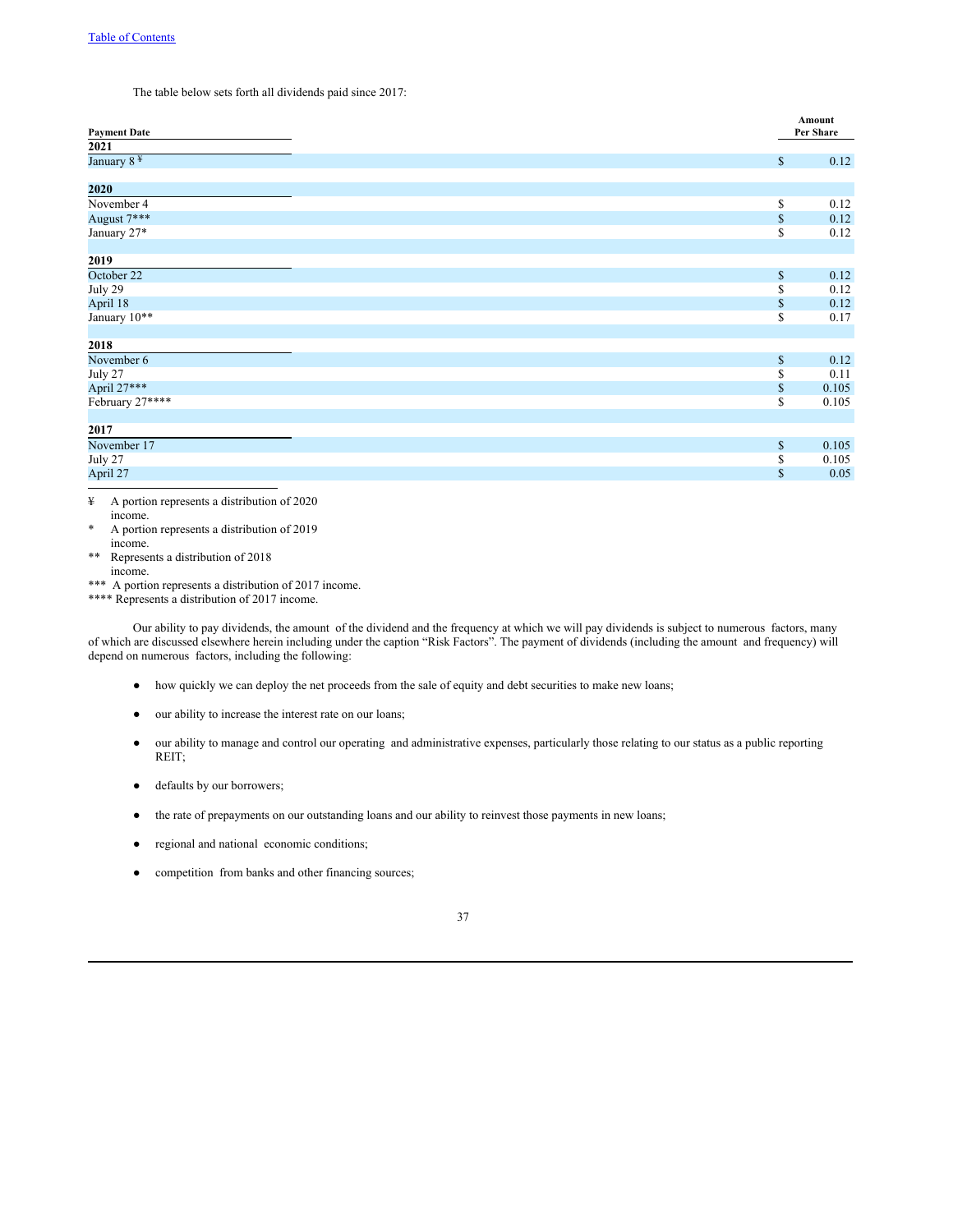- our cash flow from operations;
- unanticipated developments, write-offs or liabilities;
- restrictions and limitations imposed by the BCL; and
- restrictions in our existing and future credit facilities.

For information regarding securities authorized under the equity compensation plan, see Item 12.

## **Item 6. Selected Financial Data**

We are a "smaller reporting company" as defined by Regulations S-K and as such, are not required to provide the information contained in this item pursuant to Regulation S-K.

## **Item 7. Management's Discussion and Analysis of Financial condition and Results of Operations**

The following discussion of our financial condition and results of operations should be read in conjunction with the financial statements and the notes to those statements included elsewhere in this annual report. Certain statements in this discussion and elsewhere in this Report constitute forwardlooking statements, within the meaning of section 21E of the Exchange Act, that involve risks and uncertainties. The actual results may differ materially *from those anticipated in these forward-looking statements.*

## **Company Overview**

We are a Connecticut-based real estate finance company that specializes in originating, underwriting, funding, servicing and managing a portfolio of short-term (*i.e.,* three years or less) loans secured by first mortgage liens on real property. From our inception, in December2010, through our initial public offering, in February 2017, we operated as a limited liability company. On February 9, 2017, we completed our initial public offering (the "IPO"), the primary purpose of which was to raise equity capital to fund mortgage loans and expand our mortgage loan portfolio and to diversify our ownership so that we could qualify, for federal income tax purposes, as a real estate investment trust, or REIT.

We believe that, since consummation of the IPO, we met all the requirements to qualify as a REIT for federal income tax purposes and elected to be taxed as a REIT beginning with our 2017 tax year. As a REIT, we are entitled to claim deductions for distributions of taxable income to our shareholders thereby eliminating any corporate tax on such taxable income. Any taxable income not distributed to shareholders is subject to tax at the regular corporate tax rates and may also be subject to a 4% excise tax to the extent it exceeds 10% of our total taxable income. To maintain our qualification as a REIT, we are required to distribute each year at least 90% of our taxable income. As a REIT, we may also be subject to federal excise taxes and state taxes.

### **2020 Year in Review; Outlook for 2021**

We began 2020 with approximately \$35 million of liquid assets which we planned to use to fund new mortgage loans. Then, the COVID-19 virus began to spread throughout the United States and we realized that drastic changes to our operations would need to be made. Once the State of Connecticut declared a state of emergency, we were forced to scale-back our operations. As a finance company, we were permitted to remain open but, given "social distancing" and other measures designed to protect our employees and curtail the spread of the virus, we rotated employees through the office and, for those with remote log-in capability, had them work from home. Face-to-face customer contact was curtailed significantly, placing greater emphasis on phone calls, emails and video conferencing. In addition, the filing and preparation of loan documents with the various recording offices were and may continue to be delayed and currently there is only limited access to the Connecticut court system to process foreclosures and evictions. In summary, the consequences of the COVID-19 virus have and may continue to include one or more of the following:

- increase in the amount of time necessary to review loan applications, structure loans, and fund loans;
- adversely impact the ability of borrowers to remain current on their obligations;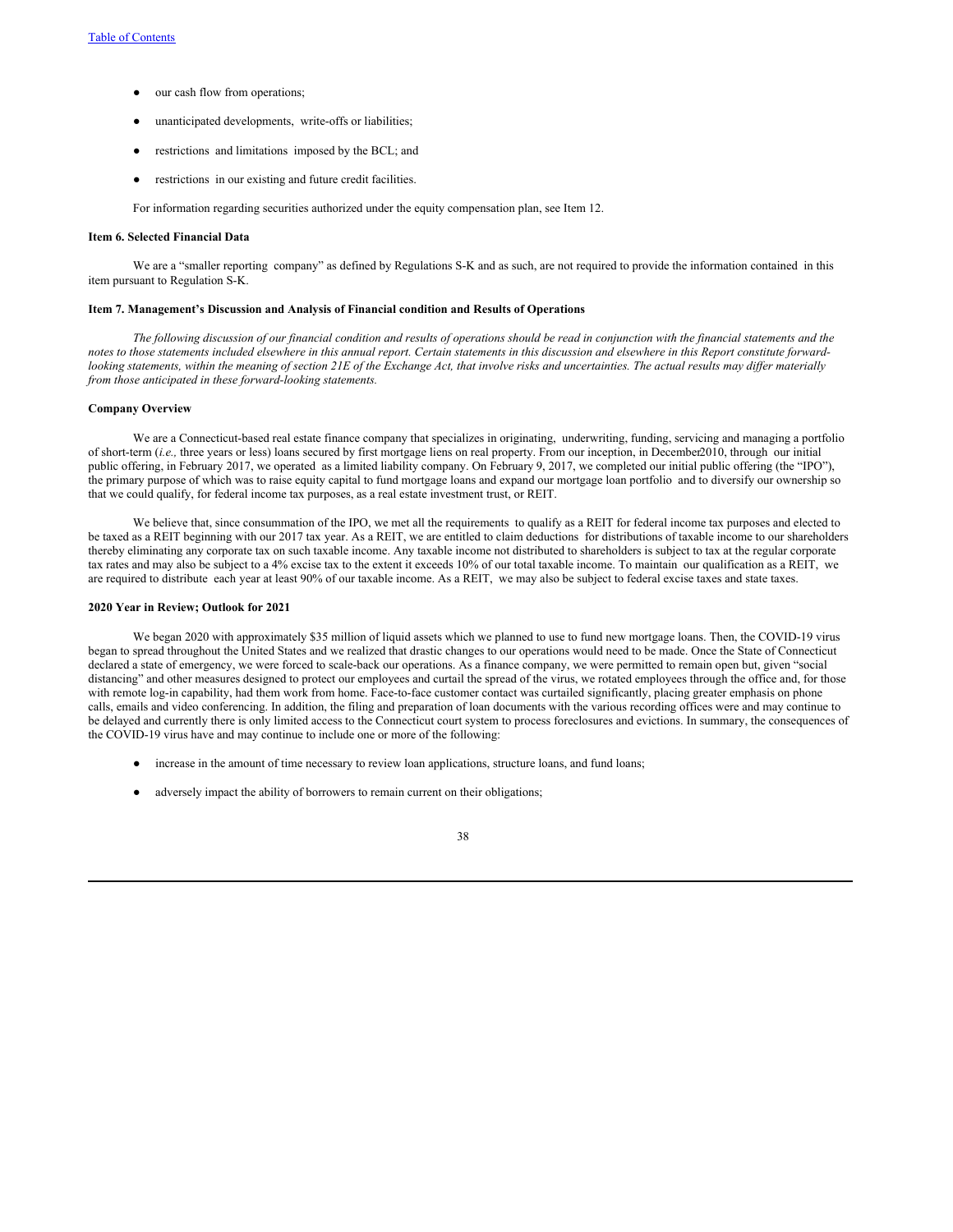- reduce the rate of prepayments;
- delay the completion of renovation projects that are in process;
- inhibit the ability of borrowers to sell their properties so they can repay their obligation to us; and
- delay foreclosure or other judicial proceedings necessary to enforce our rights.

In light of the impact of the COVID-19 pandemic on general economic conditions and the capital markets, we took various steps to reduce our risks, including the following changes to our underwriting guidelines as of April 1, 2020 applicable to new loans:

- limited new loan activity to the amount of cash generated by loan payoffs;
- reduced the loan-to-value ratio on new loans from 70% to 50%;
- loans greater than \$1 million required the approval of one of our independent directors; and
- required an interest reserve with respect to loans exceeding a specified amount.

In addition, in response to the COVID-19 pandemic, in the second quarter of 2020 we instituted a forbearance program to help borrowers who were adversely impacted by the pandemic. Under this program, approximately \$200,000 of interest on 23 loans, having an aggregate principal amount of \$6.5 million was deferred. As of December 31, 2020, all these loans have moved off forbearance and were current with respect to their interest payment obligations and no other loans were added to the forbearance program.

The policies and guidelines that we adopted to address the impact of the COVID-19 pandemic were designed to allow us to preserve our liquidity because at the time the actual impact and consequences of the pandemic were unknown. In that regard, they were successful. On the other hand, they did have an adverse impact on our growth. Our mortgage loan portfolio at June 30, 2020 was virtually identical to our mortgage loan portfolio at March 31, 2020 and our earnings per share for the second quarter was \$0.10 as it was for the first quarter.

Effective July 1, 2020, we relaxed some of these measures by increasing our loan-to-value ratio back to 70% while still maintaining a cautionary perspective. Demand for our products in the third quarter of 2020 was robust. We believe this demand was driven by several factors, all of which are related to COVID-19.

- First, was the improvement in the overall economy, particularly the Northeast Corridor. This improvement reflected the reduction in the transmission rate of the virus and the slow-down in the number of virus-related deaths at the time.
- Second, the competitive landscape for us remains favorable. Notwithstanding the improvements in the economy, banks and other traditional lenders have not eased-up on their lending requirements and many non-traditional lenders are undercapitalized. In a way, this validated our decision prior to the second quarter of the year to focus on preservation of capital rather than short-term growth.
- Third, the residential real estate market in Connecticut, our primary market, has stabilized and is quite strong. Like many other communities surrounding New York, Connecticut, particularly the southern counties, have benefitted from the migration of New York City residents to the suburbs. We believe this contributed to the increase in the number of loan pay-offs that we experienced in the third and fourth quarters.
- Fourth, in the third quarter we initiated a growth strategy focused on Florida. At June 30, 2020, we had less than \$1 million of Florida loans in our portfolio. At December 31, 2020, our portfolio included approximately \$15.0 million aggregate principal amount of loans in Florida.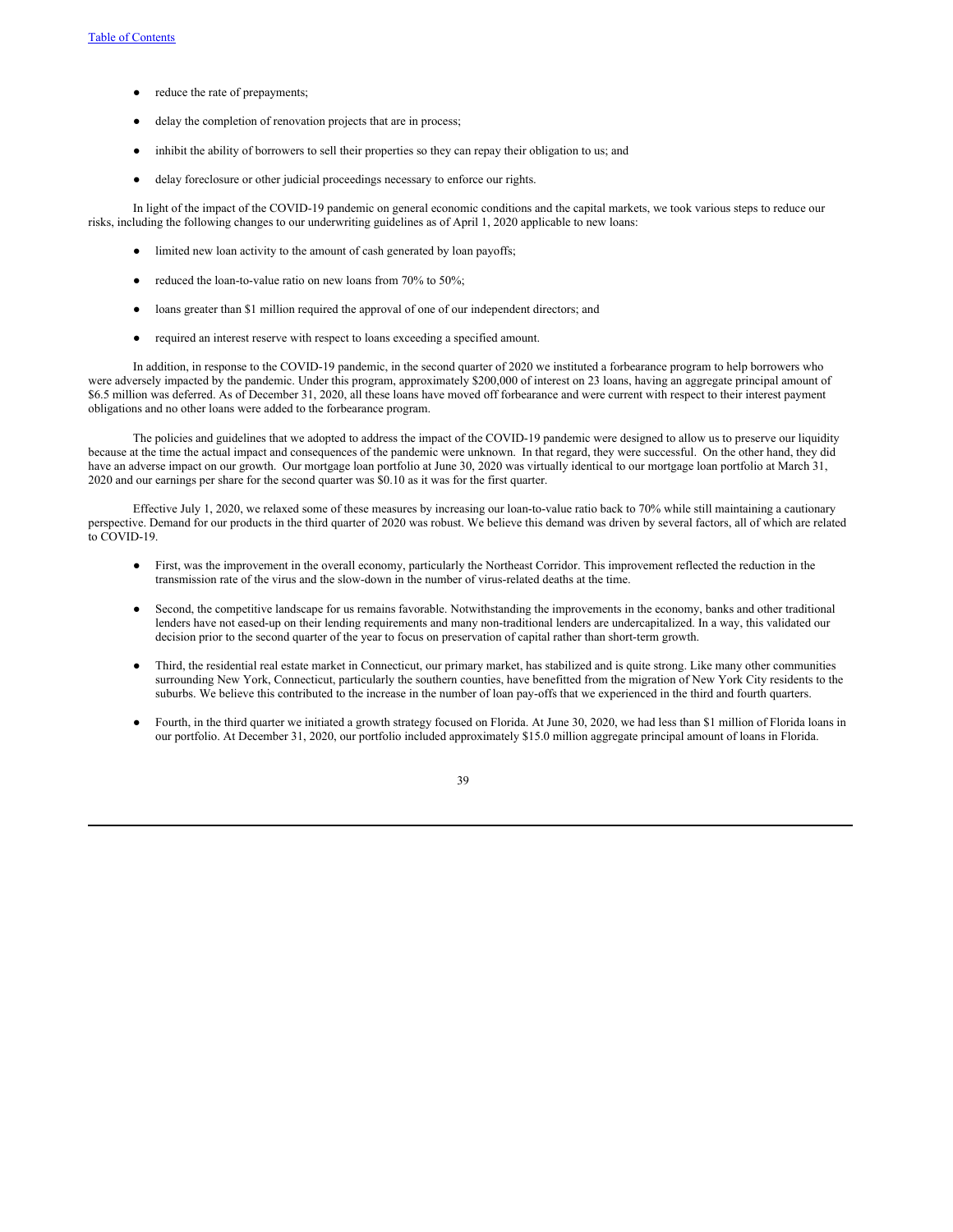In terms of our outlook for 2021, we see certain fundamental changes that may affect our business. The biggest challenge at this time remains the impact of COVID-19 or actions taken to contain the spread of COVID-19. One example of this was the November 6, 2020, rollback of the State of Connecticut re-opening plan from Phase 3 to Phase 2.1, a modified version of the State's Phase 2. This illustrates that movement on the COVID-19 front may be in both a progressive or regressive manner.

Keeping our workforce healthy and safe is our number one priority. We have not been immune to the virus striking our employees and their family members. Fortunately, none of these occurrences has been life-threatening in any way. However, to mitigate the risk of office closure and to ensure business continuity, our employees are equipped so they can seamlessly work remotely, away from the Sachem corporate office. This remote work set-up has proven to be effective since, at times during the pandemic, employees had to self-isolate based on their own health condition or that of an immediate family member. While loan processing and funding may have been marginally delayed, there was no impact to the service levels we provided our borrowers.

In the event we are forced to close our physical office, there would be some impact. For example, the underwriting process would continue to function but would take longer to complete without immediate access to background and credit profiles. Loan committee meetings would continue to be held virtually (as they are under normal conditions) but the loan approval process may incur delay or not be as thorough and efficient as in the past. In addition, we may not be able to meet with borrowers or potential borrowers, including physical property inspections, which could adversely impact our ability to service our loans, monitor compliance and originate new loans. Finally, the filing of loan documents with the various recording offices may be delayed.

In summary, the consequences may include one or more of the following:

- increase the amount of time necessary to review loan applications, structure loans and fund loans;
- adversely impact the ability of borrowers to remain current on their obligations;
- reduce the rate of prepayments;
- delay the completion of renovation projects in-process;
- inhibit the ability of borrowers to sell their properties in order to repay their obligation to us; and
- delay foreclosure or other judicial proceedings necessary to enforce our rights.

As is the case with most industries and businesses impacted by COVID-19, we are limited in terms of the tools that are available to us to blunt the impact of COVID-19. Our number one priority is the health and safety of our employees. We will do all that is possible, to keep our operations going, maintain contact with all our borrowers and applicants and, where necessary and appropriate, take any and all legal action required to enforce our rights. However, we cannot assure you that our business, operations and financial condition will not be adversely impacted by COVID-19.

Other factors that we believe will impact our business in 2021 include the following:

- (i) Increased competition. In the past, our primary competitors were other non-bank real estate finance companies (similar to Sachem Capital Corp.) and banks and other financial institutions. Our principal competitive advantages included our size and our ability to address the needs of borrowers in terms of timing and structuring loan transactions. More recently, we are encountering competition from private equity funds, hedge funds and other specialty finance entities funded by investment banks, asset managers, private equity funds and hedge funds. Clearly, the primary driver for these new market participants is the need to generate yield. They are well-funded and aggressive in terms of pricing.
- (ii) Borrower expectations. The new competitive landscape is shifting the negotiating leverage in favor of borrowers. As borrowers have more choices, they are demanding better terms. For 2020, the yield on our portfolio was 11.79% compared to 12.42% in 2019. We expect further rate compression in 2021.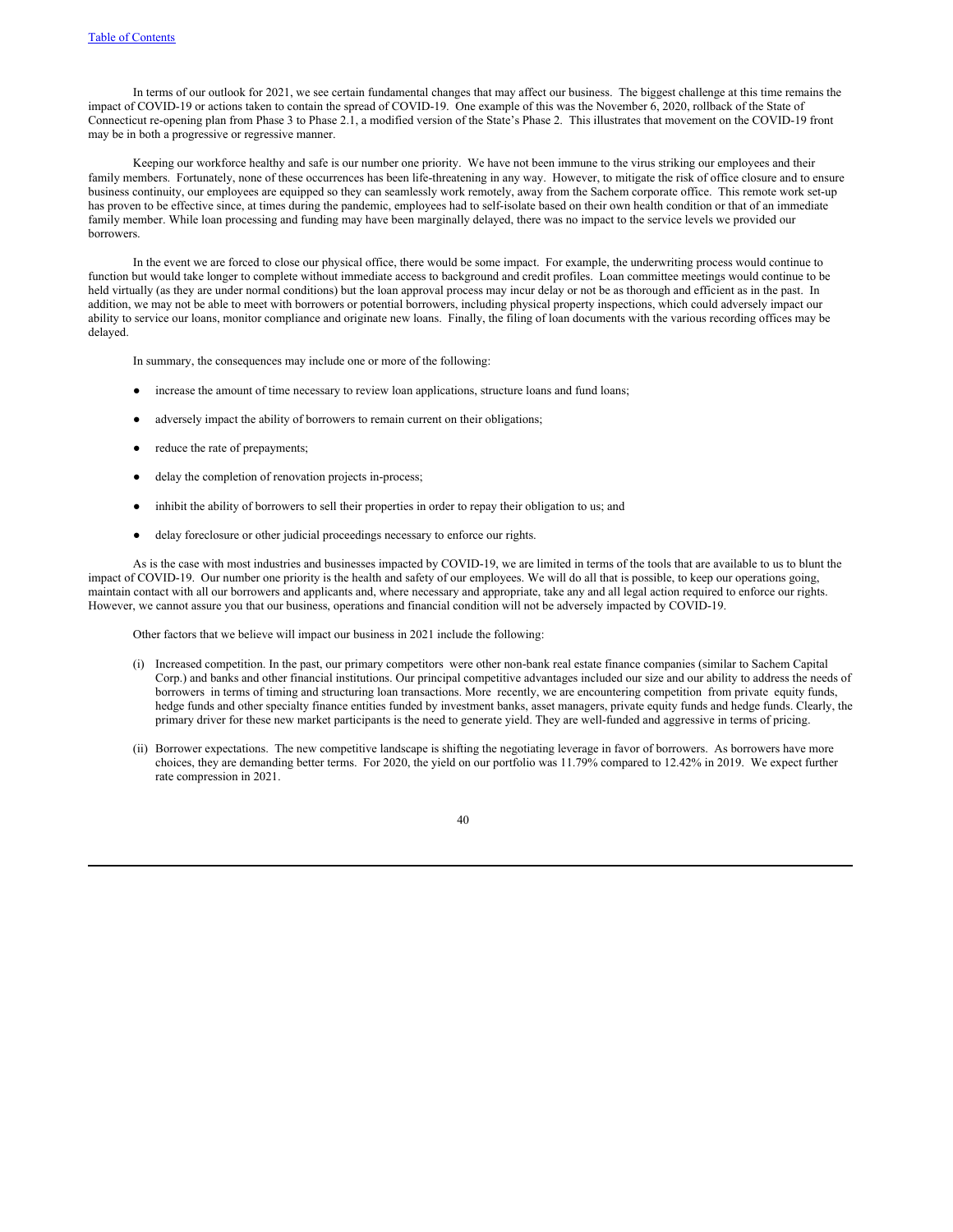(iii) Declining property values. The rate of increasing property values has slowed and, in some cases, has even reversed. Although our default and foreclosure rate has been relative consistent over the last three years, as property values decline the risk of foreclosure increases. Our response to this development has been to adhere to our strict loan-to-value ratio, limit the term of our loans to not more than one year and aggressively enforce our rights when loans go into default.

Despite the challenges we faced in 2020 and the changing dynamics of the real estate finance marketplace and the impact of COVID19, we continue to believe in the viability of our business model. Our goal is, and has always been, to continue to grow our mortgage loan portfolio and increase our loan profitability, while at the same time maintain or improve on our existing underwriting and loan criteria. Specifically, we believe that the following changes wrought in 2020 will, in fact, help us deal with the uncertainties expected in 2021.

- (i) As of December 31, 2020, we had a cash and short-term marketable security balance of approximately \$56.7 million, which we will use to increase our mortgage loan portfolio. From January through March 12, 2021, we funded \$20.2 million of new mortgage loans.
- (ii) Our largest expense item is interest and amortization of deferred financing costs, which has increased significantly as we have increased our indebtedness. The weighted average interest rate on our outstanding Notes is 7.36% per annum. However, the Notes have certain features that we find attractive. Other than interest, the Notes do not have any significant costs and expenses, such as legal fees, collateral maintenance fees, unused facility fees, processing fees and the additional personnel costs relating to reporting and compliance. Second, the Notes have one financial covenant – an asset coverage ratio of 150% -- which gives us plenty of flexibility in terms of the size of the mortgage loans we choose to make, the markets in which we choose to operate and the nature of the collateral. Finally, the Notes are unsecured. However, we may obtain a senior credit facility should such a facility be available at terms that are advantageous to our strategy.
- (iii) We have made the necessary adjustments to our operations to replace our former co-chief executive officer by hiring new employees and reassigning existing employees to new tasks. We believe these changes will result in significant savings, principally in the area of compensation and general and administrative expenses, without compromising quality.
- (iv) We have adjusted and refined our business strategy to address changes in the marketplace and our growth to date. Specifically, we are looking to strengthen our geographic footprint beyond Connecticut with particular emphasis on Florida and Texas. We are looking to fund larger loans than we have in the past that are secured by what we believe are higher-quality properties that are being developed by borrowers that we deem to be more stable and successful. In 2020, we funded loans secured by properties in Phoenix, Arizona, Austin, Texas, Charleston, South Carolina, Naples, Florida, Littleton, Colorado and Sacramento, California. We continue to look for opportunities in new markets that meet our basic underwriting and loan criteria. In addition, we believe the migration to these types of loans will offset any rate compression and help us maintain a low foreclosure rate.

#### **Operational and Financial Overview**

Our loans typically have a maximum initial term of one to three years and bear interest at a fixed rate of 5% to 13% per year and a default rate of 18% per year. We usually receive origination fees, or "points," ranging from 2% to 5% of the original principal amount of the loan as well as other fees relating to underwriting, funding and managing the loan, such as inspection fees. Since we treat an extension or renewal of an existing loan as a new loan, we also receive additional "points" and other loan-related fees in connection with those transactions. Interest is always payable monthly in arrears. As a matter of policy, we do not make any loans if the loan-to value ratio exceeds 70%. During the second quarter of 2020, we revised that policy that the amount of the loan may not exceed 50% of the market value of the property securing the loan — *i.e.,* a 50% loan-to-value ratio. As of July 2020, the 50% loan-to-value ratio on new loans reverted back to our general policy of 70%. In the case of construction loans, the loan-to-value ratio is based on the postconstruction value of the property. We rely on readily available market data, including appraisals when available or timely, tax assessment rolls, recent sales transactions and brokers to evaluate the value of the collateral. Finally, we have adopted a policy that limits the maximum amount of any loan we fund to a single borrower or a group of affiliated borrowers to 10% of the aggregate amount of our loan portfolio, taking into consideration the loan under consideration.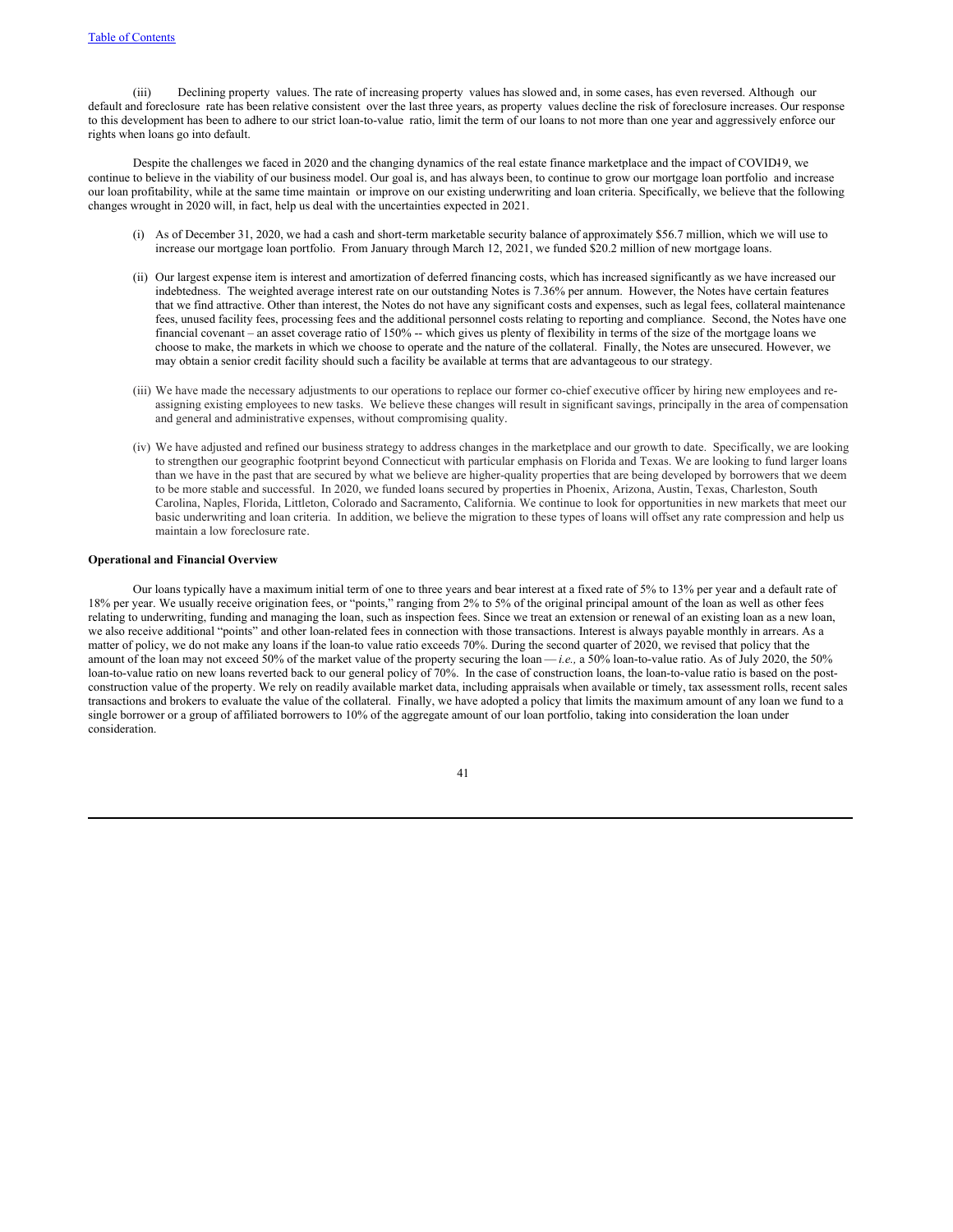Our revenue consists primarily of interest earned on our loan portfolio. As our capital structure has tilted towards more debt over the past 18 months, debt service has become a significant factor in determining our net income. Our capital structure at December 31, 2020 was approximately 64.3% debt vs. 35.7% equity. Most of our debt, approximately \$114.5 million, is unsecured unsubordinated 5-year notes. The weighted average interest rate on these notes is 7.36%. In addition, we had a balance of approximately \$28.1 million at December 31, 2020 under our margin loan account with Wells Fargo. The outstanding balance on this loan bears interest at a rate equal to 1.75% below the prime rate. The interest rate on this loan as of January 31, 2021 was 1.5%.

In addition, our net income for 2020 has been adversely impacted by a reduction in the yield on our mortgage loan portfolio. For the years ended December 31, 2020 and 2019, the yield on our mortgage loan portfolio was 11.79% and 12.41%, respectively. For this purpose, yield only takes into account the stated interest rate on the mortgage note adjusted to the default rate, if applicable. We believe the interest rate compression will continue to be a factor in 2021 as we implement our new strategy focusing on larger loans, secured by higher quality properties being developed by more seasoned developers with a history of successful development projects. On the other hand, since the interest rate on our outstanding indebtedness is fixed, we have reduced the risk on interest rate compression if and when interest rates begin to increase. That will enable us to continue to focus on growth and building market share rather than short-term profits and cash flow.

We seek to mitigate some of the risk associated with rising rates by limiting the term of new loans to one year. At December 31, 2020, approximately 81.4% of the mortgage loans in our portfolio had a term of one year or less. If, at the end of the term, the loan is not in default and meets our other underwriting criteria, we will consider an extension or renewal of the loan at our then prevailing interest rate. If interest rates have decreased and we renew a loan at a lower rate, the "spread" between our borrowing costs and the yield on our portfolio will be squeezed and would adversely impact our net income. We cannot assure you that we will be able to increase our rates at any time in the future and we cannot assure you that we can continue to increase our market share.

As a real estate finance company, we deal with a variety of default situations, including breaches of covenants, such as the obligation of the borrower to maintain adequate liability insurance on the mortgaged property, to pay the taxes on the property and to make timely payments to us. As such, we may not be aware that a default occurred. At December 31, 2020, five of our mortgage loans were the subject of enforcement or collection proceedings. The aggregate amount due on these loans, including principal, unpaid accrued interest and borrower charges, was approximately \$307,000, representing approximately 0.2% of our aggregate mortgage loan portfolio. In the case of each of these loans, we have determined the value of the collateral exceeds the aggregate amount due. To date, the aggregate amount of realized losses on our loan portfolio have been *de minimis.*

## **Financing Strategy Overview**

To continue to grow our business, we must increase the size of our loan portfolio, which requires that we raise additional capital either by selling shares of our capital stock or by incurring additional indebtedness. We do not have a policy limiting the amount of indebtedness that we may incur. Thus, our operating income in the future will depend on how much debt we incur and the spread between our cost of funds and the yield on our loan portfolio. Rising interest rates could have an adverse impact on our business if we cannot increase the rates on our loans to offset the increase in our cost of funds and to satisfy investor demand for yield. In addition, rapidly rising interest rates could have an unsettling effect on real estate values, which could compromise some of our collateral.

We do not have any formal policy limiting the amount of indebtedness we may incur. Depending on various factors we may, in the future, decide to take on additional debt to expand our mortgage loan origination activities to increase the potential returns to our shareholders. Although we have no preset guidelines in terms of leverage ratio, the amount of leverage we will deploy will depend on our assessment of a variety of factors, which may include the liquidity of the real estate market in which most of our collateral is located, employment rates, general economic conditions, the cost of funds relative to the yield curve, the potential for losses and extension risk in our portfolio, the gap between the duration of our assets and liabilities, our opinion regarding the creditworthiness of our borrowers, the value of the collateral underlying our portfolio, and our outlook for interest rates and property values. At December 31, 2020, debt proceeds represented approximately 64.3% of our total capital. To grow the business and satisfy the requirement to pay out 90% of net profits, from 2019 to 2020 we increased our level of debt from 41.7% to 64.3% of our total capital. We intend to maintain a modest amount of leverage for the sole purpose of financing our portfolio and not for speculating on changes in interest rates.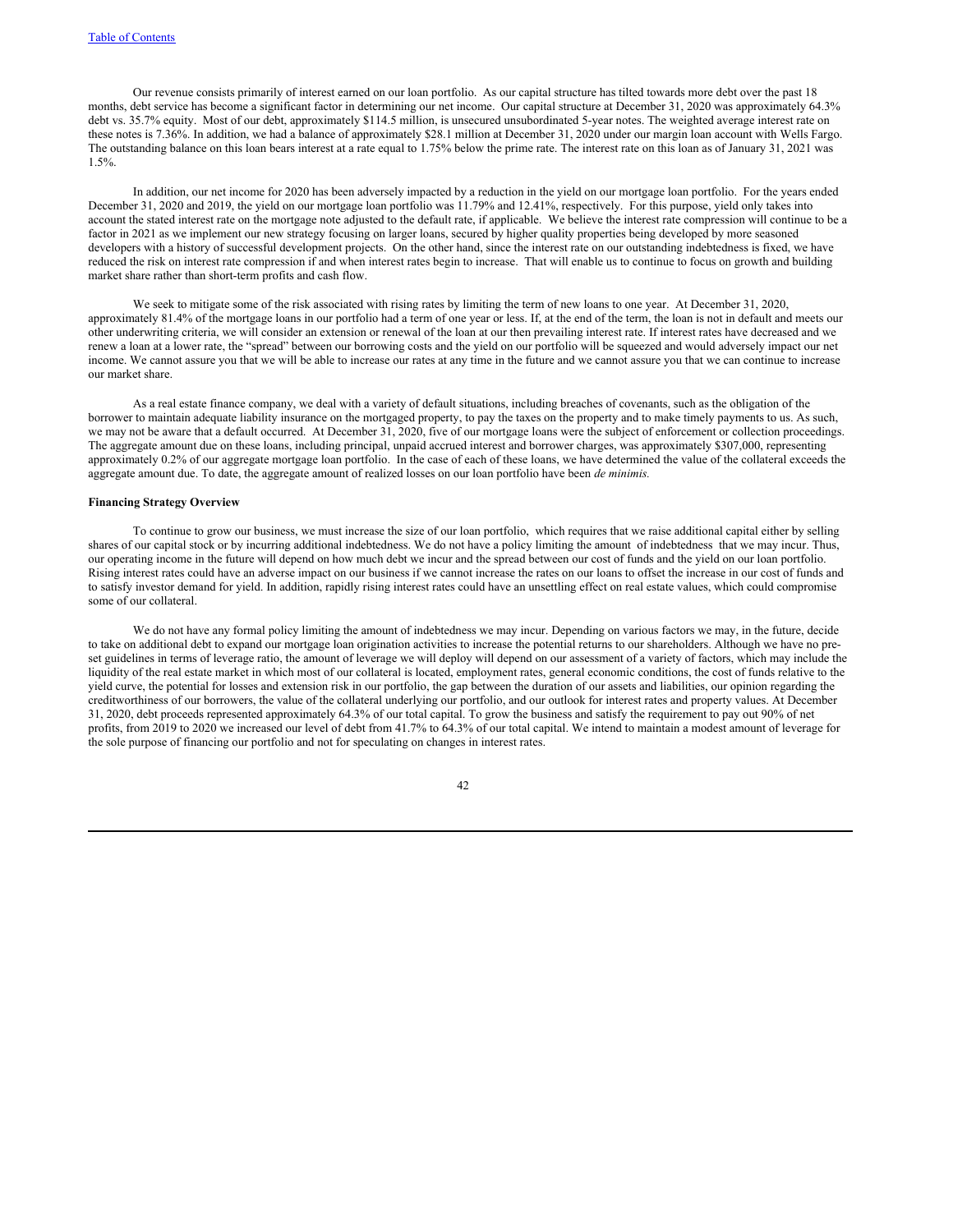Our total outstanding indebtedness at December 31, 2020 was approximately \$143.6 million, which included a mortgage loan of approximately \$800,000, a credit line loan of approximately \$28.1 million and three series of unsecured, unsubordinated five-year notes having an aggregate original principal amount of approximately \$114.5 million. The mortgage loan was repaid in full in the first quarter of 2021. Notes having an aggregate principal amount of approximately \$23.7 million bearing interest at the rate of 7.125% per annum and have a maturity date of June 30, 2024 (the "June 2024 Notes"). Notes having an aggregate principal amount of \$34.5 million bearing interest at the rate of 6.875% per annum and have a maturity date of December 30, 2024 (the "December 2024 Notes"). Notes having an aggregate original principal amount of approximately \$56.4 million, bearing interest at the rate of 7.75% per annum and have a maturity date of September 30, 2025 (the "September 2025 Notes"). All three series of existing notes are unsecured, unsubordinated obligations and rank equally in right of payment with all our existing and future senior unsecured and unsubordinated indebtedness but are effectively subordinated in right of payment to all our existing and future secured indebtedness (including indebtedness that is initially unsecured but to which we subsequently grant a security interest). Interest on all three series of existing notes is payable quarterly in arrears on March 30, June 30, September 30 and December 30 of each year the notes are outstanding.

Each series of notes was issued pursuant to the Indenture, dated June 21, 2019, and a supplement thereto, which provides for the form and terms, including default provisions and cures, applicable to each series. All three series of existing notes are subject to (i) "Defeasance," which means that, by depositing with a trustee an amount of cash and/or government securities sufficient to pay all principal and interest, if any, on such notes when due and satisfying any additional conditions required under the Indenture, we will be deemed to have been discharged from our obligations under such notes and (ii) an "Asset Coverage Ratio" requirement pursuant to which we may not pay any dividends or make distributions in excess of 90% of our taxable income, incur any indebtedness or purchase any shares of our capital stock unless we have an "Asset Coverage Ratio" of at least 150% after giving effect to the payment of such dividend, the making of such distribution or the incurrence of such indebtedness. "Asset Coverage Ratio" means the ratio (expressed as a percentage) of the value of our total assets relative to the aggregate amount of its indebtedness.

We may, at our option, at any time and from time to time, on or after June 30, 2021, in the case of the June 2024 Notes, November 7, 2021, in the case of the December 2024 Notes, and September 4, 2022, in the case of the 2025 Notes, redeem such notes, in whole or in part, at a redemption price equal to 100% of the outstanding principal amount thereof plus accrued and unpaid interest to, but excluding, the date fixed for redemption. On and after any redemption date, interest will cease to accrue on the redeemed notes.

All three series of existing notes trade on the NYSE American. The June 2024 Notes trade under the symbol "SCCB", the December 2024 Notes trade under the symbol "SACC" and the 2025 Notes trade under the symbol "SCCC".

During 2020 we borrowed \$30.1 million from Wells Fargo against our short-term securities, which had a balance of approximately \$28.1 million at December 31, 2020. The outstanding balance on this loan bears interest at a rate equal to 1.75% below the prime rate. The interest rate at December 31, 2020 is 1.5%.

### **REIT Qualification**

We believe that we have qualified as a REIT since the consummation of the IPO and that it is in the best interests of our shareholders that we operate as a REIT. We made the election to be taxed as a REIT beginning with our 2017 tax year. As a REIT, we are required to distribute at least 90% of our taxable income to our shareholders on an annual basis. We cannot assure you that we will be able to maintain REIT status.

Our qualification as a REIT depends on our ability to meet on a continuing basis, through actual investment and operating results, various complex requirements under the Code, relating to, among other things, the sources of our gross income, the composition and values of our assets, our compliance with the distribution requirements applicable to REITs and the diversity of ownership of our outstanding common shares. We cannot assure you that we will be able to maintain our qualification as a REIT.

So long as we qualify as a REIT, we, generally, will not be subject to U.S. federal income tax on our taxable income that we distribute currently to our shareholders. If we fail to qualify as a REIT in any taxable year and do not qualify for certain statutory relief provisions, we will be subject to U.S. federal income tax at regular corporate income tax rates and may be precluded from electing to be treated as a REIT for four taxable years following the year during which we lose our REIT qualification. Even if we qualify for taxation as a REIT, we may be subject to certain U.S. federal, state and local taxes on our income.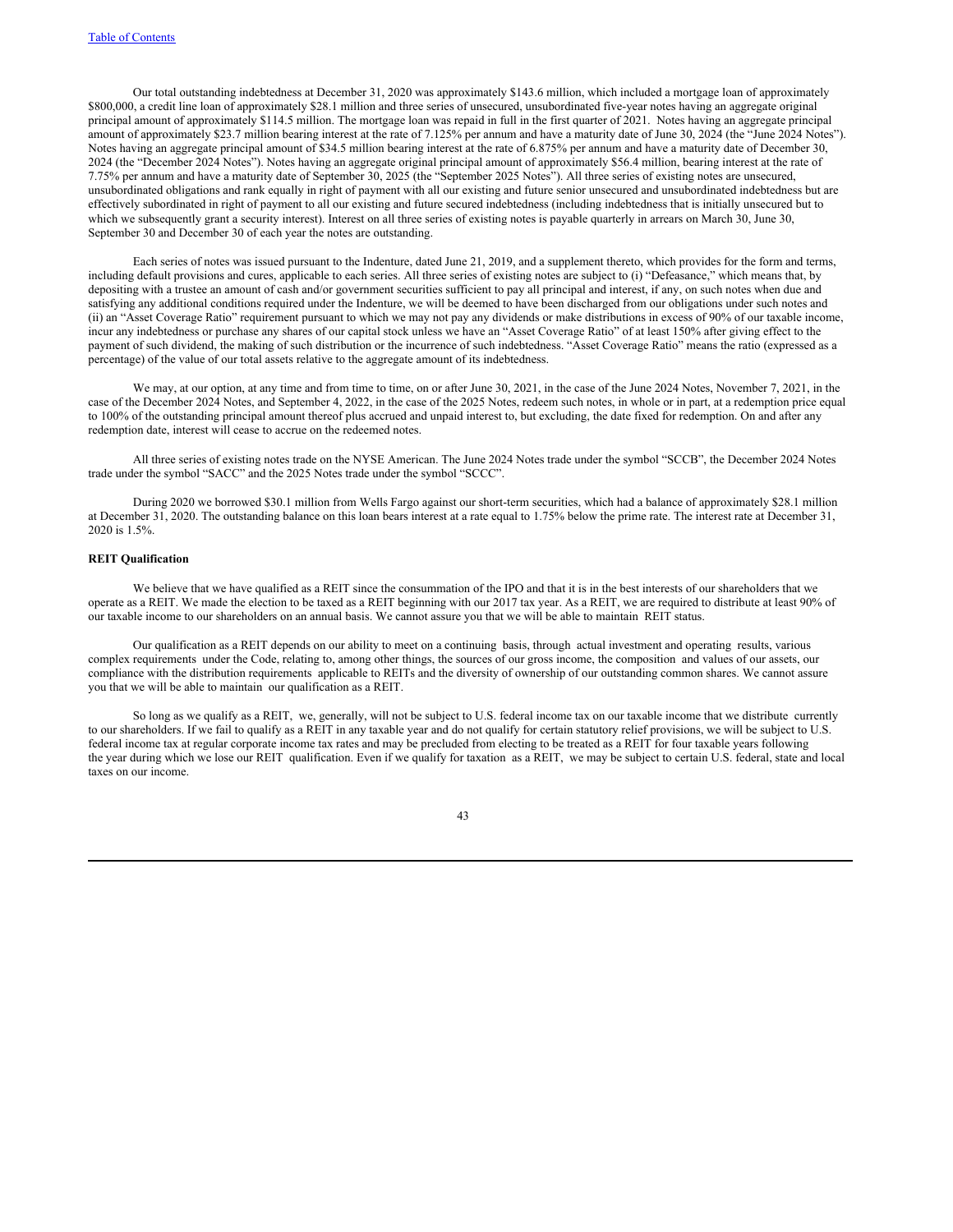## **Emerging Growth Company Status**

We are an "emerging growth company", as defined in the JOBS Act, and, for as long as we continue to be an emerging growth company, we may choose to take advantage of exemptions from various reporting requirements not applicable to other public companies but applicable to emerging growth companies, including, but not limited to, not being required to have our independent registered public accounting firm audit our internal control over financial reporting under Section 404 of the Sarbanes-Oxley Act, reduced disclosure obligations regarding executive compensation in our periodic reports and proxy statements and exemptions from the requirements of holding a nonbinding advisory vote on executive compensation and shareholder approval of any golden parachute payments not previously approved. As an emerging growth company, we can also delay adopting new or revised accounting standards until those standards apply to private companies. We intend to avail ourselves of these options. Once adopted, we must continue to report on that basis until we no longer qualify as an emerging growth company.

We will cease to be an emerging growth company upon the earliest of: (i) the end of the 2022 fiscal year; (ii) the first fiscal year after our annual gross revenue are \$1.07 billion or more; (iii) the date on which we have, during the previous three-year period, issued more than \$1.0 billion in nonconvertible debt securities; or (iv) the end of any fiscal year in which the market value of our common shares held by non-affiliates exceeded \$700 million as of the end of the second quarter of that fiscal year. We cannot predict if investors will find our common shares less attractive if we choose to rely on these exemptions. If, as a result of our decision to reduce future disclosure, investors find our common shares less attractive, there may be a less active trading market for our common shares and the price of our common shares may be more volatile.

#### **Critical Accounting Policies and Use of Estimates**

The preparation of financial statements in conformity with U.S. GAAP in the United States of America requires management to make estimates and assumptions that affect the reported amounts of assets and liabilities and disclosure of contingent assets and liabilities at the date of the financial statements and the reported amounts of revenues and expenses during the reporting period. We base our use of estimates on (a) a preset number of assumptions that consider past experience, (b) future projections and (c) general financial market conditions. Actual amounts could differ from those estimates.

Interest income from commercial loans is recognized, as earned, over the loan period and origination fee revenue on commercial loans is amortized over the term of the respective note.

As an "emerging growth company," we intend to avail ourselves of the reduced disclosure requirements and extended transition periods for adopting new or revised accounting standards that would otherwise apply to us as a public reporting company. Once adopted, we must continue to report on that basis until we no longer qualify as an emerging growth company. As a result, our financial statements may not be comparable to those of other public reporting companies that either are not emerging growth companies or that are emerging growth companies but have opted not to avail themselves of the reduced disclosure requirements for emerging growth companies and investors may deem our securities a less attractive investment relative to those other companies, which could adversely affect our stock price.

#### **Results of Operations**

#### *Years ended December 31, 2020 and 2019*

#### *Total revenue*

Total revenue for the year ended December 31, 2020 was approximately \$18.6 million compared to approximately \$12.7 million for the year ended December 31, 2019, an increase of approximately \$5.9 million, or 46.5%. The increase in revenue represented an increase in lending operations. For 2020, interest income was approximately \$13.8 million, origination fees were approximately \$1.9 million, other income was approximately \$1.25 million, gain on sale of investment securities was approximately \$900,000, investment income was approximately \$400,000, processing fees were approximately \$168,000, late and other fees were approximately \$85,000 and net rental income was approximately \$85,000. Other income in 2020 included income from borrower charges of \$291,000, lender, modification, and extension fees were \$672,000, in-house legal fees were \$223,000 and other income was \$60,000.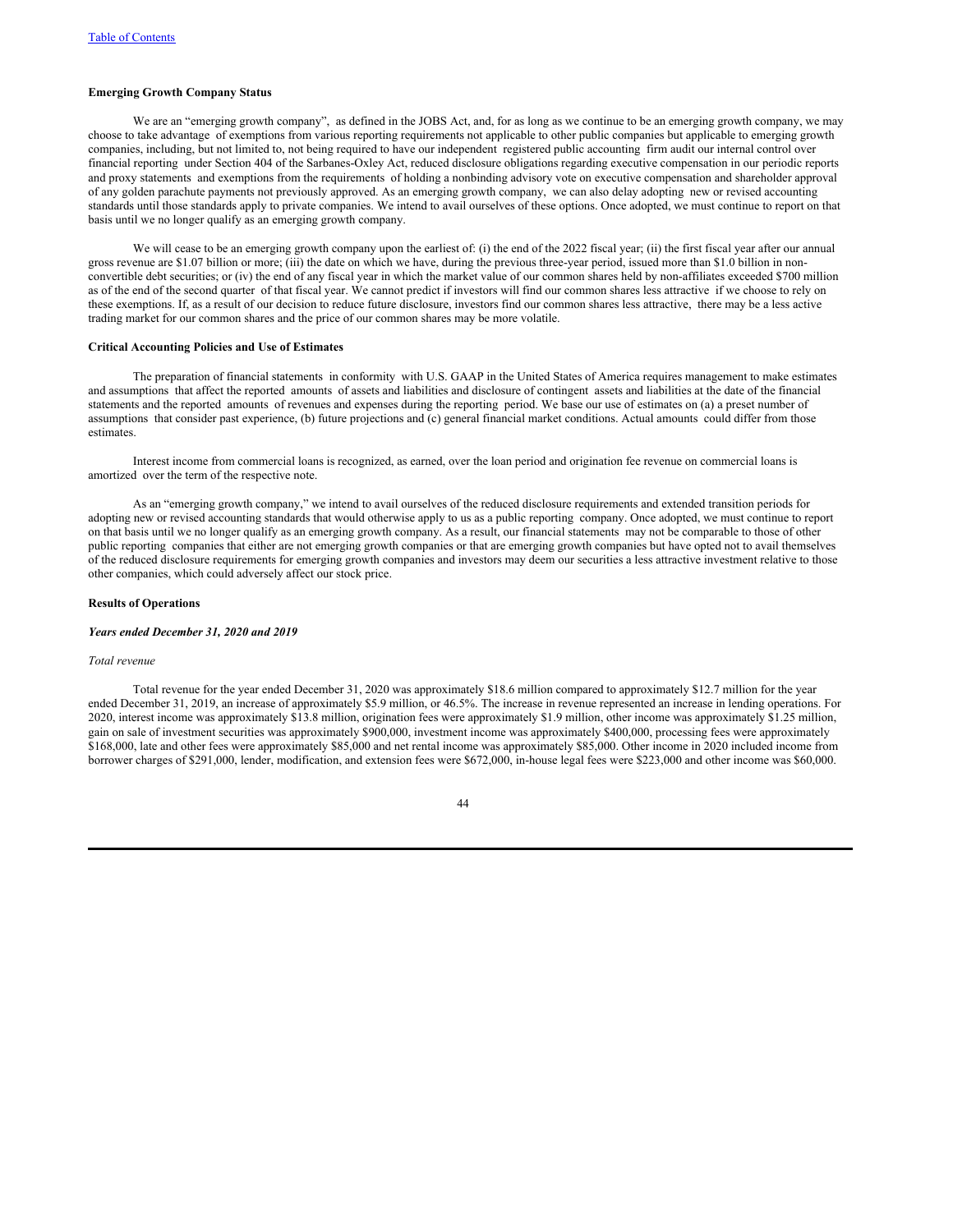In comparison, in 2019, interest income was approximately \$9.8 million, origination fees were approximately \$1.5 million, other income was approximately \$827,000, late and other fees were approximately \$265,000, processing fees were approximately \$167,000, investment income was approximately \$81,000, net rental income was approximately \$69,000 and gain on sale of investment securities was \$0.

#### *Operating costs and expenses*

Total operating costs and expenses for the year ended December 31, 2020 were approximately \$9.6 million compared to approximately \$6.5 million for 2019, an increase of approximately \$3.1 million, or 47.7%. The increase in operating costs and expenses was primarily attributable to an increase in our indebtedness and a general increase in lending activities and our expansion into the Florida and Texas markets. Interest and amortization of deferred financing costs in 2020 were approximately \$5.5 million compared to approximately \$2.9 million in 2019, an increase of approximately 89%. The balance of the increase in operating expenses was attributable to (i) impairment loss, which increased approximately \$378,000; (ii) compensation (including stock-based compensation), fees and taxes, which increased approximately \$265,000; (iii) professional fees, which increased approximately \$86,000; (iv) general and administrative expenses, which increased approximately \$84,000; (v) other expenses, which increased approximately \$67,000; and (vi) exchange fees, which increased approximately \$5,000. These increases were offset by decreases in (i) expenses in connection with the termination of our old Webster credit facility of approximately \$340,000; (ii) net loss on sale of real estate of approximately \$28,000; and (iii) depreciation expense, which decreased approximately \$1,700.

### *Net income and net income per share*

Net income for 2020 was approximately \$9.0 million compared to approximately \$6.2 million for 2019, an increase of approximately \$2.8 million or 45%. Our net income per weighted average common share outstanding for 2020 was \$0.41 compared to \$0.32 for 2019.

#### **Liquidity and Capital Resources**

Total assets at December 31, 2020 were approximately \$226.7 million compared to approximately \$141.2 million at December 31, 2019, an increase of approximately \$85.5 million, or 61%. The increase was due primarily to the growth in our mortgage loan portfolio, which increased approximately \$61.3 million, an approximately \$21.9 million increase in cash and short-term marketable securities, an approximately \$1.2 million increase in due from borrowers, an approximately \$600,000 increase in real estate owned, an approximately \$375,000 increase in receivables, an approximately \$87,000 increase in property and equipment, an approximately \$56,000 increase in deferred financing costs and an approximately \$47,000 increase in prepaid expenses. The increase in real estate owned is due, in part, to the fact that we capitalized past due real estate taxes that we paid, costs to repair and maintain property, legal costs to secure title and finally costs to prepare the property for sale.

Total liabilities at December 31, 2020 were approximately \$145.8 million compared to approximately \$58.7 million at December 31, 2019, an increase of approximately \$87.1 million, or approximately 148%. This increase is principally due to an overall increase in our total indebtedness, which at December 31, 2020, was approximately \$138.7 million compared to approximately \$56.3 million at December 31, 2019 (in each case, net of deferred financing costs), an increase of \$82.5 million. The balance of the increase was attributable to an increase in advances from borrowers of approximately \$980,000, an increase in deferred revenue of approximately \$894,000, an increase in accounts payable and accrued expenses of approximately \$123,000 and accrued dividends payable of approximately \$2.7 million which were paid in January 2021.

Total shareholders' equity at December 31, 2020 was approximately \$81.0 million compared to approximately \$82.6 million at December 31, 2019, a decrease of approximately \$1.6 million. This decrease was due primarily to the difference between our net income of approximately \$9.0 million and the aggregate of dividends paid and dividends declared of \$10.6 million.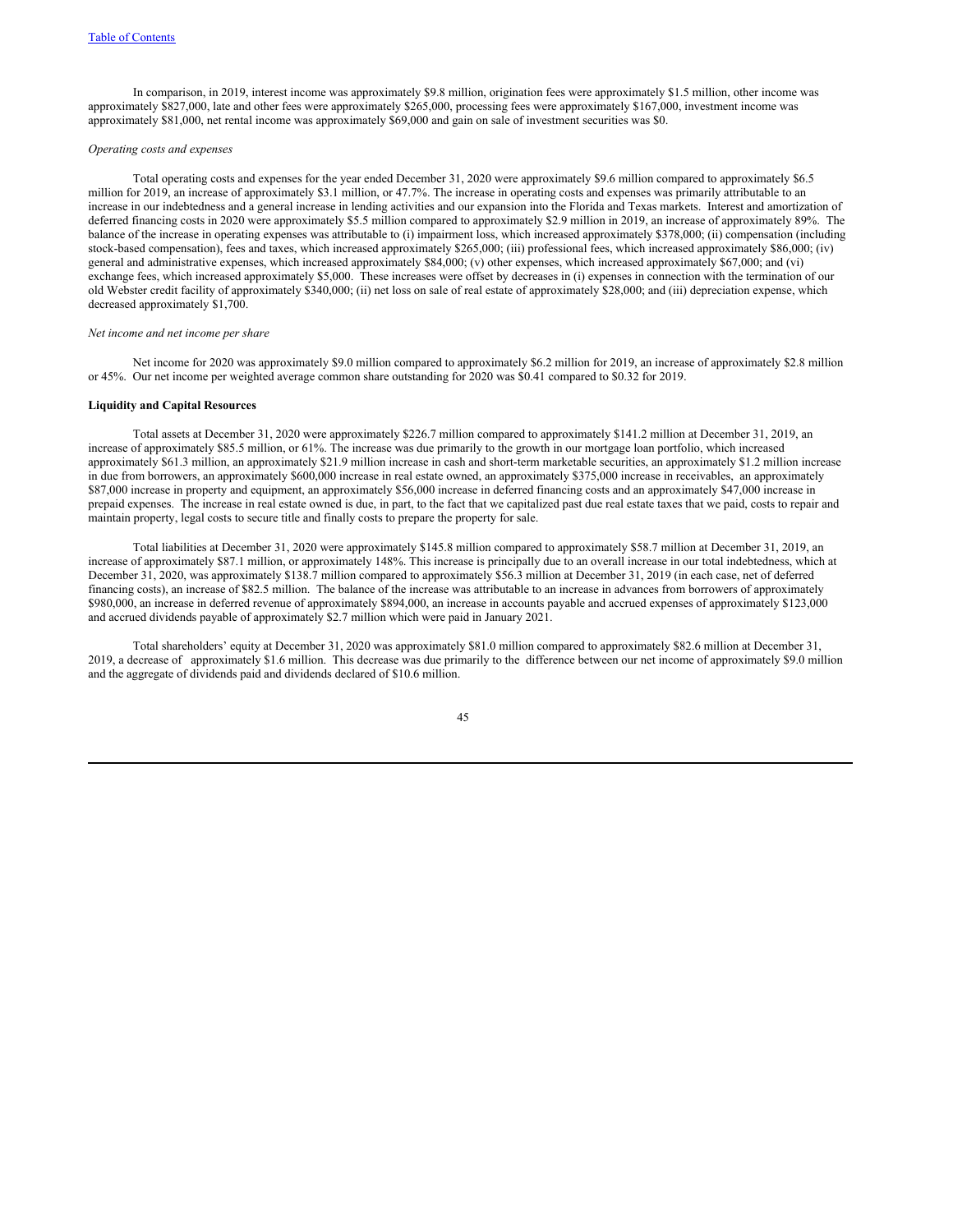Net cash provided by operating activities in 2020 was approximately \$ 9.6 million compared to approximately \$8.1 million in 2019. For 2020, net cash from operating activities was primarily the result of net income of approximately \$9.0 million, amortization of deferred financing costs of approximately \$602,000, an impairment loss of \$795,000, decreases in other receivables of approximately \$74,000 and deposits on property and equipment of approximately \$72,000, increases in deferred revenue of approximately \$894,000, advances from borrowers of approximately \$982,000 and accounts payable and accrued expenses of approximately \$122,000, offset by a gain on sale of marketable securities of approximately \$903,000, and increases in interest and fees receivable of approximately \$505,000, and amounts due from borrowers of approximately \$1.5 million. For 2019, net cash from operating activities was primarily the result of net income of approximately \$6.2 million, the write-off and amortization of deferred financing costs of approximately \$723,000, impairment loss of approximately \$417,000, a decrease in the amounts due from borrowers of approximately \$385,000 and increases in deferred revenue of approximately \$147,000 and advances from borrowers of approximately \$531,000, all of which were offset by an increase in interest and fees receivable of approximately \$154,000 and a decrease in accrued interest of approximately \$173,000.

Net cash used for investing activities for 2020 year was approximately \$82.8 million compared to approximately \$37.8 million in net cash used for 2019. For 2020, the major contributors to net cash used for investing activities were the purchase of investments of approximately \$97.6 million, acquisitions of and improvements to real estate owned of approximately \$1.8 million and principal disbursements on mortgages receivable of approximately \$117.2 million. These amounts were offset by proceeds from the sales of investments of approximately \$77.1 million, proceeds from the sale of real estate owned of approximately \$1.8 million, and principal collections on mortgages receivable of approximately \$55.0 million. For 2019, the major contributors to net cash used for investing activities were purchase of marketable securities of approximately \$16.0 million, principal disbursements for mortgages receivable of approximately \$64.7 million and acquisitions and improvements to real estate of approximately \$1.3 million. These amounts were offset by principal collections on mortgages receivable of approximately \$43.3 million and proceeds from sale of real estate of approximately \$1.1 million. Marketable securities were purchased with the net proceeds from our various securities offerings pending their use to originate new mortgage loans.

Net cash provided by financing activities for 2020 year was approximately \$73.8 million compared to approximately \$48.4 million for 2019. Net cash provided by financing activities for the 2020 consisted primarily of proceeds from the Wells Fargo line of credit of approximately \$30.1 million, gross proceeds from the sale of our fixed rate notes of approximately \$56.1 million (after taking into account the original issuance discount) and proceeds from other loans of approximately \$258,000 offset by dividends paid of approximately \$7.96 million, the repayment of our credit line in the amount of \$2.0 million , financing costs incurred of approximately \$2.52 million and principal payments on our notes and mortgage payable of approximately \$37,000. Net cash provided by financing activities for 2019 consisted primarily of proceeds from our equity offerings of approximately \$30.5 million and from our sale of our unsecured, unsubordinated notes of approximately \$58.2 million offset by deferred financing costs of \$2.9 million, proceeds from our credit facility of approximately \$42.7 million offset by repayments under that facility of approximately \$69.9 million, dividends paid of approximately \$9.7 million and net repayments of \$1.2 million on notes due to shareholder.

We project anticipated cash requirements for our operating needs as well as cash flows generated from operating activities available to meet these needs. Our short-term cash requirements primarily include funding of loans, dividend payments, interest payments on our indebtedness and payments for usual and customary operating and administrative expenses, such as employee compensation and sales and marketing expenses. Based on this analysis, we believe that our current cash balances, and our anticipated cash flows from operations will be sufficient to fund the operations for the next 12 months.

Our long-term cash needs will include principal payments on outstanding indebtedness and funding of new mortgage loans. Funding for long-term cash needs will come from unused net proceeds from financing activities, operating cash flows and proceeds from sales of real estate owned.

From and after the effective date of our REIT election, we intend to pay regular quarterly distributions to holders of our common shares in an amount not less than 90% of our REIT taxable income (determined before the deduction for dividends paid and excluding any net capital gains).

#### **Subsequent Events**

On January 8, 2021, we paid a dividend of \$0.12 per share, or \$2,654,976 in the aggregate, to shareholders of record as of December 31, 2020.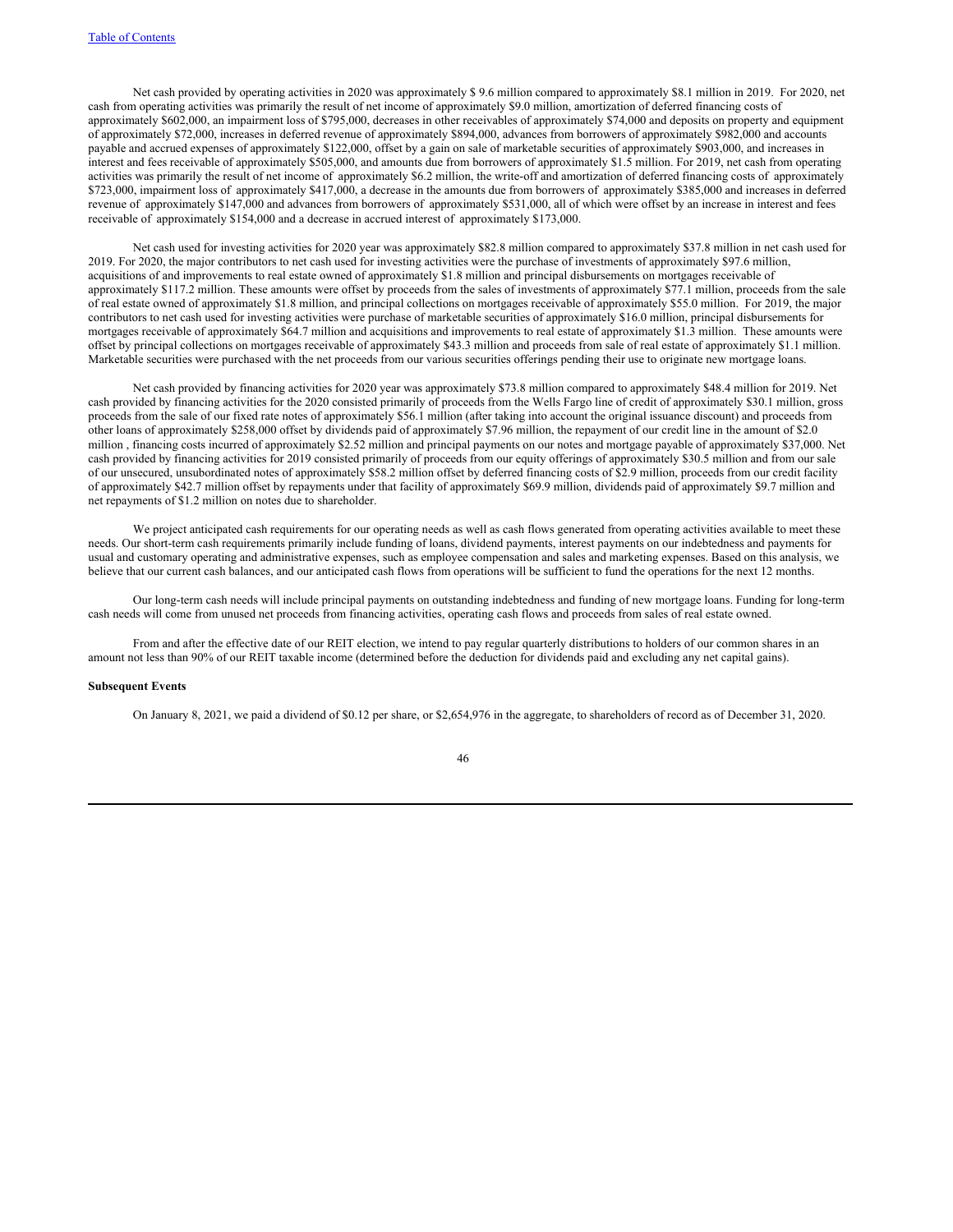On January 15, 2021, we sold a property classified as real estate held for sale at December 31, 2020 receiving \$360,424 in net proceeds. We recognized an impairment loss of \$42,067 as of December 31, 2020 in connection with this property.

On February 19, 2021, we paid off the Bankwell mortgage securing our corporate office in Branford Connecticut.

In March 2021, we sold an aggregate of 234,051 common shares under an at-the-market offering facility realizing gross proceeds of approximately \$1.2 million, all of which are due to settle by March 31, 2021.

## *Of -Balance Sheet Arrangements*

We are not a party to any off-balance sheet transactions, arrangements or other relationships with unconsolidated entities or other persons that are likely to affect liquidity or the availability of our requirements for capital resources.

## *Contractual Obligations*

As of December 31, 2020, our contractual obligations include unfunded amounts of any outstanding construction loans and unfunded commitments for loans as well as contractual obligations consisting of operating leases for equipment and software licenses.

|                                                     | Total      | Less than<br>vear | $1 - 3$<br>vears | $3 - 5$<br>vears | More than<br>5 years |
|-----------------------------------------------------|------------|-------------------|------------------|------------------|----------------------|
| Operating lease obligations                         | 8.031      | 2.888             | 5.143            | _                |                      |
| Unfunded portions of outstanding construction loans | 19.601.731 | 19.601.731        | _                | _                |                      |
| Unfunded loan commitments                           |            |                   |                  |                  |                      |
| Total contractual obligations                       | 19.609.762 | 19.604.619        | 5.143            | _                |                      |

#### **Recent Accounting Pronouncements**

See ''Note 2 — Significant Accounting Policies'' to the financial statements for explanation of recent accounting pronouncements impacting us.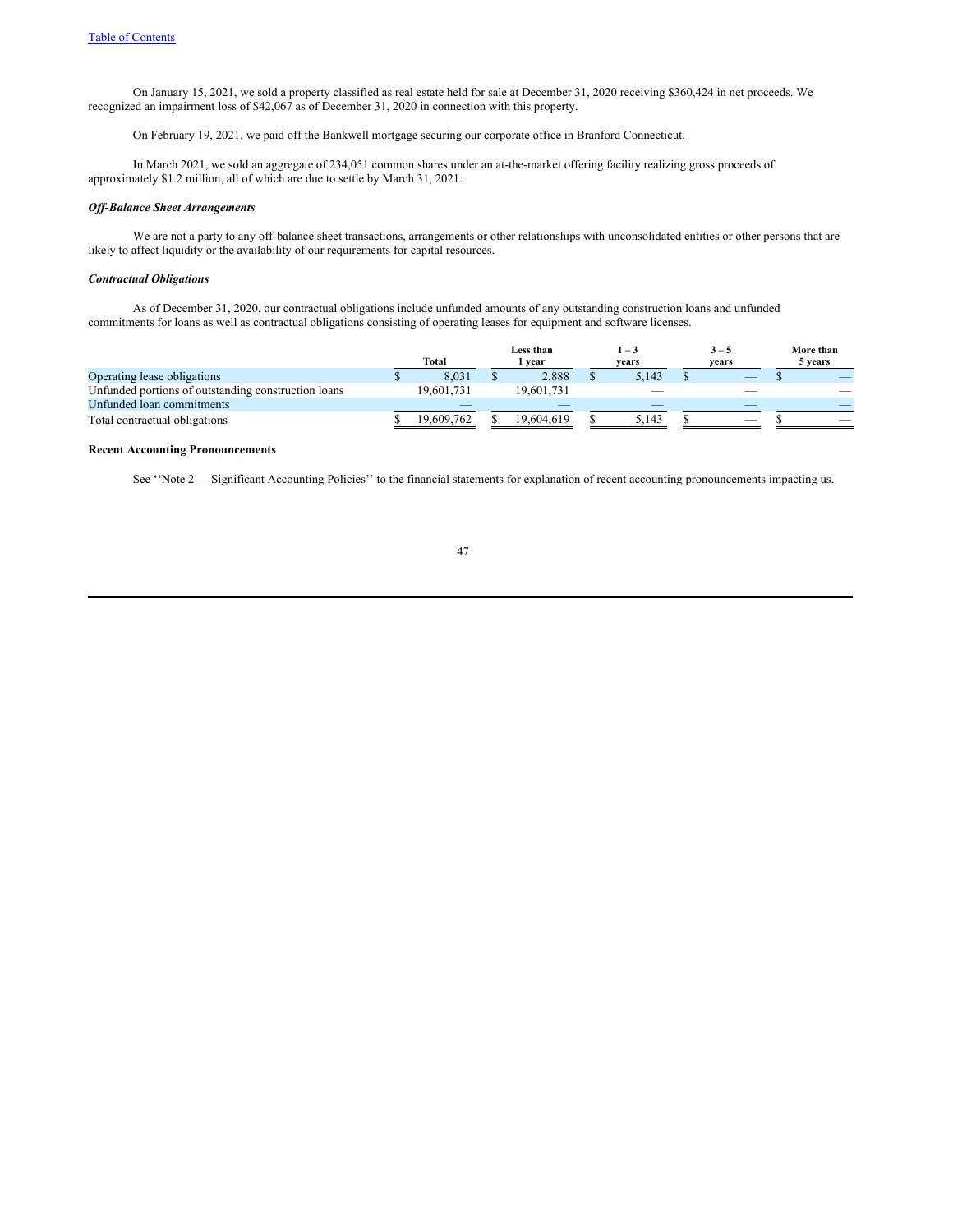# **Item 7A. Quantitative and Qualitative Disclosures about Market Risk**

We are a "smaller reporting company" as defined by Regulation S-K and, as such, are not required to provide the information required by this item.

### **Item 8. Financial Statements and Supplementary Data**

The financial statements required by this Item are set forth beginning on page F-1.

#### **Item 9. Change in and Disagreements with Accountants on Accounting and Financial Disclosure**

None.

#### **Item 9A. Controls and Procedures**

## **Evaluation of Disclosure Controls and Procedures**

Our management, with the participation of John L. Villano, our chief executive and chief financial officer, evaluated the effectiveness of our disclosure controls and procedures (as defined in Rule 13a-15(e) and 15d-15(e) under the Exchange Act) as of December 31, 2020 (the "Evaluation Date"). Based upon that evaluation, Mr. Villano concluded that, as of the Evaluation Date, our disclosure controls and procedures are effective to ensure that information required to be disclosed by us in the reports that we file or submit under the Exchange Act (i) are recorded, processed, summarized and reported, within the time periods specified in the SEC's rules and forms and (ii) are accumulated and communicated to our management, including our chief executive and chief financial officer, as appropriate to allow timely decisions regarding required disclosure.

### **Management's Annual Report on Internal Control Over Financial Reporting**

Management is responsible for establishing and maintaining adequate internal control over financial reporting and for the assessment of the effectiveness of internal control over financial reporting. As defined by the SEC, internal control over financial reporting is defined in Rule 13a-15(f) or 15d-15(f) promulgated under the Exchange Act as a process designed by, or under the supervision of John L. Villano, our principal executive and principal financial officer, and effected by the board of directors, management and other personnel, to provide reasonable assurance regarding the reliability of financial reporting and the preparation of financial statements for external purposes in accordance with generally accepted accounting principles. Our internal control over financial reporting is supported by written policies and procedures that: (1) pertain to the maintenance of records that, in reasonable detail, accurately and fairly reflect the transactions and dispositions of our assets; (2) provide reasonable assurance that transactions are recorded as necessary to permit preparation of financial statements in accordance with generally accepted accounting principles and that our receipts and expenditures are being made only in accordance with authorizations of our management and directors; and (3) provide reasonable assurance regarding prevention or timely detection of unauthorized acquisition, use or disposition of our assets that could have a material effect on the financial statements.

Our internal control system was designed to provide reasonable assurances to our management and the board of directors regarding the preparation and fair presentation of published financial statements. All internal control systems, no matter how well designed, have inherent limitations which may not prevent or detect misstatements. Therefore, even those systems determined to be effective can provide only reasonable assurance with respect to financial statement preparation and presentation. Projections of any evaluation of effectiveness to future periods are subject to the risk that controls may become inadequate because of changes in conditions, or that the degree of compliance with the policies or procedures may deteriorate.

Management conducted an evaluation of the effectiveness of our internal control over financial reporting as of December 31, 2020. In making this assessment, management used the framework set forth in the report entitled *Internal Control—Integrated Framework* issued by the Committee of Sponsoring Organizations of the Treadway Commission, or COSO (the "COSO Framework"). The COSO Framework summarizes each of the components of a company's internal control system, including (i) the control environment, (ii) risk assessment, (iii) control activities, (iv) information and communication, and (v) monitoring. Based on this evaluation, management concluded that our internal control over financial reporting was effective as of December 31, 2020.

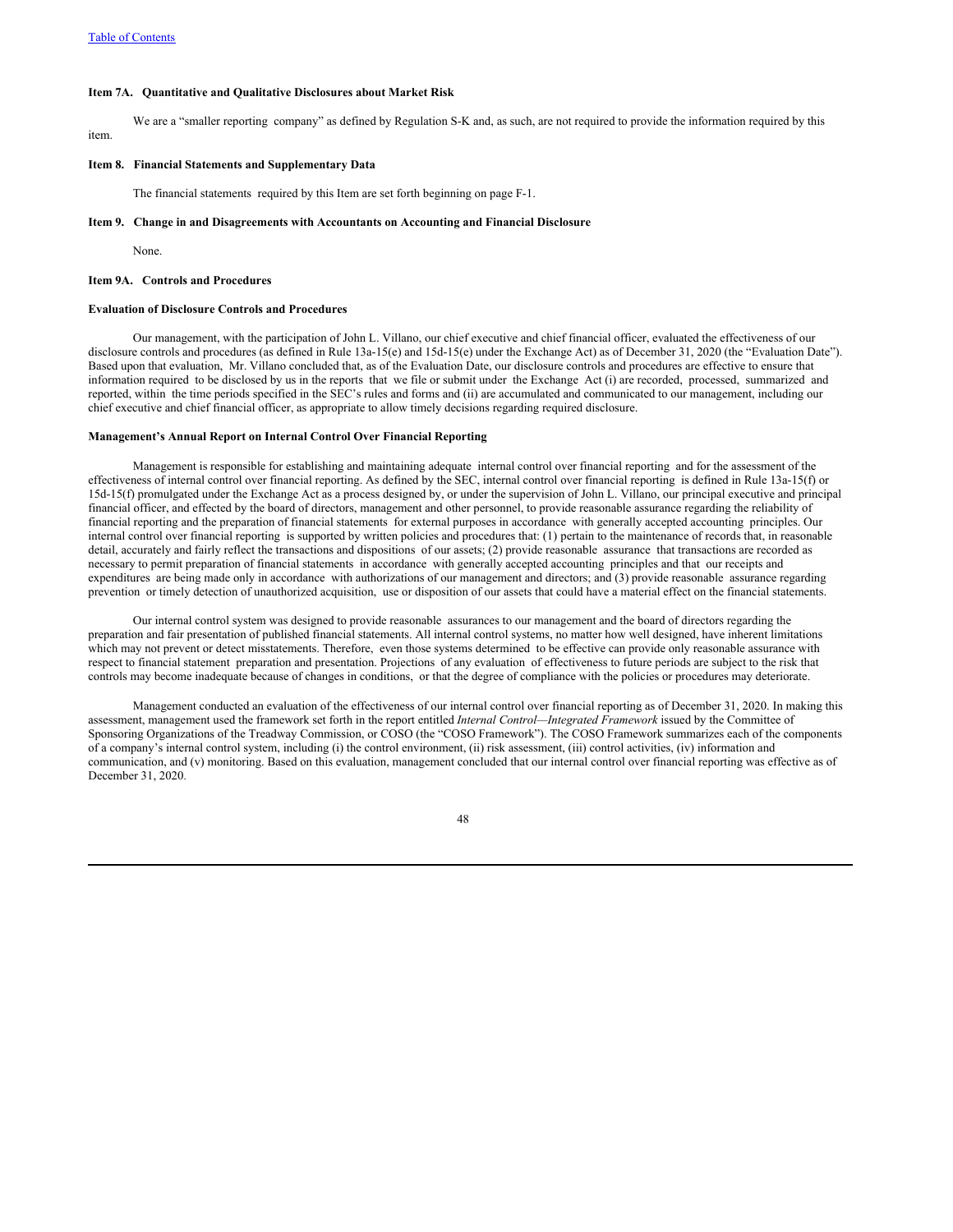This Report does not include an attestation report of our independent registered public accounting firm regarding internal control over financial reporting. Management's report was not subject to attestation by our independent registered public accounting firm pursuant to rules of the SEC that permit us to provide only management's report in this Report.

#### **Changes in Internal Control Over Financial Reporting**

There was no change in our internal control over financial reporting (as defined in Rules 13a-15(f) or 15d-15(f) under the Exchange Act) identified in connection with the evaluation required by Rules 13a-15(d) or 15d-15(d) that occurred during the fiscal quarter ended December 31, 2020 that has materially affected, or is reasonably likely to materially affect, our internal control over financial reporting.

#### **Item 9B. Other Information**

None.

# **PART III**

## **Item 10. Directors, Executive Officers and Corporate Governance.**

Our directors are elected annually by our shareholders and serve for one-year terms until his/her successor is elected and qualified or until such director's earlier death, resignation or removal. The executive officers and key personnel are appointed by and serve at the pleasure of the board of directors.

Our executive officers and directors, and their respective ages as of March 25, 2021, are as follows:

| Name                        | Age | <b>Position</b>                                      |
|-----------------------------|-----|------------------------------------------------------|
| John L. Villano             | 60  | Chairman, Chief Executive Officer, Chief Financial   |
|                             |     | Officer President and Treasurer                      |
| Peter J. Cuozzo             | 60  | Executive Vice President and Chief Operating Officer |
| Leslie Bernhard $(1, 2)$    | 77  | Director                                             |
| Arthur L. Goldberg $(1, 3)$ | 82  | Director                                             |
| Brian A. Prinz $(1, 4)$     | 68  | Director                                             |

(1) Member of the Audit, Compensation and Nominating and Corporate Governance Committees.

- (2) Chair of the Compensation Committee.
- (3) Chair of the Audit Committee.
- (4) Chair of the Nominating and Corporate Governance Committee.

Set forth below is a brief description of the background and business experience of our executive officers and directors:

**John L. Villano**, is Chairman of the Board, Chief Executive Officer, President, Chief Financial Officer and Treasurer. Mr. Villano is one of our founders. At the time of our IPO, he became our Chairman, co-Chief Executive Officer, Chief Financial Officer and Secretary. In November 2019, upon the resignation of his brother, Jeffrey C. Villano, he was appointed Chairman, Chief Executive Officer, President, Chief Financial Officer and Treasurer. Mr. Villano is a certified public accountant and was engaged in the private practice of accounting and auditing for almost 30 years. He became a full-time employee and a director as of February 8, 2017. His responsibilities include overseeing all aspects of our business operations, including loan origination and servicing, investor relations, brand development and business development. He is also responsible for all our accounting and financial matters. Mr. Villano holds a bachelor's degree in Accounting from the University of Rhode Island in 1982. We believe that Mr. Villano's experience in managing our business for the last seven years and his professional background as a certified public accountant make him an important part of our management team and make him a worthy candidate to serve on the board of directors.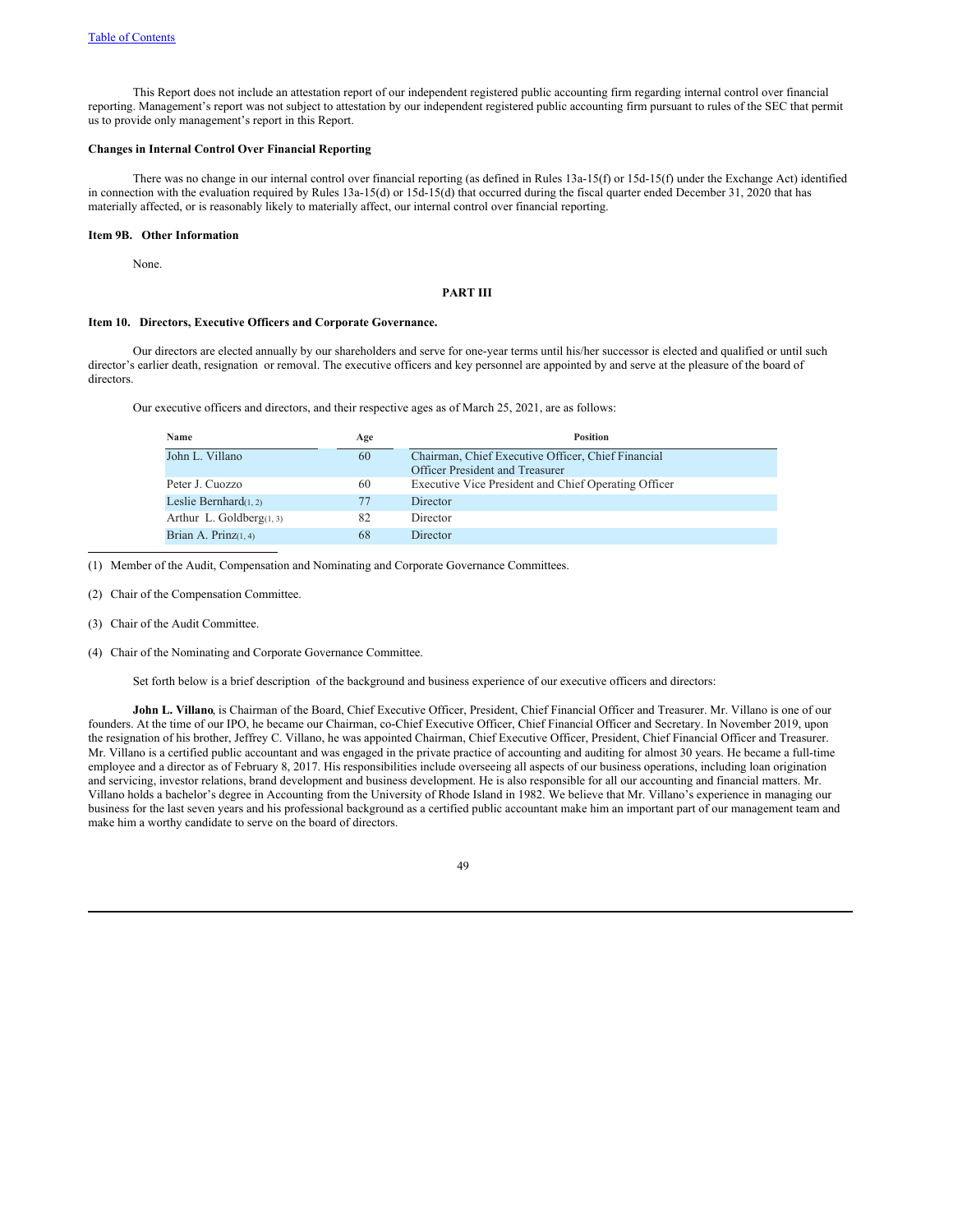**Peter J. Cuozzo**, is Executive Vice President and Chief Operating Officer since July 2020. He is an experienced business executive and professional educator with nearly 40 years diverse background as a corporate officer, senior HR leader, CEO advisor, chief learning and talent officer, organization development partner, executive coach, and entrepreneur. From 2007 to June 30, 2020, Dr. Cuozzo was a managing partner of Cuozzo Enterprises LLC, a management consulting firm specializing in organizational effectiveness, executive and leadership development, talent management, and employee engagement. From 2017 to 2020, he was also serving as a vice president of TBC Corporation, one of North America's largest marketers of automotive replacement tires. From 2013 to 2017, he was a managing partner of Americana Memories LLC, a buyer and seller of vintage memorabilia and collectibles for both the wholesale and retail marketplace. Prior to that, from 2011 to 2013, he was a managing partner of Sachem Capital Partners LLC, our predecessor. Dr. Cuozzo earned both a doctorate and masters in adult and workplace education from Columbia University's Teachers College (USA). He also holds an MBA from the University of Bridgeport (USA) and a Bachelor of Arts degree from the University of Notre Dame (USA).

**Leslie Bernhard** became a member of the board of directors as of February 9, 2017. She has served as the non-executive chairman of the board of directors of Milestone Scientific Inc. (NYSE American: MLSS), a developer and manufacturer of medical and dental devices, since October 2009, and an independent director of Milestone since May 2003. She also served as interim chief executive officer of Milestone from October 2017 to December 2017. From 2007 through September 2018, Ms. Bernhard has also served as an independent director of Universal Power Group, Inc., a global supplier of power solutions ("UPG"), and since September 2018 she has been serving as a consultant to UPG. In 1986 she co-founded AdStar, Inc., an electronic ad intake service to the newspaper industry, and served as its president, chief executive officer and executive director until 2012. Ms. Bernhard holds a BS Degree in Education from St. John's University. We believe that Ms. Bernhard's experience as an entrepreneur and her service as a director of other public corporations will enable her to make an important contribution to the board of directors.

**Arthur L. Goldberg** became a member of the board of directors as of February 9, 2017. He has been a private accounting and business consultant since April 2012. From March 2011 through June 2015, he served as a director of Sport Haley Holdings, Inc., a manufacturer and distributor of sportswear and furniture. From January 2008 through March 2013, he served as a member of the board of directors of directors of SED International Holdings, Inc. (OTC: SEDN), a distributor of consumer electronics. From January 2008 through March 2012, he served as the chief financial officer of Clear Skies Solar, Inc., an installer of solar panels. Mr. Goldberg has held senior executive positions, including chief financial officer and chief operating officer, and served as a director of several public companies. From January 2008 through June 2008, he served as the chief financial officer of Milestone Scientific, Inc. (NYSE American: MLSS), a developer and manufacturer of medical and dental devices. From June 1999 through April 2005, Mr. Goldberg was a partner with Tatum CFO Partners, LLP which provided interim CFO staffing services for public and private companies. Mr. Goldberg is an attorney and a certified public accountant and holds a B.B.A. degree from the City College of New York, an M.B.A. from the University of Chicago and J.D. and LLM degrees from the New York University School of Law. Mr. Goldberg was selected as a director because of his experience as the senior executive, operations and financial officer of several public companies and because of his background in law and accounting. We believe that his background and experience will provide the board of directors with a perspective on corporate finance matters. Given his financial experience, the board of directors has also determined that Mr. Goldberg qualifies as the Audit Committee financial expert, pursuant to Item 407(d)(5) of Regulation S-K promulgated by the SEC.

**Brian A. Prinz** became a member of the board of directors as of February 9, 2017. Since 1976, Mr. Prinz has been employed by Current, Inc., a leading manufacturer of laminated products including sheeting, tubes, rods, spacers and standoffs, as well as electrical grade laminates, a variety of carbon fiber products and other industrial products, which are used in various industries including construction, recreation, energy exploration and defense. Since 2011, Mr. Prinz has served as president and chief financial officer. Mr. Prinz graduated from Bryant College with a B.A. in 1976. We believe that his background and experience make him well qualified to serve as a member of the board of directors.

#### **Director Independence and Committees of the Board of Directors**

The members of the Board of directors are John L. Villano, Leslie Bernhard, Arthur Goldberg and Brian Prinz. The board of directors has determined, in accordance with the NYSE American LLC Company Guide, that: (i) Ms. Bernhard and Messrs. Goldberg and Prinz are independent and represent a majority of the directors; and (ii) Ms. Bernhard and Messrs. Goldberg and Prinz, as the members of the Audit Committee, the Nominating and Corporate Governance and Compensation Committee, are independent for such purposes. In determining director independence, the board of directors applies the independence standards set by NYSE American. In applying these standards, the board of directors considers all transactions with the independent directors and the impact of such transactions, if any, on any of the independent directors' ability to continue to serve on the board of directors.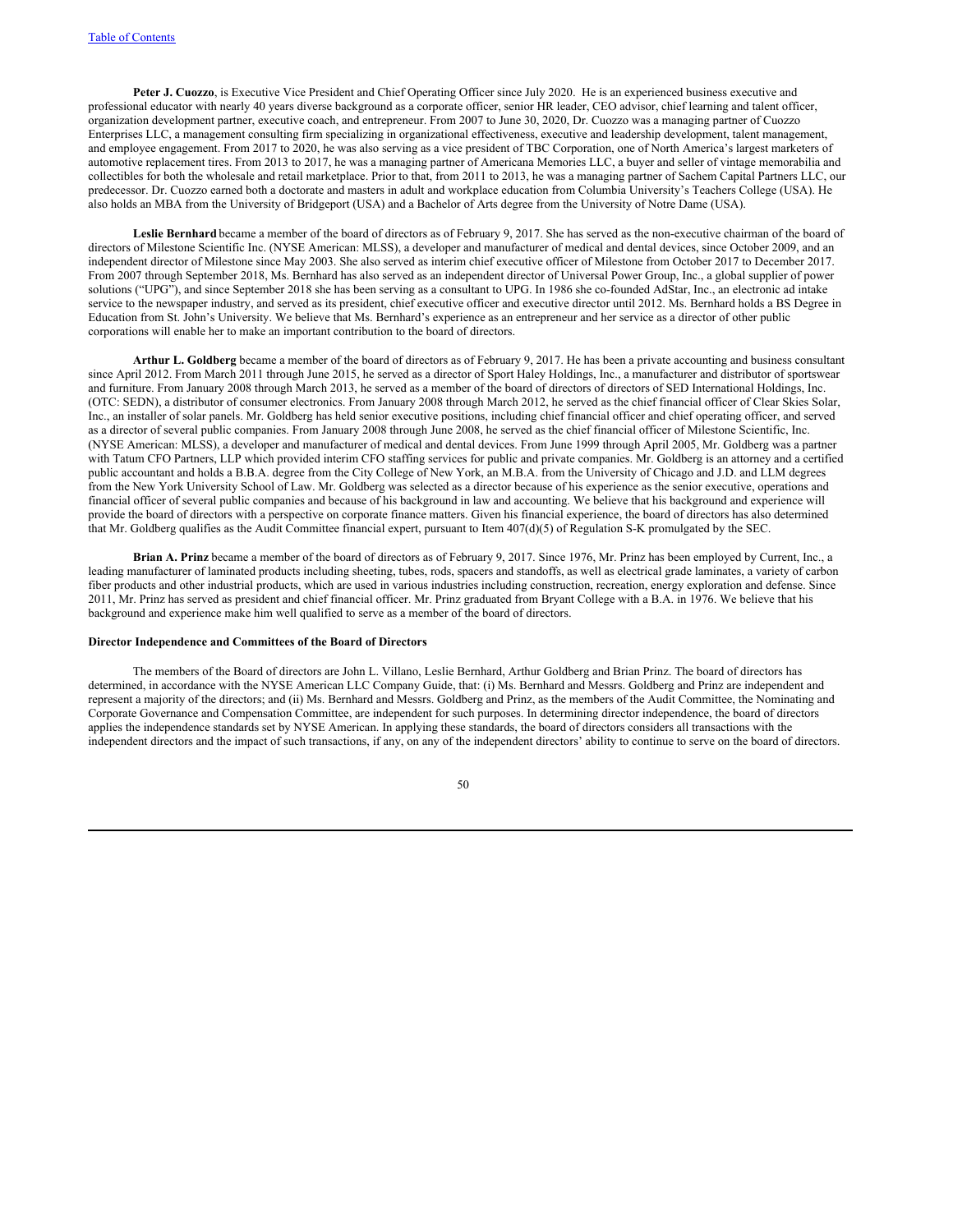We have three standing committees: an Audit Committee, a Compensation Committee and a Nominating and Corporate Governance Committee. Each committee is made up entirely of independent directors as defined under the NYSE American LLC Company Guide. Mr. Goldberg is the chairman of the Audit Committee and qualifies as the "audit committee financial expert" pursuant to Item  $407(d)(5)$  of Regulation S-K; Ms. Bernhard is the chairman of the Compensation Committee; and Mr. Prinz is the chairman of the Nominating and Corporate Governance Committee. As members of the committees, independent directors meet without the presence of non-independent directors in executive session.

*Audit Committee.* The Audit Committee oversees our accounting and financial reporting processes, internal systems of accounting and financial controls, relationships with auditors and audits of financial statements. Specifically, the Audit Committee's responsibilities include the following:

- selecting, hiring and terminating our independent auditors;
- evaluating the qualifications, independence and performance of our independent auditors;
- approving the audit and non-audit services to be performed by the independent auditors;
- reviewing the design, implementation and adequacy and effectiveness of our internal controls and critical policies;
- overseeing and monitoring the integrity of our financial statements and our compliance with legal and regulatory requirements as they relate to our financial statements and other accounting matters;
- with management and our independent auditors, reviewing any earnings announcements and other public announcements regarding our results of operations; and
- preparing the report that the SEC requires in our annual proxy statement.

*Compensation Committee.* The Compensation Committee assists the board of directors in determining the compensation of our officers and directors. The Compensation Committee is comprised entirely of directors who satisfy the standards of independence applicable to compensation committee members established under 162(m) of the Code and Section 16(b) of the Exchange Act. Specific responsibilities include the following:

- approving the compensation and benefits of our executive officers;
- reviewing the performance objectives and actual performance of our officers; and
- administering our stock option and other equity and incentive compensation plans.

*Nominating and Corporate Governance Committee.* The Corporate Governance and Nominating Committee assists the board of directors by identifying and recommending individuals qualified to become members of the board of directors. Specific responsibilities include the following:

- evaluating the composition, size and governance of our board of directors and its committees and making recommendations regarding future planning and the appointment of directors to our committees;
- establishing a policy for considering shareholder nominees to our board or directors;
- reviewing our corporate governance principles and making recommendations to the board of directors regarding possible changes; and
- reviewing and monitoring compliance with our Code of Ethics and insider trading policy.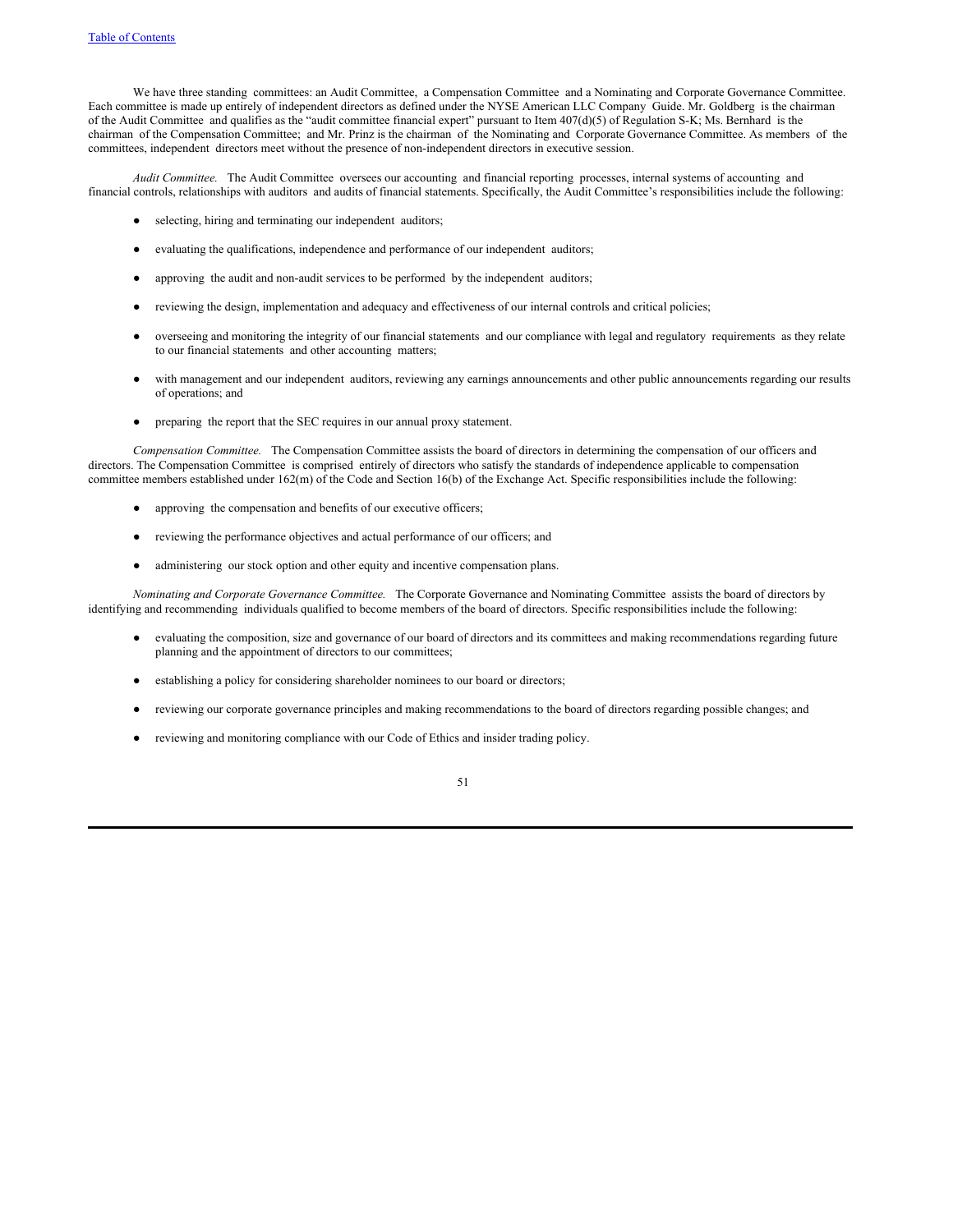# **Section 16(a) Beneficial Ownership Reporting Compliance**

Section 16(a) of the Exchange Act requires our officers and directors, and persons who own more than 10% of a registered class of our equity securities to file reports of ownership and changes in ownership with the SEC. Officers, directors and greater than ten percent (10%) shareholders are required by SEC regulations to furnish us with copies of all Section 16(a) forms they file.

To the best of our knowledge, based solely on review of the copies of such forms furnished to us, or written representations that no other forms were required, we believe that all Section 16(a) filing requirements applicable to its officers, directors and greater than 10% shareholders were complied with during the year ended December 31, 2020 except as set forth below.

# **Delinquent Section 16(a) Reports**

During the year ended December 31, 2020, Brian Prinz, a director, was late in the filing of one Statements of Changes in Beneficial Ownership on Form 4.

## **Code of Ethics**

We have adopted a code of ethics that applies to our directors, principal executive officer, principal financial officer and other persons performing similar functions. The Code of Ethics is posted on our web site at *www.sachemcapitalcorp.com*. We will also provide a copy of the Code of Ethics to any person without charge, upon written request addressed to John L. Villano at our principal executive office, located at 698 Main Street, Branford, CT 06405.

## **Item 11. Executive Compensation.**

The following Summary Compensation Table sets forth all compensation earned by or paid to, in all capacities, during the years ended December 31, 2020 and 2019 (i) all individuals serving as our principal executive officer during the last completed fiscal year; (ii) our two most highly compensated executive officers other than our principal executive officer who were serving as executive officers at the end of the last completed fiscal year; and (iii) up to two additional individuals for whom disclosure would have been provided pursuant to paragraph (ii) but for the fact that the individual was not serving as an executive officer of our company at the end of the last completed fiscal year (the ''Named Executives''):

## **Summary Compensation Table**

| <b>Name and Principal Position</b>           | Year | Salarv  | <b>Bonus</b> | Total   |
|----------------------------------------------|------|---------|--------------|---------|
|                                              |      | (S)     | (S)          | (S)     |
| John L. Villano                              |      |         |              |         |
| Chairman, Chief Executive                    | 2020 | 360,000 |              | 360,000 |
| Officer, President, Chief Financial Officer, |      |         |              |         |
| <b>Treasurer and Director</b>                | 2019 | 360,000 |              | 360,000 |
| Peter J. Cuozzo*                             |      |         |              |         |
| Executive Vice President and Chief Operating |      |         |              |         |
| Officer                                      | 2020 | 175,000 |              | 175,000 |
|                                              |      |         |              |         |

\* Effective as of July 1, 2020, Mr. Cuozzo was hired as our executive vice president and chief operating officer.

#### **Employment Agreements — John L. Villano**

In August 2016, in anticipation of our initial public offering, we entered into an employment agreement with John L. Villano. The material terms of Mr. Villano's employment agreement are as follows.

● Mr. Villano will serve as our co-chief executive officer, president and treasurer. In addition, Mr. Villano serves as chairman and as our chief financial officer. Upon the resignation of Jeffrey C. Villano in November 2019, he became our sole chief executive officer.

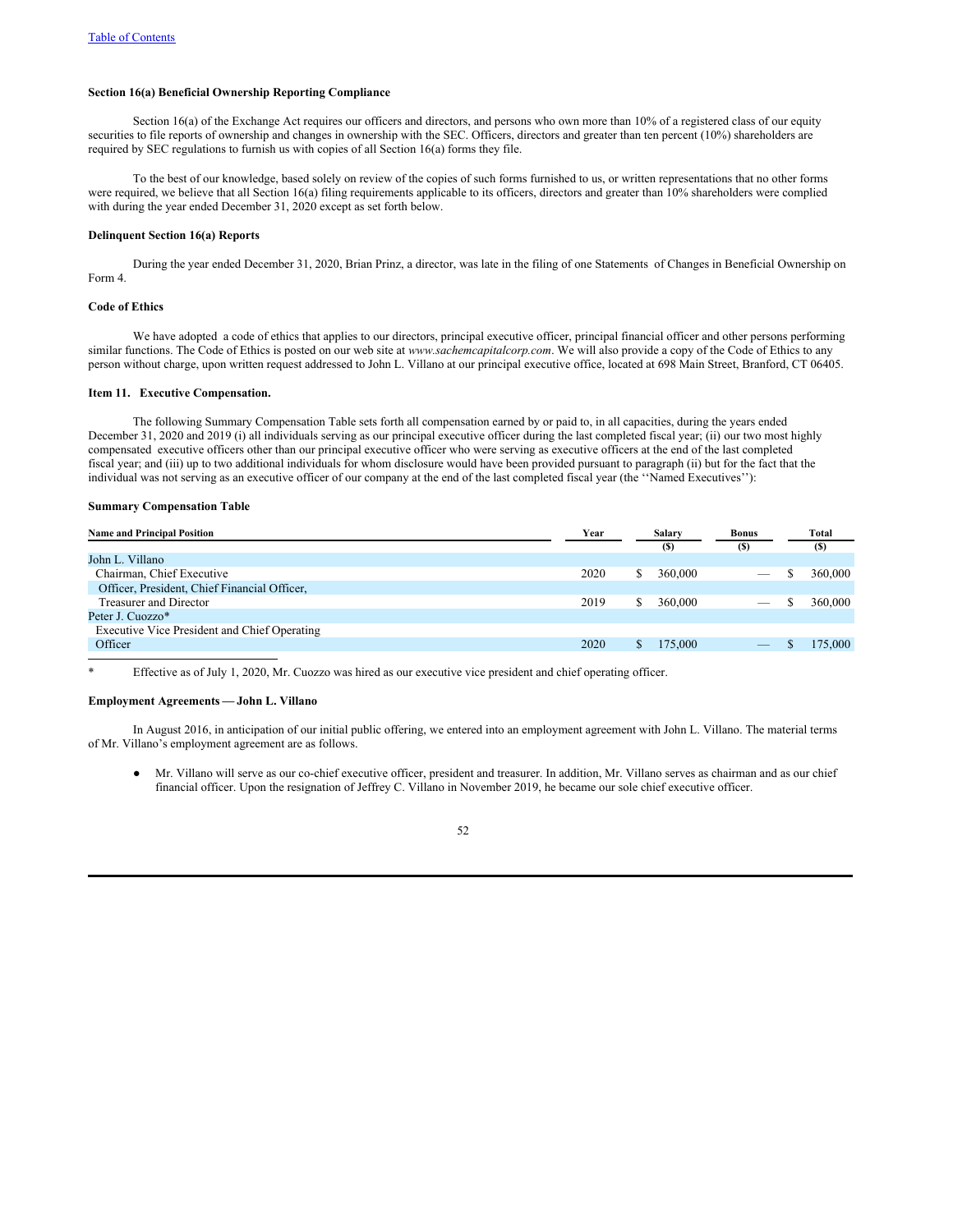- The term of his employment is five years, which commenced on February 9, 2017, unless terminated earlier pursuant to the terms of the agreement. The termination date will be extended one year on each anniversary date of the agreement unless either party to the agreement provides written notice at least 180 days before the next anniversary date that it is electing not to renew the agreement, in which case the agreement will terminate at the end of the fourth year from the next anniversary date.
- Initially his base compensation was \$260,000. Effective as of April 1, 2018, his base compensation was increased to \$360,000 per annum.
- He is entitled to incentive compensation in such amount as shall be determined by the Compensation Committee of the board of directors in its sole and absolute discretion, based on our achievement of the financial performance goals set by the board of directors.
- He is also entitled to incentive compensation for certain capital transactions in such amount as shall be determined by the Compensation Committee of the board of directors in its sole and absolute discretion.
- He has the right to participate in all retirement, pension, deferred compensation, insurance and other benefit plans adopted and maintained by us for the benefit of employees and be entitled to additional compensation in an amount equal to the cost of any such benefit plan or program if he chooses not to participate.
- He is indemnified to the full extent permitted by law against and for any claims, liabilities, losses, expenses and costs incurred that relate to any acts or omission taken in his capacity as an officer or director.
- We have the right to terminate the employment agreement at any time with or without cause and for death or disability (as defined in the employment agreement). See below for the payments due upon a termination.
- He is subject to a two-year non-competition provision if we terminate the employment agreement for cause.
- In the event any payment to the employee is subject to an excise tax under the Code, we will pay the employee an additional amount equal to the amount of the excise tax and any other taxes (whether in the nature of excise taxes or income taxes) due with respect to such payment.

#### **Termination and Change of Control Arrangement**

Mr. Villano's employment agreement provides that we may terminate his employment at any time with or without cause. It also provides that his employment will terminate upon his death or disability. If we terminate his employment for cause, we are only liable for his base salary and benefits through the date of termination. In addition, he will not forfeit any rights to payments, options or benefits that have vested or have been earned or to which he is entitled as of the date of termination. If we terminate his employment without cause or the agreement terminates due to Mr. Villano's death or disability or if Mr. Villano terminates his employment for "Good Reason" (as defined in the employment agreement), he is also entitled to receive: (i) a lump sum payment equal to 48 times his monthly salary on the date of termination; (ii) any deferred compensation or accrued vacation pay; (iii) continuation for a 12-month period after termination of health and welfare and long-term disability benefits; and (iv) a pro rata share of any incentive compensation and any other compensation or benefits to which he would have been entitled had he not been wrongfully terminated.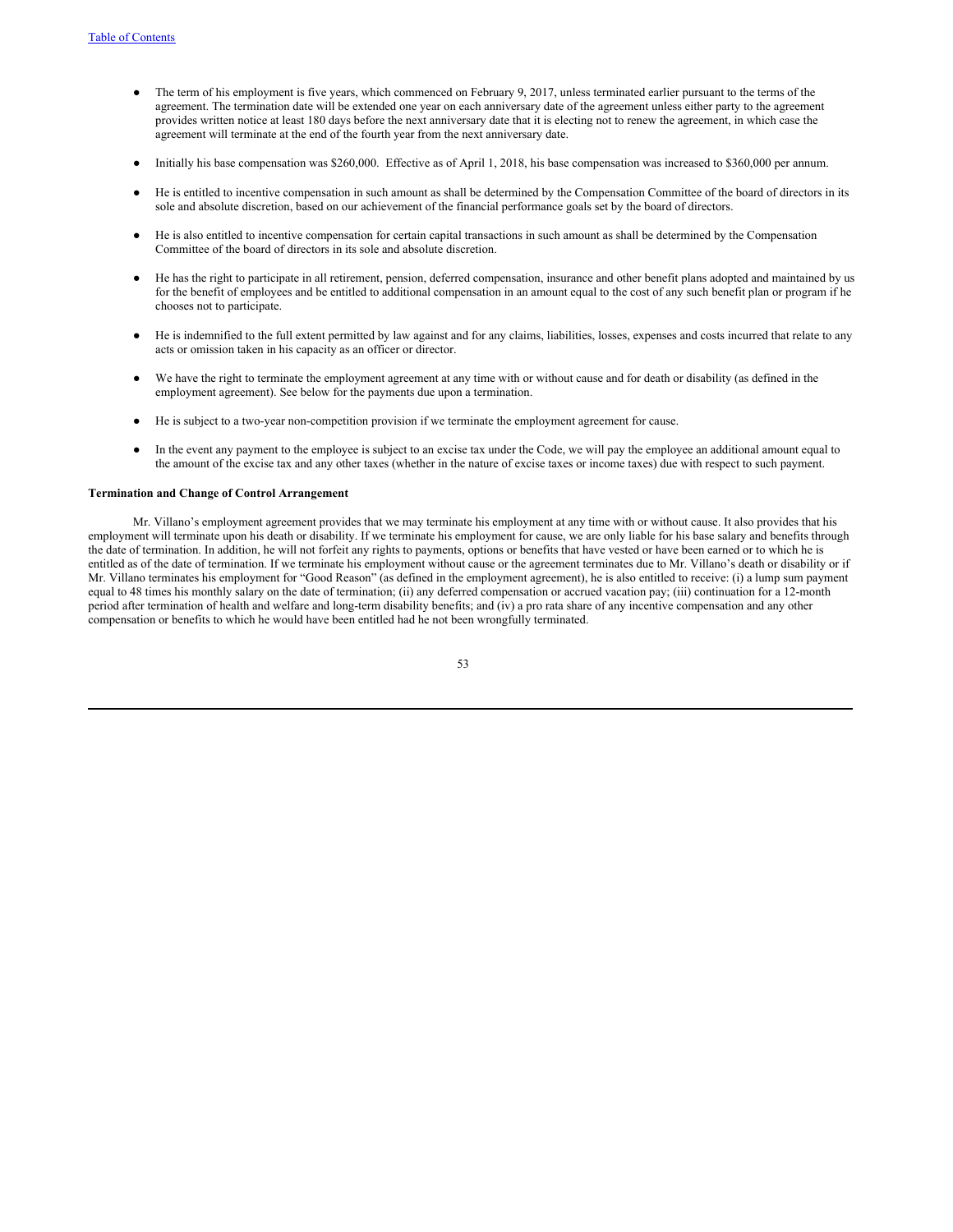Good Reason includes a "change in control" with respect to us. A "change in control" means (1) if we merge into another corporation and, as a result of such merger, our shareholders immediately prior to such merger own less than 50% of the surviving corporation; (2) we sell, lease or otherwise dispose of all or substantially all of our assets; (3) the acquisition of beneficial ownership, directly or indirectly, of our common shares or any other securities having voting rights that we may issue in the future, rights to acquire our voting securities (including, without limitation, securities that are convertible into voting securities and rights, options warrants and other agreements or arrangements to acquire such voting securities) by any person, corporation or other entity or group thereof acting jointly, in such amount or amounts as would permit such person, corporation or other entity or group thereof acting jointly to elect a majority of the members of the board of directors, as then constituted; or (4) the acquisition of beneficial ownership, directly or indirectly, of voting securities and rights to acquire voting securities having voting power equal to 40% or more of the combined voting power of our then outstanding voting securities by any person, corporation or other entity or group thereof acting jointly unless such acquisition is expressly approved by resolution of the board of directors passed upon affirmative vote of not less than a majority of the board of directors and adopted at a meeting of the board of directors held not later than the date of the next regularly scheduled or special meeting held following the date we obtain actual knowledge of such acquisition (which approval may be limited in purpose and effect solely to affecting the rights of the executive under his employment agreement). Notwithstanding the preceding sentence, any transaction that involves a mere change in identity form or place of organization within the meaning of Section 368(a)(1)(F) of the Code, or a transaction of similar effect, will not constitute a "change in control."

#### **Employment Agreement — Peter J. Cuozzo**

On July 7, 2020, we entered into an employment agreement with Peter J. Cuozzo, our executive vice president and chief operating officer, effective as of July 1, 2020. The material terms of the employment agreement are as follows.

- He will serve as our executive vice president and chief operating officer on a full-time basis.
- The agreement can be terminated by either party at any time upon delivery of written notice to the other party.
- His duties include overseeing, supervising and managing our business, (ii) overseeing and supervising our expansion into Florida, Texas and such other markets identified by our chief executive office and/or the Board and (iii) such other duties, responsibilities, tasks and projects as shall be determined by our chief executive officer and/or the Board, with the understanding that he shall have the customary authority and support to accomplish such assigned duties, responsibilities, tasks and projects.
- He will be based in Naples, Florida but is required to work from our principal place of business, currently in Branford Connecticut, as frequently and for such period of time as directed by our chief executive officer.
- His base compensation is \$250,000 per year.
- He was paid a signing bonus of \$25,000.
- He will be entitled to additional compensation in such amounts, at such times and under such circumstances as shall be determined by the Board and/or the Compensation Committee based on (i) the growth of our business; (ii) capital origination, whether via the sale by us of our equity, debt or derivative securities or via new credit facilities with traditional or non-traditional lenders and (iii) mergers and acquisitions of other entities or assets.
- He is eligible to participate in any retirement plans (qualified and non-qualified), pension, insurance, health, disability or other benefit plan or program that has been or is hereafter adopted by us (or in which we participate), according to the terms of such plan or program, on terms no less favorable than the most favorable terms granted to our senior executives.
- He is entitled to 25 vacation days per annum and severance pay equal to 18 months of his base compensation if he is terminated without cause, or if he terminates for good reason, prior to July 1, 2022.
- He is subject to a covenant not to compete that continues for 18 months after termination unless he is terminated without "cause" prior to July 1, 2022.

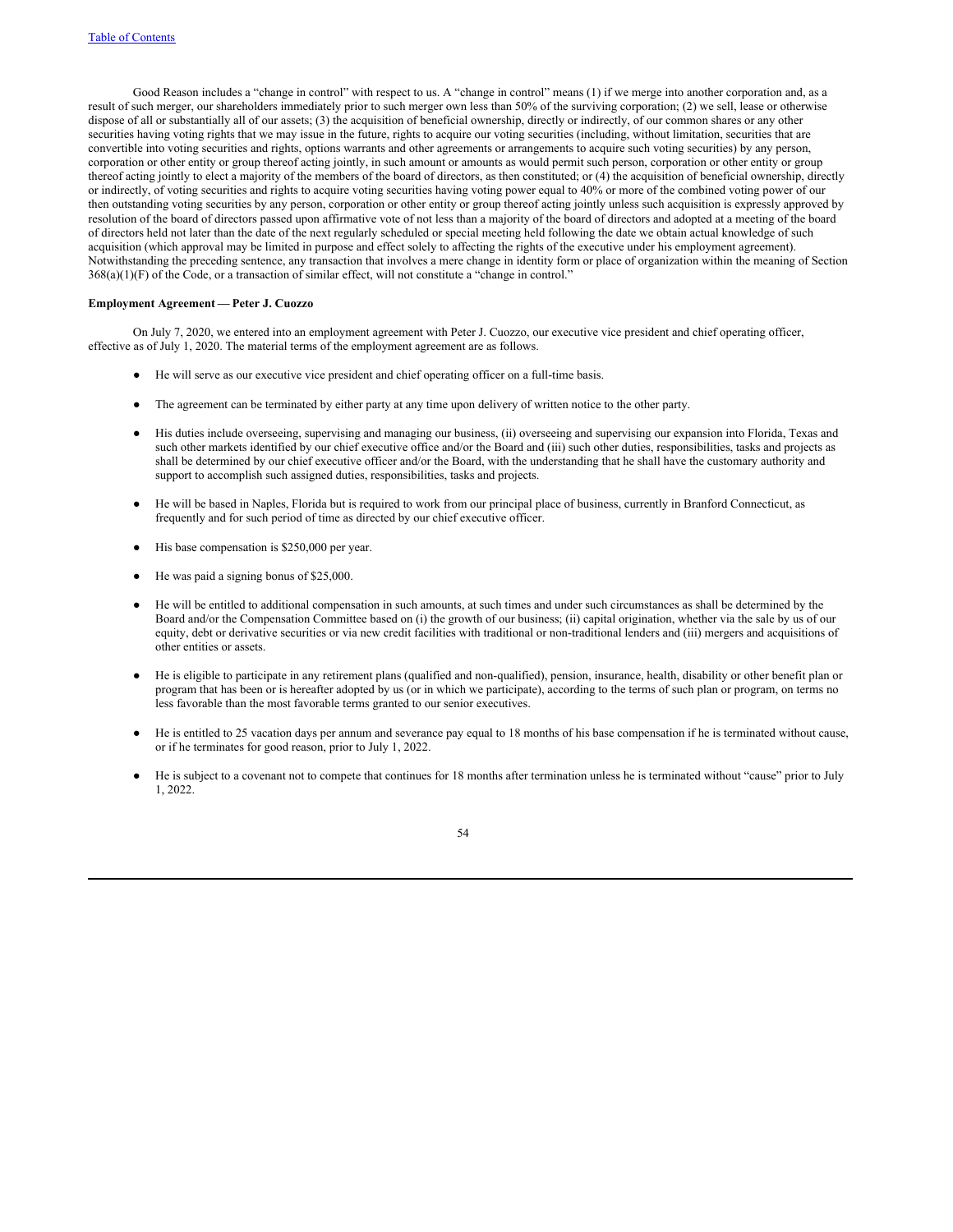# **Outstanding Equity Awards at December 31, 2020**

None.

#### **Compensation of Directors**

Our non-employee director compensation plan, as amended and effective on October 1, 2019 (the "Director Plan"), provides as follows:

- each non-employee director will receive cash compensation at a rate of \$30,000 peryear, which amount shall be paid in equal quarterly installments of \$7,500 on the first day of each calendar quarter (i.e. January 1, April 1, July 1, and October 1);
- the chairman of the Audit Committee will receive additional cash compensation of \$7,500 per year, payable in equal quarterly installments of \$1,875 on the first day of each calendar quarter (i.e. January 1, April 1, July 1, and October 1);
- the chairman of the Compensation Committee will receive additional cash compensation of \$5,000 per year, payable in equal quarterly installments of \$1,250 on the first day of each calendar quarter (i.e. January 1, April 1, July 1, and October 1);
- the chairman of the Corporate Governance and Nominating Committee will receive additional cash compensation of \$2,500 per year, payable in equal quarterly installments of \$625 on the first day of each calendar quarter (i.e. January 1, April 1, July 1, and October 1); and
- each non-employee director will receive a grant of 2,500 common shares on the date he or she is re-elected to serve on the board of directors.

The Named Executives, who are also directors, do not receive additional compensation in connection with their positions as members of the board of directors.

The following table provides compensation information for the year ended December 31, 2020 for each of our non-employee directors.

|                    | <b>Fees Earned or Paid</b> |         |  |                     |  |              |  |  |
|--------------------|----------------------------|---------|--|---------------------|--|--------------|--|--|
|                    |                            | in Cash |  | <b>Stock Awards</b> |  | <b>Total</b> |  |  |
| Name               |                            | (S)     |  | $(5)^{(1)}$         |  | (S)          |  |  |
| Leslie Bernhard    |                            | 35,000  |  | 10.300              |  | 45,300       |  |  |
| Arthur L. Goldberg |                            | 37,500  |  | 10.300              |  | 47,800       |  |  |
| Brian A. Prinz     |                            | 32,500  |  | 10.300              |  | 42,800       |  |  |

(1) During the year ended December 31, 2020, under the Director Plan, each of Ms. Bernhard and Messrs. Goldberg and Prinz was awarded an aggregate of 2,500 common shares, respectively. The dollar amounts reflected in the table are the aggregate grant date fair value for the common shares awarded computed in accordance with FASB ASC Topic 718.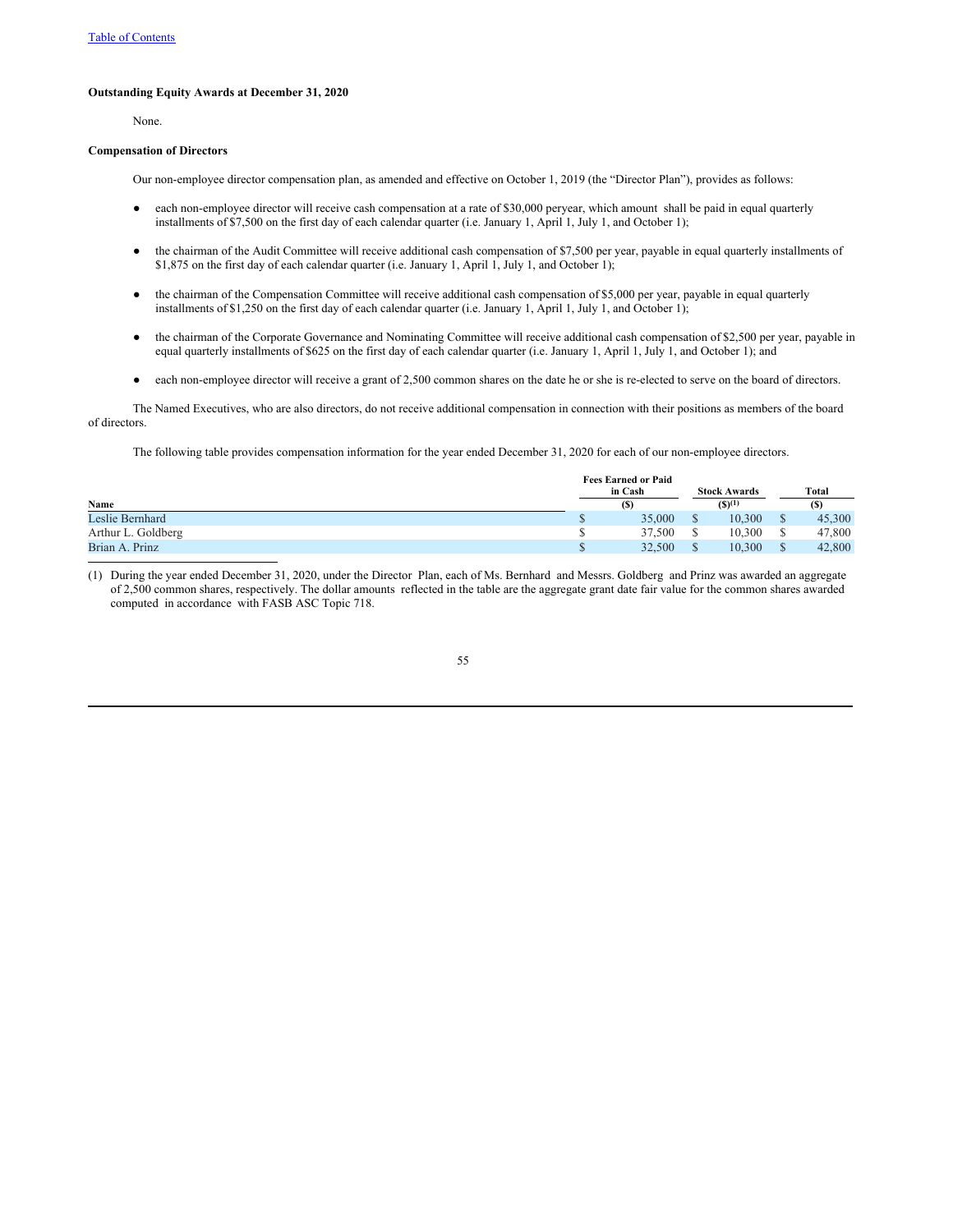## **Item 12. Security Ownership of Certain Beneficial Owners and Management and Related Shareholder Matters**

The following table, together with the accompanying footnotes, sets forth information, as of March 25, 2021, regarding stock ownership of all persons known by us to own beneficially more than 5% of our outstanding common shares, Named Executives, all directors, and all directors and officers of Sachem Capital as a group:

| Name of Beneficial Owner $(1)$                    | <b>Number of Common</b><br><b>Shares Beneficially</b><br>Owned <sup>(2)</sup> | Percentage of<br>Class <sup>(3)</sup> |
|---------------------------------------------------|-------------------------------------------------------------------------------|---------------------------------------|
| <b>Executive Officers and Directors</b>           |                                                                               |                                       |
| John L. Villano <sup><math>(4)</math></sup>       | 1,247,396                                                                     | 5.64 %                                |
| Leslie Bernhard                                   | 4,889                                                                         | $\ast$                                |
| Arthur L. Goldberg                                | 17.628                                                                        | $\ast$                                |
| Brian A. Prinz                                    | 360,237                                                                       | $1.63\%$                              |
| Peter J. Cuozzo                                   | 18,594                                                                        | *                                     |
| All officers and directors as a group (5 persons) | 1,648,744                                                                     | 7.45%                                 |
| Greater than 5% Shareholders                      |                                                                               |                                       |
| Jeffrey C. Villano <sup>(5)</sup>                 | 1,477,190                                                                     | 6.68 $%$                              |
|                                                   |                                                                               |                                       |

\*Less than 1%.

(1) Unless otherwise provided, the address of each of the individuals above is c/o Sachem Capital Corp., 698 Main Street, Branford, CT 06405.

- (2) A person is deemed to be a beneficial owner of securities that can be acquired by such person within 60 days upon the exercise of options and warrants or conversion of convertible securities. Each beneficial owner's percentage ownership is determined by assuming that options, warrants and convertible securities that are held by such person (but not held by any other person) and that are exercisable or convertible within 60 days have been exercised or converted. Except as otherwise indicated, and subject to applicable community property and similar laws, each of the persons named has sole voting and investment power with respect to the shares shown as beneficially owned.
- (3) All percentages are determined based on 22,124,801 common shares outstanding as of the March 25, 2021.
- (4) Includes 6,827 common shares owned by Mr. Villano's wife. Mr. Villano disclaims beneficial ownership of the 6,827 common shares owned by his wife for the purposes of section 13(d) or 13(g) of the Exchange Act.
- (5) Served as our Co-Chief Executive Officer, President and Treasurer until November 20, 2019 and as a director until December 10, 2019. His holdings include 301,718 common shares owned by Ultimate Brands Inc., a corporation of which he is the founder and chief executive officer and over which he has full voting and dispositive control, and 3,251 common shares owned by his daughter. Mr. Villano disclaims beneficial ownership of the 3,251 common shares owned by his daughter for the purposes of section 13(d) or 13(g) of the Exchange Act. The foregoing is based on Mr. Villano's Schedule 13G/A filed with the SEC on February 16, 2021, reporting beneficial ownership as of December 31, 2020.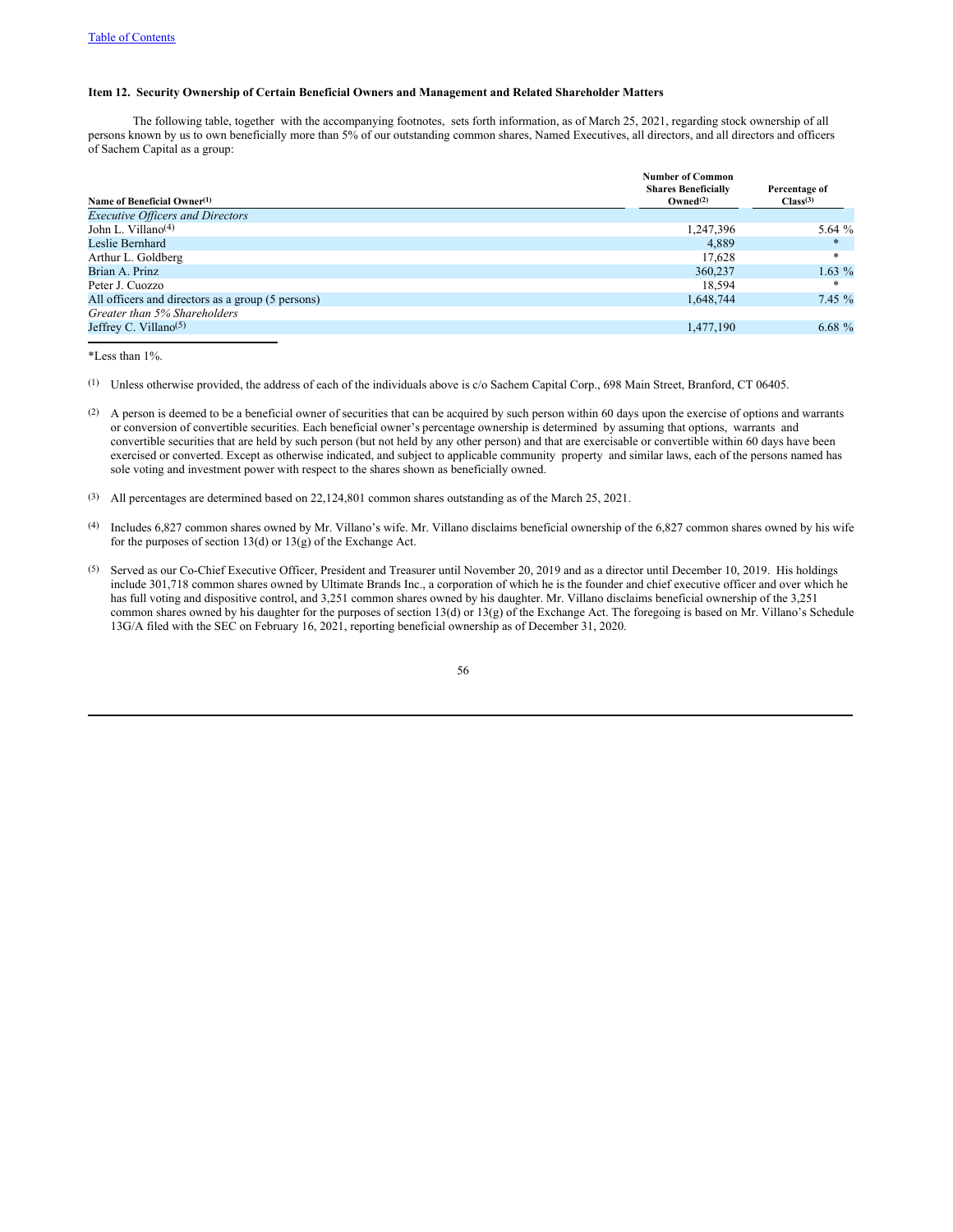# **Equity Compensation Plan Information**

On October 27, 2016, we adopted the 2016 Equity Compensation Plan (the "Plan), the purpose of which is to align the interests of our officers, other employees, advisors and consultants or any subsidiary, if any, with those of our shareholders and to afford an incentive to such officers, employees, consultants and advisors to continue as such, to increase their efforts on our behalf and to promote the success of our business. The basis of participation in the Plan is upon discretionary grants of awards by the board of directors. The Plan is administered by the Compensation Committee. The maximum number of common shares reserved for the grant of awards under the Plan is 1,500,000, subject to adjustment as provided in Section 5 of the Plan. Approximately fifteen individuals are eligible to participate in the Plan including, our two executive officers, ten other employees and three independent directors.

|                                                        |                                                                                                                |                                                                                         | <b>Number of securities</b><br>remaining available for                                                    |
|--------------------------------------------------------|----------------------------------------------------------------------------------------------------------------|-----------------------------------------------------------------------------------------|-----------------------------------------------------------------------------------------------------------|
| Plan category                                          | <b>Number of securities</b><br>to be issued upon<br>exercise of<br>outstanding options,<br>warrants and rights | Weighted-average<br>exercise price of<br>outstanding<br>options, warrants<br>and rights | future issuance under<br>equity compensation<br>plans (excluding<br>securities reflected in<br>column (a) |
|                                                        | (a)                                                                                                            | (b)                                                                                     | (c)                                                                                                       |
| Equity compensation plans approved by security holders |                                                                                                                | Not applicable                                                                          | 1,462,116                                                                                                 |
| Total                                                  |                                                                                                                | Not applicable                                                                          | 1,462,116                                                                                                 |

During the fiscal year ended December 31, 2020, we granted an aggregate of 7,500 restricted common shares under the Plan.

#### *Types and Terms of Awards*

Awards under the Plan may take the form of stock options (either incentive stock options or non- qualified stock options) or restricted shares. Subject to restrictions that are set forth in the Plan, the Compensation Committee will have complete and absolute authority to set the terms, conditions and provisions of each award, including the size of the award, the exercise or base price, the vesting and exercisability schedule (including provisions regarding acceleration of vesting and exercisability) and termination and forfeiture provisions.

The Compensation Committee is subject to the following specific restrictions regarding the types and terms of awards:

- The exercise price for a stock option may not be less than 100% of the fair market value of the stock on the date of grant.
- No award may be granted after the expiration of the Plan (more than ten years after the Plan adoption date).

No stock option can be "repriced" without the consent of the shareholders and of the option holder if the effect would be to reduce the exercise price per share.

## *Amendment and Termination of the Plan*

The Plan expires on the tenth anniversary of the date of its adoption by the board of directors. Prior to the expiration date, the board of directors may at any time, and from time to time, suspend or terminate the Plan in whole or in part or amend it from time to time; *provided, however,* that unless otherwise determined by the board of directors, an amendment that requires shareholder approval in order for the Plan to continue to comply with Section 162(m) or any other law, regulation or stock exchange requirement shall not be effective unless approved by the requisite vote of shareholders. Notwithstanding the foregoing, no amendment to or termination of the Plan shall affect adversely any of the rights of any grantee under any outstanding award granted under the Plan without such grantee's consent.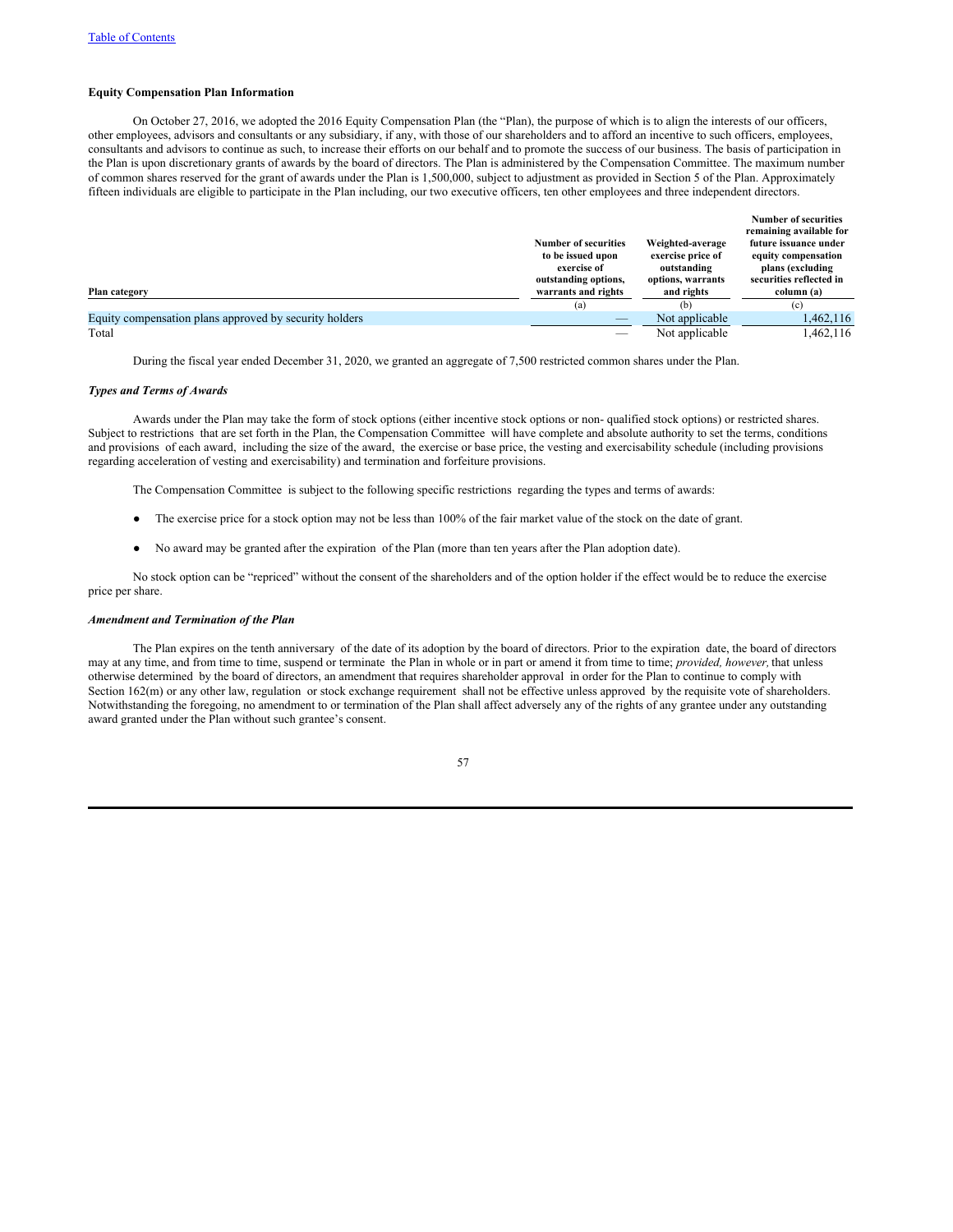#### *Exercise Price of an Option Granted Under the Plan*

The exercise price of an option granted under the Plan may be no less than the fair market value of a common share on the date of grant, unless, with respect to nonqualified stock options that are not intended as incentive stock options within the meaning of Section 422 of the Code from time to time, otherwise determined by the Compensation Committee. However, incentive stock options granted to a ten percent shareholder must be priced at no less than 110% of the fair market value of our common shares on the date of grant and their term may not exceed five years. All options granted under the Plan are for a term of no longer than ten years unless otherwise determined by the Compensation Committee. The Compensation Committee also determines the exercise schedule of each option grant.

#### *Federal Income Tax Consequences*

The following is a summary of the effect of federal income taxation upon the recipients and us with respect to the shares under the Plan and does not purport to be complete.

**Non-qualified Stock Options.** The grant of non-qualified stock options will have no immediate tax consequences to us or the grantee. The exercise of a non-qualified stock option will require a grantee to include in his gross income the amount by which the fair market value of the acquired shares on the exercise date (or the date on which any substantial risk of forfeiture lapses) exceeds the option price. Upon a subsequent sale or taxable exchange of the shares acquired upon exercise of a non-qualified stock option, a grantee will recognize long or short-term capital gain or loss equal to the difference between the amount realized on the sale and the tax basis of such shares. We will be entitled (provided applicable withholding requirements are met) to a deduction for Federal income tax purposes at the same time and in the same amount as the grantee is in receipt of income in connection with the exercise of a non-qualified stock option.

**Incentive Stock Options.** The grant of an incentive stock option will have no immediate tax consequences to us or our employee. If the employee exercises an incentive stock option and does not dispose of the acquired shares within two years after the grant of the incentive stock option nor within one year after the date of the transfer of such shares to him (a "disqualifying disposition"), he will realize no compensation income and any gain or loss that he realizes on a subsequent disposition of such shares will be treated as a long-term capital gain or loss. For purposes of calculating the employee's alternative minimum taxable income, however, the option will be taxed as if it were a non-qualified stock option.

**Restricted Shares.** Generally, unless the participant elects, pursuant to Section 83(b) of the Code to recognize income in the taxable year in which restricted shares have been awarded, the participant is required to recognize income for federal income tax purposes in the first taxable year during which the participant's rights over the restricted shares are transferable or are not subject to a substantial risk of forfeiture, whichever occurs earlier. At such time, we will be entitled (provided applicable withholding requirements are met) to a deduction for Federal income tax purposes except to the extent that such participant's total compensation for the taxable year exceeds \$1.0 million, in which case such deduction may be limited by Section 162(m) of the Code unless any such grant of restricted shares is made pursuant to a performance-based benchmark established by the Compensation Committee.

As of December 31, 2020, there were no options granted under the Plan.

## **Item 13. Certain Relationships and Related Transactions and Director Independence.**

In March 2019 we relocated our principal offices to 698 Main Street, Branford, Connecticut upon the completion of renovations. Prior to March 2019, our principal offices were located at 23 Laurel Street, Branford, Connecticut, a property owned by Union News of New Haven, Inc. Jeffrey C. Villano is the chief executive officer of Union News and owns 20% of its outstanding stock. The other 80% is owned by his and John L. Villano's mother, Shirley Villano. The rent payable to Union News was \$1,500 per month.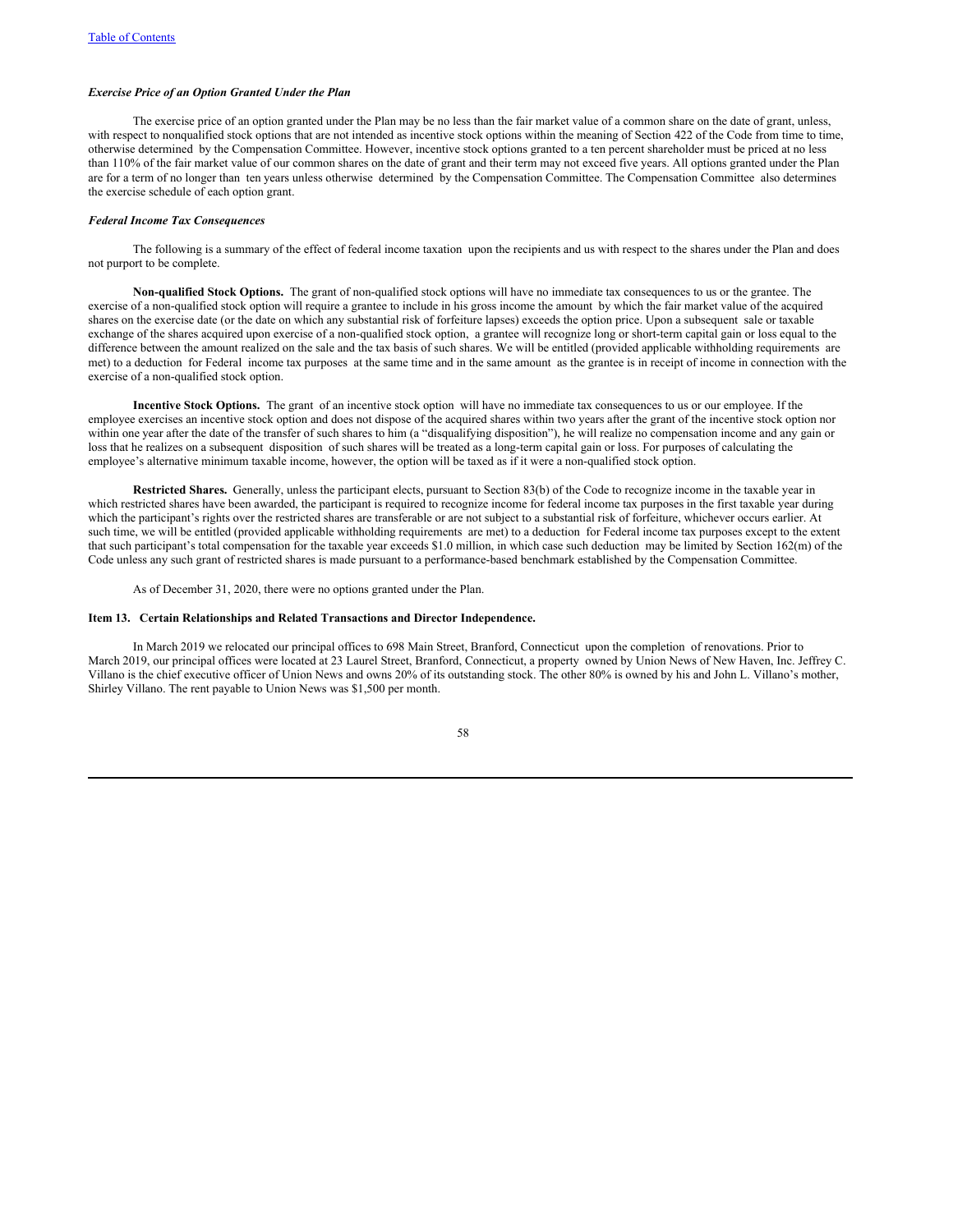During 2019 one loan to JJV, LLC ("JJV"), the managing member of Sachem Capital Partners, LLC, the entity through which we conducted our business prior to our IPO, in the amount of \$298,222 was refinanced by the borrower and the other loan was assigned from JJV to us in the amount of \$581,235. The principal balance of the loans to JJV at December 31, 2020 and 2019 were \$-0-, respectively. Interest paid to us by JJV for years ended December 31, 2020 and 2019 was approximately \$-0- and \$44,000, respectively. These loans were made in connection with JJV's purchase of real property from third parties who, for various reasons, did not meet our loan criteria. We believe that the terms of these loans are no less beneficial to us than they would have been if we made the loans to unrelated third parties and are all properly documented.

We have adopted a policy that prohibits any transaction between us and a related party unless the terms of that transaction are no less favorable to us than if we had entered into the same transaction with an unrelated party and the transaction is approved by our Audit Committee or other independent committee of the board of directors, in the case where it is inappropriate for our Audit Committee to review such a transaction due to a conflict of interest.

### **Item 14. Principal Accounting Fees and Services**

The aggregate fees billed by Hoberman & Lesser, CPA's, LLP, our principal accounting firm, for the fiscal years ended December 31, 2020 and 2019, are set forth below**.**

|                    | 2020                     |             | 2019                     |
|--------------------|--------------------------|-------------|--------------------------|
| Audit fees*        | 181,500                  | $\triangle$ | 168,800                  |
| Audit related fees |                          |             |                          |
| Tax fees           | $\sim$                   |             | $\overline{\phantom{a}}$ |
| All other fees     | $\overline{\phantom{a}}$ |             | $\overline{\phantom{a}}$ |
| <b>Total</b> fees  | 181,500                  |             | 168,000                  |

In 2020, the audit fees include fees for professional services rendered for (i) the review of our quarterly financial statements, (ii) in connection with our shelf registration statement (File No. 333-236097) on Form S-3 under the Securities Act of 1933, as amended which was declared effective by the SEC on February 5, 2020, (iii) the review of three separate prospectus supplements to our shelf registration statement on Form S-3, described below, and (iv) other services that are normally provided in connection with statutory and regulatory filings.

In 2019, the audit fees include fees for professional services rendered for (i) the review of our quarterly financial statements, (ii) the review of four separate prospectus supplements to our shelf registration statement on Form S-3, described below, and (iii) other services that are normally provided in connection with statutory and regulatory filings.

## **Audit Committee Pre-Approval Policies and Procedures**

The Audit Committee charter provides that the Audit Committee will pre-approve audit services and non- audit services to be provided by the independent auditors before the accountant is engaged to render these services. The Audit Committee may consult with management in the decisionmaking process but may not delegate this authority to management. The Audit Committee may delegate its authority to preapprove services to one or more committee members, provided that the designees present the pre-approvals to the full committee at the next committee meeting. All audit and non-audit services performed by the independent accountants must be pre-approved by the Audit Committee to assure that such services do not impair the auditors' independence from us.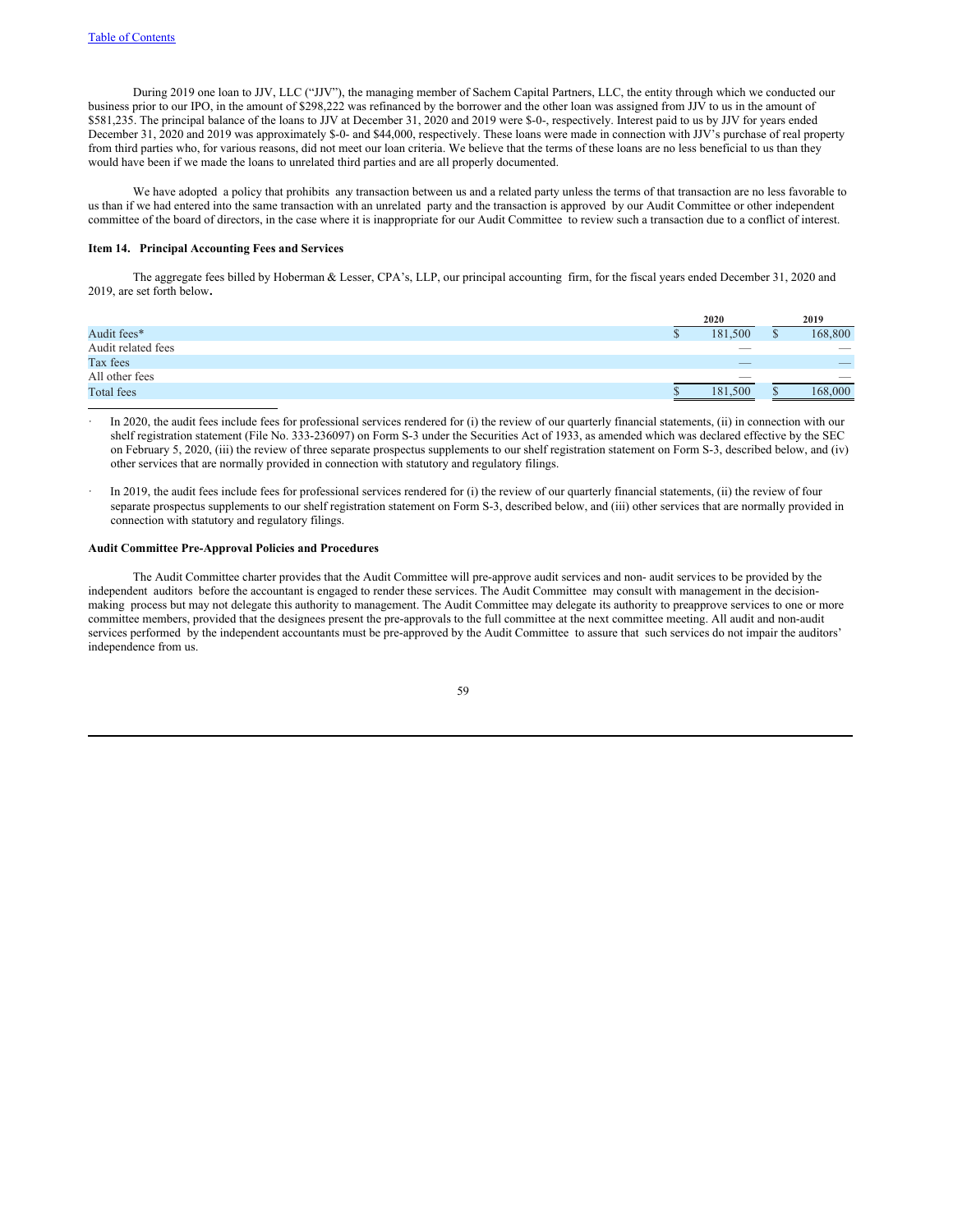# **PART IV**

# **Item 15. Exhibits and Financial Statement Schedules**

- (a) 1. Financial Statements See Index to Financial Statements on page F-1.
	- 2. Financial Statement Schedules See (c) below.<br>3. Exhibits See (b) below.
		- Exhibits See (b) below.
- (b) Certain of the following exhibits were filed as Exhibits to the registration statement on [Form](https://www.sec.gov/Archives/edgar/data/1682220/000114420416130342/v450580_s11.htm) S-11, Registration No. 333-214323 and amendments thereto (the "Registration Statement") filed by us under the Securities Act and are hereby incorporated by reference.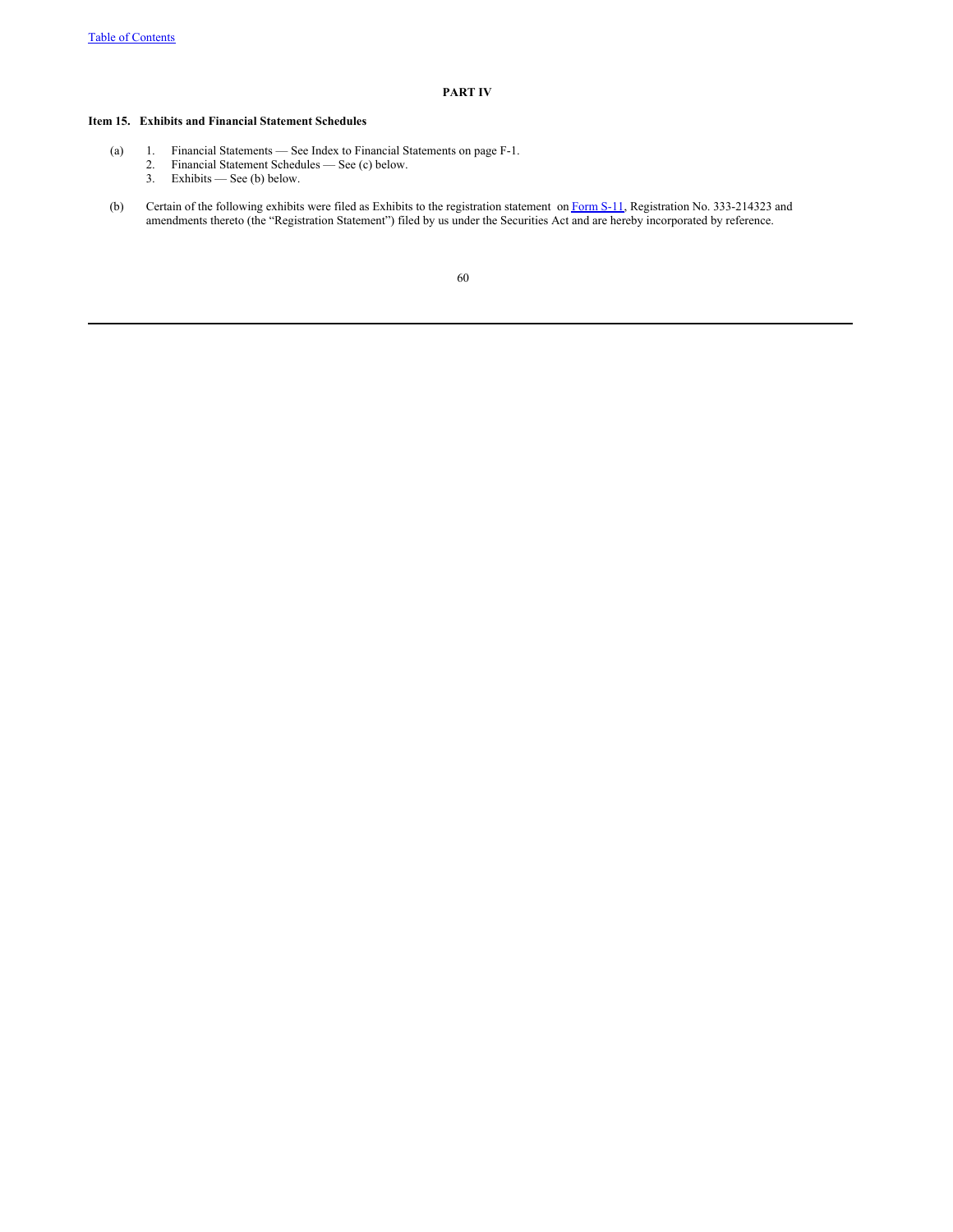| Exhibit<br>No. | Description                                                                                                                                          |
|----------------|------------------------------------------------------------------------------------------------------------------------------------------------------|
| 2.1            | Form of Amended and Restated Exchange Agreement(1)                                                                                                   |
| 3.1            | Certificate of Incorporation(1)                                                                                                                      |
| 3.1(a)         | Certificate of Amendment to Certificate of Incorporation(1)                                                                                          |
| 3.1(b)         | Certificate of Amendment to Certificate of Incorporation filed on October 7, 2019(2)                                                                 |
| 3.2            | Amended and Restated Bylaws, effective as of November 25, 2019(3)                                                                                    |
| 4.1            | Form of Representative's Warrants issued on February 9, 2017 in connection with the initial public offering (1)                                      |
| 4.2            | Form of Representatives' Warrants issued on October 27, 2017 in connection with the follow-on underwritten public offering(4)                        |
| 4.3            | Indenture, dated as of June 21, 2019, between the Company and U.S. Bank National Association, as Trustee(5)                                          |
| 4.4            | First Supplemental Indenture, dated as of June 25, 2019, between the Company and U.S. Bank National Association, as Trustee(5)                       |
| 4.5            | Form of 7.125% Notes due 2024(5)                                                                                                                     |
| 4.6            | Second Supplemental Indenture between the Company and U.S. Bank National Association, as Trustee(2)                                                  |
| 4.8            | Form of 6.875% Notes due 2024(7)                                                                                                                     |
| 4.9            | Third Supplemental Indenture between the Company and U.S. Bank National Association, as Trustee (10)                                                 |
| 4.10           | Form of 7.75% Notes due 2025 (included as Exhibit A to Exhibit 4.9 above)                                                                            |
| $10.1**$       | Employment Agreement by and between John L. Villano and Sachem Capital Corp. (1)                                                                     |
| 10.2           | Sachem Capital Corp. 2016 Equity Compensation Plan(1)                                                                                                |
| 10.3           | Final Form of the Restrictive Stock Grant Agreement dated July 17, 2018 under the Sachem Capital Corp. 2016 Equity Compensation Plan                 |
|                | between the Company and each of Leslie Bernhard, Arthur Goldberg and Brian Prinz(6)                                                                  |
| 10.4           | Mortgage Note made by Sachem Capital Corp to Bankwell Bank, dated as of March 29, 2019, in the principal amount of \$795,000 (8)                     |
| 10.5           | Open-End Mortgage Deed, Security Agreement and Fixture Filing, dated March 29, 2019, by Sachem Capital Corp., in connection with the                 |
|                | New Bankwell Mortgage Loan, for the benefit of Bankwell Bank (8)                                                                                     |
| 10.6           | Indemnity Agreement, dated as of March 29, 2019, by and among John L. Villano, Jeffrey C. Villano and Bankwell Bank (8)                              |
| 10.7           | Final Form of the Restrictive Stock Grant Agreement dated October 4, 2019 under the Sachem Capital Corp. 2016 Equity Compensation                    |
|                | Plan between the Company and each of Leslie Bernhard, Arthur Goldberg and Brian Prinz(2)                                                             |
| $10.8**$       | Employment Agreement, dated as of July 1, 2020, by and between Peter J. Cuozzo and Sachem Capital Corp. (9)                                          |
| 14.1           | Code of Ethics(11)                                                                                                                                   |
| 21.1           | List of Subsidiaries(12)                                                                                                                             |
| 23.1           | Consent of Hoberman & Lesser CPA's, LLP, dated March 30, 2021*                                                                                       |
| 31.1           | Chief Executive Officer Certification as required under section 302 of the Sarbanes Oxley Act *                                                      |
| 31.2           | Chief Financial Officer Certification as required under section 302 of the Sarbanes Oxley Act *                                                      |
| 32.1           | Chief Executive Officer Certification pursuant to 18 U.S.C. section 1350 as adopted pursuant to section 906 of the Sarbanes Oxley Act <sup>***</sup> |
| 101.INS        | XBRL Instance Document *                                                                                                                             |
| 101.SCH        | XBRL Taxonomy Extension Schema Document*                                                                                                             |
| 101.CAL        | XBRL Taxonomy Extension Calculation Linkbase Document *                                                                                              |
| 101.DEF        | XBRL Taxonomy Extension Definition Linkbase Document *                                                                                               |
| 101.LAB        | XBRL Taxonomy Extension Label Linkbase Document *                                                                                                    |
| 101. PRE       | XBRL Taxonomy Extension Presentation Linkbase Document *                                                                                             |
| 104            | Cover Page Interactive Data File (formatted as Inline XBRL and contained in Exhibit 101)*                                                            |

\* Filed herewith.

\*\* Compensation plan or arrangement for current or former executive officers and directors.

<sup>\*\*\*</sup> Furnished, not filed, in accordance with item 601(32)(ii) of Regulation S-K.

<sup>(1)</sup> Previously filed as an exhibit to the Registration Statement on Form S-11, as amended, (SEC File No.: 333-214323) and incorporated herein by reference.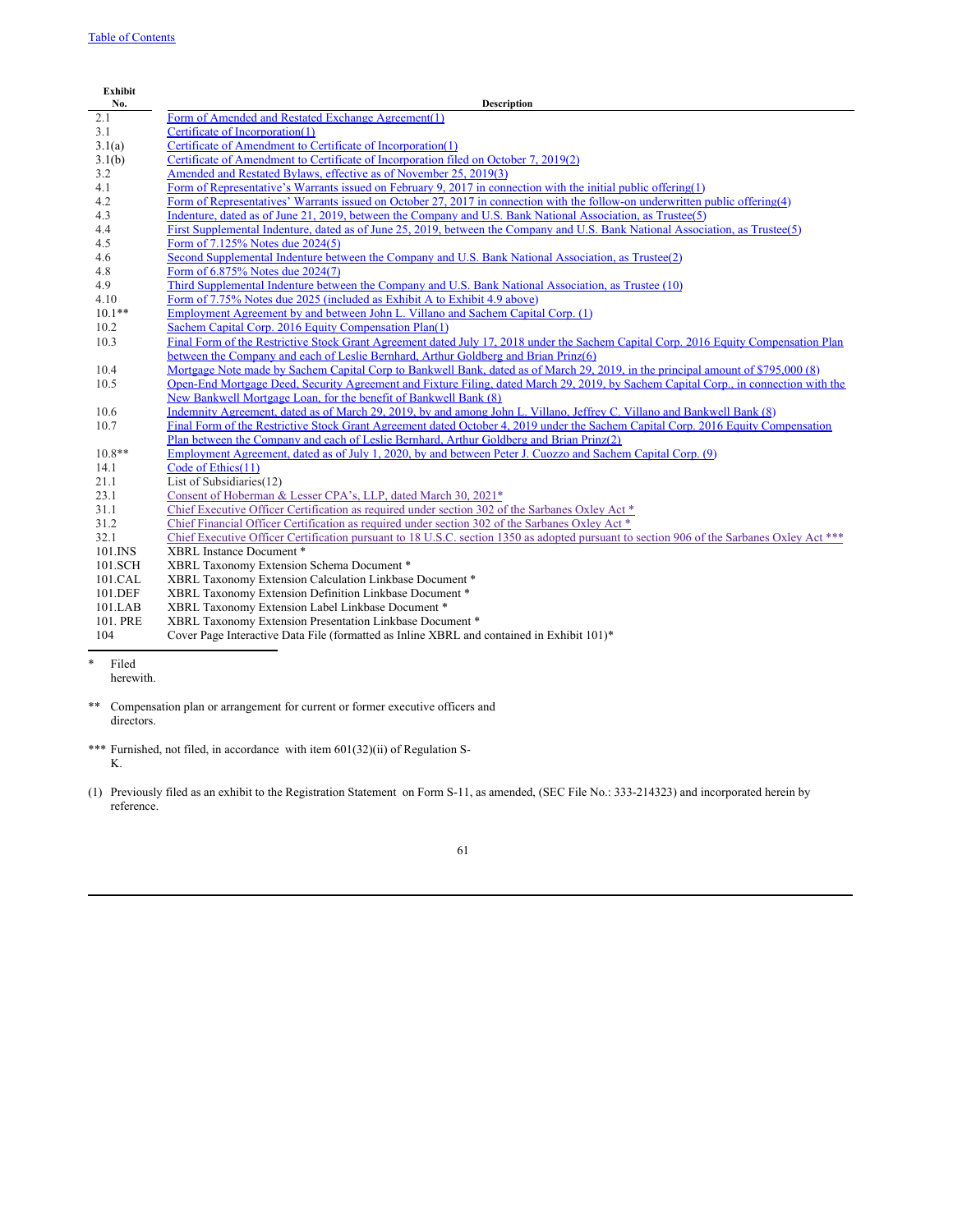- (2) Previously filed as an exhibit to the Quarterly Report on Form 10-Q for the period ended September 30, 2019 and incorporated herein by reference.
- (3) Previously filed as an exhibit to the Current Report on Form 8-K on November 27, 2019 and incorporated herein by reference.
- (4) Previously filed on October 20, 2017, as Exhibit A to Exhibit 1.1 of the Registration Statement on Form S-11, as amended, (SEC File No.: 333-218954) and incorporated herein by reference.
- (5) Previously filed as an exhibit to the Current Report on Form 8-K on June 25, 2019 and incorporated herein by reference.
- (6) Previously filed as an exhibit to the Quarterly Report on Form 10-Q for the period ended June 30, 2018 and incorporated herein by reference.
- (7) Previously filed as an exhibit to the Current Report on Form 8-K on November 6, 2019 and incorporated herein by reference.
- (8) Previously filed as an exhibit to the Current Report on Form 8-K on April 5, 2019 and incorporated herein by reference.
- (9) Previously filed as an exhibit to the Current Report on Form 8-K on July 8, 2020 and incorporated herein by reference.
- (10) Previously filed as an exhibit to the Current Report on Form 8-K on September 9, 2020 and incorporated herein by reference.
- (11) Previously filed as an exhibit to the Annual Report on Form 10-K for the year ended December 31, 2016 and incorporated herein by reference.

#### (12) None.

(c) No financial statement schedules are included because the information is either provided in the financial statements or is not required under the related instructions or is inapplicable and such schedules therefore have been omitted.

#### **Item 16. Form 10-K Summary**

None.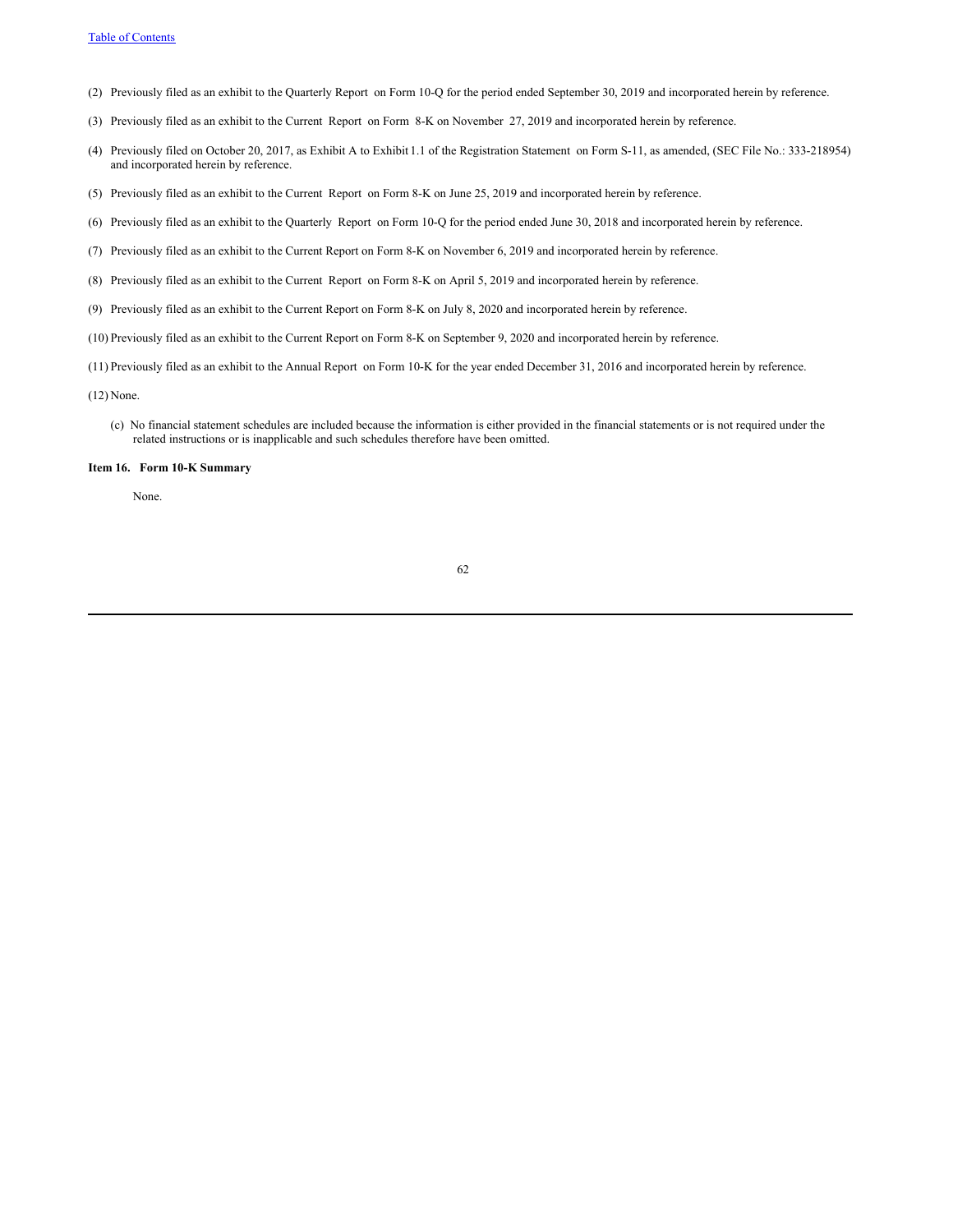# **SIGNATURES**

Pursuant to the requirements of Section 13 or 15(d) of the Securities Exchange Act of 1934, the Registrant has duly caused this Report to be signed on its behalf by the undersigned, thereunto duly authorized.

> **SACHEM CAPITAL CORP.** By: /s/ John L. Villano John L. Villano, CPA Chief Executive Officer (Principal Executive Officer)

Date: March 30, 2021

In accordance with the Exchange Act, this Report has been signed below by the following persons on behalf of the Registrant and in the capacities indicated on March 30, 2021:

| <b>Signature</b>                             | <b>Title</b>                                                                                                                                        |
|----------------------------------------------|-----------------------------------------------------------------------------------------------------------------------------------------------------|
| /s/ John L. Villano<br>John L. Villano, CPA  | Chairman, Chief Executive Officer, President Chief<br>Financial Officer and Director (Principal Executive<br>Officer & Principal Financial Officer) |
| /s/ Leslie Bernhard<br>Leslie Bernhard       | Director                                                                                                                                            |
| /s/ Arthur L. Goldberg<br>Arthur L. Goldberg | Director                                                                                                                                            |
| $/s/$ Brian A. Prinz<br>Brian A. Prinz       | Director                                                                                                                                            |
|                                              |                                                                                                                                                     |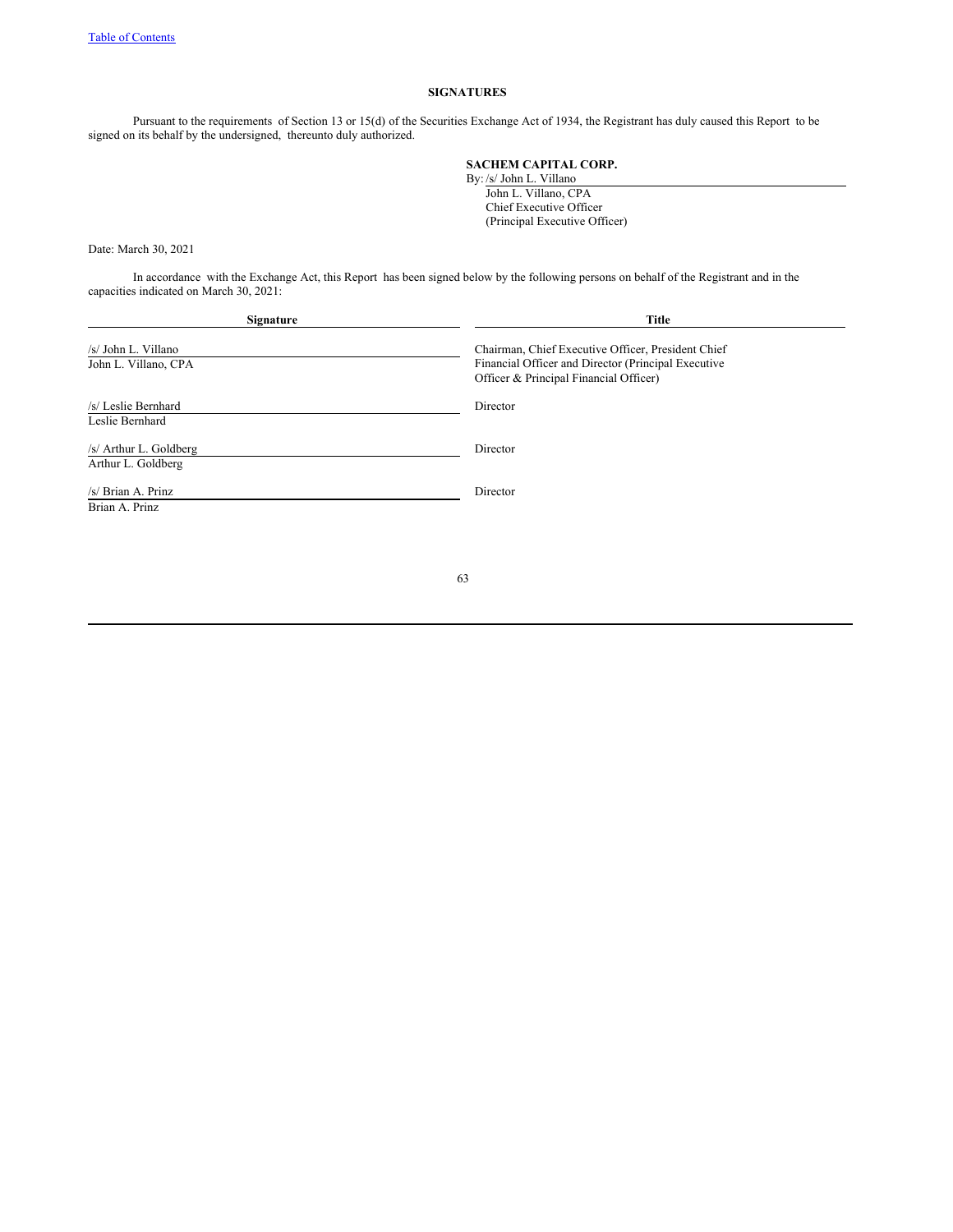# **INDEX TO FINANCIAL STATEMENTS FOR THE YEARS ENDED DECEMBER 31, 2020 AND 2019**

| Reports of Independent Registered Public Accounting Firms | $F-2$ |
|-----------------------------------------------------------|-------|
| <b>Financial Statements:</b>                              |       |
| <b>Balance Sheets</b>                                     | $F-3$ |
| <b>Statements of Operations</b>                           | $F-4$ |
| <b>Statements of Changes in Shareholders' Equity</b>      | $F-5$ |
| <b>Statements of Cash Flows</b>                           | F-6   |
| <b>Notes to Financial Statements</b>                      | $F-8$ |
|                                                           |       |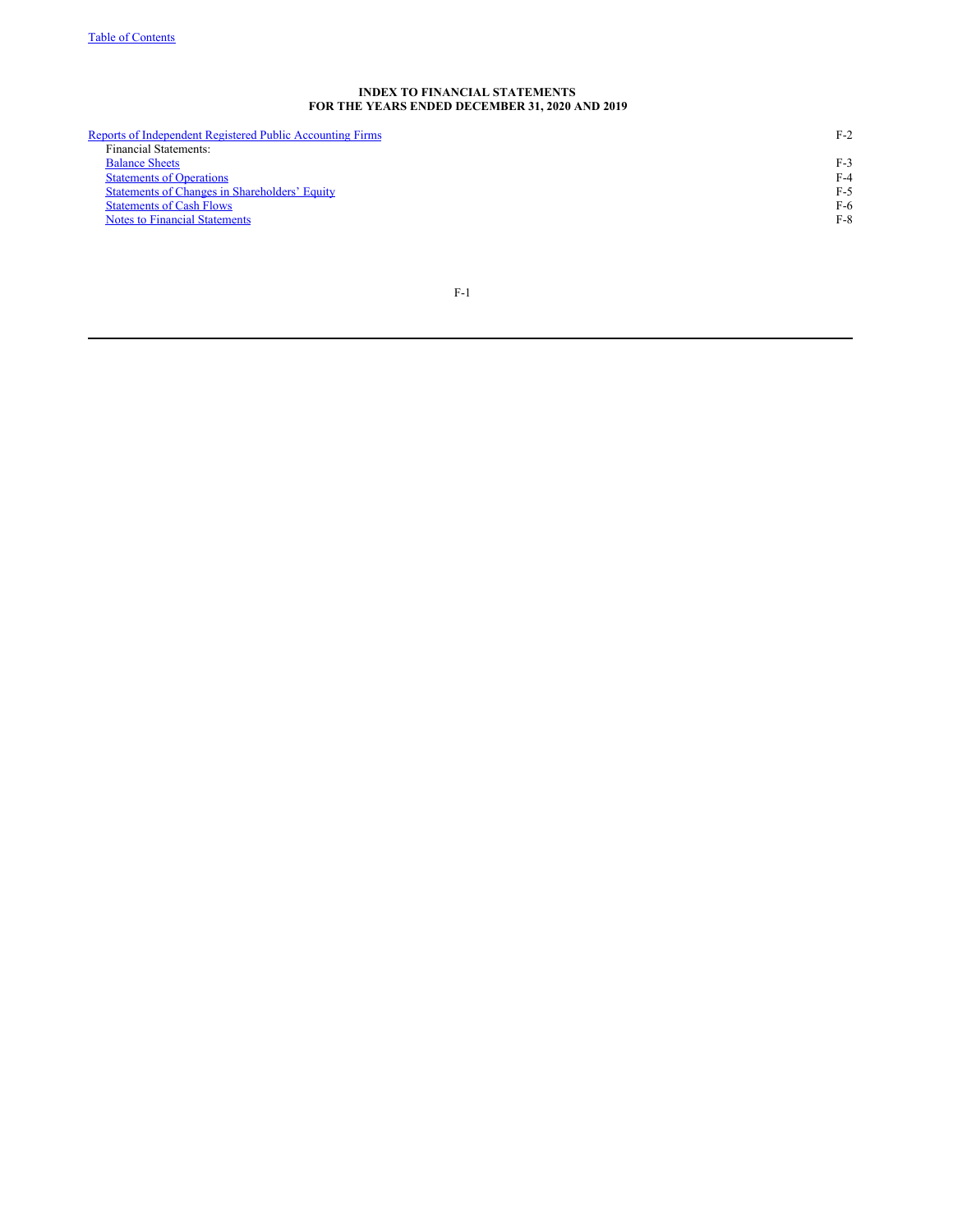# **REPORT OF INDEPENDENT REGISTERED PUBLIC ACCOUNTING FIRM**

To the Board of Directors and Shareholders Sachem Capital Corp.

## **Opinion on the Financial Statements**

We have audited the accompanying balance sheets of Sachem Capital Corp. (the "Company") as of December31, 2020 and 2019, and the related statements of comprehensive income, changes in shareholders' equity, and cash flows for each of the years in the two-year period ended December 31, 2020, and the related notes (collectively referred to as the financial statements). In our opinion, the financial statements present fairly, in all material respects, the financial position of the Company as of December 31, 2020 and 2019, and the results of its operations and its cash flows for each of the years in the two-year period ended December 31, 2020, in conformity with accounting principles generally accepted in the United States of America.

#### **Basis of Opinion**

These financial statements are the responsibility of the Company's management. Our responsibility is to express an opinion on the Company's financial statements based on our audits. We are a public accounting firm registered with the Public Company Accounting Oversight Board (United States) (PCAOB) and are required to be independent with respect to the Company in accordance with the U.S. federal securities laws and the applicable rules and regulations of the Securities and Exchange Commission and the PCAOB.

We conducted our audits in accordance with the standards of the PCAOB. Those standards require that we plan and perform the audit to obtain reasonable assurance about whether the financial statements are free of material misstatement, whether due to error or fraud. The Company is not required to have, nor were we engaged to perform, an audit of its internal control over financial reporting. As part of our audits, we are required to obtain an understanding of internal control over financial reporting, but not for the purpose of expressing an opinion on the effectiveness of the Company's internal control over financial reporting. Accordingly, we express no such opinion.

Our audits included performing procedures to assess the risks of material misstatement of the financial statements, whether due to error or fraud, and performing procedures that respond to those risks. Such procedures included examining, on a test basis, evidence regarding the amounts and disclosures in the financial statements. Our audits also included evaluating the accounting principles used and significant estimates made by management, as well as evaluating the overall presentation of the financial statements. We believe that our audits provide a reasonable basis for our opinion.

We have served as the Company's auditor since 2015.

/s/ Hoberman & Lesser CPA's, LLP Hoberman & Lesser CPA's, LLP

New York, New York March 30, 2021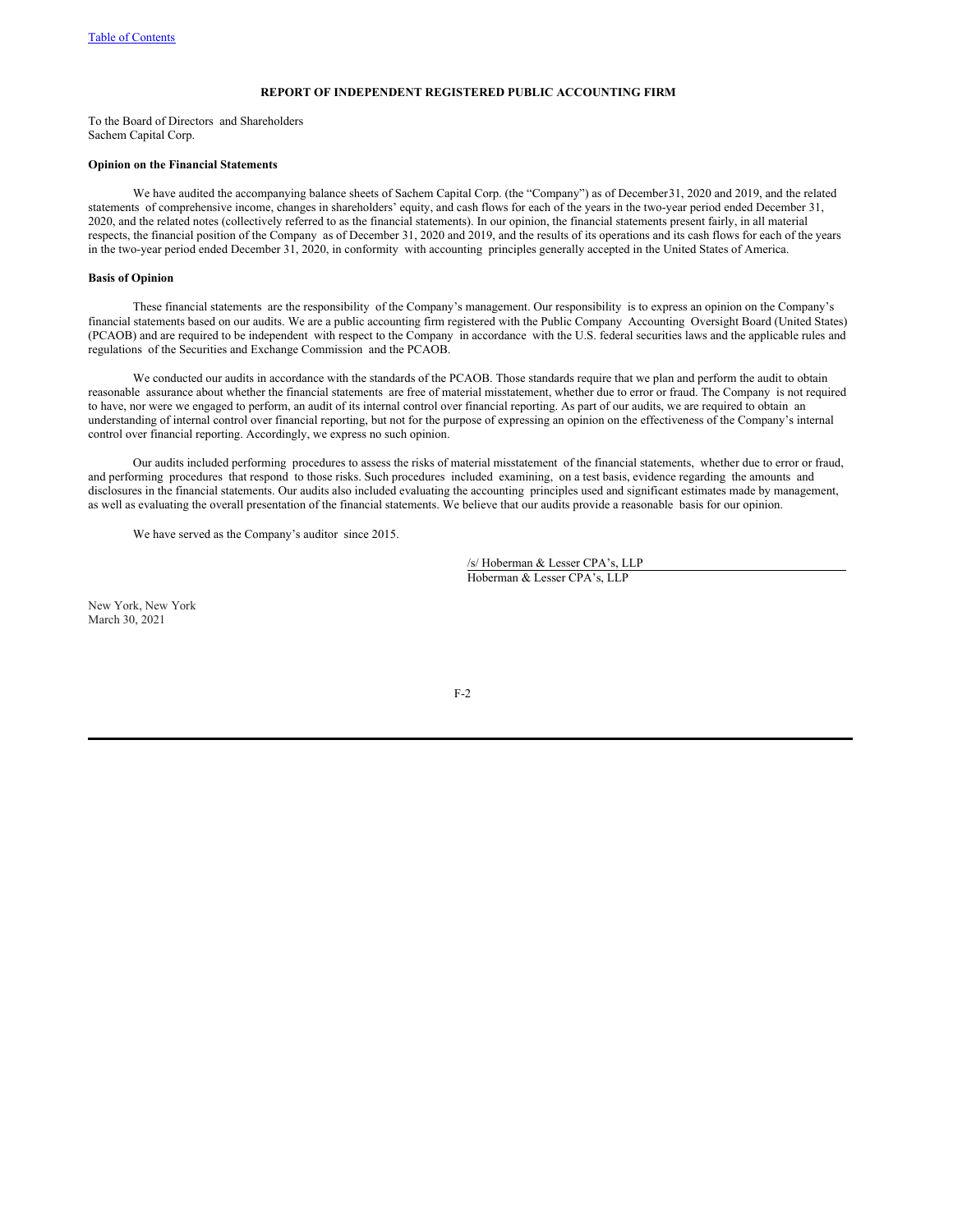# **BALANCE SHEETS**

|                                                                                                  | December 31, |             |               |             |
|--------------------------------------------------------------------------------------------------|--------------|-------------|---------------|-------------|
|                                                                                                  |              | 2020        |               | 2019        |
| <b>Assets</b>                                                                                    |              |             |               |             |
| Assets:                                                                                          |              |             |               |             |
| Cash and cash equivalents                                                                        | \$           | 19,408,028  | $\mathsf{\$}$ | 18,841,937  |
| Short-term marketable securities                                                                 |              | 37,293,703  |               | 15,949,802  |
| Mortgages receivable                                                                             |              | 155,616,300 |               | 94,348,689  |
| Interest and fees receivable                                                                     |              | 1,820,067   |               | 1,370,998   |
| Other receivables                                                                                |              | 67,307      |               | 141,397     |
| Due from borrowers                                                                               |              | 2,025,663   |               | 840,930     |
| Prepaid expenses                                                                                 |              | 71,313      |               | 24,734      |
| Property and equipment, net                                                                      |              | 1,433,388   |               | 1,346,396   |
| Deposits on property and equipment                                                               |              |             |               | 71,680      |
| Real estate owned                                                                                |              | 8,861,609   |               | 8,258,082   |
| Deferred financing costs                                                                         |              | 72,806      |               | 16,600      |
| <b>Total assets</b>                                                                              | \$           | 226,670,184 | \$            | 141,211,245 |
|                                                                                                  |              |             |               |             |
| <b>Liabilities and Shareholders' Equity</b>                                                      |              |             |               |             |
| Liabilities:                                                                                     |              |             |               |             |
| Notes payable (net of deferred financing costs of \$4,886,058 and \$2,687,190)                   | \$           | 109,640,692 | \$            | 55,475,810  |
| Mortgage payable                                                                                 |              | 767,508     |               | 784,081     |
| Line of credit                                                                                   |              | 28,055,648  |               |             |
| Accrued dividends payable                                                                        |              | 2,654,977   |               |             |
| Accounts payable and accrued expenses                                                            |              | 372,662     |               | 249,879     |
| Other loans                                                                                      |              | 257,845     |               |             |
| Security deposits held                                                                           |              | 13,416      |               | 7,800       |
| Advances from borrowers                                                                          |              | 1,830,539   |               | 848,268     |
| Deferred revenue                                                                                 |              | 2,099,331   |               | 1,205,740   |
| Notes payable                                                                                    |              | 54,682      |               | 75,433      |
| Accrued interest                                                                                 |              | 3,344       |               | 3,416       |
| <b>Total liabilities</b>                                                                         |              | 145,750,644 |               | 58,650,427  |
|                                                                                                  |              |             |               |             |
| Commitments and Contingencies                                                                    |              |             |               |             |
|                                                                                                  |              |             |               |             |
| Shareholders' equity:                                                                            |              |             |               |             |
| Preferred shares - \$.001 par value; 5,000,000 shares authorized; no shares issued               |              |             |               |             |
| Common stock - \$.001 par value; 100,000,000 shares authorized; 22,124,801 and 22,117,301 issued |              |             |               |             |
| and outstanding                                                                                  |              | 22,125      |               | 22,117      |
| Paid-in capital                                                                                  |              | 83,814,376  |               | 83,856,308  |
| Accumulated other comprehensive loss                                                             |              | (25,992)    |               | (50, 878)   |
| Accumulated deficit                                                                              |              | (2,890,969) |               | (1,266,729) |
| Total shareholders' equity                                                                       |              | 80,919,540  |               | 82,560,818  |
| Total liabilities and shareholders' equity                                                       | \$           | 226,670,184 | \$            | 141,211,245 |
|                                                                                                  |              |             |               |             |

The accompanying notes are an integral part of these financial statements.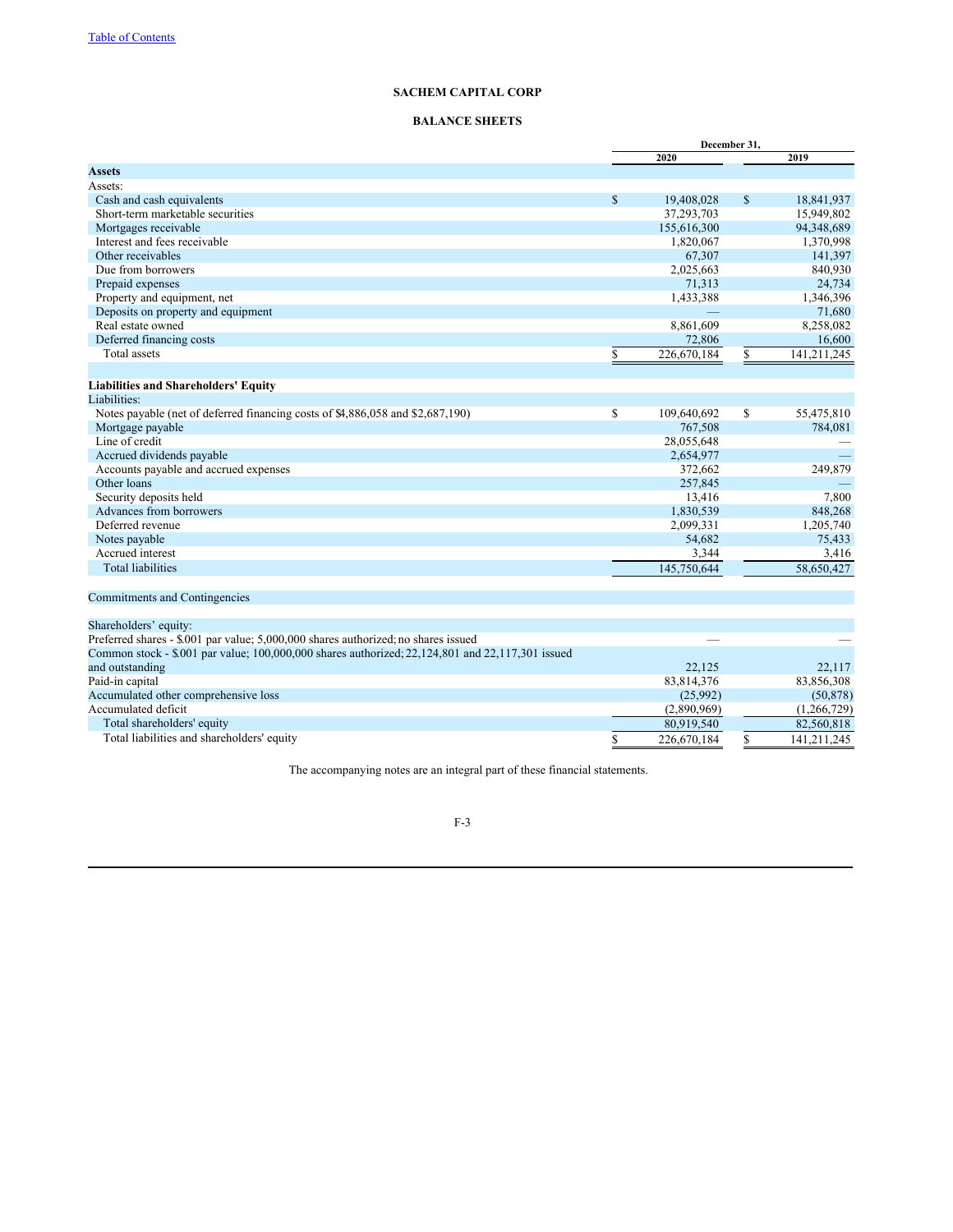# **STATEMENTS OF OPERATIONS**

|                                                            |                     | <b>Year Ended</b><br>December 31. |            |  |  |  |
|------------------------------------------------------------|---------------------|-----------------------------------|------------|--|--|--|
|                                                            |                     | 2020                              |            |  |  |  |
| <b>Revenue:</b>                                            |                     |                                   | 2019       |  |  |  |
| Interest income from loans                                 | \$<br>13,821,831    | S                                 | 9,751,733  |  |  |  |
| Investment income                                          | 399,493             |                                   | 81,111     |  |  |  |
| Gain on sale of marketable securities                      | 903,257             |                                   |            |  |  |  |
| Origination fees, net                                      | 1,893,143           |                                   | 1,519,294  |  |  |  |
| Late and other fees                                        | 85,469              |                                   | 265,310    |  |  |  |
| Processing fees                                            | 167,833             |                                   | 167,070    |  |  |  |
| Rental income, net                                         | 85,339              |                                   | 69,300     |  |  |  |
| Other income                                               | 1,246,530           |                                   | 826,688    |  |  |  |
| Total revenue                                              | 18,602,895          |                                   | 12,680,506 |  |  |  |
|                                                            |                     |                                   |            |  |  |  |
| Operating costs and expenses:                              |                     |                                   |            |  |  |  |
| Interest and amortization of deferred financing costs      | 5,547,406           |                                   | 2,938,237  |  |  |  |
| Compensation, fees and taxes                               | 1,799,889           |                                   | 1,534,447  |  |  |  |
| Professional fees                                          | 628,797             |                                   | 542,920    |  |  |  |
| Other expenses and taxes                                   | 157,194             |                                   | 90,412     |  |  |  |
| <b>Exchange fees</b>                                       | 49,054              |                                   | 44,192     |  |  |  |
| Expense in connection with termination of credit facility  |                     |                                   | 340,195    |  |  |  |
| Impairment loss                                            | 795,000             |                                   | 417,094    |  |  |  |
| Net loss on sale of real estate                            | 7,218               |                                   | 34,919     |  |  |  |
| Depreciation                                               | 61,865              |                                   | 63,566     |  |  |  |
| General and administrative expenses                        | 562,607             |                                   | 478,513    |  |  |  |
| Total operating costs and expenses                         | 9,609,030           |                                   | 6,484,495  |  |  |  |
| Net income                                                 | 8,993,865           |                                   | 6,196,011  |  |  |  |
|                                                            |                     |                                   |            |  |  |  |
| Other comprehensive income (loss)                          |                     |                                   |            |  |  |  |
| Unrealized gain (loss) on investment securities            | 24,886              |                                   | (50, 878)  |  |  |  |
| Comprehensive income                                       | \$<br>9,018,751     | \$                                | 6,145,133  |  |  |  |
| Basic and diluted net income per common share outstanding: |                     |                                   |            |  |  |  |
| Basic                                                      | \$<br>0.41          | \$                                | 0.32       |  |  |  |
| <b>Diluted</b>                                             | $\mathbf S$<br>0.41 | ÷<br>\$                           | 0.32       |  |  |  |
| Weighted average number of common shares outstanding:      |                     |                                   |            |  |  |  |
| <b>Basic</b>                                               | 22,118,522          |                                   | 19,415,237 |  |  |  |
| Diluted                                                    | 22,118,522          |                                   | 19,415,237 |  |  |  |

The accompanying notes are an integral part of these financial statements.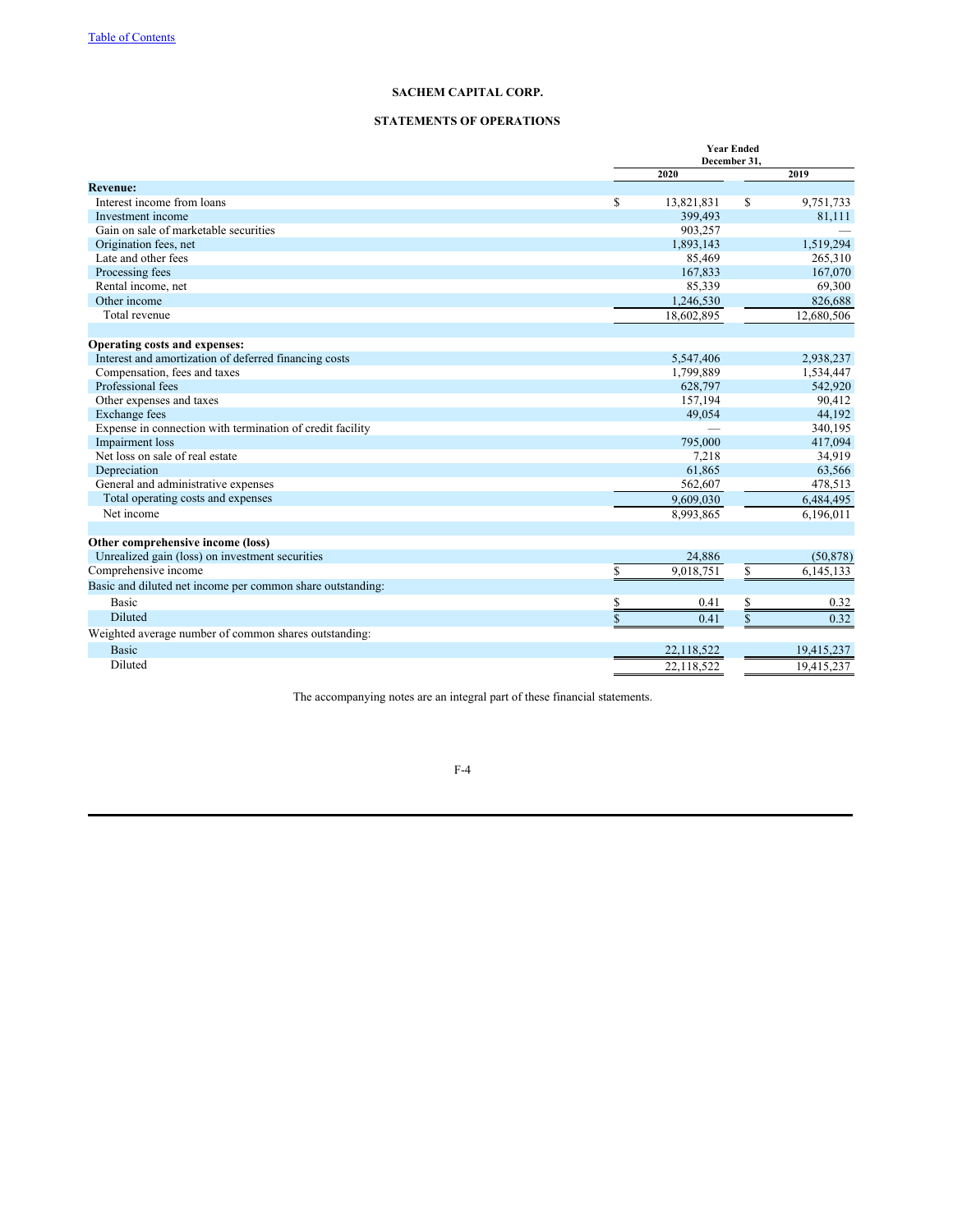#### **STATEMENT OF CHANGES IN SHAREHOLDERS'/MEMBERS' EQUITY FOR THE YEARS ENDED DECEMBER 31, 2020 AND 2019**

|                                                 | Common<br><b>Shares</b> |        | <b>Additional</b><br>Paid in |   | Accumulated<br>Other<br>Comprehensive | Accumulated<br>Deficit | <b>Totals</b> |
|-------------------------------------------------|-------------------------|--------|------------------------------|---|---------------------------------------|------------------------|---------------|
|                                                 |                         | Amount | Capital                      |   | Loss                                  |                        |               |
| Balance, January 1, 2019                        | 15,438,621              | 15,439 | 53,192,859                   |   |                                       | (405, 483)             | 52,802,815    |
| Sale of common stock through ATM                | 4,354,773               | 4,355  | 19,959,990                   |   |                                       |                        | 19,964,345    |
| Sale of common stock                            | 2,300,000               | 2,300  | 10,578,300                   |   |                                       |                        | 10,580,600    |
| Exercise of warrants                            | 16,407                  | 16     | 82,019                       |   |                                       |                        | 82,035        |
| Stock based compensation                        | 7,500                   |        | 43,140                       |   |                                       |                        | 43,147        |
| Unrealized loss on marketable securities        |                         |        |                              | S | (50, 878)                             |                        | (50, 878)     |
| Dividends paid                                  |                         |        |                              |   |                                       | (7,057,257)            | (7,057,257)   |
| Net income for the year ended December 31, 2019 |                         |        |                              |   |                                       | 6,196,011              | 6,196,011     |
| Balance, December 31, 2019                      | 22,117,301              | 22,117 | 83,856,308                   |   | (50, 878)                             | (1,266,729)            | 82,560,818    |
| Offerings costs - ATM                           |                         |        | (58, 353)                    |   |                                       |                        | (58, 353)     |
| Stock based commpensation                       | 7,500                   | 8      | 16,421                       |   |                                       |                        | 16,429        |
| Unrealized gain on marketable securities        |                         |        |                              |   | 24,886                                |                        | 24,886        |
| Dividends paid                                  |                         |        |                              |   |                                       | (7,963,128)            | (7,963,128)   |
| Dividends declared and payable                  |                         |        |                              |   |                                       | (2,654,977)            | (2,654,977)   |
| Net income for the year ended December 31, 2020 |                         |        |                              |   |                                       | 8,993,865              | 8,993,865     |
| Balance, December 31, 2020                      | 22,124,801              | 22,125 | 83, 814, 376                 |   | (25,992)                              | (2,890,969)            | 80,919,540    |

The accompanying notes are an integral part of these financial statements.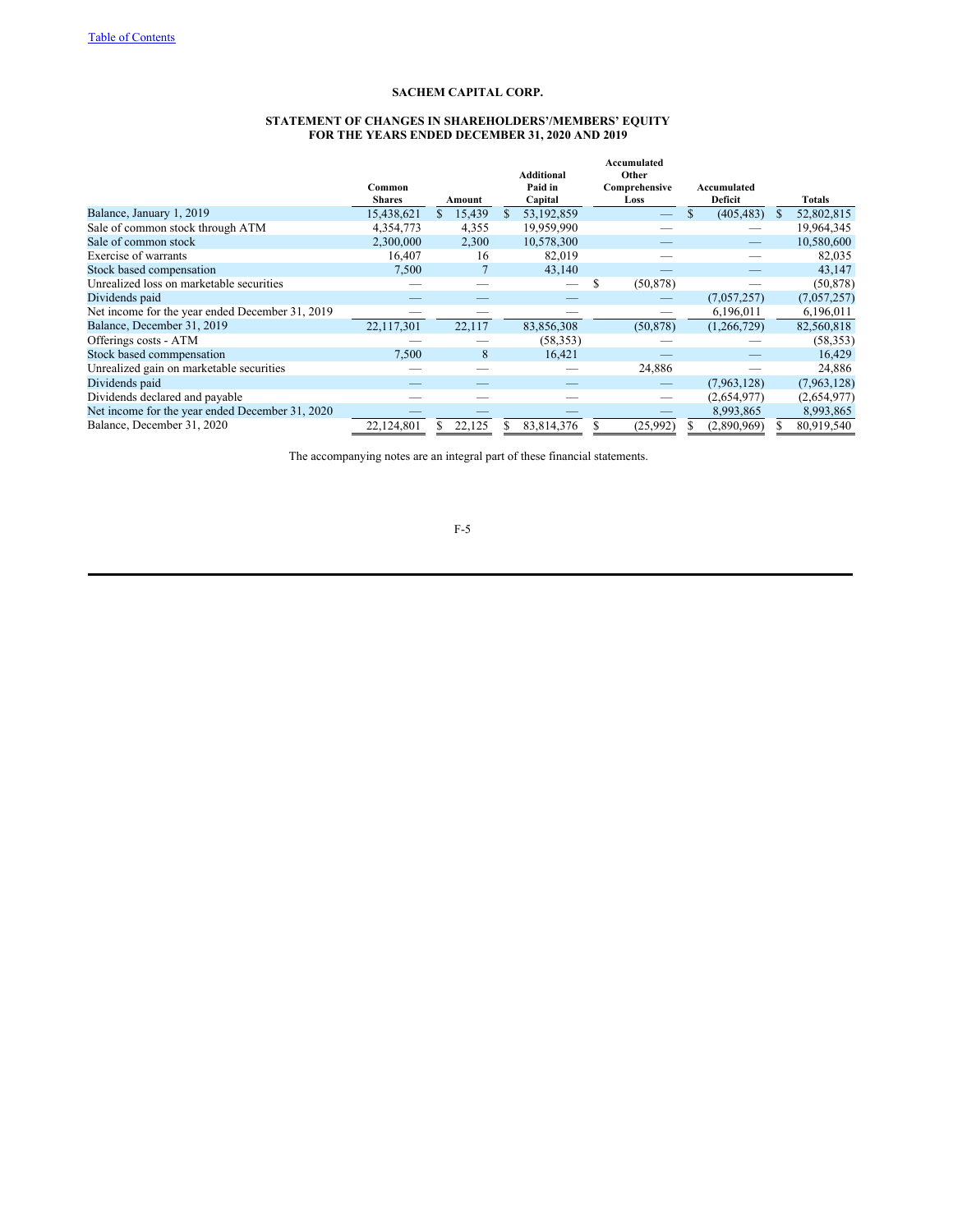# **STATEMENTS OF CASH FLOW**

|                                                                                   |                 | <b>Years Ended</b> |
|-----------------------------------------------------------------------------------|-----------------|--------------------|
|                                                                                   |                 | December 31.       |
| CASH FLOWS FROM OPERATING ACTIVITIES                                              | 2020            | 2019               |
| Net income                                                                        | 8,993,865<br>S. | 6,196,011<br>s     |
| Adjustments to reconcile net income to net cash provided by operating activities: |                 |                    |
| Amortization of deferred financing costs                                          | 601,959         | 722,580            |
| Depreciation expense                                                              | 61,865          | 63,566             |
| Stock based compensation                                                          | 16,429          | 43,147             |
| Impairment loss                                                                   | 795,000         | 417,094            |
| Loss on sale of real estate                                                       | 7,218           | 34,919             |
| Abandonment of office furniture                                                   |                 | 12,000             |
| Gain on sale of marketable securities                                             | (903, 257)      |                    |
| Changes in operating assets and liabilities:                                      |                 |                    |
| (Increase) decrease in:                                                           |                 |                    |
| <b>Escrow</b> deposits                                                            |                 | 12,817             |
| Interest and fees receivable                                                      | (504, 578)      | (154, 196)         |
| Other receivables                                                                 | 74,090          | 13,603             |
| Due from borrowers                                                                | (1, 537, 768)   | 385,424            |
| Prepaid expenses                                                                  | (46, 579)       | (9, 868)           |
| Deposits on property and equipment                                                | 71,680          | (59,680)           |
| (Decrease) increase in:                                                           |                 |                    |
| Accrued interest                                                                  | (72)            | (173, 203)         |
| Accounts payable and accrued expenses                                             | 122,098         | (66, 535)          |
| Deferred revenue                                                                  | 893,591         | 147,334            |
| Advances from borrowers                                                           | 982,271         | 530,944            |
| Total adjustments                                                                 | 633,947         | 1,919,946          |
| NET CASH PROVIDED BY OPERATING ACTIVITIES                                         | 9,627,812       | 8,115,957          |
| <b>CASH FLOWS FROM INVESTING ACTIVITIES</b>                                       |                 |                    |
| Purchase of investments                                                           | (97, 555, 422)  | (16,000,680)       |
| Proceeds from the sale of investments                                             | 77,139,664      |                    |
| Proceeds from sale of real estate owned                                           | 1,816,522       | 1,087,004          |
| Acquisitions of and improvements to real estate owned                             | (1, 811, 980)   | (1,266,949)        |
| Purchase of property and equipment                                                | (148, 857)      | (241, 855)         |
| Security deposits held                                                            | 5,616           |                    |
| Principal disbursements for mortgages receivable                                  | (117, 230, 923) | (64, 742, 552)     |
| Principal collections on mortgages receivable                                     | 54,961,570      | 43,347,362         |
| NET CASH USED FOR INVESTING ACTIVITIES                                            |                 |                    |
|                                                                                   | (82, 823, 810)  | (37, 817, 670)     |
| CASH FLOWS FROM FINANCING ACTIVITIES                                              |                 |                    |
| Proceeds from line of credit                                                      | 30,055,648      | 42,720,829         |
| Repayment of line of credit                                                       | (2,000,000)     | (69,939,952)       |
| Proceeds from notes sold to shareholder                                           |                 | 1,017,000          |
| Repayment of notes sold to shareholder                                            |                 | (2,217,000)        |
| Principal payments on mortgage payable                                            | (16, 573)       |                    |
| Principal payments on notes payable                                               | (20, 751)       |                    |
| Dividends paid                                                                    | (7,963,128)     | (9,681,823)        |
| Financing costs incurred                                                          | (114, 559)      | (2,872,774)        |
| Proceeds from other loans                                                         | 257,845         |                    |
| Proceeds from mortgage payable                                                    |                 | 795,000            |
| Prepayment of mortgage payable                                                    |                 | (301, 903)         |
| Proceeds from notes payable, net                                                  |                 | 75,434             |
| Proceeds from issuance of common stock                                            |                 | 30,544,945         |
| Proceeds from exercise of warrants                                                |                 | 82,035             |
| Gross proceeds from the issuance of fixed rate notes                              | 56,083,750      | 58,163,000         |
| Financing costs incurred in connection with fixed rate notes                      | (2,520,143)     |                    |
| NET CASH PROVIDED BY FINANCING ACTIVITIES                                         | 73,762,089      | 48,384,791         |
| NET INCREASE IN CASH AND CASH EQUIVALENTS                                         | 566,091         | 18,683,078         |
| CASH AND CASH EQUIVALENTS - BEGINNING OF YEAR                                     | 18,841,937      | 158,859            |
| CASH AND CASH EQUIVALENTS - END OF YEAR                                           | S<br>19,408,028 | 18,841,937<br>s    |

The accompanying notes are an integral part of these financial statements.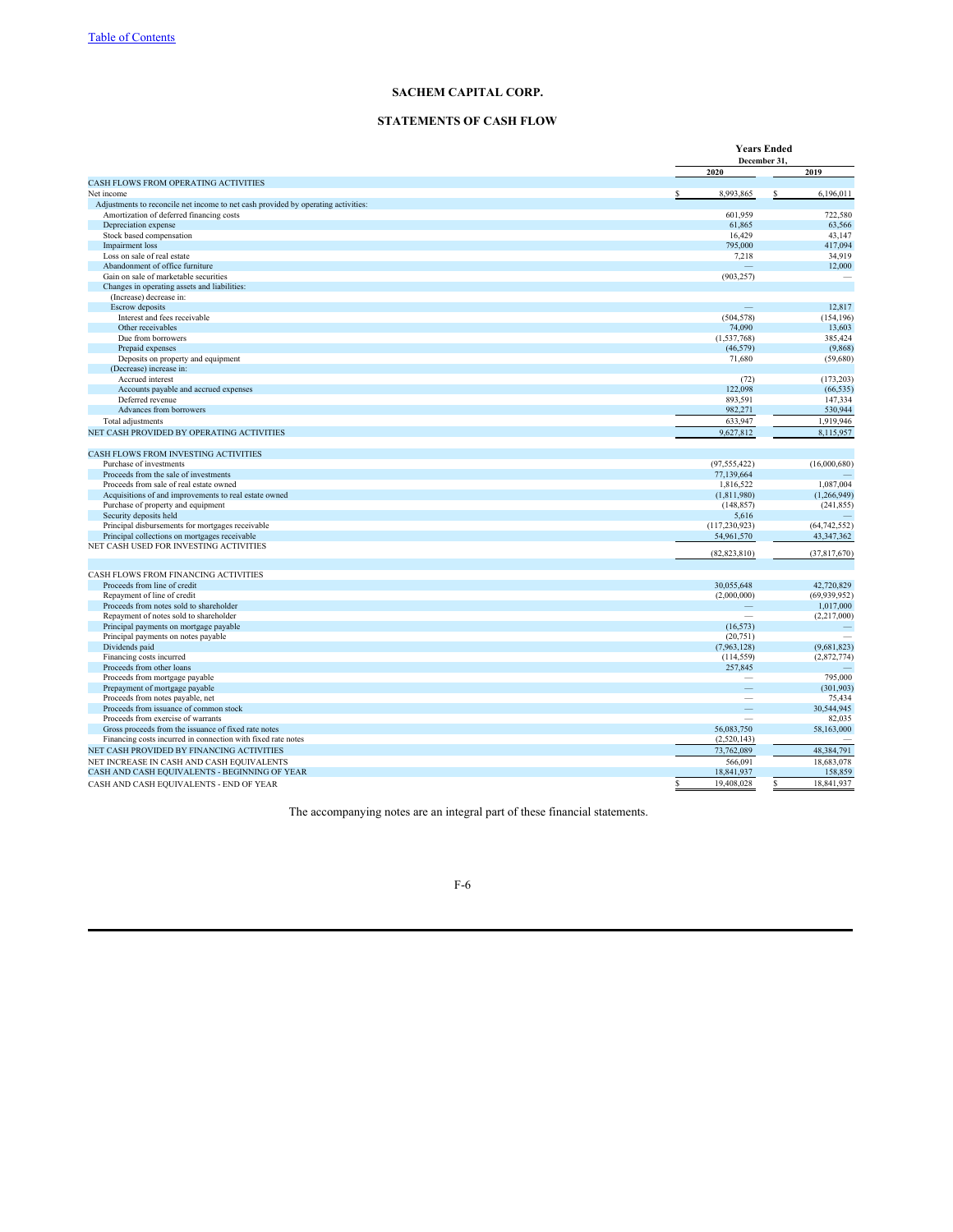### **STATEMENTS OF CASH FLOW (Continued)**

|                                                    | <b>Years Ended</b><br>December 31, |  |           |
|----------------------------------------------------|------------------------------------|--|-----------|
|                                                    | 2020                               |  | 2019      |
| SUPPLEMENTAL DISCLOSURES OF CASH FLOWS INFORMATION |                                    |  |           |
| Taxes paid                                         | $\overline{\phantom{a}}$           |  |           |
| Interest paid                                      | 4,945,448                          |  | 2.237.240 |
|                                                    |                                    |  |           |
| SUPPLEMENTAL INFORMATION-NON-CASH                  |                                    |  |           |
| Original Issue Discount                            | 280,000                            |  |           |
| Dividends declared and payable                     | 2,654,976                          |  |           |
|                                                    |                                    |  |           |

# SUPPLEMENTAL DISCLOSURES OF NONCASH INVESTING AND FINANCING ACTIVITIES

Real estate acquired in connection with the foreclosure of certain mortgages, inclusive of interest and and other fees receivable, during the year ended December 31, 2019 amounted to \$5,406,477.

During the year ended December 31, 2019, mortgages receivable, affiliate in the amount of \$879,457 were reduced to \$0 as the underlying loans were transferred to the Company and are included in mortgages receivable.

Real estate acquired in connection with the foreclosure of certain mortgages, inclusive of interest and and other fees receivable, during the year ended December 31, 2020 amounted to \$1,553,103.

The accompanying notes are an integral part of these financial statements.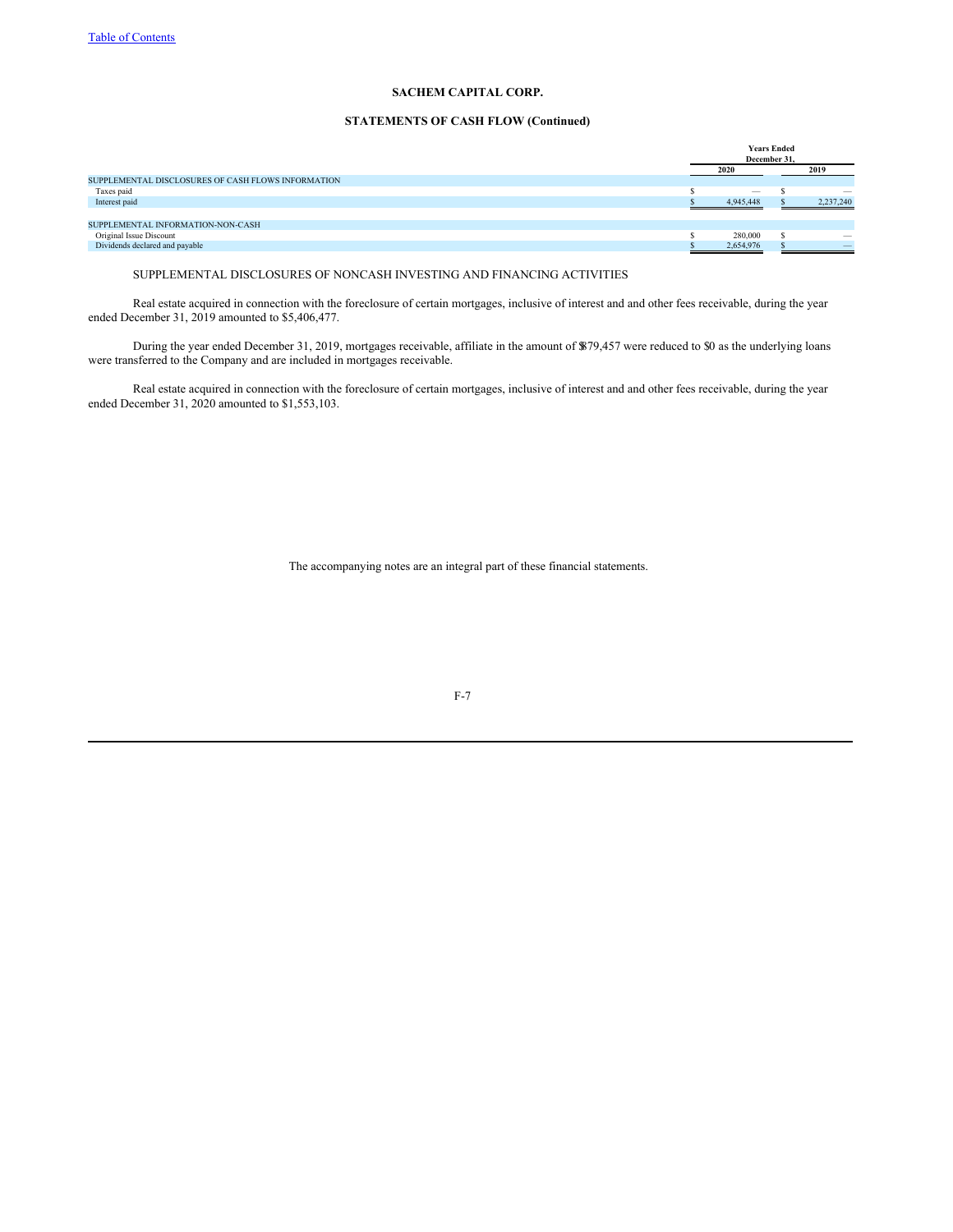## **SACHEM CAPITAL CORP. NOTES TO FINANCIAL STATEMENTS DECEMBER 31, 2020**

# **1. The Company**

Sachem Capital Corp. (the "Company"), a New York corporation, specializes in originating, underwriting, funding, servicing and managing a portfolio of first mortgage loans. The Company offers short term (*i.e.*, one to three years), secured, non-banking loans (sometimes referred to as "hard money" loans) to real estate owners and investors to fund their acquisition, renovation, development, rehabilitation or improvement of properties located primarily in Connecticut. The properties securing the Company's loans are generally classified as residential or commercial real estate and, typically, are held for resale or investment. Each loan is secured by a first mortgage lien on real estate and may also be secured with additional collateral, such as other real estate owned by the borrower or its principals or a pledge of the ownership interests in the borrower by the principals thereof, as well as personal guarantees by the principals of the borrower. The Company does not lend to owner occupants. The Company's primary underwriting criteria is a conservative loan to value ratio. In addition, the Company may make opportunistic real estate purchases apart from its lending activities.

# **2. Significant Accounting Policies**

# *Use of Estimates*

The preparation of financial statements in conformity with generally accepted accounting principles in the United States of America requires management to make estimates and assumptions that affect the reported amounts of assets and liabilities and disclosure of contingent assets and liabilities at the date of the financial statements and the reported amounts of revenues and expenses during the reporting period. Management will base the use of estimates on (a) various assumptions that consider its experience, (b) the Company's projections regarding future operations and (c) general financial market and local and general economic conditions. Actual amounts could differ from those estimates.

## *Cash and Cash Equivalents*

We consider all demand deposits, cashier's checks, money market accounts and certificates of deposit with an original maturity of three months or less to be cash equivalents. We maintain our cash and cash equivalents at financial institutions. The combined account balances typically exceed the Federal Deposit Insurance Corporation insurance coverage, and, as a result, there is a concentration of credit risk related to amounts on deposit. We believe that the risk is not significant.

### *Allowance for Loan Loss*

The Company reviews each loan on a quarterly basis and evaluates the borrower's ability to pay the monthly interest, the borrower's likelihood of executing the original exit strategy, as well as the loan-to-value (LTV) ratio. Based on the analysis, management determines if any provisions for impairment of loans should be made and whether any loan loss reserves are required.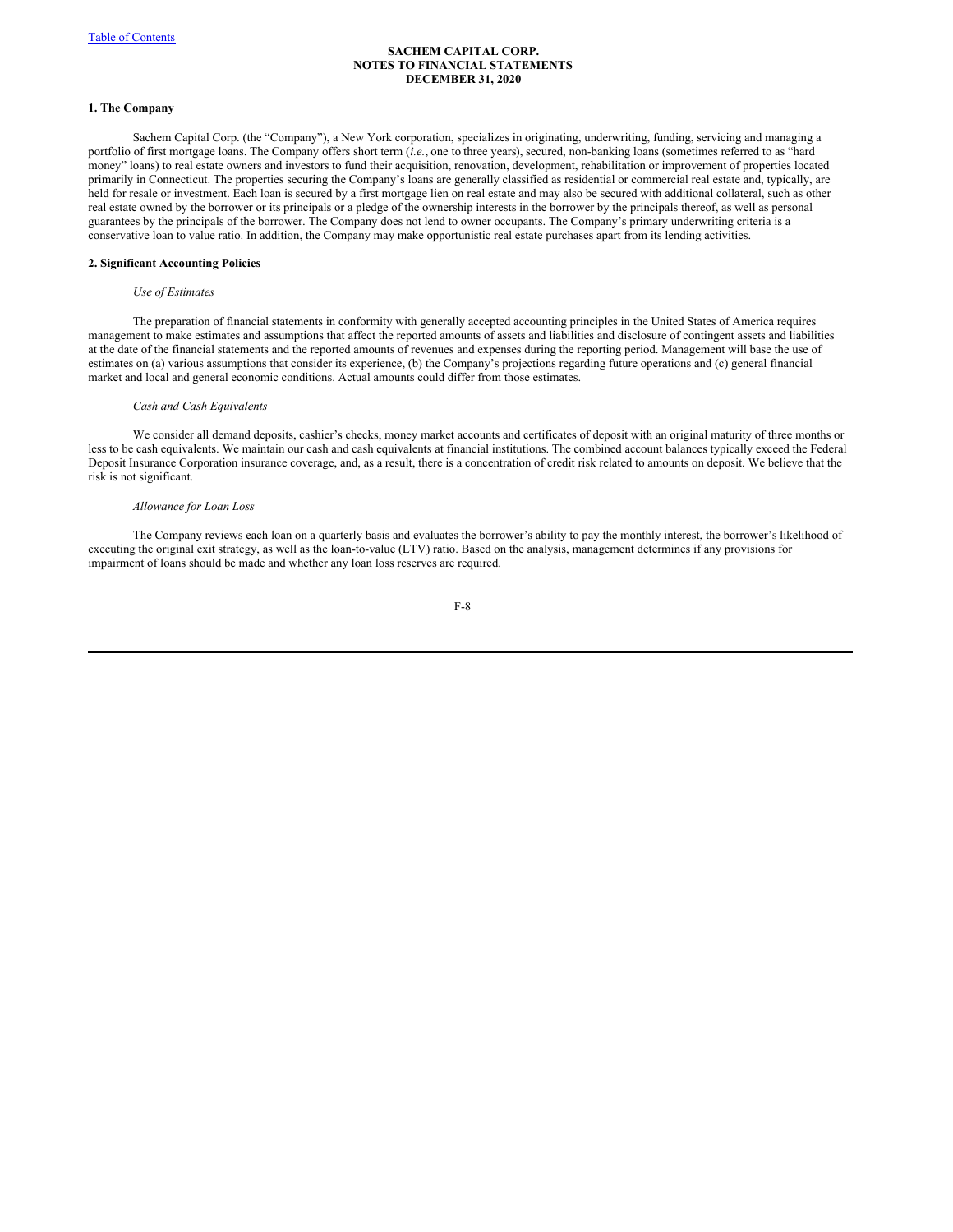## **SACHEM CAPITAL CORP. NOTES TO FINANCIAL STATEMENTS DECEMBER 31, 2020**

## *Fair Value Measurements*

The framework for measuring fair value provides a fair value hierarchy that prioritizes inputs to valuation techniques used to measure fair value. The hierarchy gives the highest priority to unadjusted quoted prices in active markets for identical assets or liabilities (Level 1) and the lowest priority to unobservable inputs (Level 3). The three levels of the fair value hierarchy under FASB ASC 820 are described as follows:

Level 1 Inputs to the valuation methodology are unadjusted quoted prices for identical assets or liabilities in active markets that the Company can access.

Level 2 Inputs to the valuation methodology include:

- quoted prices for similar assets or liabilities in active markets;
- quoted prices for identical or similar assets or liabilities in inactive markets;
- inputs other than quoted prices that are observable for the asset or liability; and
- inputs that are derived principally from or corroborated by observable market data by correlation to other means.

If the asset or liability has a specified (*i.e.*, contractual) term, the Level 2 input must be observable for substantially the full term of the asset or liability.

Level 3 Inputs to the valuation methodology are unobservable and significant to the fair value measurement.

#### *Property and Equipment*

Land and building acquired in December 2016 to serve as the Company's office facilities is stated at cost. The building is being depreciated using the straight-line method over its estimated useful life of 40 years. Expenditures for repairs and maintenance are charged to expense as incurred. The Company relocated its entire operations to this property in March 2019.

# *Impairment of Long-Lived Assets*

The Company continually monitors events or changes in circumstances that could indicate carrying amounts of long-lived assets may not be recoverable. When such events or changes in circumstances occur, the Company assesses the recoverability of long-lived assets by determining whether the carrying value of such assets will be recovered through undiscounted expected future cash flows. If the total of the undiscounted cash flows is less than the carrying amount of these assets, the Company recognizes an impairment loss based on the excess of the carrying amount over the fair market value of the assets.

#### *Deferred Financing Costs*

Costs incurred in connection with the Company's revolving credit facilities, described in Note 8—Line of Credit and Mortgage Payable, were amortized over the term of the applicable facility using the straight-line method. Unamortized deferred financing costs relating to the Company's \$35 million credit facility were expensed when the facility was terminated on June 25, 2019 and the entire balance due was paid in full.

Costs incurred by the Company in connection with the public offering of its unsecured, unsubordinated notes, described in Note 10–Notes Payable, are being amortized over the term of the respective Notes.

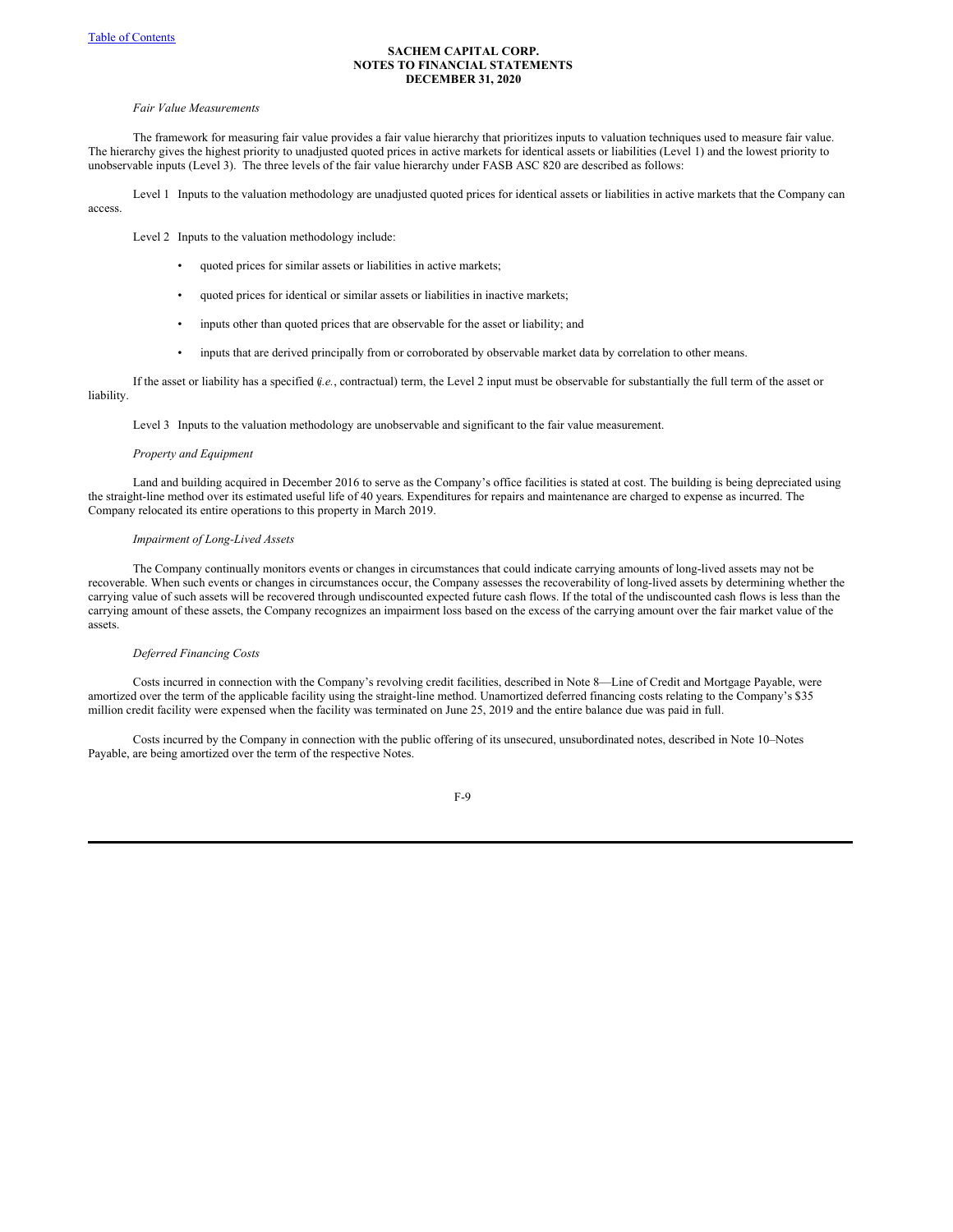#### *Revenue Recognition*

Interest income from the Company's loan portfolio is earned, over the loan period and is calculated using the simple interest method on principal amounts outstanding. Generally, the Company's loans provide for interest to be paid monthly in arrears. The Company does not accrue interest income on mortgages receivable that are more than 90 days past due. Interest income not accrued at December 31, 2020 and collected prior to the issuance of this report is included in 2020 income.

Origination fee revenue, generally 2% – 5% of the original loan principal amount, is collected at loan funding and is recognized ratably over the contractual life of the loan in accordance with ASC 310.

### *Income Taxes*

The Company believes it qualifies as a REIT for federal income tax purposes and operates accordingly. It made the election to be taxed as a REIT on its 2017 Federal income tax return. The Company's qualification as a REIT depends on its ability to meet on a continuing basis, through actual investment and operating results, various complex requirements under the Internal Revenue Code of 1986, as amended, relating to, among other things, the sources of its income, the composition and values of its assets, its compliance with the distribution requirements applicable to REITs and the diversity of ownership of its outstanding capital stock. So long as it qualifies as a REIT, the Company, generally, will not be subject to U.S. federal income tax on its taxable income distributed to its shareholders. However, if it fails to qualify as a REIT in any taxable year and does not qualify for certain statutory relief provisions, it will be subject to U.S. federal income tax at regular corporate rates and may also be subject to various penalties and may be precluded from re-electing REIT status for the four taxable years following the year during in which it lost its REIT qualification.

The Company has adopted the provisions of Financial Accounting Standards Board ("FASB") ASC Topic 740-10 "Accounting for Uncertainty in Income Taxes." The standard prescribes a recognition threshold and measurement attribute for financial statement recognition and measurement of a tax position taken or expected to be taken in a tax return and disclosure required. Under this standard, an entity may only recognize or continue to recognize tax positions that meet a "more likely than not" threshold. The Company recognizes interest and penalties, if any, related to unrecognized tax benefits in interest expense. The Company has determined that there are no uncertain tax positions requiring accrual or disclosure in the accompanying financial statements as of December 31, 2020 and 2019.

### *Earnings Per Share*

Basic and diluted earnings per share are calculated in accordance with ASC 260*—*"Earnings Per Share." Under ASC 260, basic earnings per share is computed by dividing income available to common shareholders by the weighted-average number of common shares outstanding for the period. The computation of diluted earnings per share is similar to basic earnings per share, except that the denominator is increased to include the potential dilution from the exercise of stock options and warrants for common shares using the treasury stock method. The numerator in calculating both basic and diluted earnings per common share for each period is the reported net income.

#### *Recent Accounting Pronouncements*

In May 2019, the FASB issued ASU 2019-05, "Financial Instruments— Credit Losses (Topic 326): Targeted Transition Relief," which requires that entities use a new forward looking "expected loss" model that, generally, will result in the earlier recognition of an allowance for credit losses. This ASU also allows entities to irrevocably elect the fair value option for certain financial assets previously measured at amortized cost upon adoption of ASU 2016-13, "Measurement of Credit Losses on Financial Instruments." However, after beginning to implement the various key provisions of this ASU, and recognizing the complexities and challenges required, we determined to take advantage of our status as an emerging growth company, which allows us to defer the adoption of this ASU until our year ended December 31, 2023.

$$
F-10
$$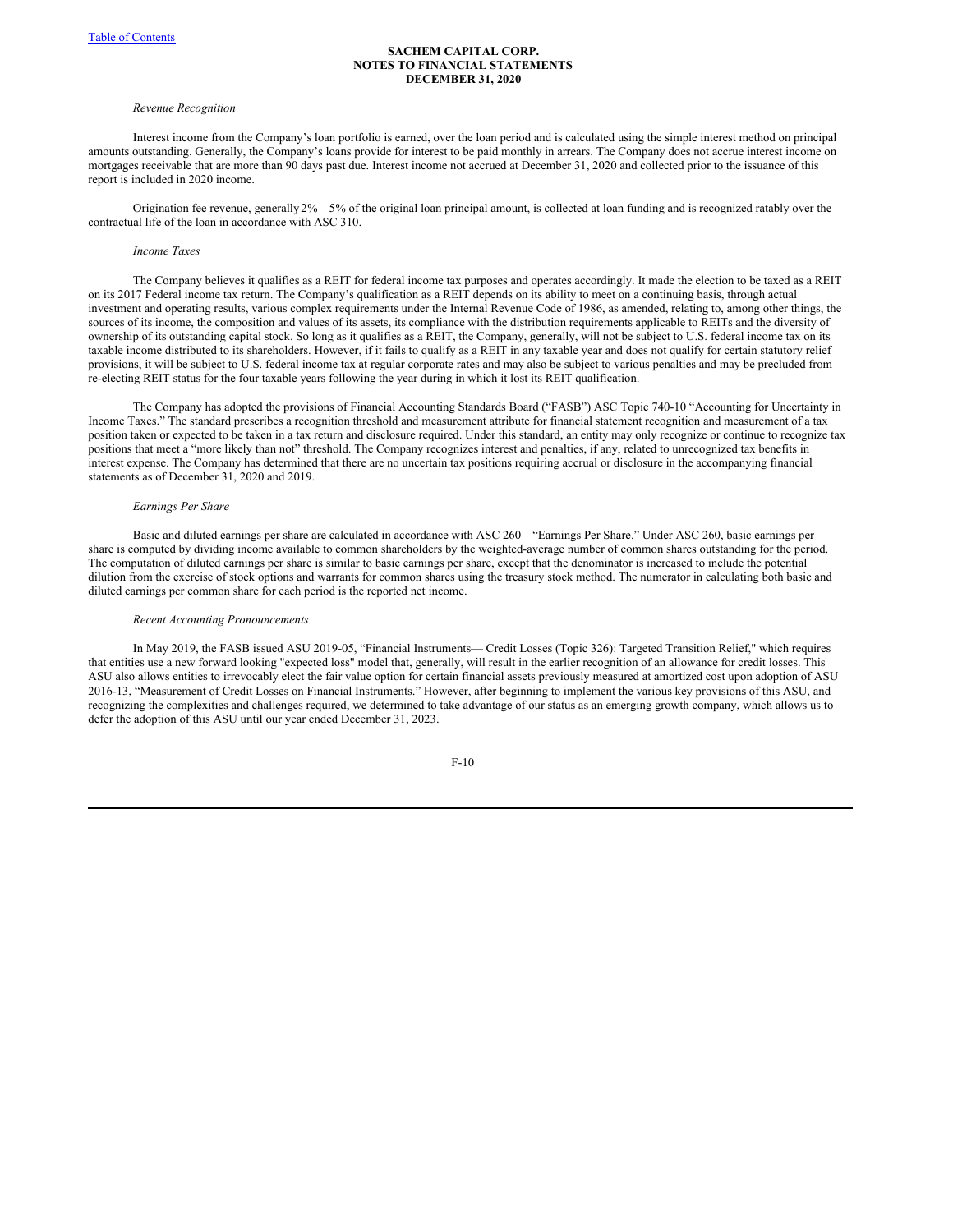For smaller reporting companies, such as the Company, ASU 2016-13 is effective for fiscal years beginning after December 15, 2022. As indicated in previous filings, the Company had intended to adopt ASU 2016-13 as of January 1, 2020. However, given the complexity of ASU 2016-13 and upon becoming aware that smaller reporting companies were not required to implement ASU 2-16-13 yet, the Company has decided to defer its implementation ASU 2016-13.

In December 2019, the FASB issued ASU 2019-12, "Income Taxes (Topic 740): Simplifying the Accounting for Income Taxes." This ASU modifies ASC 740 to remove certain exceptions and adds guidance to reduce complexity in certain areas. For companies that file with the Securities and Exchange Commission, the standard is effective for fiscal years beginning after December 15, 2020, and interim periods within those fiscal years. Early adoption is permitted but requires simultaneous adoption of all provisions of the new standard. The Company believes that the adoption of this guidance will not have a material impact on its financial statements.

In March 2020, the FASB issued ASU 2020-04, "Reference Rate Reform: Facilitation of the Effects of Reference Rate Reform on Financial Reporting." This ASU provides optional expedients and exceptions for applying U.S. GAAP to contract modifications and hedging relationships, subject to meeting certain criteria, that reference LIBOR or another rate that is expected to be discontinued. In January 2021, the FASB issued ASU 2021-01, "Reference Rate Reform (Topic 848): Scope." ASU 2021-01 amends ASU 2020-04 and focuses on refining accounting relief for modifications made to certain derivatives and hedging contracts, such as interest rate swaps. The Company believes that neither the adoption of ASU 2020-04 nor the adoption of ASU 2021-01 will have a material impact on its financial statements as it currently does not have any indebtedness tied to LIBOR or any other rate expected to be discontinued.

In August 2018, the FASB issued ASU 2018-13, "Fair Value Measurement (Topic 820)." ASU 2018-13 amends certain disclosure requirements regarding the fair value hierarchy of investments in accordance with GAAP, particularly the significant unobservable inputs used to value investments within Level 3 of the fair value hierarchy. The Company adopted this guidance effective on January 1, 2020. The Company's adoption of this guidance did not have a material impact on its financial statements.

Management does not believe that any other recently issued, but not yet effective, accounting standards if currently adopted would have a material effect on the Company's financial statements.

#### **3. Fair Value Measurement**

The asset or liability's fair value measurement level within the fair value hierarchy is based on the lowest level of any input that is significant to the fair market value measurement. Valuation techniques used need to maximize the use of observable inputs and minimize the use of unobservable inputs.

The following table sets forth by Level, within the fair value hierarchy, the Company's assets at fair value as of December 31, 2020:

|                          | <b>Level 1</b> | Level 2 | <b>Level 3</b> | Total        |
|--------------------------|----------------|---------|----------------|--------------|
| Certificates of Deposit  |                |         | _              |              |
| Stocks and ETF's         | 6.722.795      |         |                | 6,722,795    |
| <b>Mutual Funds</b>      | 30,570,908     |         | -              | 30,570,908   |
| <b>Total Investments</b> | 37, 293, 703   | _       | -              | 37, 293, 703 |
| <b>Real Estate Owned</b> |                |         | 8.861.609      | 8.861.609    |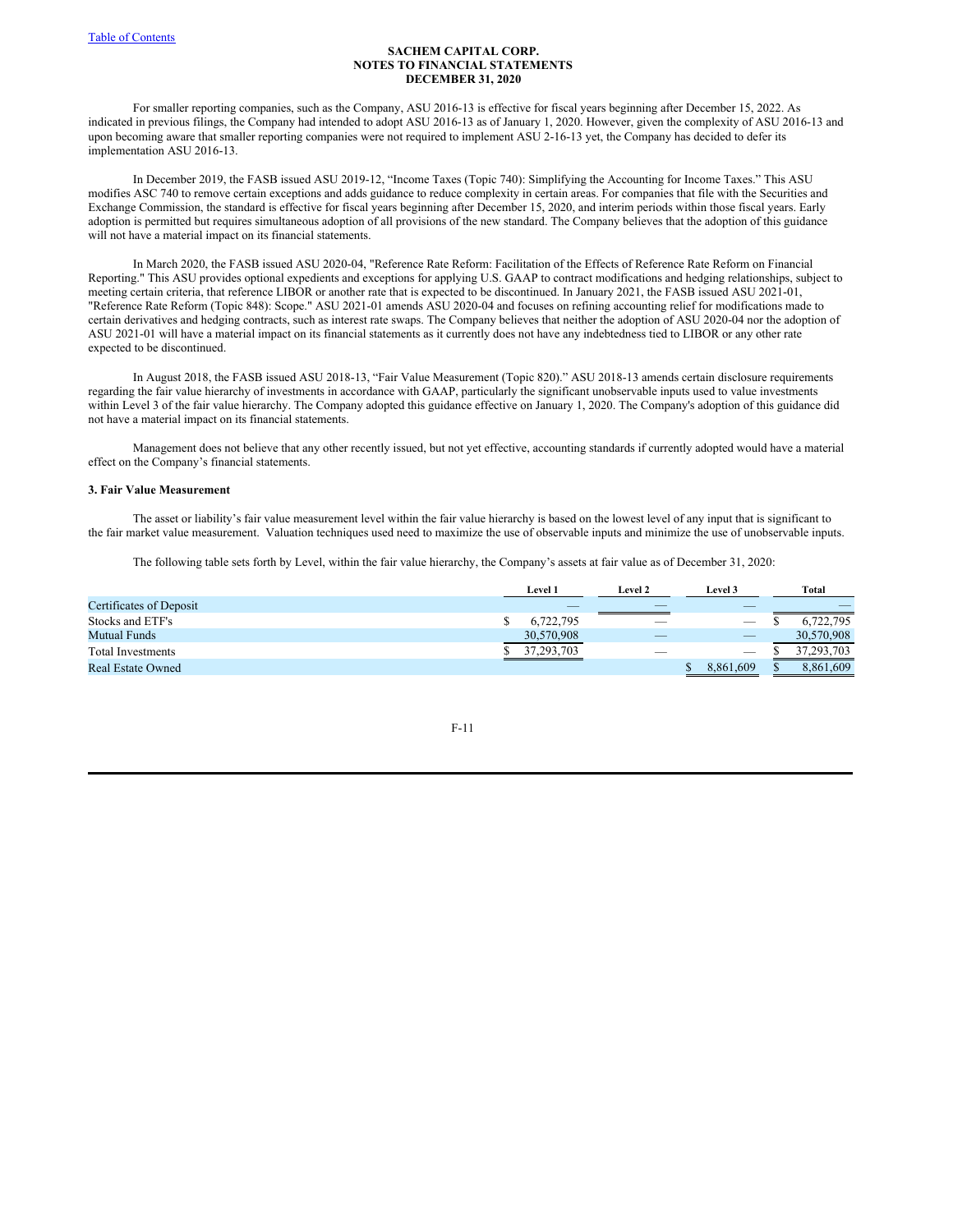The following table sets forth by Level, within the fair value hierarchy, the Company's assets at fair value as of December 31, 2019:

|                          | <b>Level 1</b>           | <b>Level 2</b> | <b>Level 3</b>                  | Total      |
|--------------------------|--------------------------|----------------|---------------------------------|------------|
| Certificates of Deposit  | $\overline{\phantom{a}}$ | 2.999.738      | $\overline{\phantom{a}}$        | 2.999.738  |
| Stocks and ETF's         | 2.990.008                |                | $\hspace{0.1mm}-\hspace{0.1mm}$ | 2.990.008  |
| <b>Mutual Funds</b>      | 12,959,794               |                |                                 | 12,959,794 |
| <b>Total Investments</b> | 15,949,802               |                | -                               | 15.949.802 |
| <b>Real Estate Owned</b> |                          |                | 8.258.082                       | 8.258.082  |

Following is a description of the methodologies used for assets measured at fair value:

*Certificates of deposit:* Included in cash and cash equivalents and are valued at amortized cost, which approximates fair value.

*Stocks and ETFs:* Valued at the closing price reported in the active market in which the individual securities are traded.

*Mutual funds:* Valued at the daily closing price reported by the fund. Mutual funds held by the Company are open-end mutual funds that are registered with the U.S. Securities and Exchange Commission. These funds are required to publish their daily net asset values and to transact at that price. The mutual funds held by the Company are deemed to be actively traded.

*Real estate owned:* The Company estimates fair values of real estate owned using market information such as recent sales contracts, appraisals, recent sales, assessed values or discounted cash value models.

#### **4. Mortgages Receivable**

The Company offers secured, non-banking loans to real estate owners and investors (also known as "hard money" loans) to fund their acquisition, renovation, development, rehabilitation or improvement of properties located primarily in Connecticut. The loans are secured by first mortgage liens on one or more properties owned by the borrower or related parties. In addition, each loan is personally guaranteed by the borrower or its principals, which guarantees may be collaterally secured as well. The loans are generally for a term of one to three years. The loans are initially recorded and carried thereafter, in the financial statements, at cost. Most of the loans provide for monthly payments of interest only (in arrears) during the term of the loan and a "balloon" payment of the principal on the maturity date.

For the years ended December 31, 2020 and 2019, the aggregate amounts of loans funded by the Company were \$117,230,923 and \$64,742,552, respectively, offset by principal repayments of \$54,961,570 and \$43,347,362, respectively.

As of December 31, 2020, the Company's mortgage loan portfolio includes loans ranging in size from \$2,600 to \$10,780,000 with stated interest rates ranging from 5.0% to 13.0% and a default interest rate for non-payment of18%.

At December 31, 2020 and 2019, no single borrower had loans outstanding representing more than10% of the total balance of the loans outstanding.

The Company will agree to extend the term of a loan if, at the time of the extension, the loan and the borrower meets all the Company's underwriting requirements. The Company treats a loan extension as a new loan.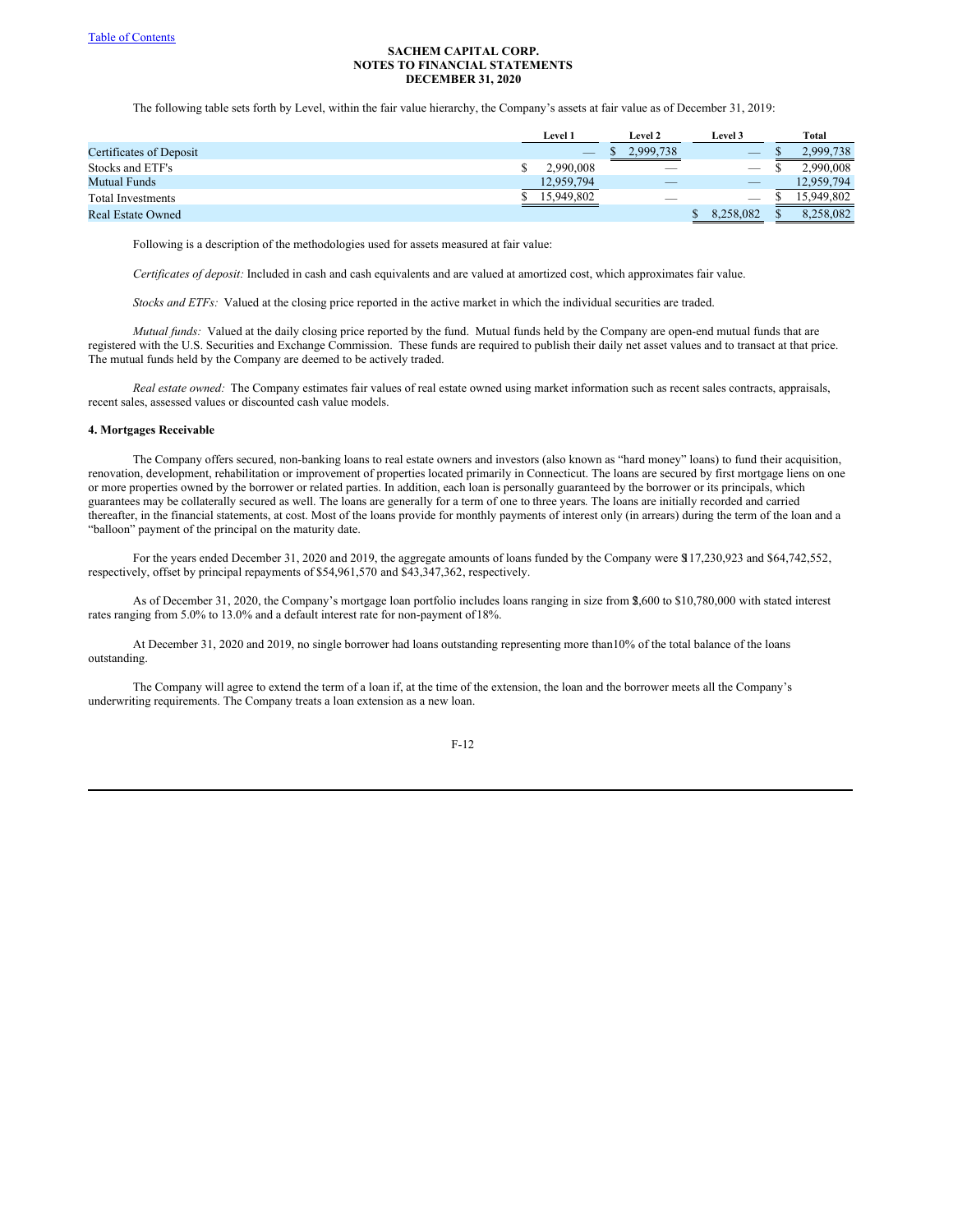# *Credit Risk*

Credit risk profile based on loan activity as of December 31, 2020 and 2019:

|                   |                           |            |    |              |                  | Total       |
|-------------------|---------------------------|------------|----|--------------|------------------|-------------|
|                   |                           |            |    |              |                  | Outstanding |
|                   | Residential               | Commercial |    | ∟and         | <b>Mixed Use</b> | Mortgages   |
| December 31, 2019 | 71.605.920                | 16.122.990 | S. | 5.639.979    | 979.800          | 94.348.689  |
| December 31, 2020 | 112.240.129 \$ 33.548.683 |            |    | \$ 6.111.670 | \$ 3.715.818     | 155,616,300 |

As of December 31, 2020, the following is the maturities of mortgages receivable for the years ending December 31:

| 2021  | $\mathbf{s}$ | 112,313,184 |
|-------|--------------|-------------|
| 2022  |              | 33,433,297  |
| 2023  |              | 9,598,788   |
| 2024  |              | 271,031     |
| Total |              | 155,616,300 |

At December 31, 2020, of the495 mortgage loans in the Company's portfolio,sixteen were the subject of foreclosure proceedings. The aggregate outstanding principal balance of these and the accrued but unpaid interest and borrower charges as of December 31, 2020 was approximately \$3.1 million. In the case of each of these loans, the Company believes the value of the collateral exceeds the outstanding balance on the loan.

At December 31, 2019, of the438 mortgage loans in the Company's portfolio,nine were the subject of foreclosure proceedings. The aggregate outstanding principal balance of these loans and the accrued but unpaid interest and borrower charges as of December 31, 2019 was approximately \$2.8 million. In the case of each of these loans, the Company believes the value of the collateral exceeds the outstanding balance on the loan.

#### **5. Real Estate Owned**

Property purchased for rental or acquired through foreclosure are included on the balance sheet as real estate owned.

As of December 31, 2020 and 2019, real estate owned totaled\$8,861,609 and \$8,258,082, respectively, with no valuation allowance in either year. During the year ended December 31, 2020 the Company recorded an impairment loss of \$795,000 compared to an impairment loss of\$417,094 in 2019.

As of December 31, 2020, real estate owned included\$1,393,398 of real estate held for rental and \$7,468,211 of real estate held for sale. As of December 31, 2019, real estate owned included \$558,672 of real estate held for rental and \$7,699,410 of real estate held for sale.

### *Properties Held for Sale*

During the year ended December 31, 2020, the Company sold two properties held for sale and recognized an aggregate loss of \$7,219. During the year ended December 31, 2019, the Company sold six properties, of which three were held for sale and three were held for rental, and recognized an aggregate loss of \$34,919.

### *Properties Held for Rental*

As of December 31, 2020, five properties, four single-family residences and one commercial building, were held for rental. Four properties are leased on a month-month basis and the other one is subject to a lease expiring in March 2022. During the year ended December 31, 2020, three purchase options expired and one property is subject to an option to purchase in favor of the current lessee.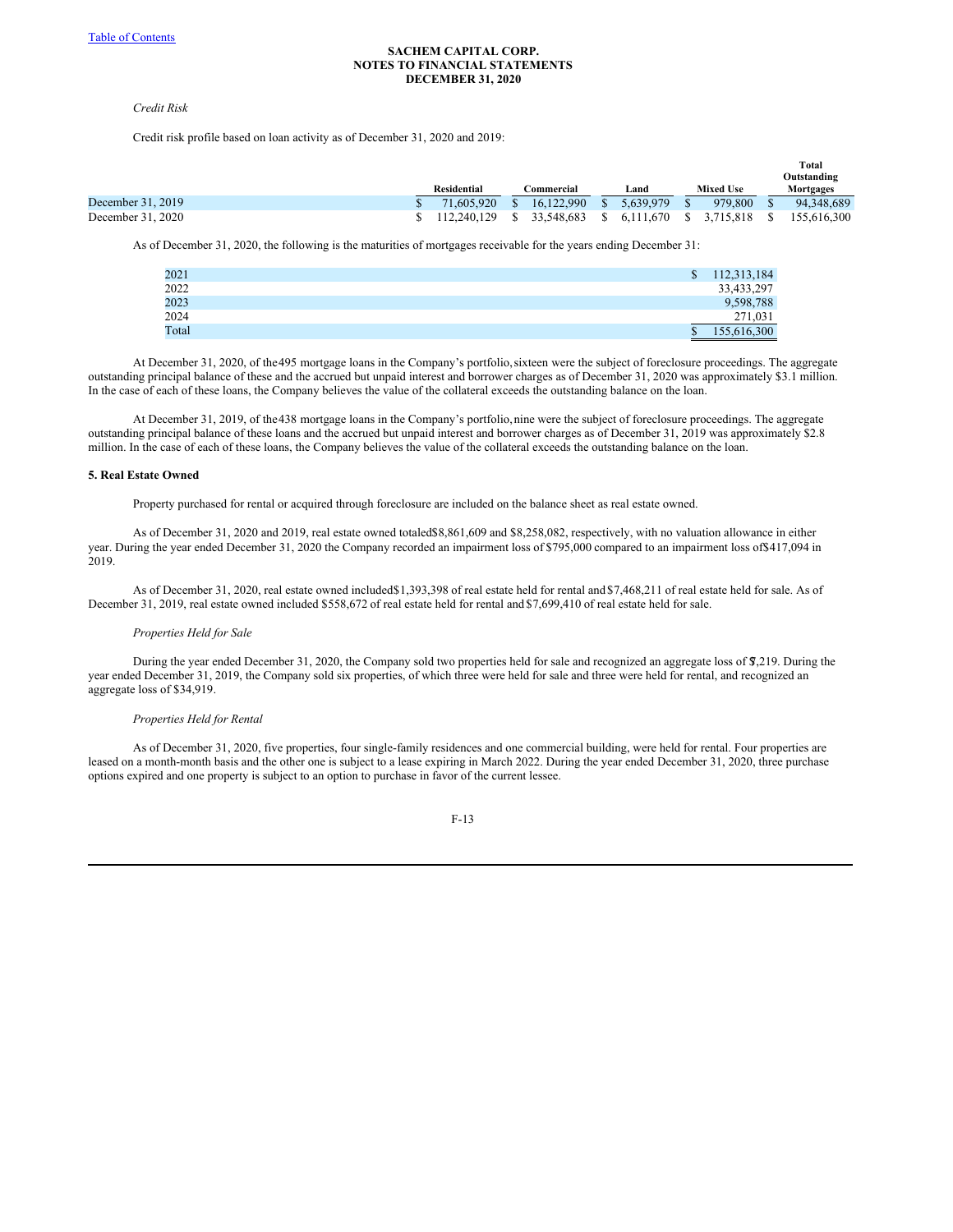Rental payments due from real estate held for rental are as follows:

| Year ending December 31, 2021 | 20,100 |
|-------------------------------|--------|
| Year ending December 31, 2022 | 5,025  |
| Total                         | 25.125 |

#### **6. Profit Sharing Plan**

On April 16, 2018, the Company's Board of Directors approved the adoption of the Sachem Capital Corp. 401(k) Profit Sharing Plan (the "401(k) Plan"). All employees, who meet the participation criteria, are eligible to participate in the 401(k) Plan. Under the terms of the 401(k) Plan, the Company is obligated to contribute 3% of a participant's compensation to the 401(k) Plan on behalf of an employee-participant. For the years ended December 31, 2020 and 2019, the 401(k) Plan expense was \$47,164 and \$36,771, respectively.

# **7. Line of Credit and Mortgage Payable**

#### *Line of Credit*

Effective May 11, 2018, the Company obtained a \$35 million credit facility (the "Webster Credit Facility") with Webster Business Credit Corporation, Bankwell Bank and Berkshire Bank. The Webster Credit Facility was secured by a first priority lien on all the Company's assets, including its mortgage loan portfolio. Interest on the outstanding balance accrued at a rate equal to the 30-day LIBOR rate plus 4.00% per annum. All amounts outstanding under the Webster Credit Facility, including principal, accrued interest and other fees and charges, were to be due and payable May 11, 2022.

On June 25, 2019, the entire outstanding balance of the Webster Credit Facility, including principal, accrued and unpaid interest and other fees, in the aggregate amount of \$19.8 million was paid in full and the Webster Credit Facility was terminated. In connection with the termination of the Webster Credit Facility, the Company expensed non-recurring charges of \$779,641, of which \$439,446 constituted the write-off of non-cash deferred financing costs.

Amortization of all deferred financing costs for the years ended December 31, 2019 was\$722,580 including costs of \$439,446 incurred in connection with the termination of the Webster Credit Facility.

#### *Wells Fargo Margin Line of Credit*

During the year ended December 31, 2020, the Company obtained a margin loan account from Wells Fargo, which is secured by the Company's portfolio of short-term securities. The credit line bears interest at a rate equal to 1.75% below the prime rate (1.5% at December 31, 2020). As of the December 31, 2020 the total outstanding balance was \$28,055,648.

#### *Mortgage Payable*

At December 31, 2020, the Company had a mortgage loan payable of \$767,508. The original amount of the loan was \$795,000 and was secured by a first mortgage loan on the Company's property located at 698 Main Street, Branford, Connecticut. Interest on the mortgage loan accrued at the rate of 5.06% per annum, monthly payments were \$4,710 and the maturity date was to be March 31, 2029. On February 19, 2021 this mortgage loan was repaid in full.

### **8. Financing Transactions**

During the year ended December 31, 2020, the Company generated approximately \$56.1 million (after taking into account the original issue discount) of gross proceeds from the sale of its securities as follows:

(i) \$28,363,750 from the sale of its7.75% unsecured, unsubordinated notes due September 30, 2025 in September and October 2020; and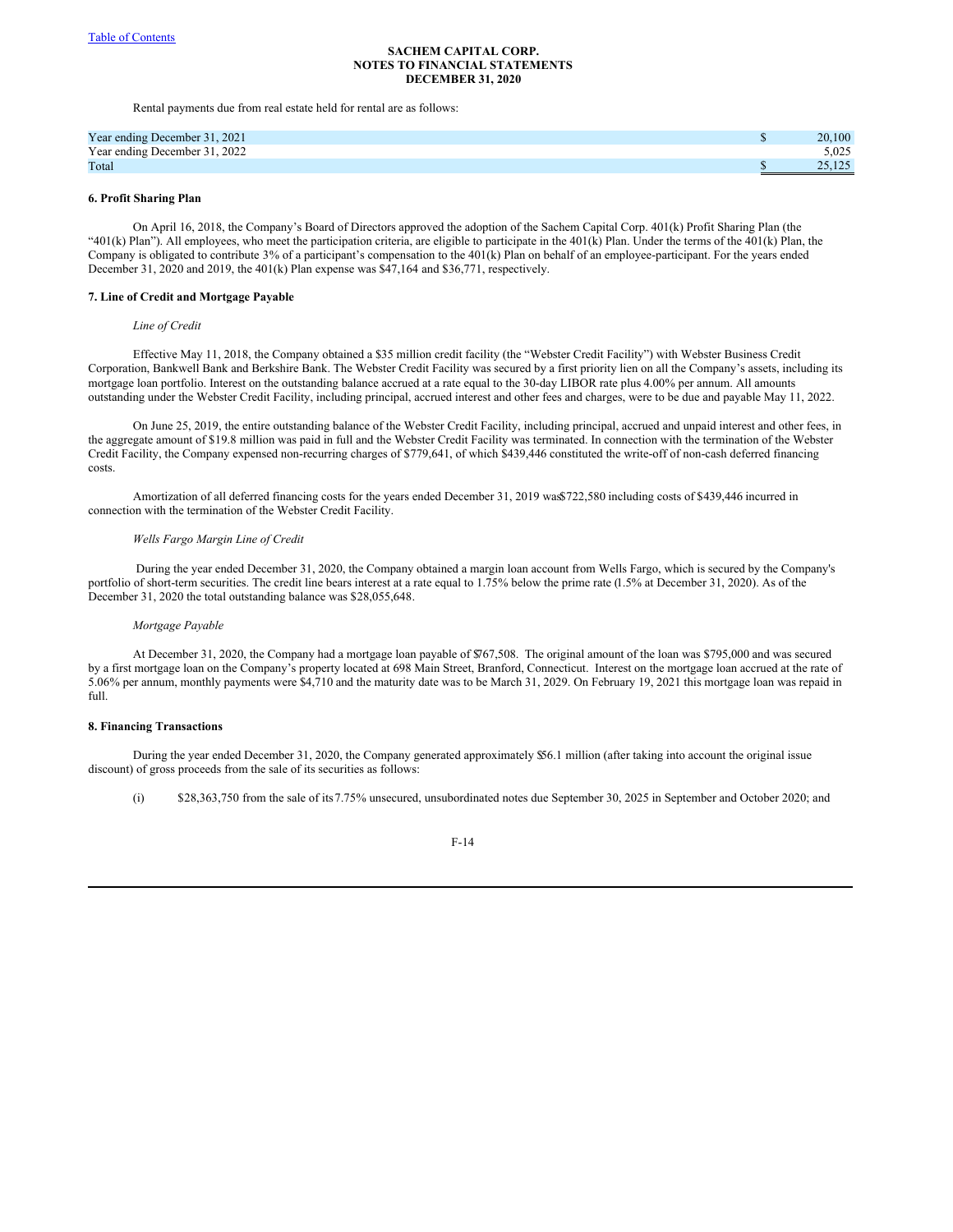(ii) \$27,720,000 from the sale of additional September 2025 Notes in December 2020.

The net proceeds from the sale of these securities were used primarily to fund new mortgage loans and for working capital and general corporate purposes.

During the year ended December 31, 2019, the Company generated approximately \$90.3 million of gross proceeds from the sale of its securities as follows:

- (i) \$20,533,208 from the sale of 4,354,773 common shares in an "at-the-market" offerings;
- (ii) \$23,663,000 from the sale of its7.125% unsecured, unsubordinated notes due June 30, 2024;
- (iii) \$82,035 from the exercise of 16,407 warrants;
- (iv) \$11,500,000 from the sale of 2,300,000 common shares from an equity offering; and
- (v) \$34,500,000 from the sale of its6.875% unsecured, unsubordinated notes due December 30, 2024.

Approximately \$31.5 million of the net proceeds from the sale of the foregoing securities were used to pay-off the Webster Credit Facility and the balance was used to fund new mortgage loans and for general corporate purposes.

#### **9. Notes Payable**

At December 31, 2020, the Company had an aggregate of \$109,640,692 of unsecured, unsubordinated notes payable outstanding, net of \$4,606,058 of deferred financing costs (collectively, the "Notes"). The Notes are divided into three series:

- (i) Notes having an aggregate principal amount of \$23,663,000 bearing interest at 7.125% per annum and maturing June 30, 2024 ("the June 2024 Notes");
- (ii) Notes having an aggregate principal amount of \$34,500,000 bearing interest at 6.875% per annum and maturing December 30, 2024 (the "December 2024 Notes"); and
- (iii) Notes having an aggregate principal amount of \$56,363,750 bearing interest at 7.75% per annum and maturing December 30, 2024 (the "September 2025 Notes")

The Notes were sold in underwritten public offerings, were issued in denomination of \$25.00 each and are listed on the NYSE American and trade under the symbol "SCCB", "SACC" and "SCCC", respectively. All the notes were issued at par except for the last tranche of the September 2025 notes, in the original principal amount of \$28 million, which were issued at \$24.75 each. Interest on the Notes is payable quarterly on each March 30, June 30, September 30 and December 30 that they are outstanding. So long as the Notes are outstanding, the Company is prohibited from making distributions in excess of 90% of its taxable income, incurring any additional indebtedness or purchasing any shares of its capital stock unless it has an "Asset Coverage Ratio" of at least 150% after giving effect to the payment of such dividend, the incurrence of such indebtedness or the application of the net proceeds, as the case may be. The Company may redeem the Notes, in whole or in part, without premium or penalty, at any time after their second anniversary of issuance upon at least 30 days prior written notice to the holders of the Notes. The redemption price will be equal to the outstanding principal amount of the Notes redeemed plus the accrued but unpaid interest thereon up to, but not including the date of redemption. The June 2024 Notes will be callable any time after June 30, 2021, the December 2024 Notes will be callable at any time after November 7, 2021 and the 2025 Notes will be callable at any time after September 4, 2022.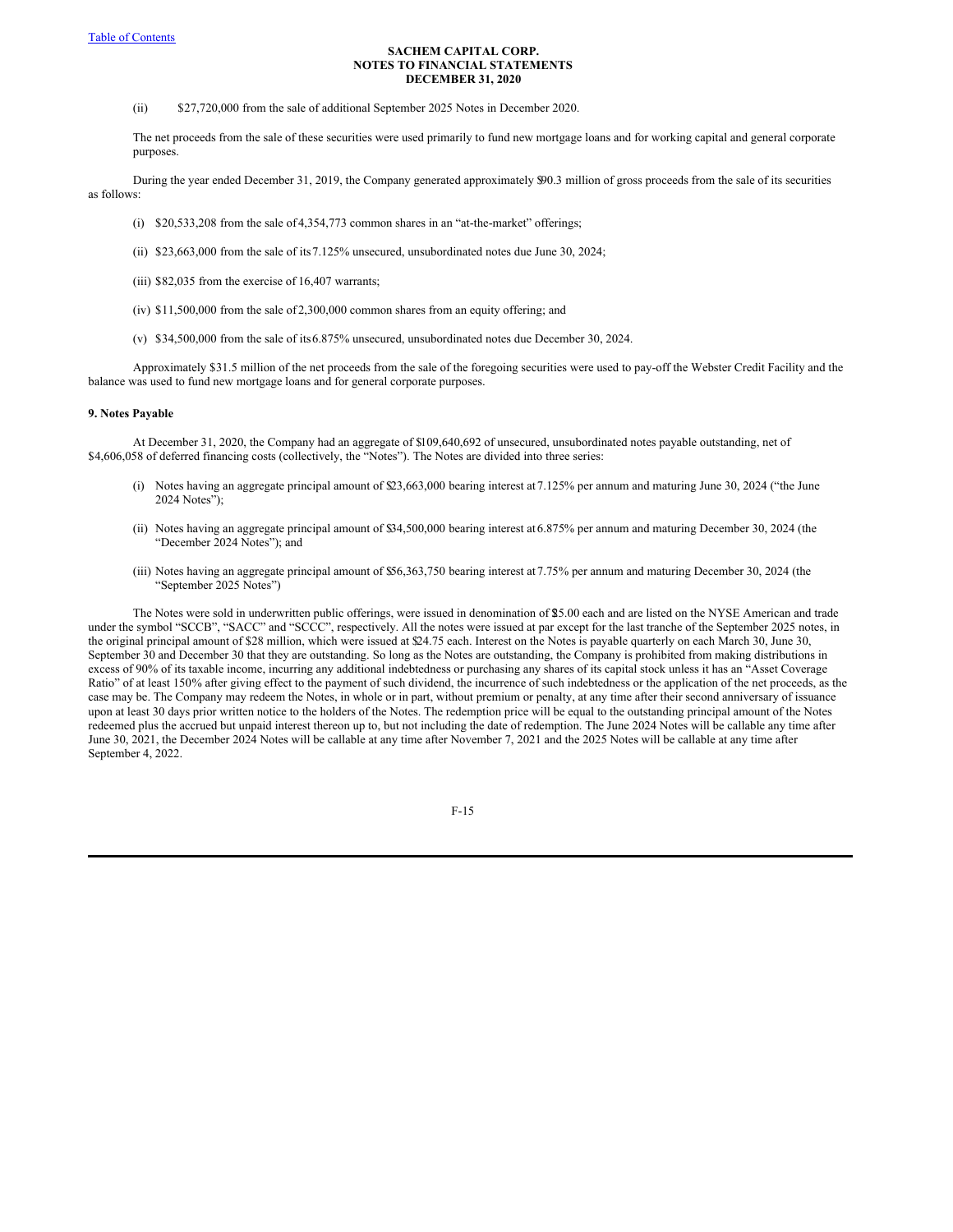## **10. Other Income**

Other income of the Company includes the following:

| <b>Year Ended</b> |           |  |         |
|-------------------|-----------|--|---------|
| December 31.      |           |  |         |
|                   | 2020      |  | 2019    |
|                   | 290.683   |  | 218,804 |
|                   | 672.159   |  | 451,746 |
|                   | 223,440   |  | 153,130 |
|                   | 60.248    |  | 3,008   |
|                   | 1.246.530 |  | 826,688 |
|                   |           |  |         |

#### **11. Commitments and Contingencies**

### *Origination Fees*

Loan origination fees range from 2%-5% of the original loan principal and, generally, are payable at the time the loan is funded. These payments are amortized for financial statement purposes over the life of the loan and will be recorded as income as follows:

Original maturities of deferred revenue are as follows as of:

| Year ending December 31, |           |
|--------------------------|-----------|
| 2021                     | 1,679,813 |
| 2022                     | 394.925   |
| 2023                     | 24.593    |
| Total                    | 2,099,331 |

In instances in which mortgages are repaid before their maturity date, the balance of any unamortized deferred revenue is generally recognized in full at the time of repayment. If the borrower is entitled to a partial refund of the origination fee collected in connection with a prepaid loan, the Company credits the refundable portion against the balance due on the loan. For the years ended December 31, 2020 and 2019, approximately \$55,639 and \$40,070 of origination fees were refunded in connection with prepaid loans.

### *Employment Agreements*

In February 2017, the Company entered into an employment agreement with John Villano, the material terms of which are as follows:(i) the employment term is five years commencing February 9, 2017, with extensions for successive one-year periods unless either party provides written notice at least 180 days prior to the next anniversary date of its intention to not renew the agreement; (ii) a base salary of \$260,000, which was increased in April 2018 to \$360,000; (iii) incentive compensation in such amount as determined by the Compensation Committee of the Company's Board of Directors; (iv) participation in the Company's employee benefit plans; (v) full indemnification to the extent permitted by law; (v) a two-year non-competition period following the termination of employment without cause; and (vi) payments upon termination of employment or a change in control.

In July 2020, the Company entered into an employment agreement with Peter Cuozzo, the material terms of which are as follows: (i) the agreement can be terminated by either party at any time upon delivery of written notice to the other party; (ii) a base salary of \$250,000 per year; (iii) incentive compensation in such amount as determined by the Compensation Committee of the Company's Board of Directors; (iv) participation in the Company's employee benefit plans; (v) full indemnification to the extent permitted by law; (v) subject to a covenant not to compete that continues for 18 months after termination unless he is terminated without "cause" prior to July 1, 2022; and (vi) severance pay equal to 18 months of his base compensation if he is terminated without cause, or if he terminates for good reason, prior to July 1, 2022.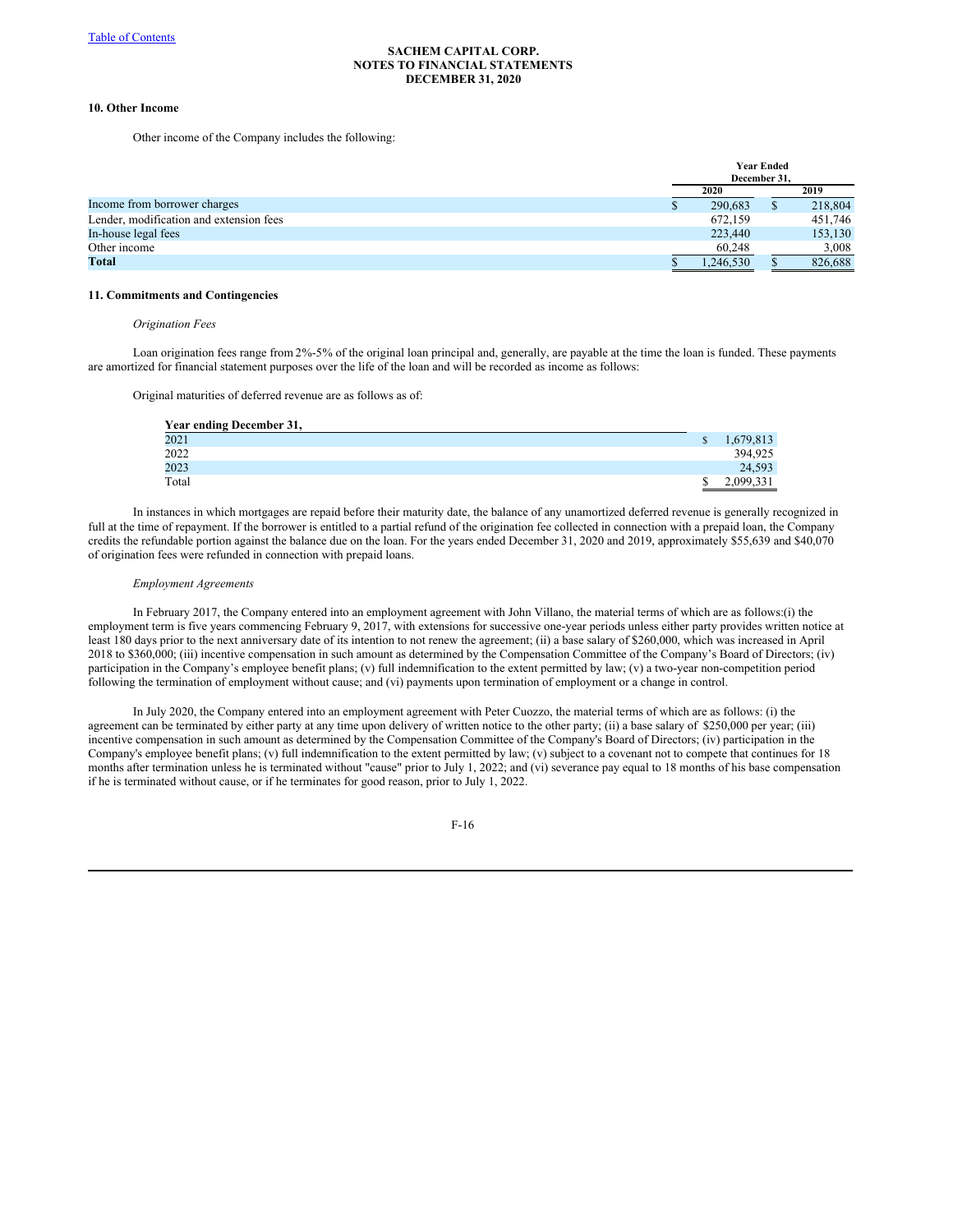#### *Unfunded Commitments*

At December 31, 2020, the Company had future funding obligations totaling \$19,601,731, which can be drawn by the borrowers when the conditions relating thereto have been satisfied.

### *Other*

In the normal course of its business, the Company is named as a party-defendant because it is a mortgagee having interests in real properties that are being foreclosed upon, primarily resulting from unpaid property taxes. The Company actively monitors these actions and, in all cases, believes there remains sufficient value in the subject property to assure that no loan impairment exists. At December 31, 2020, there were five such properties, representing approximately \$276,000 of mortgages receivable.

### **12. Related Party Transactions**

In the ordinary course of business, the Company may originate, fund, manage and service loans to shareholders. The underwriting process on these loans adheres to prevailing Company policy. The terms of such loans, including the interest rate, income, origination fees and other closing costs are the same as those applicable to loans made to unrelated third parties in the portfolio. As of December 31, 2020, and 2019, loans to known shareholders totaled \$9,356,336 and \$6,159,002, respectively. Interest income earned on these loans totaled \$649,159 and \$528,712 for the years ended December 31, 2020 and 2019, respectively.

During the years ended December 31, 2020 and 2019, the wife of the Company's chief executive officer was paid \$108,000 and \$100,000, respectively, for accounting and financial reporting services provided to the Company.

### **13. Concentration of Credit Risk**

Financial instruments that potentially subject the Company to concentrations of credit risk consist primarily of cash, cash equivalents and mortgage loans.

The Company maintains its cash and cash equivalents with two financial institutions. Accounts at the financial institution are insured by the Federal Deposit Insurance Corporation up to \$250,000.

The Company makes loans that are secured by first mortgage liens on real property located primarily in Connecticut. This concentration of credit risk may be affected by changes in economic or other conditions of the geographic area.

Credit risks associated with the Company's mortgage loan portfolio and related interest receivable are described in Note 4-Mortgages Receivable.

#### **14. Outstanding Warrants**

In 2017 the Company consummated two public offerings – the IPO in February and a follow-on offering in October-November. In connection with the IPO, the Company issued to the underwriters warrants to purchase an aggregate of 130,000 common shares at an exercise price of \$6.25 per common share. These warrants are exercisable at any time, and from time to time, in whole or in part, commencing on February 9, 2018 and expire on February 9, 2022. The fair value of these warrants, using the Black-Scholes option pricing model, on the date of issuance was \$114,926. At December 31, 2020, all these warrants were outstanding.

In connection with a public offering that was consummated in October 2017, the Company issued to the underwriters warrants to purchase an aggregate of 187,500 common shares at an exercise price of\$5.00 per share. These warrants are exercisable at any time, and from time to time, in whole or in part, commencing on October 24, 2018 and expire on October 24, 2022. The fair value of these warrants, using the Black-Scholes option pricing model, on the date of issuance was \$131,728. At December 31, 2020, 171,093 of these warrants were outstanding.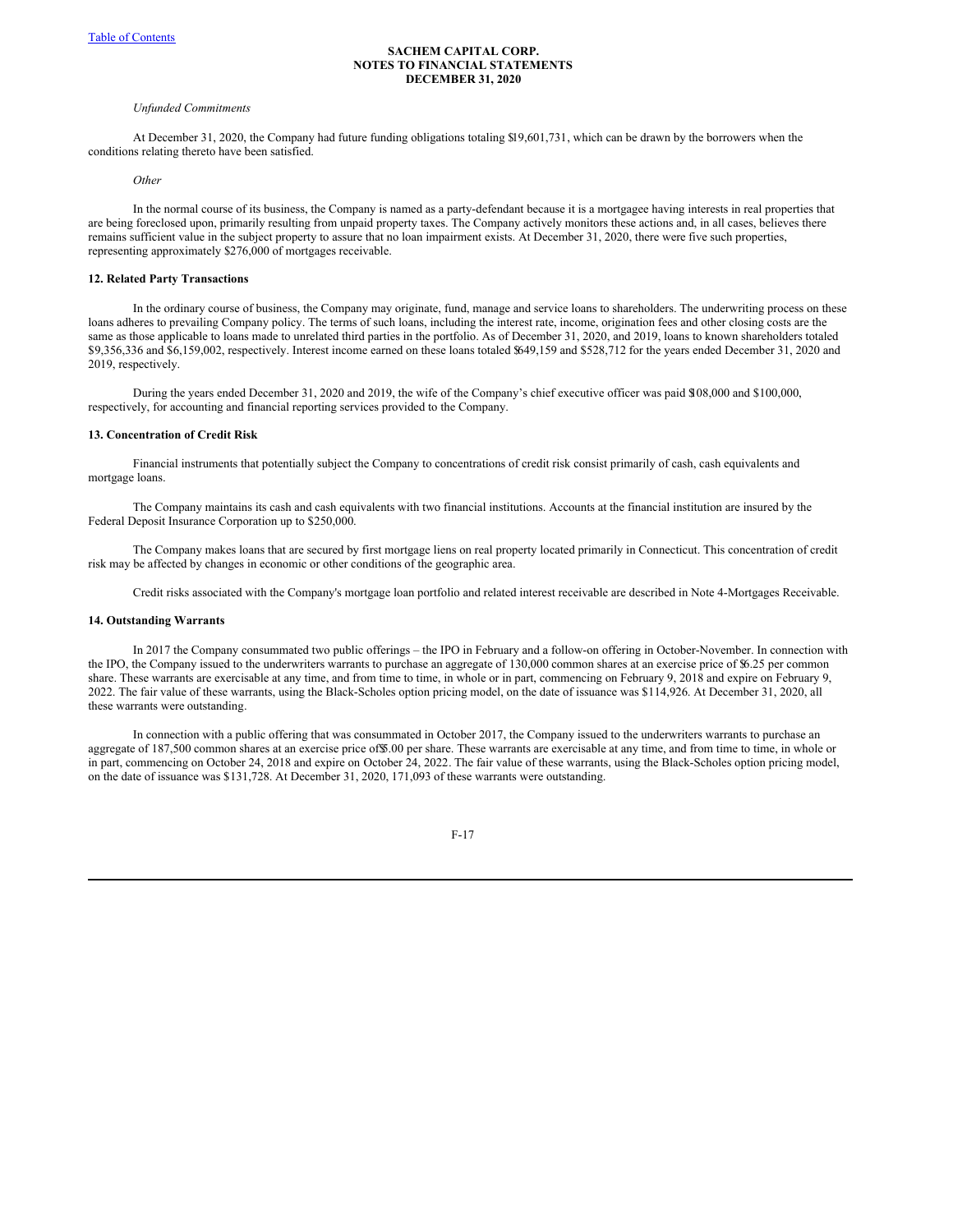#### **15. Stock-Based Compensation**

On October 27, 2016, the Company adopted the 2016 Equity Compensation Plan (the "Plan"), the purpose of which is to align the interests of the Company's officers, other employees, advisors and consultants or any subsidiary, if any, with those of the Company's shareholders and to afford an incentive to such officers, employees, consultants and advisors to continue as such, to increase their efforts on the Company's behalf and to promote the success of the Company's business. The basis of participation in the Plan is upon discretionary grants of awards by the Company's Board of Directors. The Plan is administered by the Compensation Committee. The maximum number of Common Shares reserved for the grant of awards under the Plan is 1,500,000, subject to adjustment as provided in Section 5 of the Plan. Since the Plan was adopted, the Company has issued37,884 shares to its directors. The number of securities remaining available for future issuance under the Plan as of December 31, 2020 was 1,462,116.

During each of the years ended December 31, 2020 and 2019, the Company granted an aggregate of 7,500 restricted Common Shares under the Plan, respectively. Stock based compensation for the years ended December 31, 2020 and 2019 was \$ 16,428 and \$43,147,respectively.

#### **16. Subsequent Events**

On January 8, 2021, the Company paid a dividend of \$0.12 per share, or \$2,654,976 in the aggregate, to shareholders of record as of December 31, 2020.

On January 15, 2021, the Company sold a property classified as real estate held for sale at December 31, 2020 receiving \$360,424 in net proceeds. The Company recognized an impairment loss of \$42,067 with respect to this property as of December 31, 2020.

On February 19, 2021, the Company paid off the Bankwell mortgage securing the Company's corporate office (see Note 8).

In March 2021, the Company sold an aggregate of 234,051 common shares under an at-the-market offering facility realizing gross proceeds of approximately \$1.2 million, all of which are due to settle by March 31, 2021.

Management has evaluated subsequent events through March 30, 2021 the date on which the financial statements were available to be issued. Based on the evaluation, no adjustments were required in the accompanying financial statements.

### **17. COVID-19**

The COVID-19 pandemic has resulted in a widespread health crisis that has adversely affected the economies and financial markets worldwide. In the State of Connecticut, our primary market, on March 20, 2020, Governor Ned Lamont issued an executive order requiring all "non-essential" businesses to close effective 8:00 p.m., Monday, March 23, 2020, until further notice. During the second quarter of 2020, the State of Connecticut announced plans to re-open selected businesses pursuant to a three Phase reopening plan for those businesses deemed non-essential and closed due to the March 20, 2020 executive order. On May 20, 2020, Phase 1 of the re-opening plan was put in place, on June 17, 2020 Phase 2 was put into effect and on October 8, 2020 Phase 3 was put into effect. On November 6, 2020, Connecticut rolled back its re-opening plans to Phase 2.1, a slightly modified version of the State's Phase 2. The rollback was initiated due to a spike in cases statewide.

These actions directly impacted our ability to conduct our business in the usual manner. The compliance requirements were difficult to administer, costly and in many situations not customer friendly. If left in effect for an extended period, they could have had a material adverse impact on our operations, resulting in reductions in revenues, net income, and cash flow. In addition, any disruption to the operations of a borrower could impair its ability to make monthly payments of interest, payments of insurance and/or taxes or to repay the outstanding balances on their loans at maturity. Furthermore, a liquidity crisis, would impair the ability of our borrowers to refinance their loans when due. Moreover, if our borrowers cannot sell their properties or the values of properties securing mortgage loans decline significantly, they would not be able to repay their loans when due. In addition, the filing and preparation of loan documents with the various recording offices were delayed and there was only limited access to the Connecticut court system to process foreclosures and evictions.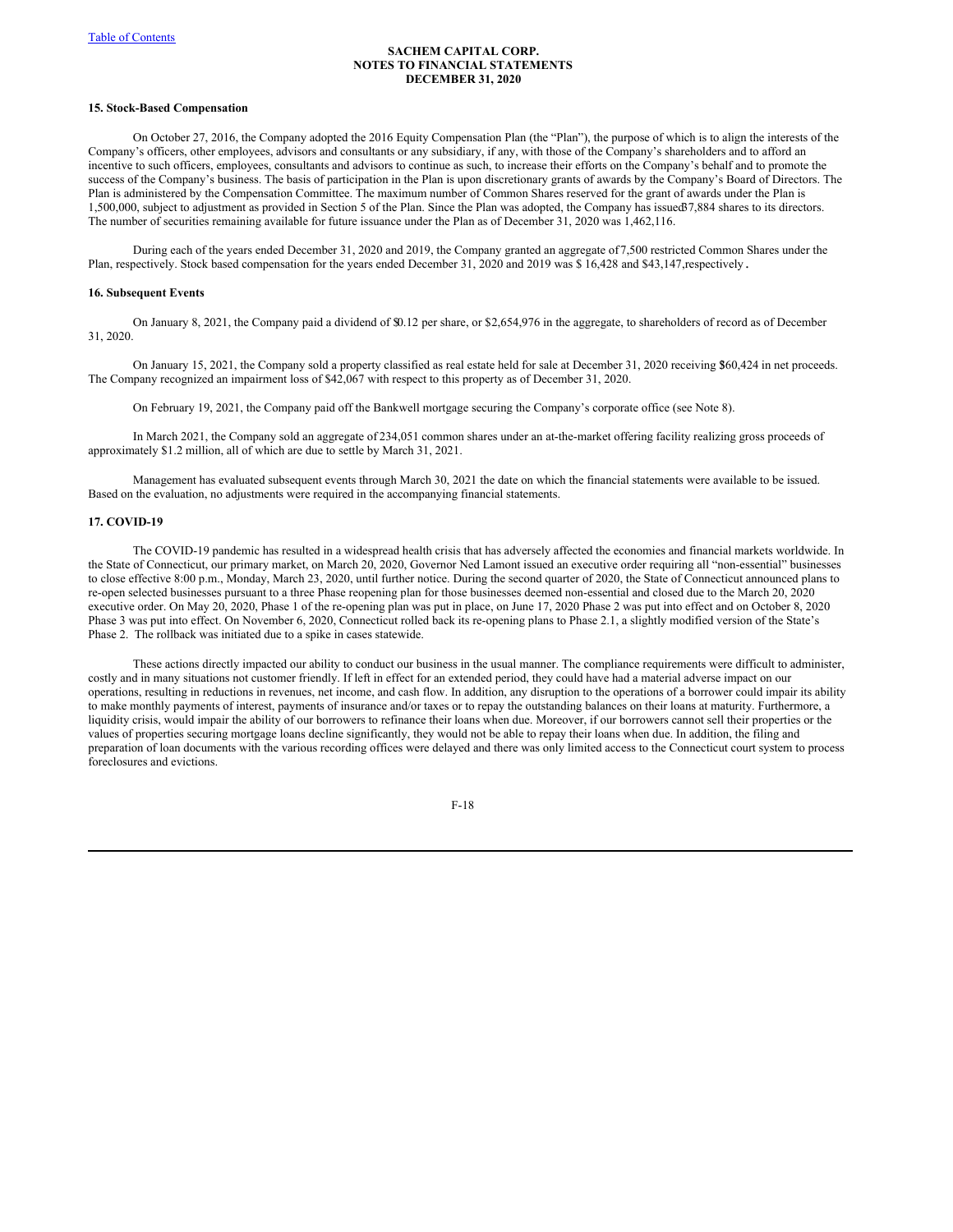To address these concerns, we imposed certain policies and guidelines designed primarily to preserve our liquidity and help our borrowers. In the second quarter of 2020, we agreed to restructure twenty-three loans, having an aggregate balance of \$6.5 million at June 30, 2020, pursuant to forbearance requests by borrowers under the program we adopted and implemented. The total amount of interest deferred under these twenty-three loans was approximately \$200,000. As of December 31, 2020, all these loans have moved off forbearance andno other loans were added to the forbearance program.

Since December 2020, the U.S. Food and Drug Administration ("FDA") has issued emergency use authorizations that approved the use of three different Covid-19 vaccines. Since then, over 100 million doses of vaccines have been administered. Although there are concerns regarding mutations of the virus that might not be susceptible to the existing vaccines, the prevailing view among medical experts is that the worst of the pandemic may be over and that states will soon be able to lift many of the restrictions that were imposed to slow the spread of the virus. In fact, many states have already done so.

However, if there is a re-occurrence of the virus in Connecticut or the State mandates further business closures, we may be compelled to take measures to preserve our cash flow, including reducing operating expenses and dividend payments until the consequences of the outbreak subside. There may be other adverse consequences to our business, operations, and financial condition from the spread of COVID-19 that have not been considered.

| _ | ł<br>۰.<br>v |
|---|--------------|
|---|--------------|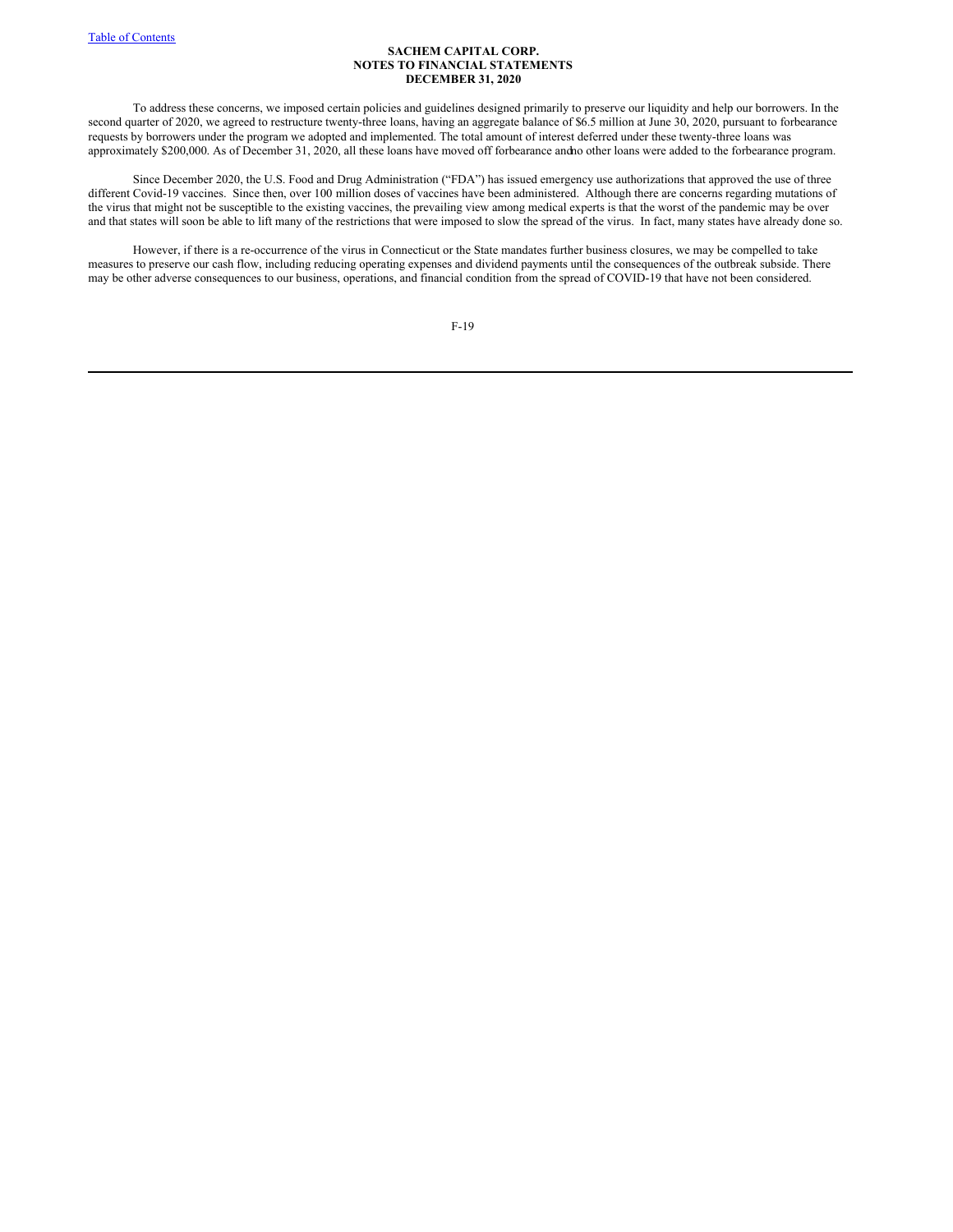# **CONSENT OF INDEPENDENT REGISTERED PUBLIC ACCOUNTING FIRM**

To the Board of Directors and Shareholders Sachem Capital Corp.

We hereby consent to the incorporation by reference in the Registration Statements of Sachem Capital Corp. (the "Company") on Form S-8 (#333- 226197), on Form S-3 (#333-227906) and on Form S-3 (#333-236097) of our report dated March 30, 2021, on the balance sheets of the Company as of December 31, 2020 and 2019, and the related statements of comprehensive income, changes in shareholders' equity and cash flows for the years then ended, as appearing in the annual report on Form 10-K of the Company for the year ended December 31, 2020.

/s/ Hoberman & Lesser CPA's, LLP Hoberman & Lesser CPA's, LLP

New York, New York March 30, 2021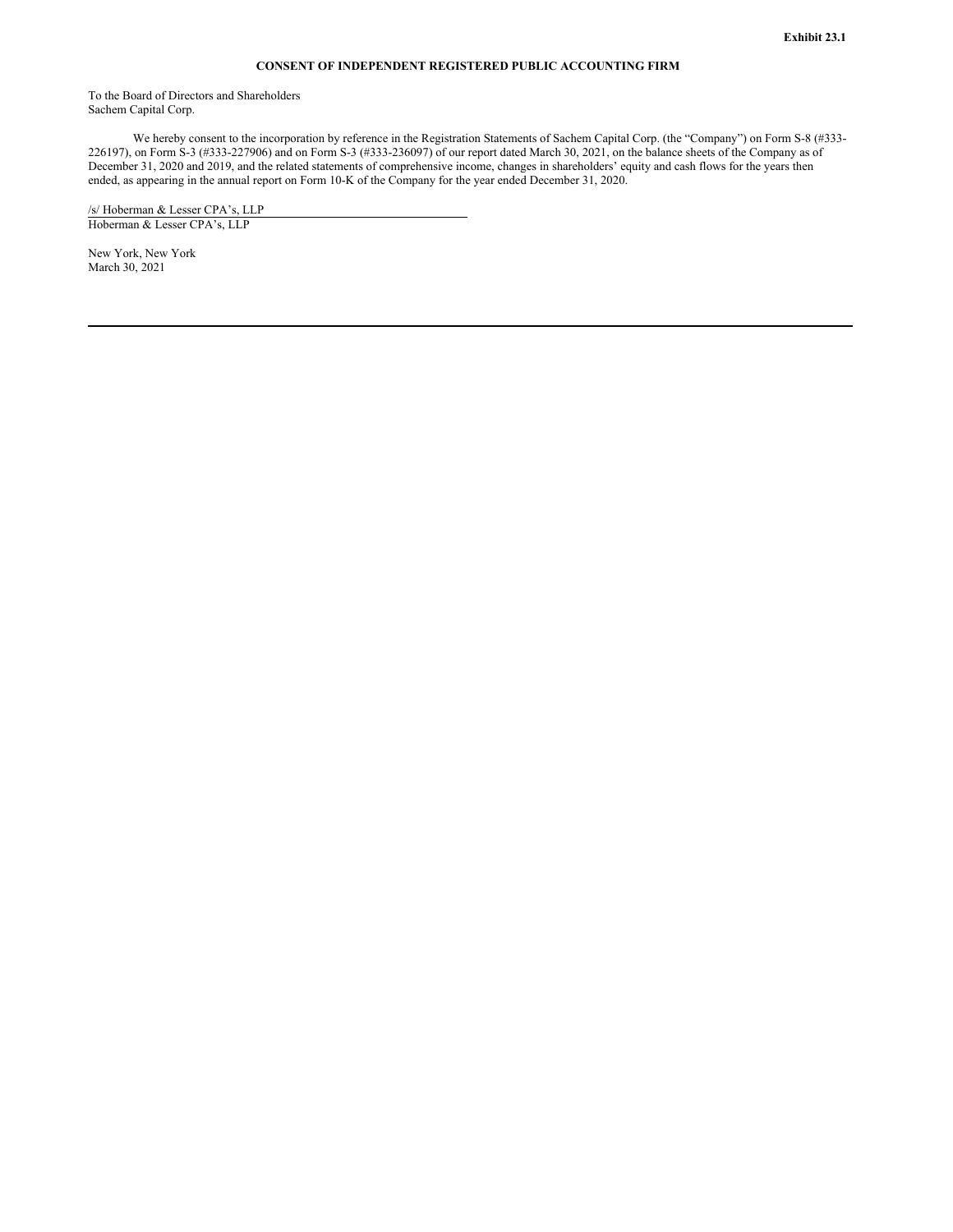I, John L. Villano, certify that:

- 1. I have reviewed this annual report on Form 10-K of Sachem Capital Corp.;
- 2. Based on my knowledge, this report does not contain any untrue statement of a material fact or omit to state a material fact necessary to make the statements made, in light of the circumstances under which such statements were made, not misleading with respect to the period covered by this report;
- 3. Based on my knowledge, the financial statements, and other financial information included in this report, fairly present in all material respects the financial condition, results of operations and cash flows of the registrant as of, and for, the periods presented in this report;
- 4. The registrant's other certifying officer(s) and I are responsible for establishing and maintaining disclosure controls and procedures (as defined in Exchange Act Rules 13a-15(e) and 15d-15(e)) and internal control over financial reporting (as defined in Exchange Act Rules 13a-15(f) and 15d-15(f)) for the registrant and have:
	- (a) Designed such disclosure controls and procedures, or caused such disclosure controls and procedures to be designed under our supervision, to ensure that material information relating to the registrant, including its consolidated subsidiaries, is made known to us by others within those entities, particularly during the period in which this report is being prepared;
	- (b) Designed such internal control over financial reporting, or caused such internal control over financial reporting to be designed under our supervision, to provide reasonable assurance regarding the reliability of financial reporting and the preparation of financial statements for external purposes in accordance with generally accepted accounting principles;
	- (c) Evaluated the effectiveness of the registrant's disclosure controls and procedures and presented in this report our conclusions about the effectiveness of the disclosure controls and procedures, as of the end of the period covered by this report, based on such evaluation; and
	- (d) Disclosed in this report any change in the registrant's internal control over financial reporting that occurred during the registrant's most recent fiscal quarter (the registrant's fourth fiscal quarter in the case of an annual report) that has materially affected, or is reasonably likely to materially affect, the registrant's internal control over financial reporting; and
- 5. The registrant's other certifying officer(s) and I have disclosed, based on the most recent evaluation of internal control over financial reporting, to the registrant's auditors and the audit committee of the registrant's board of directors (or persons performing the equivalent functions):
	- (a) All significant deficiencies and material weaknesses in the design or operation of internal control over financial reporting which are reasonably likely to adversely affect the registrant's ability to record, process, summarize and report financial information; and
	- (b) Any fraud, whether or not material, that involves management or other employees who have a significant role in the registrant's internal control over financial reporting.

Date: March 30, 2021

/s/John L. Villano

John L. Villano, CPA Chief Executive Officer and President (Principal Executive Officer)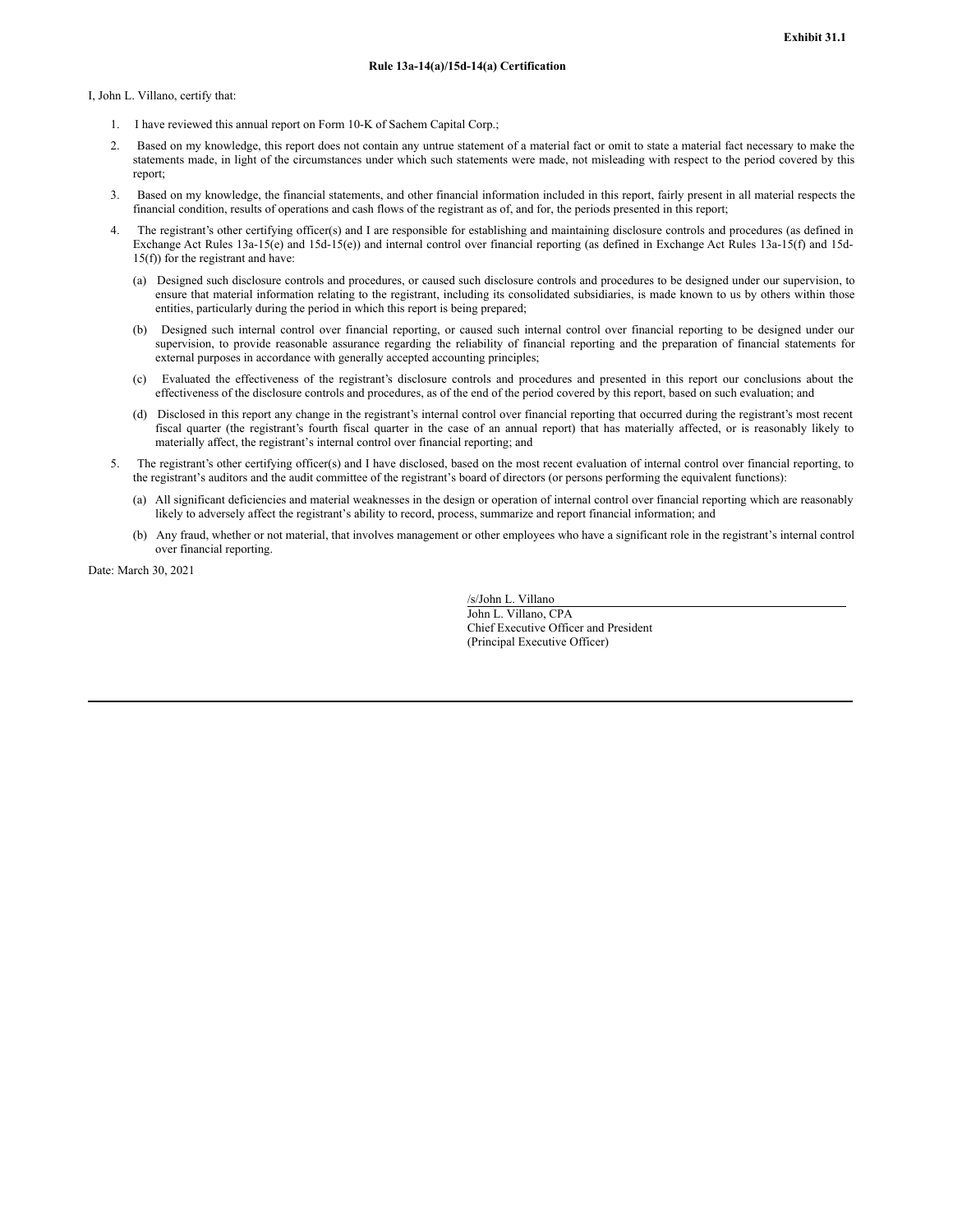# **Rule 13a-14(a)/15d-14(a) Certification**

I, John L. Villano, certify that:

- 1. I have reviewed this annual report on Form 10-K of Sachem Capital Corp.;
- 2. Based on my knowledge, this report does not contain any untrue statement of a material fact or omit to state a material fact necessary to make the statements made, in light of the circumstances under which such statements were made, not misleading with respect to the period covered by this report;
- 3. Based on my knowledge, the financial statements, and other financial information included in this report, fairly present in all material respects the financial condition, results of operations and cash flows of the registrant as of, and for, the periods presented in this report;
- 4. The registrant's other certifying officer(s) and I are responsible for establishing and maintaining disclosure controls and procedures (as defined in Exchange Act Rules 13a-15(e) and 15d-15(e)) and internal control over financial reporting (as defined in Exchange Act Rules 13a-15(f) and 15d-15(f)) for the registrant and have:
	- (a) Designed such disclosure controls and procedures, or caused such disclosure controls and procedures to be designed under our supervision, to ensure that material information relating to the registrant, including its consolidated subsidiaries, is made known to us by others within those entities, particularly during the period in which this report is being prepared;
	- (b) Designed such internal control over financial reporting, or caused such internal control over financial reporting to be designed under our supervision, to provide reasonable assurance regarding the reliability of financial reporting and the preparation of financial statements for external purposes in accordance with generally accepted accounting principles;
	- (c) Evaluated the effectiveness of the registrant's disclosure controls and procedures and presented in this report our conclusions about the effectiveness of the disclosure controls and procedures, as of the end of the period covered by this report, based on such evaluation; and
	- (d) Disclosed in this report any change in the registrant's internal control over financial reporting that occurred during the registrant's most recent fiscal quarter (the registrant's fourth fiscal quarter in the case of an annual report) that has materially affected, or is reasonably likely to materially affect, the registrant's internal control over financial reporting; and
- 5. The registrant's other certifying officer(s) and I have disclosed, based on the most recent evaluation of internal control over financial reporting, to the registrant's auditors and the audit committee of the registrant's board of directors (or persons performing the equivalent functions):
	- (a) All significant deficiencies and material weaknesses in the design or operation of internal control over financial reporting which are reasonably likely to adversely affect the registrant's ability to record, process, summarize and report financial information; and
	- (b) Any fraud, whether or not material, that involves management or other employees who have a significant role in the registrant's internal control over financial reporting.

Date: March 30, 2021

/s/John L. Villano John L. Villano, CPA Chief Financial Officer (Principal Accounting and Financial Officer)